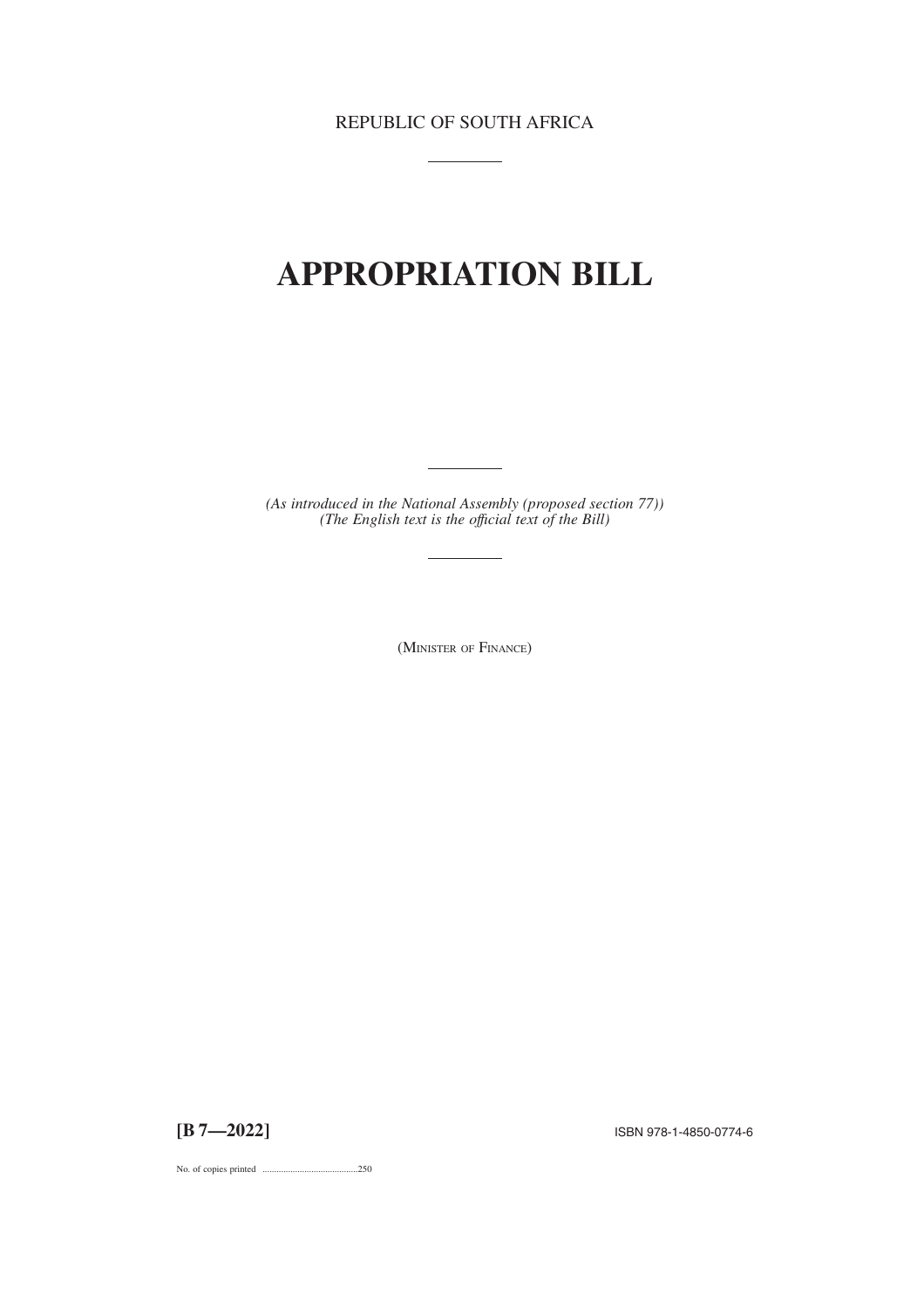# **BILL**

**To appropriate money from the National Revenue Fund for the requirements of the State for the 2022/23 financial year; to prescribe conditions for the spending of funds withdrawn for the 2023/24 financial year before the commencement of the Appropriation Act for the 2023/24 financial year; and to provide for matters incidental thereto.**

#### **PREAMBLE**

**WHEREAS** section 213(2) of the Constitution of the Republic of South Africa, 1996, provides that money may be withdrawn from the National Revenue Fund only in terms of an appropriation by an Act of Parliament or as a direct charge against that Fund, when it is provided for in the Constitution of the Republic of South Africa, 1996, or an Act of Parliament;

**WHEREAS** section 26 of the Public Finance Management Act, 1999 (Act No. 1 of 1999), provides that Parliament must appropriate money for each financial year for the requirements of the State;

**AND WHEREAS** section 7(1) of the Money Bills and Related Matters Act, 2009 (Act No. 9 of 2009), provides that the Minister of Finance must table the annual budget, as set out in section 27 of the Public Finance Management Act, 1999, in the National Assembly at the same time as the Appropriation Bill,

**BE** IT THEREFORE ENACTED by the Parliament of the Republic of South Africa, as follows:—

#### **Interpretation**

**1.** In this Act, unless the context indicates otherwise, any word or expression to which a meaning has been assigned in section 1 of the Public Finance Management Act, must bear the meaning so assigned, and— 5

''**allocation-in-kind**'' means an allocation that is listed as an allocation-in-kind in the Division of Revenue Act for the 2022/23 financial year for spending by a national department on behalf of a province or a municipality;

"conditional allocation" means a conditional allocation to a province or a 10 municipality from the national government's share of revenue raised nationally, which is provided for and whose purpose is specified in the Division of Revenue Act for the 2022/23 financial year envisaged in section  $214(1)/(c)$  of the Constitution of the Republic of South Africa, 1996;

''**contingencies**'' mean unallocated amounts and provisional allocations contained 15in the fiscal framework, as defined in section 1 of the Money Bills and Related Matters Act, 2009 (Act No. 9 of 2009), or a revised fiscal framework, for the 2022/23 financial year;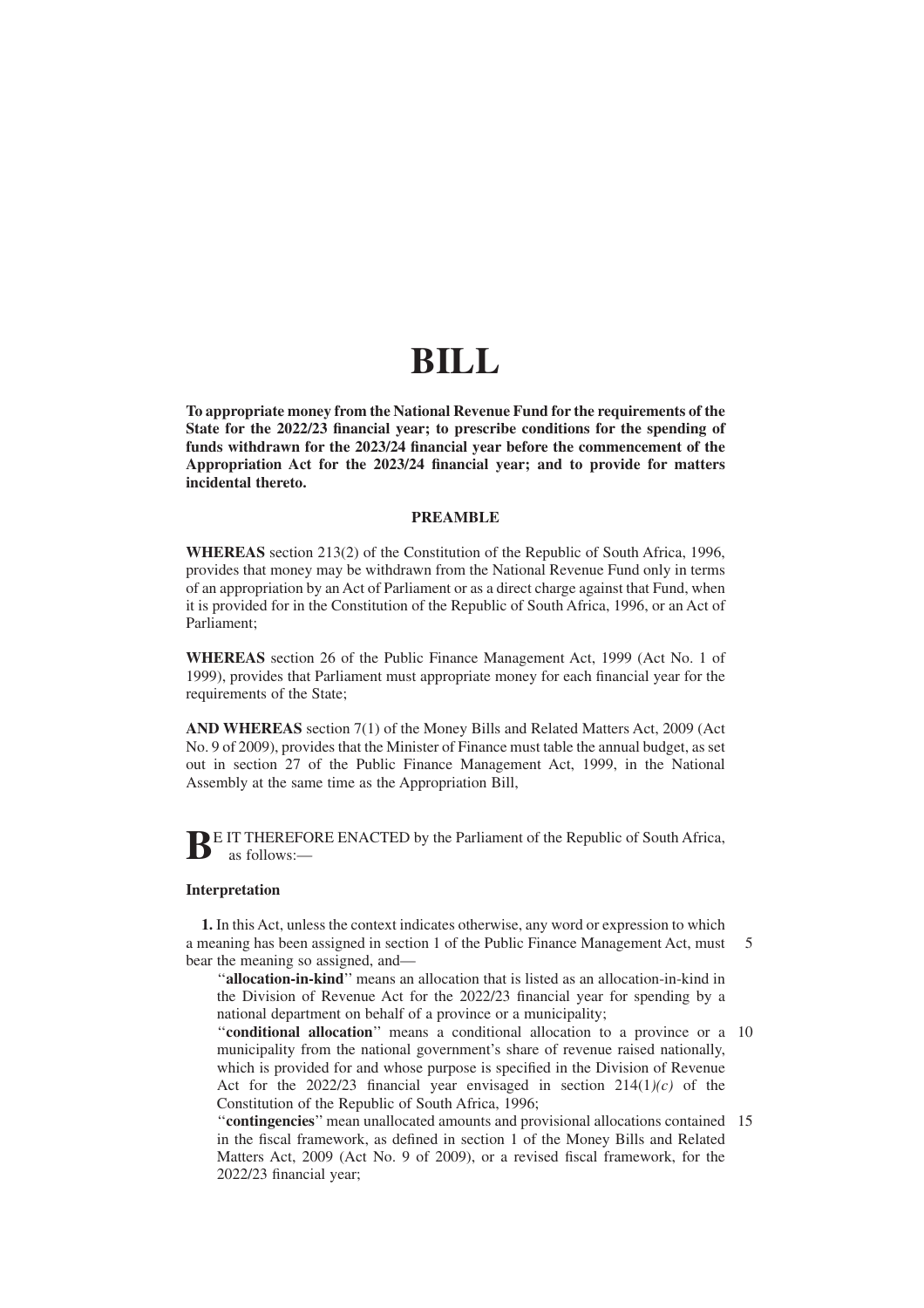''**current payments**'' means any payment made by a department classified as, or deemed to be, a current payment in terms of the instructions issued in the *Guidelines for Implementing the Economic Reporting Format* (September 2009), in terms of section 76 of the Public Finance Management Act;

''**Minister**'' means the Cabinet member responsible for finance;

5

10

15

''**payments for capital assets**'' means any payment made by a department classified as, or deemed to be, a payment for capital assets in terms of the instructions issued in the *Guidelines for Implementing the Economic Reporting Format* (September 2009) and the *Asset Management Framework* (April 2004, Version 3.3), in terms of section 76 of the Public Finance Management Act;

"payments for financial assets" means any payment made by a department classified as, or deemed to be, a payment for financial assets in terms of the instructions issued in the *Guidelines for Implementing the Economic Reporting Format* (September 2009), in terms of section 76 of the Public Finance Management Act;

''**Public Finance Management Act**'' means the Public Finance Management Act, 1999 (Act No. 1 of 1999);

''**purpose**'' includes the classification of an appropriation as current payments, payments for capital assets, payments for financial assets or transfers and subsidies; "relevant Parliamentary Committees" means the Standing Committee on 20 Appropriations of the National Assembly and the Select Committee on Appropria-

tions of the National Council of Provinces; and

''**transfers and subsidies**'' means any payment made by a department classified as, or deemed to be, a transfer or subsidy payment in terms of the instructions issued in the *Guidelines for Implementing the Economic Reporting Format* 25 (September 2009), in terms of section 76 of the Public Finance Management Act.

#### **Appropriation of money for requirements of State**

**2.** (1) Appropriations by Parliament of money from the National Revenue Fund for the requirements of the State in the 2022/23 financial year to votes and the main divisions within a vote, and for the purposes that are specified, are set out in the 30 Schedule.

(2) The spending of appropriations envisaged in subsection (1) is subject to this Act, the Public Finance Management Act and the Division of Revenue Act for the 2022/23 financial year.

(3) The spending of funds withdrawn from the National Revenue Fund before this Act 35 takes effect, as envisaged in section 29(1) of the Public Finance Management Act, is subject to section 7 of the Appropriation Act, 2021 (Act No. 10 of 2021).

#### **Amounts listed as specifically and exclusively appropriated**

**3.** An amount that is marked as specifically and exclusively appropriated in the Schedule may be used only for the purpose indicated, unless the amount or purpose is 40 amended by, or in terms of, an Act of Parliament.

#### **Conditions for appropriations**

**4.** (1) The Minister may, in writing—

- *(a)* impose conditions on an amount in the Schedule, other than a conditional allocation, in order to promote transparency and accountability and the 45 effective management of the appropriation; and
- *(b)* stop the use of an amount in respect of which conditions imposed in terms of paragraph *(a)* are not met.

(2) The stoppage of an amount in terms of subsection  $(1)(b)$  must be disclosed in the National Treasury's next quarterly report to the relevant Parliamentary Committees. 50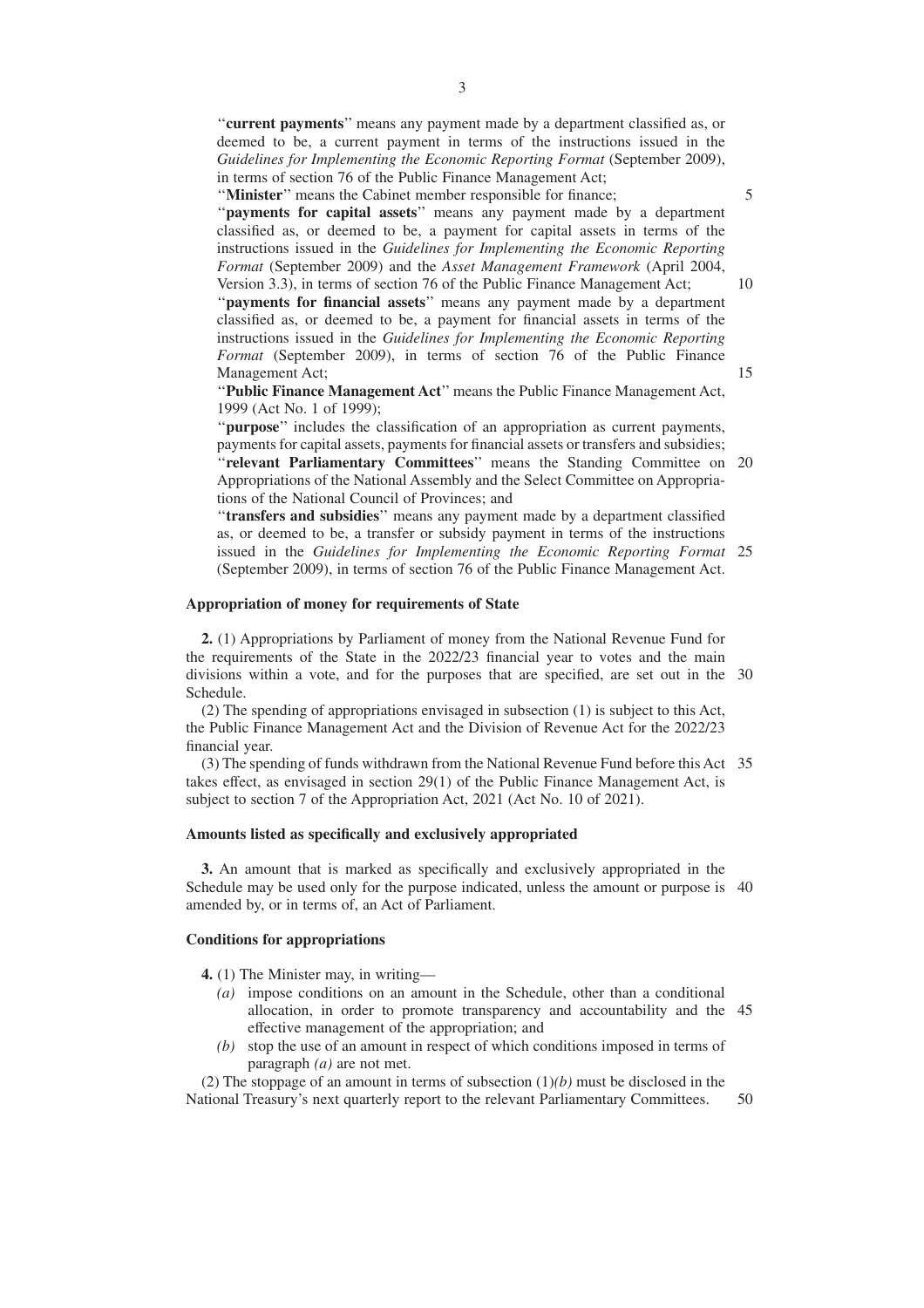#### **Use of unspent funds**

**5.** (1) Despite section 3 of this Act and section 43(4) of the Public Finance Management Act, the Minister may approve that unspent funds in an amount in the Schedule allocated for—

- *(a)* compensation of employees, be used within the same vote for transfers and subsidies for the payment of severance or exit packages; 5
- *(b)* goods and services, be used within the same vote for compensation of employees;
- *(c)* transfers and subsidies to other institutions, be used elsewhere within the same main division;
- *(d)* payments for capital assets, be used elsewhere in any main division within the same vote; or
- *(e)* payments for financial assets, be used elsewhere within the same main division.

(2) The Minister may not approve the use of unspent funds in terms of subsection 15  $(1)(c)$ , *(d)* or *(e)* for compensation of employees.

(3) The sum of the unspent funds in a main division of a vote approved for use in another main division of that vote in terms of—

*(a)* subsection (1); and

*(b)* section 43(1) of the Public Finance Management Act,

may not exceed eight per cent of the amount appropriated under that main division. (4) The approval of the use of unspent funds in terms of subsection (1) must be

disclosed in the National Treasury's next quarterly report to the relevant Parliamentary Committees.

#### **Authorisation of expenditure**

**6.** (1) Despite any provision in any other legislation to the contrary, the Minister may approve expenditure, if it cannot reasonably be delayed and such expenditure—

- *(a)* is unforeseeable and unavoidable;
- *(b)* is of an exceptional nature which, if not approved, is likely to cause serious prejudice to the public interest;
- *(c)* was announced during the tabling of the 2022/23 annual budget or an adjustments budget; or
- *(d)* was approved in the appropriation for the 2021/22 financial year and shall be proposed to be rolled over to the 2022/23 financial year in order to finalise expenditure that could not take place in the 2021/22 financial year as 35 originally planned.

(2) The total amount of expenditure approved in terms of subsection (1) may not exceed the total amount for contingencies.

(3) Any expenditure approved in terms of subsection  $(1)(c)$  may not exceed the amount announced by the Minister for a specific item during the tabling of the annual 40 budget or an adjustments budget.

(4) Expenditure approved in terms of subsection (1)—

- *(a)* is a direct charge against the National Revenue Fund and must be attributed to a vote;
- *(b)* is subject to conditions that the Minister may impose;
- *(c)* must be disclosed in the National Treasury's next quarterly report to the relevant Parliamentary Committees; and
- *(d)* must, despite section 30(2) of the Public Finance Management Act, be included in an appropriation Bill within 120 days of the Minister approving the expenditure in terms of subsection (1).

#### **Spending before commencement of Appropriation Act for 2023/24 financial year**

**7.** The spending of funds withdrawn in terms of section 29 of the Public Finance Management Act for the 2023/24 financial year before the commencement of the Appropriation Act for the 2023/24 financial year is, with the necessary changes, subject  $t_0$ 

*(a)* any applicable conditions imposed in terms of section 4 and the applicable provisions of all Adjustments Appropriation Acts for the 2022/23 financial year, as if the funds were allocated for the 2022/23 financial year;

10

25

30

20

45

50

55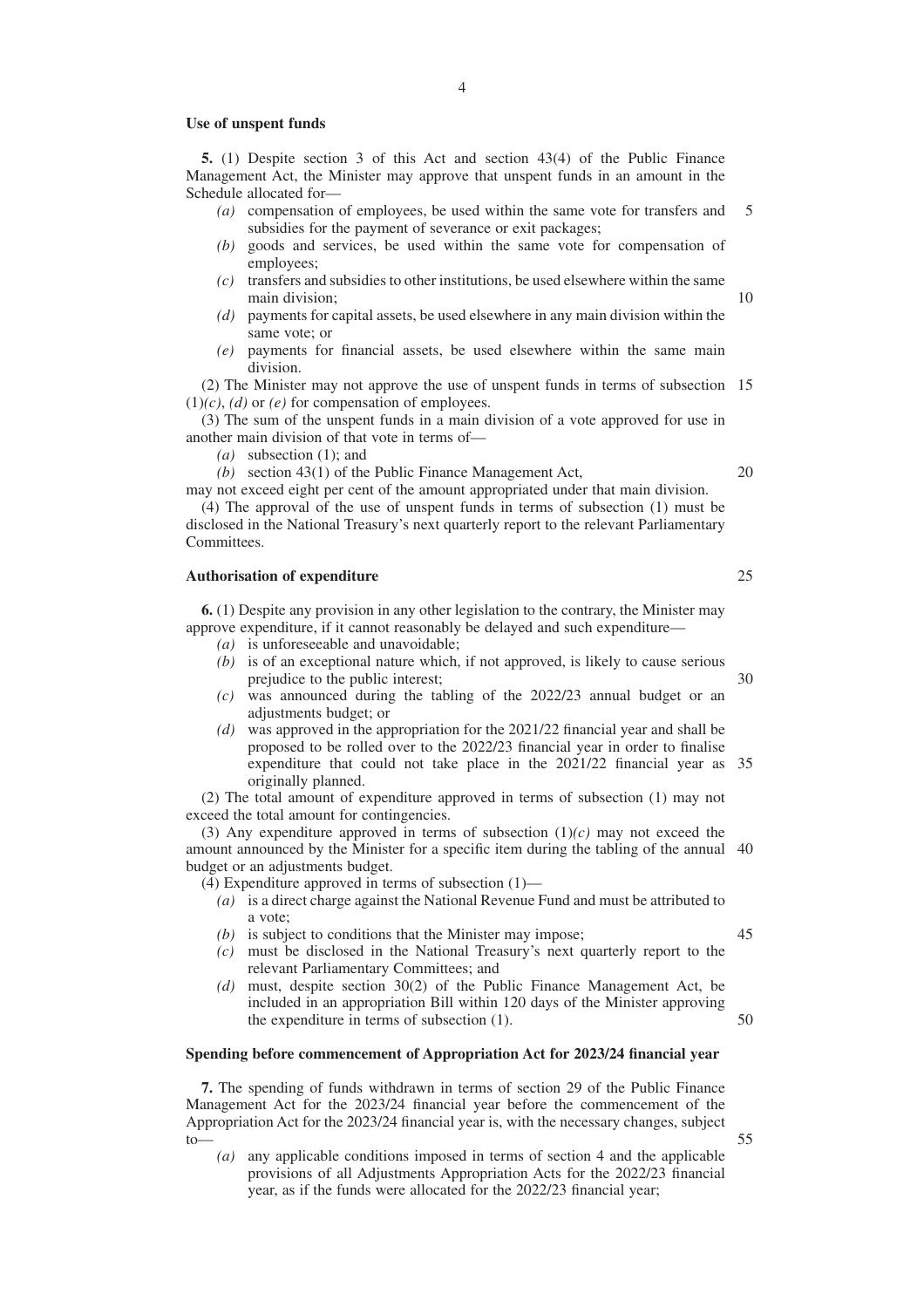- *(b)* the applicable provisions of the Division of Revenue Act and all Division of Revenue Amendment Acts for the 2022/23 financial year, as if the funds were allocated for the 2022/23 financial year; and
- *(c)* the applicable provisions of the Division of Revenue Act for the 2023/24 financial year, when the said Act takes effect.

#### **Delegations and authorisations**

- **8.** (1) The Minister may—
	- *(a)* delegate to an employee of the National Treasury any power conferred on the Minister in terms of this Act, except section 9; and
	- *(b)* authorise an employee of the National Treasury to perform any duty imposed 10 on the Minister in terms of this Act.
- (2) A delegation or authorisation in terms of subsection (1)—
	- *(a)* must be in writing;
	- *(b)* is subject to any limitations or conditions that the Minister may impose;
	- *(c)* may authorise the employee contemplated in subsection (1) to sub-delegate, 15 in writing, the delegated power or authorised duty to another suitable employee of the National Treasury;
	- *(d)* does not divest the Minister of the responsibility concerning the exercise of the delegated power or the performance of the authorised duty; and
	- *(e)* may be withdrawn by the Minister in writing.

20

5

(3) The Minister may vary or revoke any decision taken by an employee as a result of a delegation or authorisation in terms of subsection (1), subject to any rights that may have vested as a result of the decision.

#### **Regulations**

**9.** The Minister may, by notice in the *Gazette*, make regulations regarding any 25ancillary or incidental administrative or procedural matter that is necessary to prescribe for the proper implementation or administration of this Act.

#### **Short title**

**10.** This Act is called the Appropriation Act, 2022.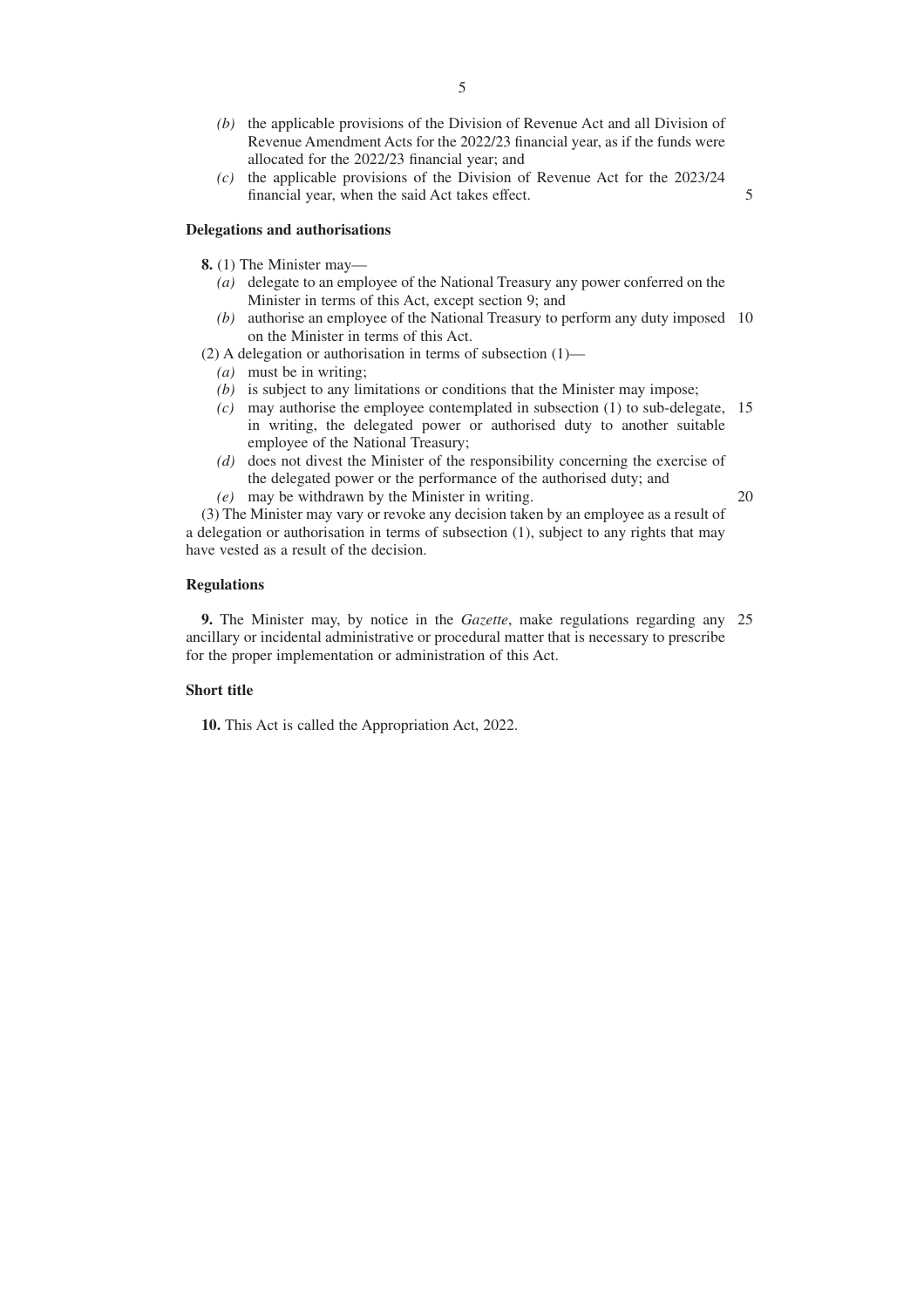|      |                                                                                                                                                                                                                                                                                                            |                      |                              | <b>Current Payments</b> |                 |                            |                   |                     |
|------|------------------------------------------------------------------------------------------------------------------------------------------------------------------------------------------------------------------------------------------------------------------------------------------------------------|----------------------|------------------------------|-------------------------|-----------------|----------------------------|-------------------|---------------------|
|      |                                                                                                                                                                                                                                                                                                            |                      |                              |                         | Interest and    |                            | Payments for      | Payments for        |
| Vote |                                                                                                                                                                                                                                                                                                            | <b>Main Division</b> | Compensation<br>of Employees | Goods and<br>Services   | Rent on<br>Land | Transfers and<br>Subsidies | Capital<br>Assets | Financial<br>Assets |
|      |                                                                                                                                                                                                                                                                                                            | R'000                | R'000                        | R'000                   | R'000           | R'000                      | R'000             | R'000               |
| 1    | <b>The Presidency</b>                                                                                                                                                                                                                                                                                      | 606 883              | 374 256*                     | 217 153                 |                 | 546                        | 14 928            |                     |
|      | Purpose: Facilitate a common programme towards the achievement of the electoral<br>mandate and the enhanced integrity of the state through considered<br>planning, coordination, oversight, mobilisation and support.                                                                                      |                      |                              |                         |                 |                            |                   |                     |
|      | 1 Administration<br>Provide strategic leadership, management and support services to the<br>department.                                                                                                                                                                                                    | 528 060              | 336 455                      | 177854                  |                 | 546                        | 13 205            |                     |
|      | 2 Executive Support<br>Provide strategic and administrative support to enable Cabinet to foster<br>accountability and policy coherence through integrated planning, policy<br>coordination, and the implementation of the strategic agenda of government.                                                  | 53 067               | 18 0 86                      | 33 589                  |                 |                            | 1 3 9 2           |                     |
|      | 3 Policy and Research Services<br>Provide policy and research support to the president and deputy president in<br>exercising their constitutional mandates within the context of government<br>priorities.                                                                                                 | 25 7 56              | 19 715                       | 5710                    |                 |                            | 331               |                     |
|      |                                                                                                                                                                                                                                                                                                            |                      |                              |                         |                 |                            |                   |                     |
| 12   | Parliament<br>Purpose: Provide the support services required by Parliament to fulfil its constitutional<br>functions, assist political parties represented in Parliament to secure<br>administrative support and service constituents, and provide members of<br>Parliament with the necessary facilities. | 2 212 243**          |                              |                         |                 |                            |                   |                     |
| lз   | <b>Cooperative Governance</b>                                                                                                                                                                                                                                                                              | 111 364 861          | 353 689*                     | 4709287                 |                 | 106 259 832                | 42 053            |                     |
|      | Purpose: Improve cooperative governance across the three spheres of government, in<br>partnership with provinces, municipalities, civil society and communities, to<br>enable accelerated service delivery.                                                                                                |                      |                              |                         |                 |                            |                   |                     |
|      | 1 Administration<br>Provide strategic leadership, management and support services to the<br>department.<br>Of which                                                                                                                                                                                        | 301 201              | 160 228                      | 136 237                 |                 | 788                        | 3948              |                     |
|      | Foreign governments and international organisations<br>- Commonwealth Local Government Forum: Membership fee                                                                                                                                                                                               |                      |                              |                         |                 | 666                        |                   |                     |
|      | 2 Local Government Support and Intervention Management<br>Conduct performance monitoring, support and interventions in municipalities<br>and provincial departments of cooperative governance that will drive<br>activities related to the district development model.<br>Of which                         | 18 493 211           | 95 361                       | 37 417                  |                 | 18 360 433                 |                   |                     |
|      | Conditional allocations to local government<br>* - Integrated Urban Development Grant<br>* - Municipal Infrastructure Grant                                                                                                                                                                                |                      |                              |                         |                 | 1 085 368<br>16 842 001    |                   |                     |
|      | Departmental agencies and accounts<br>- Municipal Demarcation Board: Operations                                                                                                                                                                                                                            |                      |                              |                         |                 | 74 340                     |                   |                     |
|      | - Municipal Infrastructure Support Agent: Operations<br>Non-profit institutions<br>South African Cities Network: Operations                                                                                                                                                                                |                      |                              |                         |                 | 350 216                    |                   |                     |
|      |                                                                                                                                                                                                                                                                                                            |                      |                              |                         |                 | 8 508                      |                   |                     |
|      | 3 Institutional Development<br>Build institutional resilience in local government by supporting system<br>development, governance and capacity building.<br>Of which                                                                                                                                       | 87 571 977           | 42765                        | 173 466                 |                 | 87 355 746                 |                   |                     |
|      | Allocation-in-kind to local government<br>* - Municipal Systems Improvement Grant                                                                                                                                                                                                                          |                      |                              | 140 331                 |                 |                            |                   |                     |
|      | Departmental agencies and accounts<br>* - South African Local Government Association: Operations                                                                                                                                                                                                           |                      |                              |                         |                 | 36 280                     |                   |                     |
|      | Foreign governments and international organisations<br>* - United Cities and Local Governments of Africa<br>- Moroccan Office: Membership fee                                                                                                                                                              |                      |                              |                         |                 | 1570                       |                   |                     |
|      | Municipal bank accounts<br>* - Local Government Equitable Share                                                                                                                                                                                                                                            |                      |                              |                         |                 | 87 311 493                 |                   |                     |
|      | Non-profit institutions<br>* - United Cities and Local Governments of Africa                                                                                                                                                                                                                               |                      |                              |                         |                 |                            |                   |                     |
|      | - South African Regional Office: Operations<br>4 National Disaster Management Centre                                                                                                                                                                                                                       | 652 268              |                              | 77 725                  |                 | 6403                       | 3 1 0 5           |                     |
|      | Promote an integrated and coordinated system of disaster prevention,<br>mitigation and risk management.<br>Of which                                                                                                                                                                                        |                      | 28 573                       |                         |                 | 542 865                    |                   |                     |
|      | Conditional allocations to local government<br>* - Municipal Disaster Recovery Grant<br>* - Municipal Disaster Response Grant                                                                                                                                                                              |                      |                              |                         |                 | 26 0 23<br>371 420         |                   |                     |
|      |                                                                                                                                                                                                                                                                                                            |                      |                              |                         |                 |                            |                   |                     |

\* Specifically and Exclusively Appropriated<br>\*\* The disaggregation of the vote per main division to be determined by Parliament in terms of the Financial Management of Parliament and Provincial Legislatures Act, 2009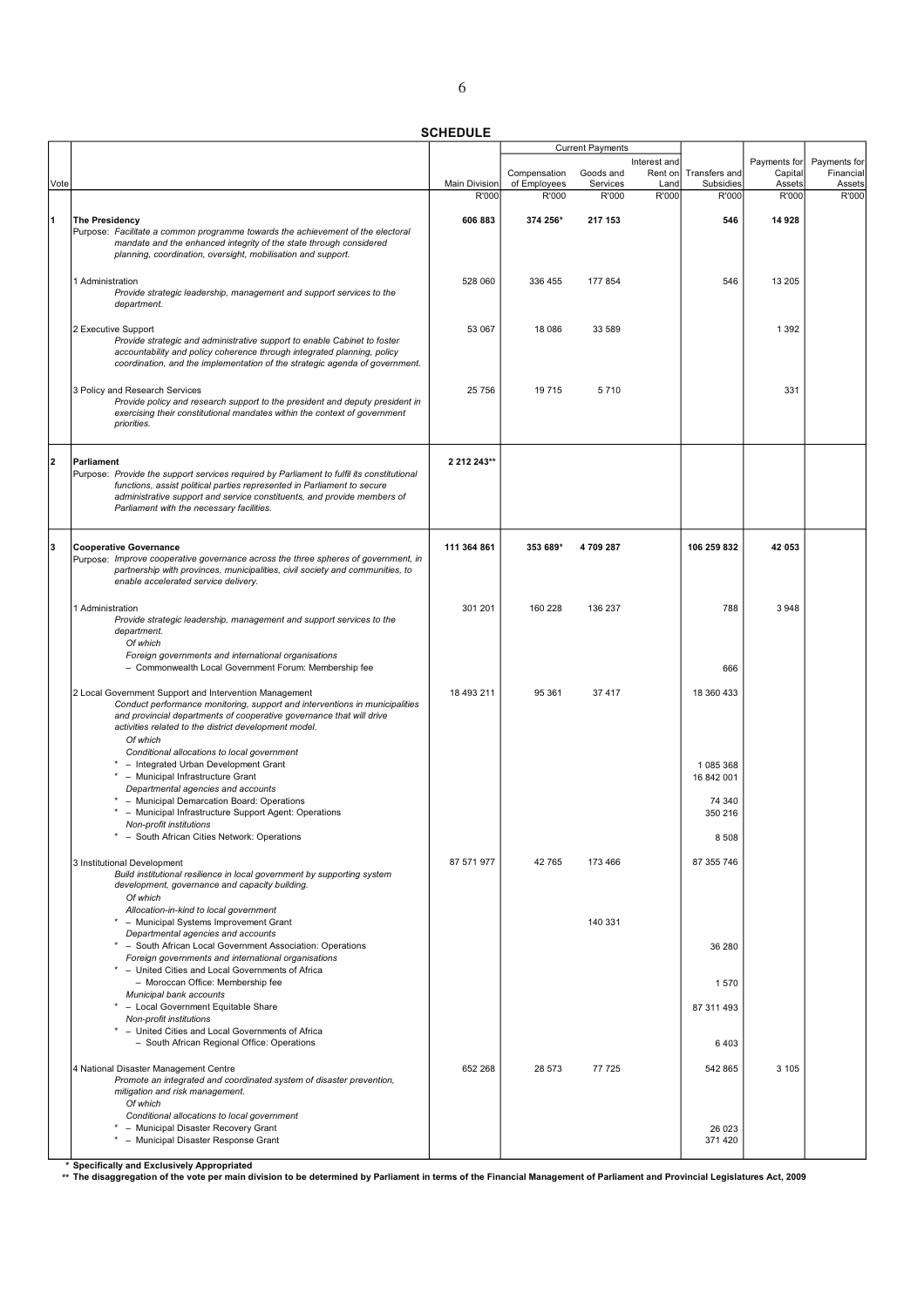| Interest and<br>Payments for<br>Transfers and<br>Compensation<br>Goods and<br>Rent on<br>Capital<br>Main Division<br>of Employees<br>Vote<br>Services<br>Land<br>Subsidies<br>Assets<br>R'000<br>R'000<br>R'000<br>R'000<br>R'000<br>R'000<br>Conditional allocation to provinces<br>- Provincial Disaster Response Grant<br>145 328<br>Non-profit institutions<br>- Disaster Management Institute of Southern Africa: Donation<br>94<br>5 Community Work Programme<br>4 346 204<br>26 762<br>35 000<br>4 284 442<br>Create income security and work experience for participants, and promote<br>social and economic inclusion by targeting areas of high unemployment.<br>$\overline{\bf{4}}$<br>719 911<br>282 088*<br>179 707<br>255 004<br>3 1 1 2<br><b>Government Communication and Information System</b><br>Purpose: Provide a comprehensive communication service on behalf of government to<br>facilitate the involvement of the majority of South Africans in governance,<br>reconstruction and development, nation building, and reconciliation.<br>177 251<br>562<br>1 Administration<br>74 935<br>101 704<br>50<br>Provide strategic leadership, management and support services to the<br>department.<br>1 2 6 1<br>2 Content Processing and Dissemination<br>411 706<br>98 587<br>56 914<br>254 944<br>Provide strategic leadership in government communication to ensure<br>coherence, coordination, consistency, quality, impact and responsiveness.<br>Of which<br>Departmental agencies and accounts<br>- Brand South Africa: Operations<br>218 122<br>- Media Development and Diversity Agency: Operations<br>36 822<br>130 954<br>108 566<br>21 089<br>1 2 8 9<br>3 Intergovernmental Coordination and Stakeholder Management<br>10<br>Implement development communication through mediated and unmediated<br>communication channels, and foster sound stakeholder relations and<br>partnerships.<br>5<br>9 405 958<br>3 883 855*<br>2 593 641<br>14 2 64<br><b>Home Affairs</b><br>2914 198<br>Purpose: Efficiently determine and safeguard the identity and status of citizens.<br>Regulate immigration to ensure security, promote development and fulfil<br>South Africa's international obligations.<br>2 609 824<br>635 844<br>2756<br>14 264<br>1 Administration<br>1956960<br>Provide strategic leadership, management and support services to the<br>department.<br>Of which<br>- Information and Modernisation Systems: Operations<br>669 171<br>2 Citizen Affairs<br>22 178<br>2 555 868<br>2 353 750<br>179 940<br>Provide secure, efficient and accessible services and documents to citizens<br>and lawful residents.<br>2840<br>3 Immigration Affairs<br>1477682<br>887 504<br>587 338<br>Facilitate and regulate the secure movement of people through ports of entry<br>into and out of the Republic of South Africa. Determine the status of asylum<br>seekers and regulate refugee affairs.<br>2 762 584<br>6757<br>2 5 6 5 8 6 7<br>4 Institutional Support and Transfers<br>189 960<br>Provide institutional support and transfer funds to the Electoral Commission,<br>the Represented Political Parties' Fund and the Border Management<br>Authority.<br>Of which<br>Departmental agencies and accounts<br>- Electoral Commission: Operations<br>2 2 2 3 7 9 0<br>- Represented Political Parties' Fund: Operations<br>342 077<br>6<br>6 600 508<br>353 782<br><b>International Relations and Cooperation</b><br>2 859 775*<br>2 456 100<br>131 106<br>799 745<br>Purpose: Formulate, coordinate, implement and manage South Africa's foreign policy<br>and international relations programmes.<br>336 193<br>1 Administration<br>1732 100<br>457 370<br>805 604<br>131 106<br>1827<br>Provide strategic leadership, management and support services to the |  |  | <b>Current Payments</b> |  |                     |
|----------------------------------------------------------------------------------------------------------------------------------------------------------------------------------------------------------------------------------------------------------------------------------------------------------------------------------------------------------------------------------------------------------------------------------------------------------------------------------------------------------------------------------------------------------------------------------------------------------------------------------------------------------------------------------------------------------------------------------------------------------------------------------------------------------------------------------------------------------------------------------------------------------------------------------------------------------------------------------------------------------------------------------------------------------------------------------------------------------------------------------------------------------------------------------------------------------------------------------------------------------------------------------------------------------------------------------------------------------------------------------------------------------------------------------------------------------------------------------------------------------------------------------------------------------------------------------------------------------------------------------------------------------------------------------------------------------------------------------------------------------------------------------------------------------------------------------------------------------------------------------------------------------------------------------------------------------------------------------------------------------------------------------------------------------------------------------------------------------------------------------------------------------------------------------------------------------------------------------------------------------------------------------------------------------------------------------------------------------------------------------------------------------------------------------------------------------------------------------------------------------------------------------------------------------------------------------------------------------------------------------------------------------------------------------------------------------------------------------------------------------------------------------------------------------------------------------------------------------------------------------------------------------------------------------------------------------------------------------------------------------------------------------------------------------------------------------------------------------------------------------------------------------------------------------------------------------------------------------------------------------------------------------------------------------------------------------------------------------------------------------------------------------------------------------------------------------------------------------------------------------------------------------------------------------------------------------------------------------------------------------------------------------------------------------------------------------------------------------------------------------------------------------------------------------|--|--|-------------------------|--|---------------------|
|                                                                                                                                                                                                                                                                                                                                                                                                                                                                                                                                                                                                                                                                                                                                                                                                                                                                                                                                                                                                                                                                                                                                                                                                                                                                                                                                                                                                                                                                                                                                                                                                                                                                                                                                                                                                                                                                                                                                                                                                                                                                                                                                                                                                                                                                                                                                                                                                                                                                                                                                                                                                                                                                                                                                                                                                                                                                                                                                                                                                                                                                                                                                                                                                                                                                                                                                                                                                                                                                                                                                                                                                                                                                                                                                                                                                          |  |  |                         |  | Payments for        |
|                                                                                                                                                                                                                                                                                                                                                                                                                                                                                                                                                                                                                                                                                                                                                                                                                                                                                                                                                                                                                                                                                                                                                                                                                                                                                                                                                                                                                                                                                                                                                                                                                                                                                                                                                                                                                                                                                                                                                                                                                                                                                                                                                                                                                                                                                                                                                                                                                                                                                                                                                                                                                                                                                                                                                                                                                                                                                                                                                                                                                                                                                                                                                                                                                                                                                                                                                                                                                                                                                                                                                                                                                                                                                                                                                                                                          |  |  |                         |  | Financial<br>Assets |
|                                                                                                                                                                                                                                                                                                                                                                                                                                                                                                                                                                                                                                                                                                                                                                                                                                                                                                                                                                                                                                                                                                                                                                                                                                                                                                                                                                                                                                                                                                                                                                                                                                                                                                                                                                                                                                                                                                                                                                                                                                                                                                                                                                                                                                                                                                                                                                                                                                                                                                                                                                                                                                                                                                                                                                                                                                                                                                                                                                                                                                                                                                                                                                                                                                                                                                                                                                                                                                                                                                                                                                                                                                                                                                                                                                                                          |  |  |                         |  | R'000               |
|                                                                                                                                                                                                                                                                                                                                                                                                                                                                                                                                                                                                                                                                                                                                                                                                                                                                                                                                                                                                                                                                                                                                                                                                                                                                                                                                                                                                                                                                                                                                                                                                                                                                                                                                                                                                                                                                                                                                                                                                                                                                                                                                                                                                                                                                                                                                                                                                                                                                                                                                                                                                                                                                                                                                                                                                                                                                                                                                                                                                                                                                                                                                                                                                                                                                                                                                                                                                                                                                                                                                                                                                                                                                                                                                                                                                          |  |  |                         |  |                     |
|                                                                                                                                                                                                                                                                                                                                                                                                                                                                                                                                                                                                                                                                                                                                                                                                                                                                                                                                                                                                                                                                                                                                                                                                                                                                                                                                                                                                                                                                                                                                                                                                                                                                                                                                                                                                                                                                                                                                                                                                                                                                                                                                                                                                                                                                                                                                                                                                                                                                                                                                                                                                                                                                                                                                                                                                                                                                                                                                                                                                                                                                                                                                                                                                                                                                                                                                                                                                                                                                                                                                                                                                                                                                                                                                                                                                          |  |  |                         |  |                     |
|                                                                                                                                                                                                                                                                                                                                                                                                                                                                                                                                                                                                                                                                                                                                                                                                                                                                                                                                                                                                                                                                                                                                                                                                                                                                                                                                                                                                                                                                                                                                                                                                                                                                                                                                                                                                                                                                                                                                                                                                                                                                                                                                                                                                                                                                                                                                                                                                                                                                                                                                                                                                                                                                                                                                                                                                                                                                                                                                                                                                                                                                                                                                                                                                                                                                                                                                                                                                                                                                                                                                                                                                                                                                                                                                                                                                          |  |  |                         |  |                     |
|                                                                                                                                                                                                                                                                                                                                                                                                                                                                                                                                                                                                                                                                                                                                                                                                                                                                                                                                                                                                                                                                                                                                                                                                                                                                                                                                                                                                                                                                                                                                                                                                                                                                                                                                                                                                                                                                                                                                                                                                                                                                                                                                                                                                                                                                                                                                                                                                                                                                                                                                                                                                                                                                                                                                                                                                                                                                                                                                                                                                                                                                                                                                                                                                                                                                                                                                                                                                                                                                                                                                                                                                                                                                                                                                                                                                          |  |  |                         |  |                     |
|                                                                                                                                                                                                                                                                                                                                                                                                                                                                                                                                                                                                                                                                                                                                                                                                                                                                                                                                                                                                                                                                                                                                                                                                                                                                                                                                                                                                                                                                                                                                                                                                                                                                                                                                                                                                                                                                                                                                                                                                                                                                                                                                                                                                                                                                                                                                                                                                                                                                                                                                                                                                                                                                                                                                                                                                                                                                                                                                                                                                                                                                                                                                                                                                                                                                                                                                                                                                                                                                                                                                                                                                                                                                                                                                                                                                          |  |  |                         |  |                     |
|                                                                                                                                                                                                                                                                                                                                                                                                                                                                                                                                                                                                                                                                                                                                                                                                                                                                                                                                                                                                                                                                                                                                                                                                                                                                                                                                                                                                                                                                                                                                                                                                                                                                                                                                                                                                                                                                                                                                                                                                                                                                                                                                                                                                                                                                                                                                                                                                                                                                                                                                                                                                                                                                                                                                                                                                                                                                                                                                                                                                                                                                                                                                                                                                                                                                                                                                                                                                                                                                                                                                                                                                                                                                                                                                                                                                          |  |  |                         |  |                     |
|                                                                                                                                                                                                                                                                                                                                                                                                                                                                                                                                                                                                                                                                                                                                                                                                                                                                                                                                                                                                                                                                                                                                                                                                                                                                                                                                                                                                                                                                                                                                                                                                                                                                                                                                                                                                                                                                                                                                                                                                                                                                                                                                                                                                                                                                                                                                                                                                                                                                                                                                                                                                                                                                                                                                                                                                                                                                                                                                                                                                                                                                                                                                                                                                                                                                                                                                                                                                                                                                                                                                                                                                                                                                                                                                                                                                          |  |  |                         |  |                     |
|                                                                                                                                                                                                                                                                                                                                                                                                                                                                                                                                                                                                                                                                                                                                                                                                                                                                                                                                                                                                                                                                                                                                                                                                                                                                                                                                                                                                                                                                                                                                                                                                                                                                                                                                                                                                                                                                                                                                                                                                                                                                                                                                                                                                                                                                                                                                                                                                                                                                                                                                                                                                                                                                                                                                                                                                                                                                                                                                                                                                                                                                                                                                                                                                                                                                                                                                                                                                                                                                                                                                                                                                                                                                                                                                                                                                          |  |  |                         |  |                     |
|                                                                                                                                                                                                                                                                                                                                                                                                                                                                                                                                                                                                                                                                                                                                                                                                                                                                                                                                                                                                                                                                                                                                                                                                                                                                                                                                                                                                                                                                                                                                                                                                                                                                                                                                                                                                                                                                                                                                                                                                                                                                                                                                                                                                                                                                                                                                                                                                                                                                                                                                                                                                                                                                                                                                                                                                                                                                                                                                                                                                                                                                                                                                                                                                                                                                                                                                                                                                                                                                                                                                                                                                                                                                                                                                                                                                          |  |  |                         |  |                     |
|                                                                                                                                                                                                                                                                                                                                                                                                                                                                                                                                                                                                                                                                                                                                                                                                                                                                                                                                                                                                                                                                                                                                                                                                                                                                                                                                                                                                                                                                                                                                                                                                                                                                                                                                                                                                                                                                                                                                                                                                                                                                                                                                                                                                                                                                                                                                                                                                                                                                                                                                                                                                                                                                                                                                                                                                                                                                                                                                                                                                                                                                                                                                                                                                                                                                                                                                                                                                                                                                                                                                                                                                                                                                                                                                                                                                          |  |  |                         |  |                     |
|                                                                                                                                                                                                                                                                                                                                                                                                                                                                                                                                                                                                                                                                                                                                                                                                                                                                                                                                                                                                                                                                                                                                                                                                                                                                                                                                                                                                                                                                                                                                                                                                                                                                                                                                                                                                                                                                                                                                                                                                                                                                                                                                                                                                                                                                                                                                                                                                                                                                                                                                                                                                                                                                                                                                                                                                                                                                                                                                                                                                                                                                                                                                                                                                                                                                                                                                                                                                                                                                                                                                                                                                                                                                                                                                                                                                          |  |  |                         |  |                     |
|                                                                                                                                                                                                                                                                                                                                                                                                                                                                                                                                                                                                                                                                                                                                                                                                                                                                                                                                                                                                                                                                                                                                                                                                                                                                                                                                                                                                                                                                                                                                                                                                                                                                                                                                                                                                                                                                                                                                                                                                                                                                                                                                                                                                                                                                                                                                                                                                                                                                                                                                                                                                                                                                                                                                                                                                                                                                                                                                                                                                                                                                                                                                                                                                                                                                                                                                                                                                                                                                                                                                                                                                                                                                                                                                                                                                          |  |  |                         |  |                     |
|                                                                                                                                                                                                                                                                                                                                                                                                                                                                                                                                                                                                                                                                                                                                                                                                                                                                                                                                                                                                                                                                                                                                                                                                                                                                                                                                                                                                                                                                                                                                                                                                                                                                                                                                                                                                                                                                                                                                                                                                                                                                                                                                                                                                                                                                                                                                                                                                                                                                                                                                                                                                                                                                                                                                                                                                                                                                                                                                                                                                                                                                                                                                                                                                                                                                                                                                                                                                                                                                                                                                                                                                                                                                                                                                                                                                          |  |  |                         |  |                     |
|                                                                                                                                                                                                                                                                                                                                                                                                                                                                                                                                                                                                                                                                                                                                                                                                                                                                                                                                                                                                                                                                                                                                                                                                                                                                                                                                                                                                                                                                                                                                                                                                                                                                                                                                                                                                                                                                                                                                                                                                                                                                                                                                                                                                                                                                                                                                                                                                                                                                                                                                                                                                                                                                                                                                                                                                                                                                                                                                                                                                                                                                                                                                                                                                                                                                                                                                                                                                                                                                                                                                                                                                                                                                                                                                                                                                          |  |  |                         |  |                     |
|                                                                                                                                                                                                                                                                                                                                                                                                                                                                                                                                                                                                                                                                                                                                                                                                                                                                                                                                                                                                                                                                                                                                                                                                                                                                                                                                                                                                                                                                                                                                                                                                                                                                                                                                                                                                                                                                                                                                                                                                                                                                                                                                                                                                                                                                                                                                                                                                                                                                                                                                                                                                                                                                                                                                                                                                                                                                                                                                                                                                                                                                                                                                                                                                                                                                                                                                                                                                                                                                                                                                                                                                                                                                                                                                                                                                          |  |  |                         |  |                     |
|                                                                                                                                                                                                                                                                                                                                                                                                                                                                                                                                                                                                                                                                                                                                                                                                                                                                                                                                                                                                                                                                                                                                                                                                                                                                                                                                                                                                                                                                                                                                                                                                                                                                                                                                                                                                                                                                                                                                                                                                                                                                                                                                                                                                                                                                                                                                                                                                                                                                                                                                                                                                                                                                                                                                                                                                                                                                                                                                                                                                                                                                                                                                                                                                                                                                                                                                                                                                                                                                                                                                                                                                                                                                                                                                                                                                          |  |  |                         |  |                     |
|                                                                                                                                                                                                                                                                                                                                                                                                                                                                                                                                                                                                                                                                                                                                                                                                                                                                                                                                                                                                                                                                                                                                                                                                                                                                                                                                                                                                                                                                                                                                                                                                                                                                                                                                                                                                                                                                                                                                                                                                                                                                                                                                                                                                                                                                                                                                                                                                                                                                                                                                                                                                                                                                                                                                                                                                                                                                                                                                                                                                                                                                                                                                                                                                                                                                                                                                                                                                                                                                                                                                                                                                                                                                                                                                                                                                          |  |  |                         |  |                     |
|                                                                                                                                                                                                                                                                                                                                                                                                                                                                                                                                                                                                                                                                                                                                                                                                                                                                                                                                                                                                                                                                                                                                                                                                                                                                                                                                                                                                                                                                                                                                                                                                                                                                                                                                                                                                                                                                                                                                                                                                                                                                                                                                                                                                                                                                                                                                                                                                                                                                                                                                                                                                                                                                                                                                                                                                                                                                                                                                                                                                                                                                                                                                                                                                                                                                                                                                                                                                                                                                                                                                                                                                                                                                                                                                                                                                          |  |  |                         |  |                     |
|                                                                                                                                                                                                                                                                                                                                                                                                                                                                                                                                                                                                                                                                                                                                                                                                                                                                                                                                                                                                                                                                                                                                                                                                                                                                                                                                                                                                                                                                                                                                                                                                                                                                                                                                                                                                                                                                                                                                                                                                                                                                                                                                                                                                                                                                                                                                                                                                                                                                                                                                                                                                                                                                                                                                                                                                                                                                                                                                                                                                                                                                                                                                                                                                                                                                                                                                                                                                                                                                                                                                                                                                                                                                                                                                                                                                          |  |  |                         |  |                     |
|                                                                                                                                                                                                                                                                                                                                                                                                                                                                                                                                                                                                                                                                                                                                                                                                                                                                                                                                                                                                                                                                                                                                                                                                                                                                                                                                                                                                                                                                                                                                                                                                                                                                                                                                                                                                                                                                                                                                                                                                                                                                                                                                                                                                                                                                                                                                                                                                                                                                                                                                                                                                                                                                                                                                                                                                                                                                                                                                                                                                                                                                                                                                                                                                                                                                                                                                                                                                                                                                                                                                                                                                                                                                                                                                                                                                          |  |  |                         |  |                     |
|                                                                                                                                                                                                                                                                                                                                                                                                                                                                                                                                                                                                                                                                                                                                                                                                                                                                                                                                                                                                                                                                                                                                                                                                                                                                                                                                                                                                                                                                                                                                                                                                                                                                                                                                                                                                                                                                                                                                                                                                                                                                                                                                                                                                                                                                                                                                                                                                                                                                                                                                                                                                                                                                                                                                                                                                                                                                                                                                                                                                                                                                                                                                                                                                                                                                                                                                                                                                                                                                                                                                                                                                                                                                                                                                                                                                          |  |  |                         |  |                     |
|                                                                                                                                                                                                                                                                                                                                                                                                                                                                                                                                                                                                                                                                                                                                                                                                                                                                                                                                                                                                                                                                                                                                                                                                                                                                                                                                                                                                                                                                                                                                                                                                                                                                                                                                                                                                                                                                                                                                                                                                                                                                                                                                                                                                                                                                                                                                                                                                                                                                                                                                                                                                                                                                                                                                                                                                                                                                                                                                                                                                                                                                                                                                                                                                                                                                                                                                                                                                                                                                                                                                                                                                                                                                                                                                                                                                          |  |  |                         |  |                     |
|                                                                                                                                                                                                                                                                                                                                                                                                                                                                                                                                                                                                                                                                                                                                                                                                                                                                                                                                                                                                                                                                                                                                                                                                                                                                                                                                                                                                                                                                                                                                                                                                                                                                                                                                                                                                                                                                                                                                                                                                                                                                                                                                                                                                                                                                                                                                                                                                                                                                                                                                                                                                                                                                                                                                                                                                                                                                                                                                                                                                                                                                                                                                                                                                                                                                                                                                                                                                                                                                                                                                                                                                                                                                                                                                                                                                          |  |  |                         |  |                     |
|                                                                                                                                                                                                                                                                                                                                                                                                                                                                                                                                                                                                                                                                                                                                                                                                                                                                                                                                                                                                                                                                                                                                                                                                                                                                                                                                                                                                                                                                                                                                                                                                                                                                                                                                                                                                                                                                                                                                                                                                                                                                                                                                                                                                                                                                                                                                                                                                                                                                                                                                                                                                                                                                                                                                                                                                                                                                                                                                                                                                                                                                                                                                                                                                                                                                                                                                                                                                                                                                                                                                                                                                                                                                                                                                                                                                          |  |  |                         |  |                     |
|                                                                                                                                                                                                                                                                                                                                                                                                                                                                                                                                                                                                                                                                                                                                                                                                                                                                                                                                                                                                                                                                                                                                                                                                                                                                                                                                                                                                                                                                                                                                                                                                                                                                                                                                                                                                                                                                                                                                                                                                                                                                                                                                                                                                                                                                                                                                                                                                                                                                                                                                                                                                                                                                                                                                                                                                                                                                                                                                                                                                                                                                                                                                                                                                                                                                                                                                                                                                                                                                                                                                                                                                                                                                                                                                                                                                          |  |  |                         |  |                     |
|                                                                                                                                                                                                                                                                                                                                                                                                                                                                                                                                                                                                                                                                                                                                                                                                                                                                                                                                                                                                                                                                                                                                                                                                                                                                                                                                                                                                                                                                                                                                                                                                                                                                                                                                                                                                                                                                                                                                                                                                                                                                                                                                                                                                                                                                                                                                                                                                                                                                                                                                                                                                                                                                                                                                                                                                                                                                                                                                                                                                                                                                                                                                                                                                                                                                                                                                                                                                                                                                                                                                                                                                                                                                                                                                                                                                          |  |  |                         |  |                     |
|                                                                                                                                                                                                                                                                                                                                                                                                                                                                                                                                                                                                                                                                                                                                                                                                                                                                                                                                                                                                                                                                                                                                                                                                                                                                                                                                                                                                                                                                                                                                                                                                                                                                                                                                                                                                                                                                                                                                                                                                                                                                                                                                                                                                                                                                                                                                                                                                                                                                                                                                                                                                                                                                                                                                                                                                                                                                                                                                                                                                                                                                                                                                                                                                                                                                                                                                                                                                                                                                                                                                                                                                                                                                                                                                                                                                          |  |  |                         |  |                     |
|                                                                                                                                                                                                                                                                                                                                                                                                                                                                                                                                                                                                                                                                                                                                                                                                                                                                                                                                                                                                                                                                                                                                                                                                                                                                                                                                                                                                                                                                                                                                                                                                                                                                                                                                                                                                                                                                                                                                                                                                                                                                                                                                                                                                                                                                                                                                                                                                                                                                                                                                                                                                                                                                                                                                                                                                                                                                                                                                                                                                                                                                                                                                                                                                                                                                                                                                                                                                                                                                                                                                                                                                                                                                                                                                                                                                          |  |  |                         |  |                     |
|                                                                                                                                                                                                                                                                                                                                                                                                                                                                                                                                                                                                                                                                                                                                                                                                                                                                                                                                                                                                                                                                                                                                                                                                                                                                                                                                                                                                                                                                                                                                                                                                                                                                                                                                                                                                                                                                                                                                                                                                                                                                                                                                                                                                                                                                                                                                                                                                                                                                                                                                                                                                                                                                                                                                                                                                                                                                                                                                                                                                                                                                                                                                                                                                                                                                                                                                                                                                                                                                                                                                                                                                                                                                                                                                                                                                          |  |  |                         |  |                     |
|                                                                                                                                                                                                                                                                                                                                                                                                                                                                                                                                                                                                                                                                                                                                                                                                                                                                                                                                                                                                                                                                                                                                                                                                                                                                                                                                                                                                                                                                                                                                                                                                                                                                                                                                                                                                                                                                                                                                                                                                                                                                                                                                                                                                                                                                                                                                                                                                                                                                                                                                                                                                                                                                                                                                                                                                                                                                                                                                                                                                                                                                                                                                                                                                                                                                                                                                                                                                                                                                                                                                                                                                                                                                                                                                                                                                          |  |  |                         |  |                     |
|                                                                                                                                                                                                                                                                                                                                                                                                                                                                                                                                                                                                                                                                                                                                                                                                                                                                                                                                                                                                                                                                                                                                                                                                                                                                                                                                                                                                                                                                                                                                                                                                                                                                                                                                                                                                                                                                                                                                                                                                                                                                                                                                                                                                                                                                                                                                                                                                                                                                                                                                                                                                                                                                                                                                                                                                                                                                                                                                                                                                                                                                                                                                                                                                                                                                                                                                                                                                                                                                                                                                                                                                                                                                                                                                                                                                          |  |  |                         |  |                     |
|                                                                                                                                                                                                                                                                                                                                                                                                                                                                                                                                                                                                                                                                                                                                                                                                                                                                                                                                                                                                                                                                                                                                                                                                                                                                                                                                                                                                                                                                                                                                                                                                                                                                                                                                                                                                                                                                                                                                                                                                                                                                                                                                                                                                                                                                                                                                                                                                                                                                                                                                                                                                                                                                                                                                                                                                                                                                                                                                                                                                                                                                                                                                                                                                                                                                                                                                                                                                                                                                                                                                                                                                                                                                                                                                                                                                          |  |  |                         |  |                     |
|                                                                                                                                                                                                                                                                                                                                                                                                                                                                                                                                                                                                                                                                                                                                                                                                                                                                                                                                                                                                                                                                                                                                                                                                                                                                                                                                                                                                                                                                                                                                                                                                                                                                                                                                                                                                                                                                                                                                                                                                                                                                                                                                                                                                                                                                                                                                                                                                                                                                                                                                                                                                                                                                                                                                                                                                                                                                                                                                                                                                                                                                                                                                                                                                                                                                                                                                                                                                                                                                                                                                                                                                                                                                                                                                                                                                          |  |  |                         |  |                     |
|                                                                                                                                                                                                                                                                                                                                                                                                                                                                                                                                                                                                                                                                                                                                                                                                                                                                                                                                                                                                                                                                                                                                                                                                                                                                                                                                                                                                                                                                                                                                                                                                                                                                                                                                                                                                                                                                                                                                                                                                                                                                                                                                                                                                                                                                                                                                                                                                                                                                                                                                                                                                                                                                                                                                                                                                                                                                                                                                                                                                                                                                                                                                                                                                                                                                                                                                                                                                                                                                                                                                                                                                                                                                                                                                                                                                          |  |  |                         |  |                     |
|                                                                                                                                                                                                                                                                                                                                                                                                                                                                                                                                                                                                                                                                                                                                                                                                                                                                                                                                                                                                                                                                                                                                                                                                                                                                                                                                                                                                                                                                                                                                                                                                                                                                                                                                                                                                                                                                                                                                                                                                                                                                                                                                                                                                                                                                                                                                                                                                                                                                                                                                                                                                                                                                                                                                                                                                                                                                                                                                                                                                                                                                                                                                                                                                                                                                                                                                                                                                                                                                                                                                                                                                                                                                                                                                                                                                          |  |  |                         |  |                     |
|                                                                                                                                                                                                                                                                                                                                                                                                                                                                                                                                                                                                                                                                                                                                                                                                                                                                                                                                                                                                                                                                                                                                                                                                                                                                                                                                                                                                                                                                                                                                                                                                                                                                                                                                                                                                                                                                                                                                                                                                                                                                                                                                                                                                                                                                                                                                                                                                                                                                                                                                                                                                                                                                                                                                                                                                                                                                                                                                                                                                                                                                                                                                                                                                                                                                                                                                                                                                                                                                                                                                                                                                                                                                                                                                                                                                          |  |  |                         |  |                     |
|                                                                                                                                                                                                                                                                                                                                                                                                                                                                                                                                                                                                                                                                                                                                                                                                                                                                                                                                                                                                                                                                                                                                                                                                                                                                                                                                                                                                                                                                                                                                                                                                                                                                                                                                                                                                                                                                                                                                                                                                                                                                                                                                                                                                                                                                                                                                                                                                                                                                                                                                                                                                                                                                                                                                                                                                                                                                                                                                                                                                                                                                                                                                                                                                                                                                                                                                                                                                                                                                                                                                                                                                                                                                                                                                                                                                          |  |  |                         |  |                     |
|                                                                                                                                                                                                                                                                                                                                                                                                                                                                                                                                                                                                                                                                                                                                                                                                                                                                                                                                                                                                                                                                                                                                                                                                                                                                                                                                                                                                                                                                                                                                                                                                                                                                                                                                                                                                                                                                                                                                                                                                                                                                                                                                                                                                                                                                                                                                                                                                                                                                                                                                                                                                                                                                                                                                                                                                                                                                                                                                                                                                                                                                                                                                                                                                                                                                                                                                                                                                                                                                                                                                                                                                                                                                                                                                                                                                          |  |  |                         |  |                     |
|                                                                                                                                                                                                                                                                                                                                                                                                                                                                                                                                                                                                                                                                                                                                                                                                                                                                                                                                                                                                                                                                                                                                                                                                                                                                                                                                                                                                                                                                                                                                                                                                                                                                                                                                                                                                                                                                                                                                                                                                                                                                                                                                                                                                                                                                                                                                                                                                                                                                                                                                                                                                                                                                                                                                                                                                                                                                                                                                                                                                                                                                                                                                                                                                                                                                                                                                                                                                                                                                                                                                                                                                                                                                                                                                                                                                          |  |  |                         |  |                     |
|                                                                                                                                                                                                                                                                                                                                                                                                                                                                                                                                                                                                                                                                                                                                                                                                                                                                                                                                                                                                                                                                                                                                                                                                                                                                                                                                                                                                                                                                                                                                                                                                                                                                                                                                                                                                                                                                                                                                                                                                                                                                                                                                                                                                                                                                                                                                                                                                                                                                                                                                                                                                                                                                                                                                                                                                                                                                                                                                                                                                                                                                                                                                                                                                                                                                                                                                                                                                                                                                                                                                                                                                                                                                                                                                                                                                          |  |  |                         |  |                     |
|                                                                                                                                                                                                                                                                                                                                                                                                                                                                                                                                                                                                                                                                                                                                                                                                                                                                                                                                                                                                                                                                                                                                                                                                                                                                                                                                                                                                                                                                                                                                                                                                                                                                                                                                                                                                                                                                                                                                                                                                                                                                                                                                                                                                                                                                                                                                                                                                                                                                                                                                                                                                                                                                                                                                                                                                                                                                                                                                                                                                                                                                                                                                                                                                                                                                                                                                                                                                                                                                                                                                                                                                                                                                                                                                                                                                          |  |  |                         |  |                     |
|                                                                                                                                                                                                                                                                                                                                                                                                                                                                                                                                                                                                                                                                                                                                                                                                                                                                                                                                                                                                                                                                                                                                                                                                                                                                                                                                                                                                                                                                                                                                                                                                                                                                                                                                                                                                                                                                                                                                                                                                                                                                                                                                                                                                                                                                                                                                                                                                                                                                                                                                                                                                                                                                                                                                                                                                                                                                                                                                                                                                                                                                                                                                                                                                                                                                                                                                                                                                                                                                                                                                                                                                                                                                                                                                                                                                          |  |  |                         |  |                     |
|                                                                                                                                                                                                                                                                                                                                                                                                                                                                                                                                                                                                                                                                                                                                                                                                                                                                                                                                                                                                                                                                                                                                                                                                                                                                                                                                                                                                                                                                                                                                                                                                                                                                                                                                                                                                                                                                                                                                                                                                                                                                                                                                                                                                                                                                                                                                                                                                                                                                                                                                                                                                                                                                                                                                                                                                                                                                                                                                                                                                                                                                                                                                                                                                                                                                                                                                                                                                                                                                                                                                                                                                                                                                                                                                                                                                          |  |  |                         |  |                     |
|                                                                                                                                                                                                                                                                                                                                                                                                                                                                                                                                                                                                                                                                                                                                                                                                                                                                                                                                                                                                                                                                                                                                                                                                                                                                                                                                                                                                                                                                                                                                                                                                                                                                                                                                                                                                                                                                                                                                                                                                                                                                                                                                                                                                                                                                                                                                                                                                                                                                                                                                                                                                                                                                                                                                                                                                                                                                                                                                                                                                                                                                                                                                                                                                                                                                                                                                                                                                                                                                                                                                                                                                                                                                                                                                                                                                          |  |  |                         |  |                     |
|                                                                                                                                                                                                                                                                                                                                                                                                                                                                                                                                                                                                                                                                                                                                                                                                                                                                                                                                                                                                                                                                                                                                                                                                                                                                                                                                                                                                                                                                                                                                                                                                                                                                                                                                                                                                                                                                                                                                                                                                                                                                                                                                                                                                                                                                                                                                                                                                                                                                                                                                                                                                                                                                                                                                                                                                                                                                                                                                                                                                                                                                                                                                                                                                                                                                                                                                                                                                                                                                                                                                                                                                                                                                                                                                                                                                          |  |  |                         |  |                     |
|                                                                                                                                                                                                                                                                                                                                                                                                                                                                                                                                                                                                                                                                                                                                                                                                                                                                                                                                                                                                                                                                                                                                                                                                                                                                                                                                                                                                                                                                                                                                                                                                                                                                                                                                                                                                                                                                                                                                                                                                                                                                                                                                                                                                                                                                                                                                                                                                                                                                                                                                                                                                                                                                                                                                                                                                                                                                                                                                                                                                                                                                                                                                                                                                                                                                                                                                                                                                                                                                                                                                                                                                                                                                                                                                                                                                          |  |  |                         |  |                     |
|                                                                                                                                                                                                                                                                                                                                                                                                                                                                                                                                                                                                                                                                                                                                                                                                                                                                                                                                                                                                                                                                                                                                                                                                                                                                                                                                                                                                                                                                                                                                                                                                                                                                                                                                                                                                                                                                                                                                                                                                                                                                                                                                                                                                                                                                                                                                                                                                                                                                                                                                                                                                                                                                                                                                                                                                                                                                                                                                                                                                                                                                                                                                                                                                                                                                                                                                                                                                                                                                                                                                                                                                                                                                                                                                                                                                          |  |  |                         |  |                     |
|                                                                                                                                                                                                                                                                                                                                                                                                                                                                                                                                                                                                                                                                                                                                                                                                                                                                                                                                                                                                                                                                                                                                                                                                                                                                                                                                                                                                                                                                                                                                                                                                                                                                                                                                                                                                                                                                                                                                                                                                                                                                                                                                                                                                                                                                                                                                                                                                                                                                                                                                                                                                                                                                                                                                                                                                                                                                                                                                                                                                                                                                                                                                                                                                                                                                                                                                                                                                                                                                                                                                                                                                                                                                                                                                                                                                          |  |  |                         |  |                     |
|                                                                                                                                                                                                                                                                                                                                                                                                                                                                                                                                                                                                                                                                                                                                                                                                                                                                                                                                                                                                                                                                                                                                                                                                                                                                                                                                                                                                                                                                                                                                                                                                                                                                                                                                                                                                                                                                                                                                                                                                                                                                                                                                                                                                                                                                                                                                                                                                                                                                                                                                                                                                                                                                                                                                                                                                                                                                                                                                                                                                                                                                                                                                                                                                                                                                                                                                                                                                                                                                                                                                                                                                                                                                                                                                                                                                          |  |  |                         |  |                     |
|                                                                                                                                                                                                                                                                                                                                                                                                                                                                                                                                                                                                                                                                                                                                                                                                                                                                                                                                                                                                                                                                                                                                                                                                                                                                                                                                                                                                                                                                                                                                                                                                                                                                                                                                                                                                                                                                                                                                                                                                                                                                                                                                                                                                                                                                                                                                                                                                                                                                                                                                                                                                                                                                                                                                                                                                                                                                                                                                                                                                                                                                                                                                                                                                                                                                                                                                                                                                                                                                                                                                                                                                                                                                                                                                                                                                          |  |  |                         |  |                     |
|                                                                                                                                                                                                                                                                                                                                                                                                                                                                                                                                                                                                                                                                                                                                                                                                                                                                                                                                                                                                                                                                                                                                                                                                                                                                                                                                                                                                                                                                                                                                                                                                                                                                                                                                                                                                                                                                                                                                                                                                                                                                                                                                                                                                                                                                                                                                                                                                                                                                                                                                                                                                                                                                                                                                                                                                                                                                                                                                                                                                                                                                                                                                                                                                                                                                                                                                                                                                                                                                                                                                                                                                                                                                                                                                                                                                          |  |  |                         |  |                     |
|                                                                                                                                                                                                                                                                                                                                                                                                                                                                                                                                                                                                                                                                                                                                                                                                                                                                                                                                                                                                                                                                                                                                                                                                                                                                                                                                                                                                                                                                                                                                                                                                                                                                                                                                                                                                                                                                                                                                                                                                                                                                                                                                                                                                                                                                                                                                                                                                                                                                                                                                                                                                                                                                                                                                                                                                                                                                                                                                                                                                                                                                                                                                                                                                                                                                                                                                                                                                                                                                                                                                                                                                                                                                                                                                                                                                          |  |  |                         |  |                     |
|                                                                                                                                                                                                                                                                                                                                                                                                                                                                                                                                                                                                                                                                                                                                                                                                                                                                                                                                                                                                                                                                                                                                                                                                                                                                                                                                                                                                                                                                                                                                                                                                                                                                                                                                                                                                                                                                                                                                                                                                                                                                                                                                                                                                                                                                                                                                                                                                                                                                                                                                                                                                                                                                                                                                                                                                                                                                                                                                                                                                                                                                                                                                                                                                                                                                                                                                                                                                                                                                                                                                                                                                                                                                                                                                                                                                          |  |  |                         |  |                     |
|                                                                                                                                                                                                                                                                                                                                                                                                                                                                                                                                                                                                                                                                                                                                                                                                                                                                                                                                                                                                                                                                                                                                                                                                                                                                                                                                                                                                                                                                                                                                                                                                                                                                                                                                                                                                                                                                                                                                                                                                                                                                                                                                                                                                                                                                                                                                                                                                                                                                                                                                                                                                                                                                                                                                                                                                                                                                                                                                                                                                                                                                                                                                                                                                                                                                                                                                                                                                                                                                                                                                                                                                                                                                                                                                                                                                          |  |  |                         |  |                     |
|                                                                                                                                                                                                                                                                                                                                                                                                                                                                                                                                                                                                                                                                                                                                                                                                                                                                                                                                                                                                                                                                                                                                                                                                                                                                                                                                                                                                                                                                                                                                                                                                                                                                                                                                                                                                                                                                                                                                                                                                                                                                                                                                                                                                                                                                                                                                                                                                                                                                                                                                                                                                                                                                                                                                                                                                                                                                                                                                                                                                                                                                                                                                                                                                                                                                                                                                                                                                                                                                                                                                                                                                                                                                                                                                                                                                          |  |  |                         |  |                     |
|                                                                                                                                                                                                                                                                                                                                                                                                                                                                                                                                                                                                                                                                                                                                                                                                                                                                                                                                                                                                                                                                                                                                                                                                                                                                                                                                                                                                                                                                                                                                                                                                                                                                                                                                                                                                                                                                                                                                                                                                                                                                                                                                                                                                                                                                                                                                                                                                                                                                                                                                                                                                                                                                                                                                                                                                                                                                                                                                                                                                                                                                                                                                                                                                                                                                                                                                                                                                                                                                                                                                                                                                                                                                                                                                                                                                          |  |  |                         |  |                     |
| department.                                                                                                                                                                                                                                                                                                                                                                                                                                                                                                                                                                                                                                                                                                                                                                                                                                                                                                                                                                                                                                                                                                                                                                                                                                                                                                                                                                                                                                                                                                                                                                                                                                                                                                                                                                                                                                                                                                                                                                                                                                                                                                                                                                                                                                                                                                                                                                                                                                                                                                                                                                                                                                                                                                                                                                                                                                                                                                                                                                                                                                                                                                                                                                                                                                                                                                                                                                                                                                                                                                                                                                                                                                                                                                                                                                                              |  |  |                         |  |                     |
| 2 International Relations<br>3 297 955<br>1890369<br>1 362 377<br>29 504<br>15705                                                                                                                                                                                                                                                                                                                                                                                                                                                                                                                                                                                                                                                                                                                                                                                                                                                                                                                                                                                                                                                                                                                                                                                                                                                                                                                                                                                                                                                                                                                                                                                                                                                                                                                                                                                                                                                                                                                                                                                                                                                                                                                                                                                                                                                                                                                                                                                                                                                                                                                                                                                                                                                                                                                                                                                                                                                                                                                                                                                                                                                                                                                                                                                                                                                                                                                                                                                                                                                                                                                                                                                                                                                                                                                        |  |  |                         |  |                     |
| Promote relations with foreign countries.                                                                                                                                                                                                                                                                                                                                                                                                                                                                                                                                                                                                                                                                                                                                                                                                                                                                                                                                                                                                                                                                                                                                                                                                                                                                                                                                                                                                                                                                                                                                                                                                                                                                                                                                                                                                                                                                                                                                                                                                                                                                                                                                                                                                                                                                                                                                                                                                                                                                                                                                                                                                                                                                                                                                                                                                                                                                                                                                                                                                                                                                                                                                                                                                                                                                                                                                                                                                                                                                                                                                                                                                                                                                                                                                                                |  |  |                         |  |                     |
|                                                                                                                                                                                                                                                                                                                                                                                                                                                                                                                                                                                                                                                                                                                                                                                                                                                                                                                                                                                                                                                                                                                                                                                                                                                                                                                                                                                                                                                                                                                                                                                                                                                                                                                                                                                                                                                                                                                                                                                                                                                                                                                                                                                                                                                                                                                                                                                                                                                                                                                                                                                                                                                                                                                                                                                                                                                                                                                                                                                                                                                                                                                                                                                                                                                                                                                                                                                                                                                                                                                                                                                                                                                                                                                                                                                                          |  |  |                         |  |                     |
| 3 International Cooperation<br>517 155<br>353 913<br>159 622<br>3 2 7 6<br>344                                                                                                                                                                                                                                                                                                                                                                                                                                                                                                                                                                                                                                                                                                                                                                                                                                                                                                                                                                                                                                                                                                                                                                                                                                                                                                                                                                                                                                                                                                                                                                                                                                                                                                                                                                                                                                                                                                                                                                                                                                                                                                                                                                                                                                                                                                                                                                                                                                                                                                                                                                                                                                                                                                                                                                                                                                                                                                                                                                                                                                                                                                                                                                                                                                                                                                                                                                                                                                                                                                                                                                                                                                                                                                                           |  |  |                         |  |                     |
| Participate in initiatives of international organisations and institutions in line<br>with South Africa's national values and foreign policy objectives.                                                                                                                                                                                                                                                                                                                                                                                                                                                                                                                                                                                                                                                                                                                                                                                                                                                                                                                                                                                                                                                                                                                                                                                                                                                                                                                                                                                                                                                                                                                                                                                                                                                                                                                                                                                                                                                                                                                                                                                                                                                                                                                                                                                                                                                                                                                                                                                                                                                                                                                                                                                                                                                                                                                                                                                                                                                                                                                                                                                                                                                                                                                                                                                                                                                                                                                                                                                                                                                                                                                                                                                                                                                 |  |  |                         |  |                     |
|                                                                                                                                                                                                                                                                                                                                                                                                                                                                                                                                                                                                                                                                                                                                                                                                                                                                                                                                                                                                                                                                                                                                                                                                                                                                                                                                                                                                                                                                                                                                                                                                                                                                                                                                                                                                                                                                                                                                                                                                                                                                                                                                                                                                                                                                                                                                                                                                                                                                                                                                                                                                                                                                                                                                                                                                                                                                                                                                                                                                                                                                                                                                                                                                                                                                                                                                                                                                                                                                                                                                                                                                                                                                                                                                                                                                          |  |  |                         |  |                     |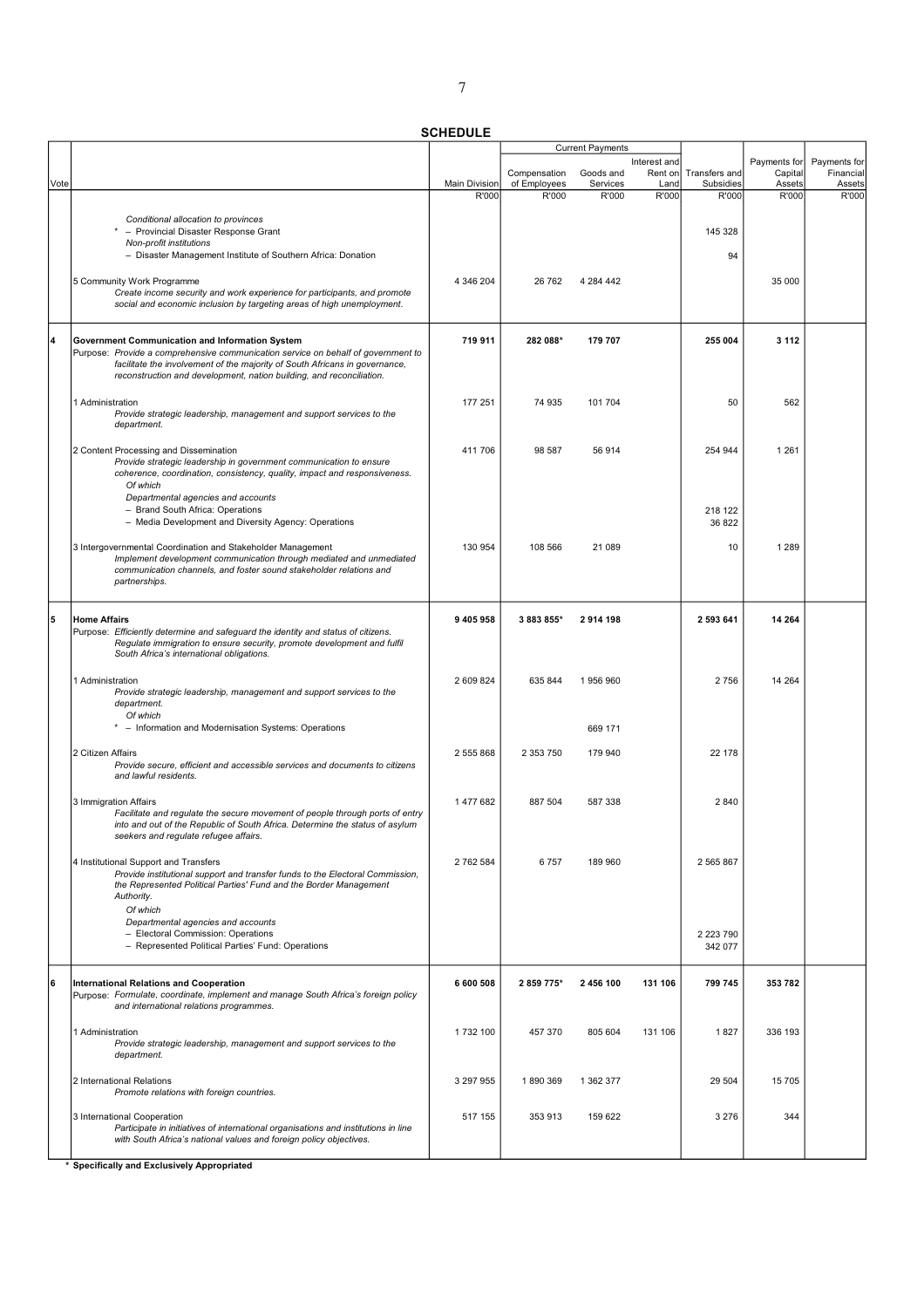| <b>SCHEDULE</b> |  |
|-----------------|--|

|             |                                                                                                            |                      |              | <b>Current Payments</b> |              |                   |              |              |
|-------------|------------------------------------------------------------------------------------------------------------|----------------------|--------------|-------------------------|--------------|-------------------|--------------|--------------|
|             |                                                                                                            |                      |              |                         | Interest and |                   | Payments for | Payments for |
|             |                                                                                                            |                      | Compensation | Goods and               | Rent on      | Transfers and     | Capital      | Financial    |
| <b>Vote</b> |                                                                                                            | <b>Main Division</b> | of Employees | Services                | Land         | Subsidies         | Assets       | Assets       |
|             |                                                                                                            | R'000                | R'000        | R'000                   | R'000        | R'000             | R'000        | R'000        |
|             | 4 Public Diplomacy and Protocol Services                                                                   | 289 943              | 158 123      | 128 497                 |              | 1783              | 1540         |              |
|             | Communicate South Africa's role and position in international relations in                                 |                      |              |                         |              |                   |              |              |
|             | domestic and international arenas, and provide state protocol services.                                    |                      |              |                         |              |                   |              |              |
|             |                                                                                                            |                      |              |                         |              |                   |              |              |
|             | 5 International Transfers                                                                                  | 763 355              |              |                         |              | 763 355           |              |              |
|             | Fund membership fees and transfers to international organisations.                                         |                      |              |                         |              |                   |              |              |
|             | Of which                                                                                                   |                      |              |                         |              |                   |              |              |
|             | Departmental agencies and accounts<br>- African Renaissance and International Cooperation Fund: Operations |                      |              |                         |              |                   |              |              |
|             | - South African Development Partnership Agency: Operations                                                 |                      |              |                         |              | 49 699<br>11 671  |              |              |
|             | Foreign governments and international organisations                                                        |                      |              |                         |              |                   |              |              |
|             | - Humanitarian Aid: Humanitarian projects                                                                  |                      |              |                         |              | 25 137            |              |              |
|             | - International Organisations: Membership fees                                                             |                      |              |                         |              |                   |              |              |
|             | - African, Caribbean and Pacific Group of States                                                           |                      |              |                         |              | 8667              |              |              |
|             | - African Union                                                                                            |                      |              |                         |              | 261769            |              |              |
|             | - Asia-African Legal Consultative Organisation                                                             |                      |              |                         |              | 337               |              |              |
|             | - Biological and Toxin Weapons Convention                                                                  |                      |              |                         |              | 791               |              |              |
|             | - Commonwealth of Nations                                                                                  |                      |              |                         |              | 10 220            |              |              |
|             | - Comprehensive Nuclear-Test-Ban Treaty<br>- India-Brazil-South Africa Trust Fund                          |                      |              |                         |              | 7 2 3 9           |              |              |
|             | - International Tribunal for the Law of the Sea                                                            |                      |              |                         |              | 16 316<br>1 3 3 8 |              |              |
|             | - Organisation for Economic Cooperation and Development                                                    |                      |              |                         |              | 892               |              |              |
|             | - Permanent Court of Arbitration                                                                           |                      |              |                         |              | 311               |              |              |
|             | - Southern African Development Community                                                                   |                      |              |                         |              | 150 299           |              |              |
|             | - United Nations                                                                                           |                      |              |                         |              | 198 306           |              |              |
|             | - International Organisations: Operations                                                                  |                      |              |                         |              |                   |              |              |
|             | - G77 Countries                                                                                            |                      |              |                         |              | 243               |              |              |
|             | - Indian Ocean Rim Association Research Centre                                                             |                      |              |                         |              | 389               |              |              |
|             | - Pérez-Guerrero Trust Fund                                                                                |                      |              |                         |              | 98                |              |              |
|             | - South Centre Capital Fund                                                                                |                      |              |                         |              | 1914              |              |              |
|             | - United Nations Development Programme<br>- United Nations Convention on the Law of the Sea                |                      |              |                         |              | 16 803<br>916     |              |              |
|             |                                                                                                            |                      |              |                         |              |                   |              |              |
|             |                                                                                                            |                      |              |                         |              |                   |              |              |
| l7          | <b>National School of Government</b>                                                                       | 228 069              | 59 779*      | 48743                   |              | 115721            | 3826         |              |
|             | Purpose: Provide or coordinate the provision of learning, training and development                         |                      |              |                         |              |                   |              |              |
|             | interventions that lead to improved performance and service delivery in the                                |                      |              |                         |              |                   |              |              |
|             | public sector.                                                                                             |                      |              |                         |              |                   |              |              |
|             |                                                                                                            |                      |              |                         |              |                   |              |              |
|             | 1 Administration                                                                                           | 112 348              | 59 779       | 48 743                  |              |                   | 3826         |              |
|             | Provide strategic leadership, management and support services to the<br>department.                        |                      |              |                         |              |                   |              |              |
|             |                                                                                                            |                      |              |                         |              |                   |              |              |
|             | 2 Public Sector Organisational and Staff Development                                                       | 115 721              |              |                         |              | 115 721           |              |              |
|             | Facilitate transfer payments to the training trading account, which provides                               |                      |              |                         |              |                   |              |              |
|             | education, development and training to public sector employees.                                            |                      |              |                         |              |                   |              |              |
|             | Of which                                                                                                   |                      |              |                         |              |                   |              |              |
|             | Departmental agencies and accounts                                                                         |                      |              |                         |              |                   |              |              |
|             | - National School of Government Training Trading Account: Operations                                       |                      |              |                         |              | 115 721           |              |              |
|             |                                                                                                            |                      |              |                         |              |                   |              |              |
|             |                                                                                                            | 33 939 241           |              |                         |              | 29 182 680        |              |              |
|             | National Treasury<br>Purpose: Support economic growth and development, good governance, social             |                      | 888 381      | 1887855                 |              |                   | 38 153       |              |
|             | progress and rising living standards through the accountable, economical,                                  |                      |              |                         |              |                   |              |              |
|             | efficient, equitable and sustainable management of public finances, the                                    |                      |              |                         |              |                   |              |              |
|             | maintenance of macroeconomic and financial sector stability, and the                                       |                      |              |                         |              |                   |              |              |
|             | effective financial regulation of the economy.                                                             |                      |              |                         |              |                   |              |              |
|             |                                                                                                            |                      |              |                         |              |                   |              |              |
|             | 1 Administration                                                                                           | 521 619              | 216 817      | 281787                  |              | 4 4 0 3           | 18 612       |              |
|             | Provide strategic leadership, management and support services to the                                       |                      |              |                         |              |                   |              |              |
|             | department.                                                                                                |                      |              |                         |              |                   |              |              |
|             | Of which                                                                                                   |                      |              |                         |              |                   |              |              |
|             | Departmental agencies and accounts<br>- Finance and Accounting Services Sector Education and Training      |                      |              |                         |              |                   |              |              |
|             | Authority: Operations                                                                                      |                      |              |                         |              | 2 3 0 7           |              |              |
|             |                                                                                                            |                      |              |                         |              |                   |              |              |
|             | 2 Economic Policy, Tax, Financial Regulation and Research                                                  | 158 212              | 89 759       | 46 363                  |              | 20 831            | 1 2 5 9      |              |
|             | Provide specialist policy research, analysis and advisory services in the                                  |                      |              |                         |              |                   |              |              |
|             | areas of macroeconomics, microeconomics, the financial sector, taxation and                                |                      |              |                         |              |                   |              |              |
|             | regulatory reform.                                                                                         |                      |              |                         |              |                   |              |              |
|             | Of which                                                                                                   |                      |              |                         |              |                   |              |              |
|             | Departmental agencies and accounts                                                                         |                      |              |                         |              |                   |              |              |
|             | - Cooperative Banks Development Agency: Operations                                                         |                      |              |                         |              | 20 831            |              |              |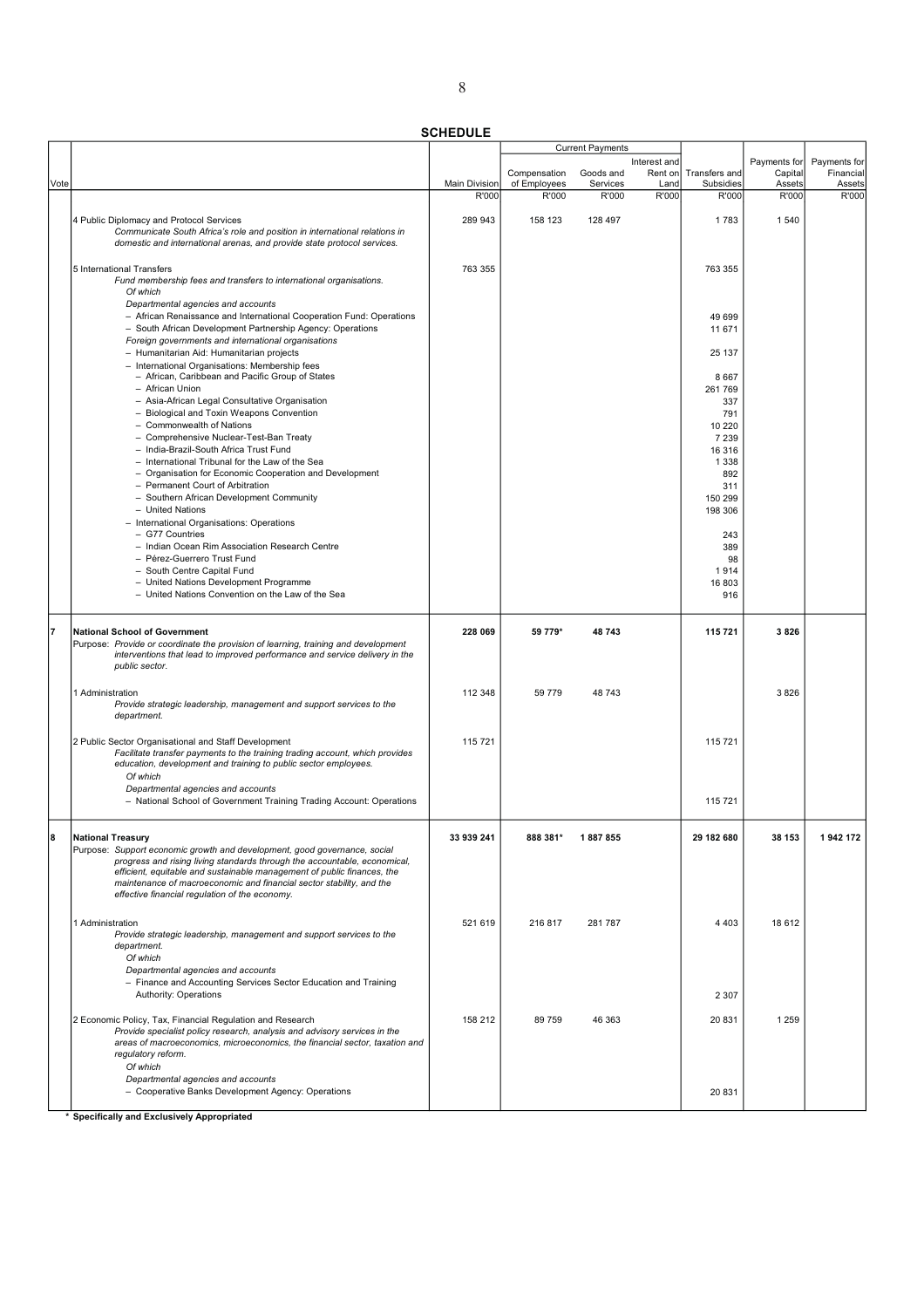|      |                                                                                                                                       |               |                              | <b>Current Payments</b> |               |                            |                 |                     |
|------|---------------------------------------------------------------------------------------------------------------------------------------|---------------|------------------------------|-------------------------|---------------|----------------------------|-----------------|---------------------|
|      |                                                                                                                                       |               |                              |                         | Interest and  |                            | Payments for    | Payments for        |
|      |                                                                                                                                       | Main Division | Compensation<br>of Employees | Goods and<br>Services   | Rent on       | Transfers and<br>Subsidies | Capital         | Financial<br>Assets |
| Vote |                                                                                                                                       | R'000         | R'000                        | R'000                   | Land<br>R'000 | R'000                      | Assets<br>R'000 | R'000               |
|      |                                                                                                                                       |               |                              |                         |               |                            |                 |                     |
|      | 3 Public Finance and Budget Management                                                                                                | 4 4 38 181    | 240 476                      | 637 004                 |               | 3 557 494                  | 3 2 0 7         |                     |
|      | Provide analysis and advice on fiscal policy and public finances,                                                                     |               |                              |                         |               |                            |                 |                     |
|      | intergovernmental financial relations, and expenditure planning and priorities.                                                       |               |                              |                         |               |                            |                 |                     |
|      | Manage government's annual budget process and provide public finance                                                                  |               |                              |                         |               |                            |                 |                     |
|      | management support. Facilitate employment creation and high-impact                                                                    |               |                              |                         |               |                            |                 |                     |
|      | government initiatives, and strengthen infrastructure planning and delivery.                                                          |               |                              |                         |               |                            |                 |                     |
|      | Of which                                                                                                                              |               |                              |                         |               |                            |                 |                     |
|      | Allocation-in-kind to local government                                                                                                |               |                              |                         |               |                            |                 |                     |
|      | - Neighbourhood Development Partnership Grant                                                                                         |               |                              | 100 526                 |               |                            |                 |                     |
|      | Conditional allocations to local government                                                                                           |               |                              |                         |               |                            |                 |                     |
|      | * - Infrastructure Skills Development Grant                                                                                           |               |                              |                         |               | 159 246                    |                 |                     |
|      | - Local Government Financial Management Grant                                                                                         |               |                              |                         |               | 566 395                    |                 |                     |
|      | - Neighbourhood Development Partnership Grant                                                                                         |               |                              |                         |               | 1 393 074                  |                 |                     |
|      | * - Programme and Project Preparation Support Grant                                                                                   |               |                              |                         |               | 360 886                    |                 |                     |
|      | Departmental agencies and accounts                                                                                                    |               |                              |                         |               |                            |                 |                     |
|      | - Development Bank of Southern Africa                                                                                                 |               |                              |                         |               |                            |                 |                     |
|      | - Plan and appraise infrastructure projects                                                                                           |               |                              |                         |               | 95 032                     |                 |                     |
|      | - Support to the infrastructure fund                                                                                                  |               |                              |                         |               |                            |                 |                     |
|      | - Operations<br>- Social housing programme                                                                                            |               |                              |                         |               | 55 407                     |                 |                     |
|      | * - Financial and Fiscal Commission: Operations                                                                                       |               |                              |                         |               | 152 000<br>63 839          |                 |                     |
|      | - Government Technical Advisory Centre                                                                                                |               |                              |                         |               |                            |                 |                     |
|      | - Operations                                                                                                                          |               |                              |                         |               | 74 662                     |                 |                     |
|      | - Facilitation of public funds for job creation initiatives                                                                           |               |                              |                         |               | 635 776                    |                 |                     |
|      | - Machinery and equipment                                                                                                             |               |                              |                         |               | 957                        |                 |                     |
|      |                                                                                                                                       |               |                              |                         |               |                            |                 |                     |
|      | 4 Asset and Liability Management                                                                                                      | 1 125 967     | 86 691                       | 38 448                  |               |                            | 828             | 1 000 000           |
|      | Manage government's annual funding programme in a manner that ensures                                                                 |               |                              |                         |               |                            |                 |                     |
|      | prudent cash management, and an optimal portfolio of debt and other fiscal                                                            |               |                              |                         |               |                            |                 |                     |
|      | obligations. Promote and enforce the prudent financial management of state-                                                           |               |                              |                         |               |                            |                 |                     |
|      | owned entities through financial analysis and oversight.                                                                              |               |                              |                         |               |                            |                 |                     |
|      | Of which                                                                                                                              |               |                              |                         |               |                            |                 |                     |
|      | - Land and Agricultural Development Bank of Southern Africa:                                                                          |               |                              |                         |               |                            |                 |                     |
|      | Purchase of equity                                                                                                                    |               |                              |                         |               |                            |                 | 1 000 000           |
|      |                                                                                                                                       |               |                              |                         |               |                            |                 |                     |
|      | 5 Financial Accounting and Supply Chain Management Systems                                                                            | 1 122 132     | 224 847                      | 771 595                 |               | 112 005                    | 13 685          |                     |
|      | Facilitate governance and accountability by promoting and enforcing the                                                               |               |                              |                         |               |                            |                 |                     |
|      | transparent, economic and effective management of revenue, expenditure,                                                               |               |                              |                         |               |                            |                 |                     |
|      | assets, liabilities and supply chain processes in the public sector.                                                                  |               |                              |                         |               |                            |                 |                     |
|      | Of which                                                                                                                              |               |                              |                         |               |                            |                 |                     |
|      | Departmental agencies and accounts                                                                                                    |               |                              |                         |               |                            |                 |                     |
|      | - Accounting Standards Board: Operations                                                                                              |               |                              |                         |               | 14 5 69                    |                 |                     |
|      | - Auditor-General of South Africa: Public Audit Act                                                                                   |               |                              |                         |               | 50 000                     |                 |                     |
|      | - Independent Regulatory Board for Auditors: Operations                                                                               |               |                              |                         |               | 45 684                     |                 |                     |
|      | 6 International Financial Relations                                                                                                   | 2 637 816     | 29 791                       | 32 889                  |               | 1 632 402                  | 562             | 942 172             |
|      | Manage South Africa's interests in shaping regional and global policies that                                                          |               |                              |                         |               |                            |                 |                     |
|      | advance the economic, financial and development objectives of the country                                                             |               |                              |                         |               |                            |                 |                     |
|      | and Africa.                                                                                                                           |               |                              |                         |               |                            |                 |                     |
|      | Of which                                                                                                                              |               |                              |                         |               |                            |                 |                     |
|      | - African Development Bank and African Development Fund: Purchase                                                                     |               |                              |                         |               |                            |                 |                     |
|      | of equity                                                                                                                             |               |                              |                         |               |                            |                 | 665 902             |
|      | - World Bank Group: Purchase of equity                                                                                                |               |                              |                         |               |                            |                 | 276 270             |
|      | Foreign governments and international organisations                                                                                   |               |                              |                         |               |                            |                 |                     |
|      | - Collaborative Africa Budget Reform Initiative: Membership fee                                                                       |               |                              |                         |               |                            |                 |                     |
|      | and public finance management support to member countries                                                                             |               |                              |                         |               | 2458                       |                 |                     |
|      | - Common Monetary Area Compensation: Commitment in terms                                                                              |               |                              |                         |               |                            |                 |                     |
|      | of common monetary agreement                                                                                                          |               |                              |                         |               | 1 444 932                  |                 |                     |
|      | - Commonwealth Fund for Technical Cooperation: Support for                                                                            |               |                              |                         |               |                            |                 |                     |
|      | secretariat and programmes                                                                                                            |               |                              |                         |               | 6432                       |                 |                     |
|      | - International Finance Facility for Immunisation: Reduction of                                                                       |               |                              |                         |               |                            |                 |                     |
|      | vaccine-preventable deaths among children under the age of five                                                                       |               |                              |                         |               | 16 600                     |                 |                     |
|      | - New Development Bank Project Preparation Fund: Project                                                                              |               |                              |                         |               |                            |                 |                     |
|      | preparation support                                                                                                                   |               |                              |                         |               | 15 000                     |                 |                     |
|      | - Regional Technical Assistance Centre for Southern Africa: Public<br>finance management reform capacity building programmes in East, |               |                              |                         |               |                            |                 |                     |
|      | Central and Southern Africa                                                                                                           |               |                              |                         |               | 1 3 7 3                    |                 |                     |
|      | - World Bank Group: Development assistance to low income                                                                              |               |                              |                         |               |                            |                 |                     |
|      | countries and assistance in the multilateral debt relief initiative                                                                   |               |                              |                         |               | 66 627                     |                 |                     |
|      | - International Organisations: Membership fees                                                                                        |               |                              |                         |               |                            |                 |                     |
|      | - African Development Fund                                                                                                            |               |                              |                         |               | 77 700                     |                 |                     |
|      | - African Institute for Economic Development and Planning                                                                             |               |                              |                         |               | 1 2 8 0                    |                 |                     |
|      |                                                                                                                                       |               |                              |                         |               |                            |                 |                     |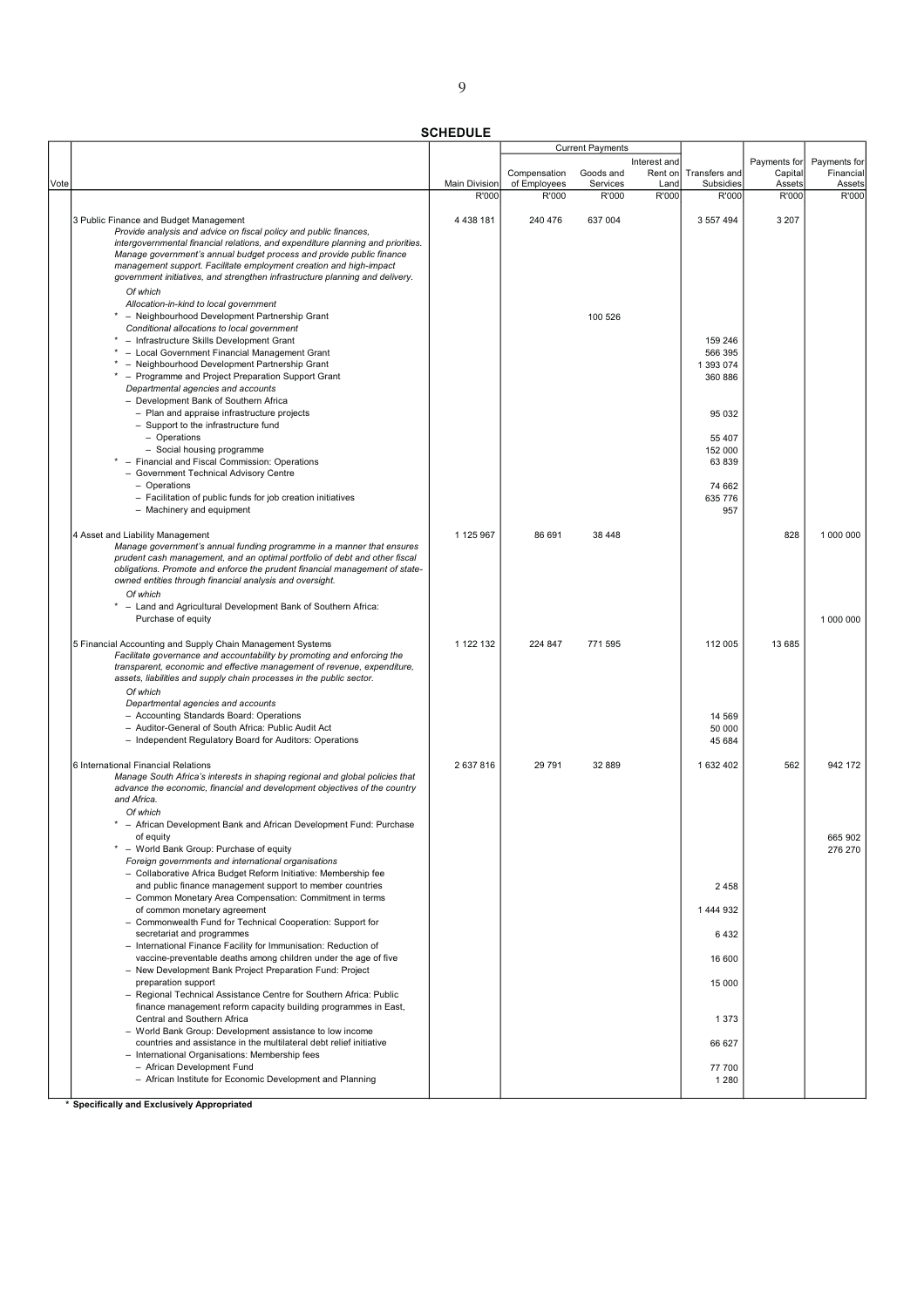|      |                                                                                                                                                                                                                                                                                                             |               |                              | <b>Current Payments</b> |                 |                            |                   |                     |
|------|-------------------------------------------------------------------------------------------------------------------------------------------------------------------------------------------------------------------------------------------------------------------------------------------------------------|---------------|------------------------------|-------------------------|-----------------|----------------------------|-------------------|---------------------|
|      |                                                                                                                                                                                                                                                                                                             |               |                              |                         | Interest and    |                            | Payments for      | Payments for        |
| Vote |                                                                                                                                                                                                                                                                                                             | Main Division | Compensation<br>of Employees | Goods and<br>Services   | Rent on<br>Land | Transfers and<br>Subsidies | Capital<br>Assets | Financial<br>Assets |
|      |                                                                                                                                                                                                                                                                                                             | R'000         | R'000                        | R'000                   | R'000           | R'000                      | R'000             | R'000               |
|      | 7 Civil and Military Pensions, Contributions to Funds and Other Benefits<br>Provide for government's pension and post-retirement medical benefit<br>obligations to former employees of state departments and bodies. Provide<br>for similar benefits to retired members of the military.<br>Of which        | 7 012 051     |                              | 79 769                  |                 | 6 932 282                  |                   |                     |
|      | Foreign governments and international organisations<br>- United Kingdom Tax: Tax on pensions of former staff who had<br>worked in the United Kingdom<br>Households                                                                                                                                          |               |                              |                         |                 | 3 1 2 3                    |                   |                     |
|      | - Civil Pensions<br>- Early retirement<br>- Injury on Duty                                                                                                                                                                                                                                                  |               |                              |                         |                 | 76 025<br>763 272          |                   |                     |
|      | - Political Office-bearers Pension Fund                                                                                                                                                                                                                                                                     |               |                              |                         |                 | 50 131                     |                   |                     |
|      | - Post-retirement Medical Scheme                                                                                                                                                                                                                                                                            |               |                              |                         |                 | 5 151 096                  |                   |                     |
|      | - Special Pensions<br>- Other pensioner benefits                                                                                                                                                                                                                                                            |               |                              |                         |                 | 506 160<br>130 763         |                   |                     |
|      | - Military Pensions: Pensions and medical benefits                                                                                                                                                                                                                                                          |               |                              |                         |                 | 251 712                    |                   |                     |
|      |                                                                                                                                                                                                                                                                                                             |               |                              |                         |                 |                            |                   |                     |
|      | 8 Revenue Administration<br>Administer an efficient tax system, provide tax education to the public, ensure<br>maximum compliance with tax and customs legislation, and provide a<br>customs service to maximise revenue collection and facilitate trade.<br>Of which<br>Departmental agencies and accounts | 11 527 781    |                              |                         |                 | 11 527 781                 |                   |                     |
|      | - South African Revenue Service                                                                                                                                                                                                                                                                             |               |                              |                         |                 |                            |                   |                     |
|      | - Operations<br>- Office of the Tax Ombud: Operations                                                                                                                                                                                                                                                       |               |                              |                         |                 | 11 481 257<br>46 524       |                   |                     |
|      | 9 Financial Intelligence and State Security<br>Combat financial crime, including money laundering and terror financing<br>activities. Gather intelligence for the purpose of national security, defence<br>and combating crime.                                                                             | 5 395 482     |                              |                         |                 | 5 395 482                  |                   |                     |
|      | Of which<br>Departmental agencies and accounts                                                                                                                                                                                                                                                              |               |                              |                         |                 |                            |                   |                     |
|      | - Financial Intelligence Centre                                                                                                                                                                                                                                                                             |               |                              |                         |                 |                            |                   |                     |
|      | - Operations                                                                                                                                                                                                                                                                                                |               |                              |                         |                 | 292 259                    |                   |                     |
|      | - Machinery and equipment<br>- Secret Services                                                                                                                                                                                                                                                              |               |                              |                         |                 | 24 5 61                    |                   |                     |
|      | - Operations                                                                                                                                                                                                                                                                                                |               |                              |                         |                 | 4701912                    |                   |                     |
|      | - Machinery and equipment                                                                                                                                                                                                                                                                                   |               |                              |                         |                 | 376 750                    |                   |                     |
| 9    | Planning, Monitoring and Evaluation<br>Purpose: Improve government service delivery through integrated planning, monitoring<br>and evaluation.                                                                                                                                                              | 470 850       | 314 020*                     | 151 675                 |                 |                            | 5 1 5 5           |                     |
|      | 1 Administration<br>Provide strategic leadership, management and support services to the<br>department.                                                                                                                                                                                                     | 190 415       | 114 202                      | 72 055                  |                 |                            | 4 1 5 8           |                     |
|      | 2 National Planning Coordination<br>Facilitate and coordinate macro and transversal planning functions across<br>government, and coordinate planning functions in the department.                                                                                                                           | 84 641        | 53 861                       | 30 433                  |                 |                            | 347               |                     |
|      | 3 Sector Monitoring Services<br>Ensure government policy coherence. Develop, facilitate, support and<br>monitor the implementation of sector plans and intervention strategies.                                                                                                                             | 69 351        | 56 388                       | 12 313                  |                 |                            | 650               |                     |
|      | 4 Public Sector Monitoring and Capacity Development<br>Support the implementation of the medium-term strategic framework by<br>monitoring and improving the capacity of state institutions to develop and<br>implement plans, and provide services.                                                         | 83 094        | 60 105                       | 22 989                  |                 |                            |                   |                     |
|      | 5 Evidence and Knowledge Systems<br>Coordinate and support the generation, collation, accessibility and timely use<br>of quality evidence to support planning, monitoring and evaluation across<br>government.                                                                                              | 43 349        | 29 4 64                      | 13 8 85                 |                 |                            |                   |                     |
| 10   | <b>Public Enterprises</b><br>Purpose: Drive investment, productivity and transformation in the department's<br>portfolio of state-owned companies to unlock growth, drive industrialisation,<br>create jobs and develop skills.                                                                             | 23 928 918    | 177 453*                     | 113 084                 |                 | 19                         | 3876              | 23 634 486          |
|      | 1 Administration<br>Provide strategic leadership, management and support services to the<br>department.                                                                                                                                                                                                     | 166 333       | 97 172                       | 65 266                  |                 | 19                         | 3876              |                     |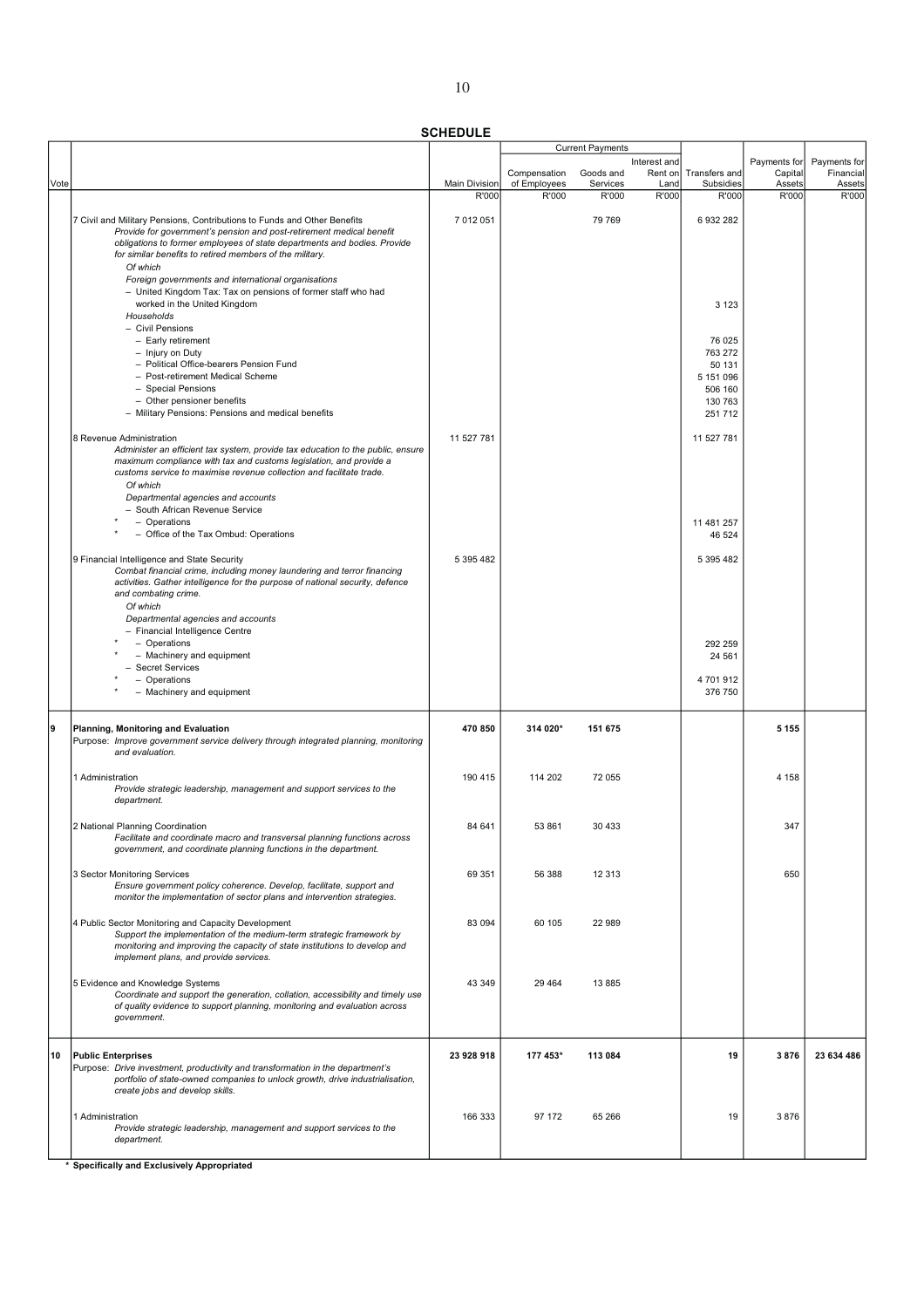|      |                                                                                                                                                                                                                                                                                                                                                                                                                                                                                                                                                                                                                    |                      |              | <b>Current Payments</b> |              |               |              |              |
|------|--------------------------------------------------------------------------------------------------------------------------------------------------------------------------------------------------------------------------------------------------------------------------------------------------------------------------------------------------------------------------------------------------------------------------------------------------------------------------------------------------------------------------------------------------------------------------------------------------------------------|----------------------|--------------|-------------------------|--------------|---------------|--------------|--------------|
|      |                                                                                                                                                                                                                                                                                                                                                                                                                                                                                                                                                                                                                    |                      |              |                         | Interest and |               | Payments for | Payments for |
|      |                                                                                                                                                                                                                                                                                                                                                                                                                                                                                                                                                                                                                    |                      | Compensation | Goods and               | Rent on      | Transfers and | Capital      | Financial    |
| Vote |                                                                                                                                                                                                                                                                                                                                                                                                                                                                                                                                                                                                                    | <b>Main Division</b> | of Employees | Services                | Land         | Subsidies     | Assets       | Assets       |
|      |                                                                                                                                                                                                                                                                                                                                                                                                                                                                                                                                                                                                                    | R'000                | R'000        | R'000                   | R'000        | R'000         | R'000        | R'000        |
|      | 2 State-owned Companies Governance Assurance and Performance<br>Provide and enforce state-owned companies' governance, legal assurance,<br>and financial and non-financial performance monitoring, evaluation and<br>reporting systems in support of the shareholder to ensure alignment with<br>government priorities.                                                                                                                                                                                                                                                                                            | 60 658               | 31 680       | 28 978                  |              |               |              |              |
|      | 3 Business Enhancement, Transformation and Industrialisation<br>Provide sector oversight to ensure that state-owned companies contribute to<br>the advancement of industrialisation, transformation, intergovernmental<br>relations and international collaboration services. Support the shareholder in<br>strategically positioning and enhancing the operations of state-owned<br>companies.<br>Of which                                                                                                                                                                                                        | 23 701 927           | 48 601       | 18 840                  |              |               |              | 23 634 486   |
|      | * - Eskom Holdings SOC Limited: Purchase of equity                                                                                                                                                                                                                                                                                                                                                                                                                                                                                                                                                                 |                      |              |                         |              |               |              |              |
|      | - Settlement of government guaranteed debt                                                                                                                                                                                                                                                                                                                                                                                                                                                                                                                                                                         |                      |              |                         |              |               |              | 21 857 331   |
|      | * - South African Airways SOC Limited: Purchase of equity                                                                                                                                                                                                                                                                                                                                                                                                                                                                                                                                                          |                      |              |                         |              |               |              |              |
|      | - Settlement of government guaranteed debt                                                                                                                                                                                                                                                                                                                                                                                                                                                                                                                                                                         |                      |              |                         |              |               |              | 1777155      |
| 11   | <b>Public Service and Administration</b><br>Purpose: Lead the modernisation of the public service, through a generally applicable<br>framework of norms and standards, to improve service delivery.                                                                                                                                                                                                                                                                                                                                                                                                                | 540 272              | 294 019*     | 195 123                 |              | 46 933        | 4 1 9 7      |              |
|      | 1 Administration<br>Provide strategic leadership, management and support services to the<br>department, and coordinate the department's international relations.                                                                                                                                                                                                                                                                                                                                                                                                                                                   | 245 152              | 118 179      | 123 845                 |              | 111           | 3017         |              |
|      | 2 Human Resource Management and Development<br>Manage, oversee and facilitate human resource planning, management and<br>development in the workplace. Facilitate compliance with minimum norms<br>and standards set by the Minister for Public Service and Administration, in<br>line with the Public Administration Management Act, 1994, through the office<br>of standards and compliance.                                                                                                                                                                                                                     | 53 595               | 45 651       | 7846                    |              |               | 98           |              |
|      | 3 Negotiations, Labour Relations and Remuneration Management<br>Manage, oversee and facilitate organisational development, job grading,<br>macro organisation, remuneration, human resource information systems,<br>conditions of service, labour relations and dispute management in the public<br>service. Administrate the implementation of the Government Employees<br>Housing Scheme and the macro organisation of the state, and ensure<br>coordinated collective bargaining.<br>Of which<br>Foreign governments and international organisations<br>- Organisation for Economic Cooperation and Development | 106 908              | 61 164       | 45 262                  |              | 350           | 132          |              |
|      | - Working Group on Bribery of Foreign Public Officials in                                                                                                                                                                                                                                                                                                                                                                                                                                                                                                                                                          |                      |              |                         |              |               |              |              |
|      | International Business Transactions: Partnership fee                                                                                                                                                                                                                                                                                                                                                                                                                                                                                                                                                               |                      |              |                         |              | 350           |              |              |
|      | 4 e-Government Services and Information Management<br>Manage, oversee and facilitate ICT governance, e-enablement, ICT<br>infrastructure, information and knowledge management, and innovation in<br>the public service. Coordinate and facilitate ICT stakeholder management.                                                                                                                                                                                                                                                                                                                                     | 32 342               | 23 370       | 8 1 5 8                 |              |               | 814          |              |
|      | 5 Government Service Access and Improvement<br>Manage, oversee and facilitate service access, operations management and<br>service delivery improvement in the public service. Coordinate and facilitate<br>citizen relations and public participation programmes.<br>Of which<br>Departmental agencies and accounts                                                                                                                                                                                                                                                                                               | 102 275              | 45 655       | 10 012                  |              | 46 472        | 136          |              |
|      | - Centre for Public Service Innovation: Operations                                                                                                                                                                                                                                                                                                                                                                                                                                                                                                                                                                 |                      |              |                         |              | 44 522        |              |              |
|      | Foreign governments and international organisations                                                                                                                                                                                                                                                                                                                                                                                                                                                                                                                                                                |                      |              |                         |              |               |              |              |
|      | - Open Government Partnership: Membership fee<br>- International Organisations: Membership fees                                                                                                                                                                                                                                                                                                                                                                                                                                                                                                                    |                      |              |                         |              | 1 5 2 0       |              |              |
|      | - African Association for Public Administration and Management                                                                                                                                                                                                                                                                                                                                                                                                                                                                                                                                                     |                      |              |                         |              | 365           |              |              |
|      | - International Institute of Administration Sciences                                                                                                                                                                                                                                                                                                                                                                                                                                                                                                                                                               |                      |              |                         |              | 65            |              |              |
|      |                                                                                                                                                                                                                                                                                                                                                                                                                                                                                                                                                                                                                    |                      |              |                         |              |               |              |              |
| 12   | <b>Public Service Commission</b><br>Purpose: Promote constitutional values and the principles of public administration in<br>the public service.                                                                                                                                                                                                                                                                                                                                                                                                                                                                   | 288 449              | 216 742*     | 70 340                  |              | 611           | 756          |              |
|      | 1 Administration<br>Provide strategic leadership, management and support services to the<br>department.<br>Of which                                                                                                                                                                                                                                                                                                                                                                                                                                                                                                | 143 163              | 76 688       | 65 319                  |              | 611           | 545          |              |
|      | Foreign governments and international organisations<br>- Association of African Public Services Commissions: Membership<br>fee                                                                                                                                                                                                                                                                                                                                                                                                                                                                                     |                      |              |                         |              | 90            |              |              |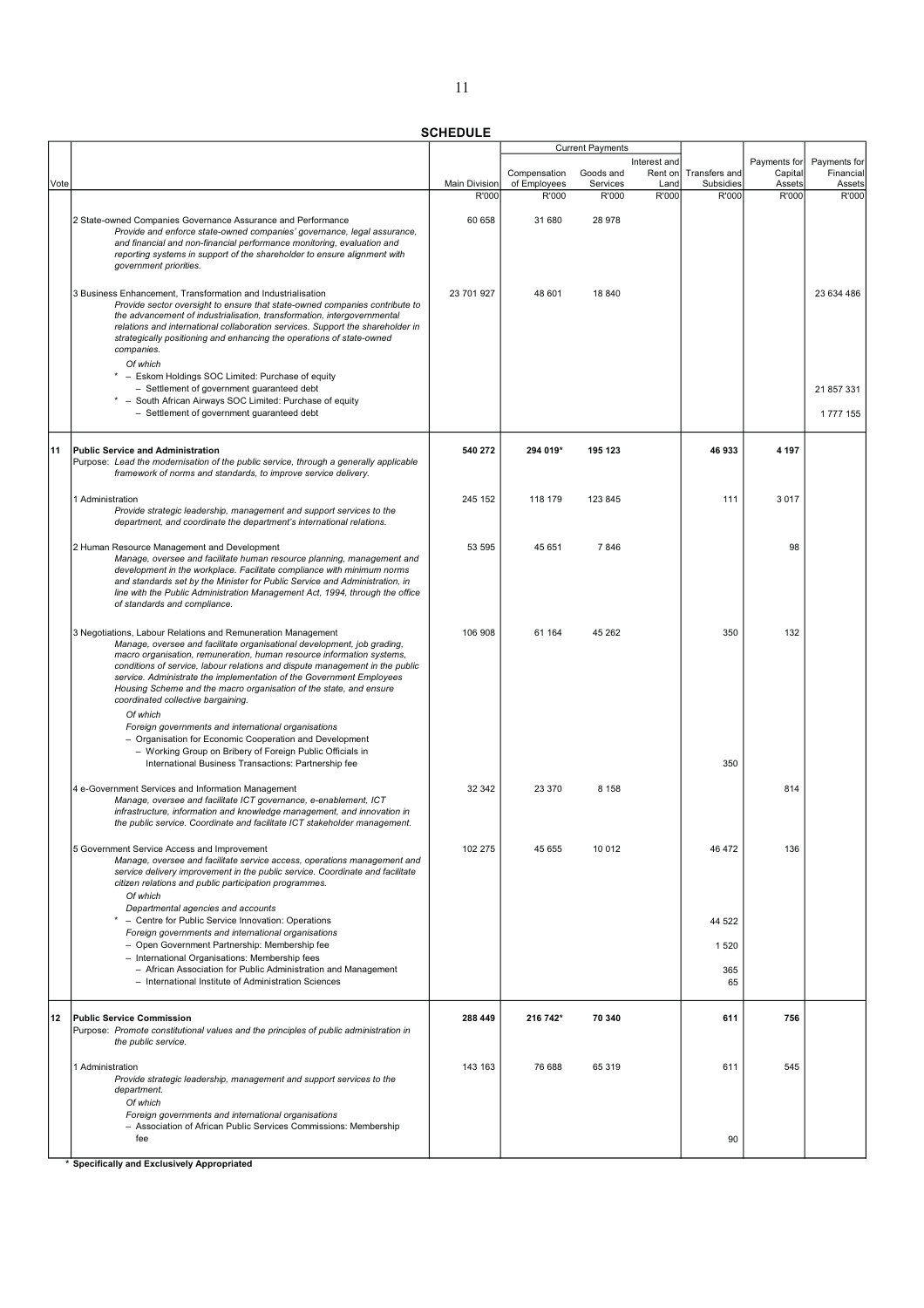|      |                                                                                                                                                                                                                                                                                                                                                                                                                                                                                                                                                |                      |              | <b>Current Payments</b> |                         |                                                    |                         |                           |
|------|------------------------------------------------------------------------------------------------------------------------------------------------------------------------------------------------------------------------------------------------------------------------------------------------------------------------------------------------------------------------------------------------------------------------------------------------------------------------------------------------------------------------------------------------|----------------------|--------------|-------------------------|-------------------------|----------------------------------------------------|-------------------------|---------------------------|
|      |                                                                                                                                                                                                                                                                                                                                                                                                                                                                                                                                                |                      | Compensation | Goods and               | Interest and<br>Rent on | Transfers and                                      | Payments for<br>Capital | Payments for<br>Financial |
| Vote |                                                                                                                                                                                                                                                                                                                                                                                                                                                                                                                                                | <b>Main Division</b> | of Employees | Services                | Land                    | Subsidies                                          | Assets                  | Assets                    |
|      |                                                                                                                                                                                                                                                                                                                                                                                                                                                                                                                                                | R'000                | R'000        | R'000                   | R'000                   | R'000                                              | R'000                   | R'000                     |
|      | 2 Leadership and Management Practices<br>Promote sound public service leadership, human resource management,<br>labour relations and labour practices.                                                                                                                                                                                                                                                                                                                                                                                         | 48 063               | 46 692       | 1 2 9 6                 |                         |                                                    | 75                      |                           |
|      | 3 Monitoring and Evaluation<br>Establish a high standard of service delivery, monitoring and good<br>governance in the public service.                                                                                                                                                                                                                                                                                                                                                                                                         | 41 565               | 40 0 29      | 1472                    |                         |                                                    | 64                      |                           |
|      | 4 Integrity and Anti-Corruption<br>Undertake public administration investigations, analyse and refer cases of<br>alleged corruption to respective departments for investigation, and scrutinise<br>the financial disclosure forms of senior managers to ensure an integrity-<br>driven public service and administration.                                                                                                                                                                                                                      | 55 658               | 53 333       | 2 2 5 3                 |                         |                                                    | 72                      |                           |
| 13   | Public Works and Infrastructure<br>Purpose: Provide policy formulation for, and coordination, regulation and oversight of,<br>the public works sector in relation to the accommodation, housing, land and<br>infrastructure needs of national departments. Enhance intergovernmental<br>relations by coordinating concurrent public works functions. Lead and direct<br>the implementation of the national expanded public works programme.<br>Promote growth, job creation and transformation in the construction and<br>property industries. | 8 547 267            | 581 238*     | 499 124                 |                         | 7 446 810                                          | 20 095                  |                           |
|      | 1 Administration<br>Provide strategic leadership, management and support services to the<br>department.                                                                                                                                                                                                                                                                                                                                                                                                                                        | 512 151              | 290 207      | 211 521                 |                         | 908                                                | 9515                    |                           |
|      | 2 Intergovernmental Coordination<br>Promote sound sectoral and intergovernmental relations and strategic<br>partnerships. Coordinate with provinces on immovable asset registers,<br>construction and property management, and the reporting of performance<br>information within the public works sector.<br>Of which<br>Households                                                                                                                                                                                                           | 63810                | 42 110       | 15 033                  |                         | 6 187                                              | 480                     |                           |
|      | - Bursaries for Non-employees: Infrastructure-related studies                                                                                                                                                                                                                                                                                                                                                                                                                                                                                  |                      |              |                         |                         | 6 100                                              |                         |                           |
|      | 3 Expanded Public Works Programme<br>Coordinate the implementation of the expanded public works programme,<br>which aims to create work opportunities and provide training for unskilled,<br>marginalised and unemployed people.<br>Of which<br>Conditional allocation to local government                                                                                                                                                                                                                                                     | 3 0 7 4 7 0 3        | 183 370      | 205 174                 |                         | 2 684 959                                          | 1 200                   |                           |
|      | * - Expanded Public Works Programme Integrated Grant for<br>Municipalities                                                                                                                                                                                                                                                                                                                                                                                                                                                                     |                      |              |                         |                         | 778 395                                            |                         |                           |
|      | Conditional allocations to provinces                                                                                                                                                                                                                                                                                                                                                                                                                                                                                                           |                      |              |                         |                         |                                                    |                         |                           |
|      | * - Expanded Public Works Programme Integrated Grant for Provinces<br>* - Social Sector Expanded Public Works Programme Incentive Grant                                                                                                                                                                                                                                                                                                                                                                                                        |                      |              |                         |                         | 433 098                                            |                         |                           |
|      | for Provinces                                                                                                                                                                                                                                                                                                                                                                                                                                                                                                                                  |                      |              |                         |                         | 424 848                                            |                         |                           |
|      | Non-profit institutions<br>- Various Institutions: Non-state Sector Programme                                                                                                                                                                                                                                                                                                                                                                                                                                                                  |                      |              |                         |                         |                                                    |                         |                           |
|      | - Work opportunities                                                                                                                                                                                                                                                                                                                                                                                                                                                                                                                           |                      |              |                         |                         | 1 048 403                                          |                         |                           |
|      | 4 Property and Construction Industry Policy and Research<br>Promote the growth and transformation of the construction and property<br>industries. Promote a standardised approach and best practice in<br>construction and immovable asset management in the public sector.<br>Of which                                                                                                                                                                                                                                                        | 4 8 1 6 1 9 2        | 34 546       | 38 000                  |                         | 4742846                                            | 800                     |                           |
|      | Departmental agencies and accounts<br>- Agrément South Africa: Operations<br>- Construction Education and Training Authority: Operations<br>- Construction Industry Development Board: Operations<br>- Council for the Built Environment: Operations<br>- Property Management Trading Entity: Operations<br>Foreign governments and international organisations                                                                                                                                                                                |                      |              |                         |                         | 33 951<br>581<br>80 012<br>54 495<br>4 4 5 3 6 7 0 |                         |                           |
|      | - Commonwealth War Graves Commission: Maintenance of<br>soldiers' graves<br>Public corporations<br>- Industrial Development Corporation                                                                                                                                                                                                                                                                                                                                                                                                        |                      |              |                         |                         | 29 4 21                                            |                         |                           |
|      | - Presidential Infrastructure Coordinating Commission: Operations                                                                                                                                                                                                                                                                                                                                                                                                                                                                              |                      |              |                         |                         | 90 375                                             |                         |                           |
|      | 5 Prestige Policy<br>Provide norms and standards for the prestige accommodation portfolio, and<br>meet the protocol responsibilities for state functions.<br>Of which                                                                                                                                                                                                                                                                                                                                                                          | 80 411               | 31 005       | 29 3 96                 |                         | 11910                                              | 8 100                   |                           |
|      | Departmental agencies and accounts<br>- Parliamentary Villages Management Board: Operations                                                                                                                                                                                                                                                                                                                                                                                                                                                    |                      |              |                         |                         | 11 676                                             |                         |                           |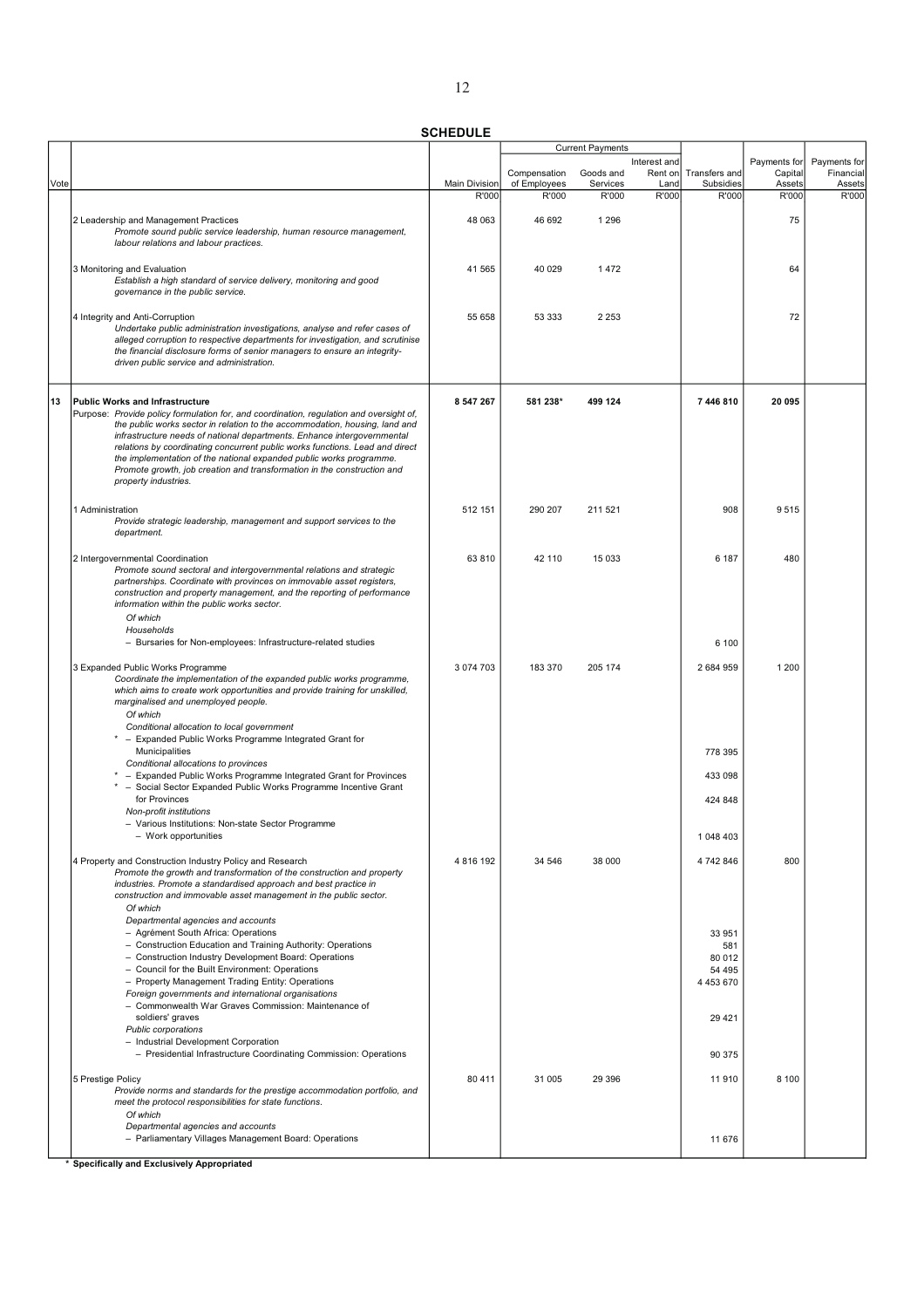|      |                                                                                                                                                        |                      |                              | <b>Current Payments</b> |                 |                            |                   |                     |
|------|--------------------------------------------------------------------------------------------------------------------------------------------------------|----------------------|------------------------------|-------------------------|-----------------|----------------------------|-------------------|---------------------|
|      |                                                                                                                                                        |                      |                              |                         | Interest and    |                            | Payments for      | Payments for        |
| Vote |                                                                                                                                                        | <b>Main Division</b> | Compensation<br>of Employees | Goods and<br>Services   | Rent on<br>Land | Transfers and<br>Subsidies | Capital<br>Assets | Financial<br>Assets |
|      |                                                                                                                                                        | R'000                | R'000                        | R'000                   | R'000           | R'000                      | R'000             | R'000               |
| 14   | <b>Statistics South Africa</b>                                                                                                                         | 2758546              | 1 627 001*                   | 814 912                 |                 | 93                         | 316 540           |                     |
|      | Purpose: Lead and partner in the production of statistics, in line with internationally                                                                |                      |                              |                         |                 |                            |                   |                     |
|      | recognised principles and standards, to inform users about socioeconomic                                                                               |                      |                              |                         |                 |                            |                   |                     |
|      | dynamics for evidence-based decisions.                                                                                                                 |                      |                              |                         |                 |                            |                   |                     |
|      | 1 Administration                                                                                                                                       | 752 978              | 210 199                      | 247 479                 |                 |                            | 295 300           |                     |
|      | Provide strategic leadership, management and support services to the                                                                                   |                      |                              |                         |                 |                            |                   |                     |
|      | department.                                                                                                                                            |                      |                              |                         |                 |                            |                   |                     |
|      | 2 Economic Statistics                                                                                                                                  | 275 598              | 248 111                      | 27 448                  |                 |                            | 39                |                     |
|      | Produce economic statistics to inform evidence-based economic                                                                                          |                      |                              |                         |                 |                            |                   |                     |
|      | development.                                                                                                                                           |                      |                              |                         |                 |                            |                   |                     |
|      | 3 Population and Social Statistics                                                                                                                     | 269 930              | 165 399                      | 104 184                 |                 | 10                         | 337               |                     |
|      | Produce population and social statistics to inform evidence-based<br>socioeconomic development.                                                        |                      |                              |                         |                 |                            |                   |                     |
|      | Of which                                                                                                                                               |                      |                              |                         |                 |                            |                   |                     |
|      | Non-profit institutions                                                                                                                                |                      |                              |                         |                 |                            |                   |                     |
|      | - Population Association of Southern Africa: Engagements on<br>regional population issues                                                              |                      |                              |                         |                 | 10                         |                   |                     |
|      |                                                                                                                                                        |                      |                              |                         |                 |                            |                   |                     |
|      | 4 Methodology and Statistical Infrastructure                                                                                                           | 141 549              | 128 063                      | 13 086                  |                 |                            | 400               |                     |
|      | Develop standards, statistical frames and methodologies, and conduct<br>statistical research.                                                          |                      |                              |                         |                 |                            |                   |                     |
|      |                                                                                                                                                        |                      |                              |                         |                 |                            |                   |                     |
|      | 5 Statistical Support and Informatics                                                                                                                  | 311 633              | 141 958                      | 153872                  |                 | 4                          | 15 799            |                     |
|      | Enable statistical production through technology and promote the use of<br>statistics.                                                                 |                      |                              |                         |                 |                            |                   |                     |
|      |                                                                                                                                                        |                      |                              |                         |                 |                            |                   |                     |
|      | 6 Statistical Operations and Provincial Coordination<br>Collect and process data, and interact with stakeholders and users at the                      | 962 665              | 700 713                      | 257 431                 |                 | 79                         | 4 4 4 2           |                     |
|      | provincial and local levels.                                                                                                                           |                      |                              |                         |                 |                            |                   |                     |
|      |                                                                                                                                                        |                      |                              |                         |                 |                            |                   |                     |
|      | 7 South African National Statistics System<br>Develop and coordinate the national statistical system in South Africa.                                  | 44 193               | 32 558                       | 11 4 12                 |                 |                            | 223               |                     |
|      |                                                                                                                                                        |                      |                              |                         |                 |                            |                   |                     |
| 15   | <b>Traditional Affairs</b>                                                                                                                             | 177 031              | 86 561*                      | 41 640                  |                 | 46 830                     | 2000              |                     |
|      | Purpose: Coordinate traditional affairs across government through the development of                                                                   |                      |                              |                         |                 |                            |                   |                     |
|      | appropriate policies, norms and standards, systems, and regulatory<br>frameworks; and promote culture, heritage and social cohesion.                   |                      |                              |                         |                 |                            |                   |                     |
|      |                                                                                                                                                        |                      |                              |                         |                 |                            |                   |                     |
|      | 1 Administration                                                                                                                                       | 58 4 65              | 35 567                       | 20 886                  |                 | 12                         | 2 0 0 0           |                     |
|      | Provide strategic leadership, management and support services to the<br>department.                                                                    |                      |                              |                         |                 |                            |                   |                     |
|      |                                                                                                                                                        |                      |                              |                         |                 |                            |                   |                     |
|      | 2 Research, Policy and Legislation                                                                                                                     | 27 990               | 21 453                       | 6537                    |                 |                            |                   |                     |
|      | Develop, review, coordinate and monitor the implementation of traditional<br>affairs policies and norms and standards, and support traditional affairs |                      |                              |                         |                 |                            |                   |                     |
|      | entities to restore the integrity and dignity of traditional leadership.                                                                               |                      |                              |                         |                 |                            |                   |                     |
|      | 3 Institutional Support and Coordination                                                                                                               | 90 576               | 29 541                       |                         |                 | 46 818                     |                   |                     |
|      | Provide comprehensive support to the institutions of traditional leadership,                                                                           |                      |                              |                         |                 |                            |                   |                     |
|      | including Khoi-San leadership structures, to coordinate traditional affairs<br>across all three spheres of government.                                 |                      |                              |                         |                 |                            |                   |                     |
|      | Of which                                                                                                                                               |                      |                              |                         |                 |                            |                   |                     |
|      | Departmental agencies and accounts                                                                                                                     |                      |                              |                         |                 |                            |                   |                     |
|      | - Commission for the Promotion and Protection of the Rights of<br>Cultural, Religious and Linguistic Communities: Operations                           |                      |                              |                         |                 | 46 818                     |                   |                     |
|      |                                                                                                                                                        |                      |                              |                         |                 |                            |                   |                     |
| 16   | <b>Basic Education</b>                                                                                                                                 | 29 560 167           | 549 328*                     | 2 246 887               | 40 553          | 24 662 313                 | 2061086           |                     |
|      | Purpose: Provide quality basic education for all, and lead the establishment and                                                                       |                      |                              |                         |                 |                            |                   |                     |
|      | development of a South African schooling system for the 21st century.                                                                                  |                      |                              |                         |                 |                            |                   |                     |
|      | 1 Administration                                                                                                                                       | 535 184              | 199 620                      | 274 138                 | 40 553          | 472                        | 20 401            |                     |
|      | Provide strategic leadership, management and support services to the                                                                                   |                      |                              |                         |                 |                            |                   |                     |
|      | department.                                                                                                                                            |                      |                              |                         |                 |                            |                   |                     |
|      | 2 Curriculum Policy, Support and Monitoring                                                                                                            | 3 280 768            | 98 605                       | 1 303 907               |                 | 1877239                    | 1017              |                     |
|      | Develop curriculum and assessment policies, and monitor and support their                                                                              |                      |                              |                         |                 |                            |                   |                     |
|      | implementation.<br>Of which                                                                                                                            |                      |                              |                         |                 |                            |                   |                     |
|      | Conditional allocations to provinces                                                                                                                   |                      |                              |                         |                 |                            |                   |                     |
|      | * - Early Childhood Development Grant<br>- Learners with Profound Intellectual Disabilities Grant                                                      |                      |                              |                         |                 | 1 192 682<br>255 521       |                   |                     |
|      | * - Maths, Science and Technology Grant                                                                                                                |                      |                              |                         |                 | 424 793                    |                   |                     |
|      |                                                                                                                                                        |                      |                              |                         |                 |                            |                   |                     |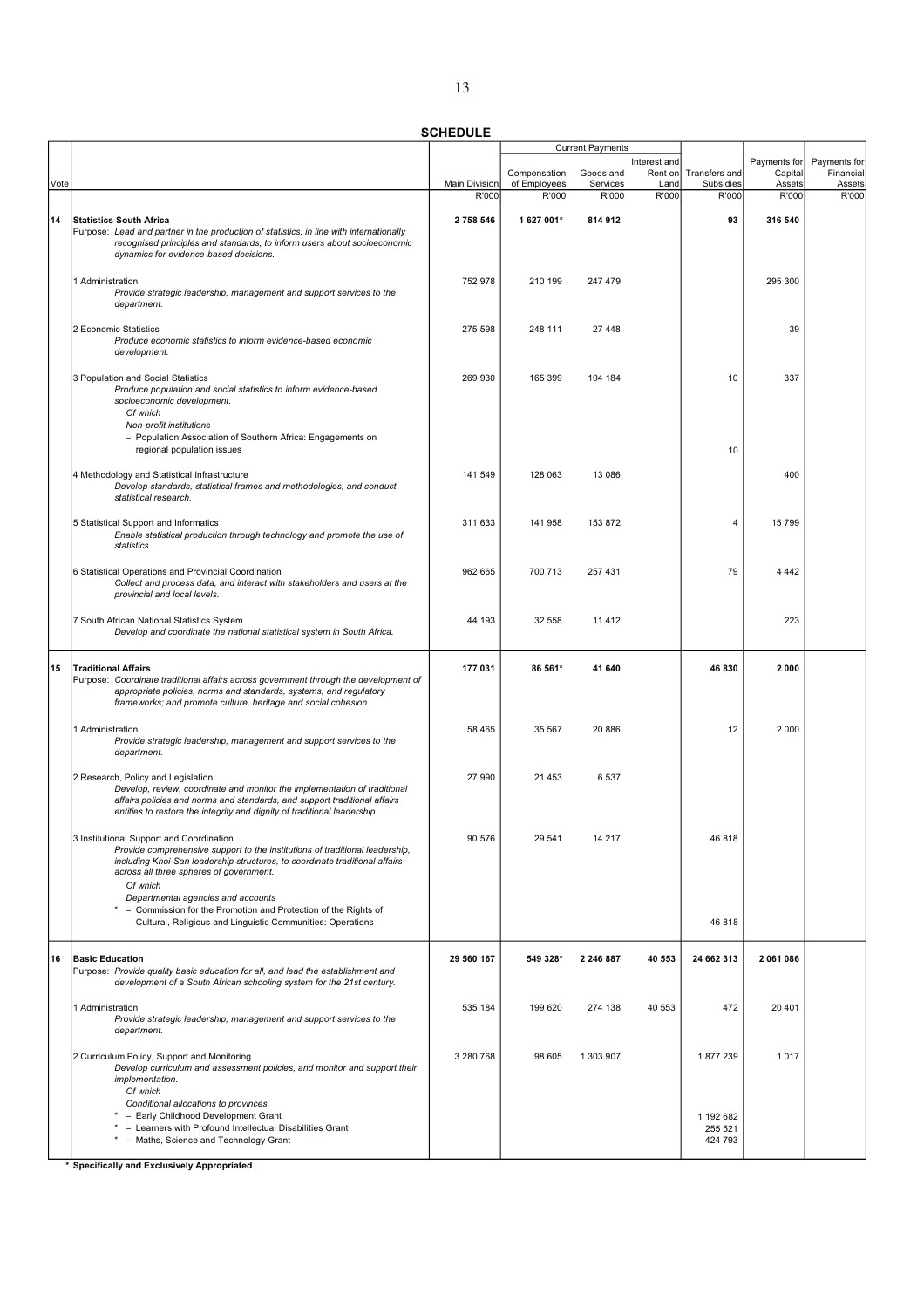| ۰.<br>×,<br>- |
|---------------|
|               |

| <b>CHEDULE</b> |  |
|----------------|--|

|      |                                                                                                                                                       | <b>SCHEDULE</b>      |              |                         |                         |                |                         |                           |
|------|-------------------------------------------------------------------------------------------------------------------------------------------------------|----------------------|--------------|-------------------------|-------------------------|----------------|-------------------------|---------------------------|
|      |                                                                                                                                                       |                      |              | <b>Current Payments</b> |                         |                |                         |                           |
|      |                                                                                                                                                       |                      | Compensation | Goods and               | Interest and<br>Rent on | Transfers and  | Payments for<br>Capital | Payments for<br>Financial |
| Vote |                                                                                                                                                       | <b>Main Division</b> | of Employees | Services                | Land                    | Subsidies      | Assets                  | Assets                    |
|      |                                                                                                                                                       | R'000                | R'000        | R'000                   | R'000                   | R'000          | R'000                   | R'000                     |
|      | Non-profit institutions                                                                                                                               |                      |              |                         |                         |                |                         |                           |
|      | - Ntataise: Operations<br>- South African Congress for Early Childhood Development: Operations                                                        |                      |              |                         |                         | 1 0 8 3<br>826 |                         |                           |
|      | - Uhambo Foundation: Operations                                                                                                                       |                      |              |                         |                         | 2 1 3 0        |                         |                           |
|      |                                                                                                                                                       |                      |              |                         |                         |                |                         |                           |
|      | 3 Teachers, Education Human Resources and Institutional Development<br>Promote quality teaching and institutional performance through the effective   | 1 501 105            | 71 205       | 66 076                  |                         | 1 363 254      | 570                     |                           |
|      | supply, development and use of human resources.                                                                                                       |                      |              |                         |                         |                |                         |                           |
|      | Of which<br>Departmental agencies and accounts                                                                                                        |                      |              |                         |                         |                |                         |                           |
|      | - South African Council for Educators: Operations                                                                                                     |                      |              |                         |                         | 15 5 28        |                         |                           |
|      | Foreign governments and international organisations<br>- United Nations Educational, Scientific and Cultural Organisation:                            |                      |              |                         |                         |                |                         |                           |
|      | Membership fee                                                                                                                                        |                      |              |                         |                         | 17 773         |                         |                           |
|      | Households                                                                                                                                            |                      |              |                         |                         |                |                         |                           |
|      | - National Student Financial Aid Scheme: Funza Lushaka<br>bursary programme                                                                           |                      |              |                         |                         | 1 328 953      |                         |                           |
|      |                                                                                                                                                       |                      |              |                         |                         |                |                         |                           |
|      | 4 Planning, Information and Assessment<br>Promote quality and effective service delivery in the basic education system                                | 15 416 997           | 129 903      | 577 774                 |                         | 12 670 670     | 2038650                 |                           |
|      | through planning, implementation and assessment.                                                                                                      |                      |              |                         |                         |                |                         |                           |
|      | Of which<br>Allocation-in-kind to provinces                                                                                                           |                      |              |                         |                         |                |                         |                           |
|      | * - School Infrastructure Backlogs Grant                                                                                                              |                      | 6712         | 358 735                 |                         |                | 2 037 672               |                           |
|      | Conditional allocation to provinces<br>* - Education Infrastructure Grant                                                                             |                      |              |                         |                         |                |                         |                           |
|      | Departmental agencies and accounts                                                                                                                    |                      |              |                         |                         | 12 384 085     |                         |                           |
|      | - Umalusi Council for Quality Assurance in General and                                                                                                |                      |              |                         |                         |                |                         |                           |
|      | Further Education and Training: Operations<br>Foreign governments and international organisations                                                     |                      |              |                         |                         | 162 031        |                         |                           |
|      | - Southern and Eastern Africa Consortium for Monitoring                                                                                               |                      |              |                         |                         |                |                         |                           |
|      | Educational Quality: Membership fee<br>Non-profit institutions                                                                                        |                      |              |                         |                         | 3816           |                         |                           |
|      | - National Education Collaboration Trust: Piloting of interventions                                                                                   |                      |              |                         |                         |                |                         |                           |
|      | to improve the quality of basic education                                                                                                             |                      |              |                         |                         | 120 738        |                         |                           |
|      | 5 Educational Enrichment Services                                                                                                                     | 8 8 26 113           | 49 995       | 24 992                  |                         | 8750678        | 448                     |                           |
|      | Monitor and support provinces to implement care and support programmes<br>for learning and teaching.                                                  |                      |              |                         |                         |                |                         |                           |
|      | Of which                                                                                                                                              |                      |              |                         |                         |                |                         |                           |
|      | Conditional allocations to provinces<br>* - HIV and AIDS (Life Skills Education) Grant                                                                |                      |              |                         |                         | 242 275        |                         |                           |
|      | - National School Nutrition Programme Grant                                                                                                           |                      |              |                         |                         | 8 508 321      |                         |                           |
|      |                                                                                                                                                       |                      |              |                         |                         |                |                         |                           |
| 17   | <b>Higher Education and Training</b>                                                                                                                  | 109 514 883          | 10 775 567*  | 677985                  |                         | 98 037 956     | 23 375                  |                           |
|      | Purpose: Develop and support a quality higher and vocational education sector.<br>Promote access to higher education, vocational education and skills |                      |              |                         |                         |                |                         |                           |
|      | development training opportunities.                                                                                                                   |                      |              |                         |                         |                |                         |                           |
|      | 1 Administration                                                                                                                                      | 493 742              | 268 286      | 217866                  |                         |                | 7 5 9 0                 |                           |
|      | Provide strategic leadership, management and support services to the                                                                                  |                      |              |                         |                         |                |                         |                           |
|      | department.                                                                                                                                           |                      |              |                         |                         |                |                         |                           |
|      | 2 Planning, Policy and Strategy                                                                                                                       | 4 912 921            | 108 537      | 33 308                  |                         | 4 767 023      | 4 0 5 3                 |                           |
|      | Provide strategic direction in the development, implementation and<br>monitoring of departmental policies and in the human resource development       |                      |              |                         |                         |                |                         |                           |
|      | strategy for South Africa.                                                                                                                            |                      |              |                         |                         |                |                         |                           |
|      | Of which                                                                                                                                              |                      |              |                         |                         |                |                         |                           |
|      | Departmental agencies and accounts<br>- South African Qualifications Authority: Operations                                                            |                      |              |                         |                         | 81 164         |                         |                           |
|      | Foreign governments and international organisations                                                                                                   |                      |              |                         |                         |                |                         |                           |
|      | - Commonwealth of Learning: Membership fee<br>Higher education institutions                                                                           |                      |              |                         |                         | 3624           |                         |                           |
|      | - Sol Plaatje University                                                                                                                              |                      |              |                         |                         |                |                         |                           |
|      | - Building, maintenance and upgrading of infrastructure<br>- University of Mpumalanga                                                                 |                      |              |                         |                         | 441 994        |                         |                           |
|      | - Building, maintenance and upgrading of infrastructure                                                                                               |                      |              |                         |                         | 662 990        |                         |                           |
|      | - Tshwane University of Technology: Student housing infrastructure                                                                                    |                      |              |                         |                         |                |                         |                           |
|      | - Building and upgrading of infrastructure<br>- University of KwaZulu-Natal: Student housing infrastructure                                           |                      |              |                         |                         | 220 000        |                         |                           |
|      | - Building and upgrading of infrastructure                                                                                                            |                      |              |                         |                         | 160 000        |                         |                           |
|      | - Gert Sibande Technical and Vocational Education and Training<br>College: Student housing infrastructure                                             |                      |              |                         |                         |                |                         |                           |
|      | - Building and upgrading of infrastructure                                                                                                            |                      |              |                         |                         | 150 000        |                         |                           |
|      | - Majuba Technical and Vocational Education and Training<br>College: Student housing infrastructure                                                   |                      |              |                         |                         |                |                         |                           |
|      | - Building and upgrading of infrastructure                                                                                                            |                      |              |                         |                         | 70 000         |                         |                           |
|      |                                                                                                                                                       |                      |              |                         |                         |                |                         |                           |

<u>k<br>\* Specifically and Exclusively Appropriated</u>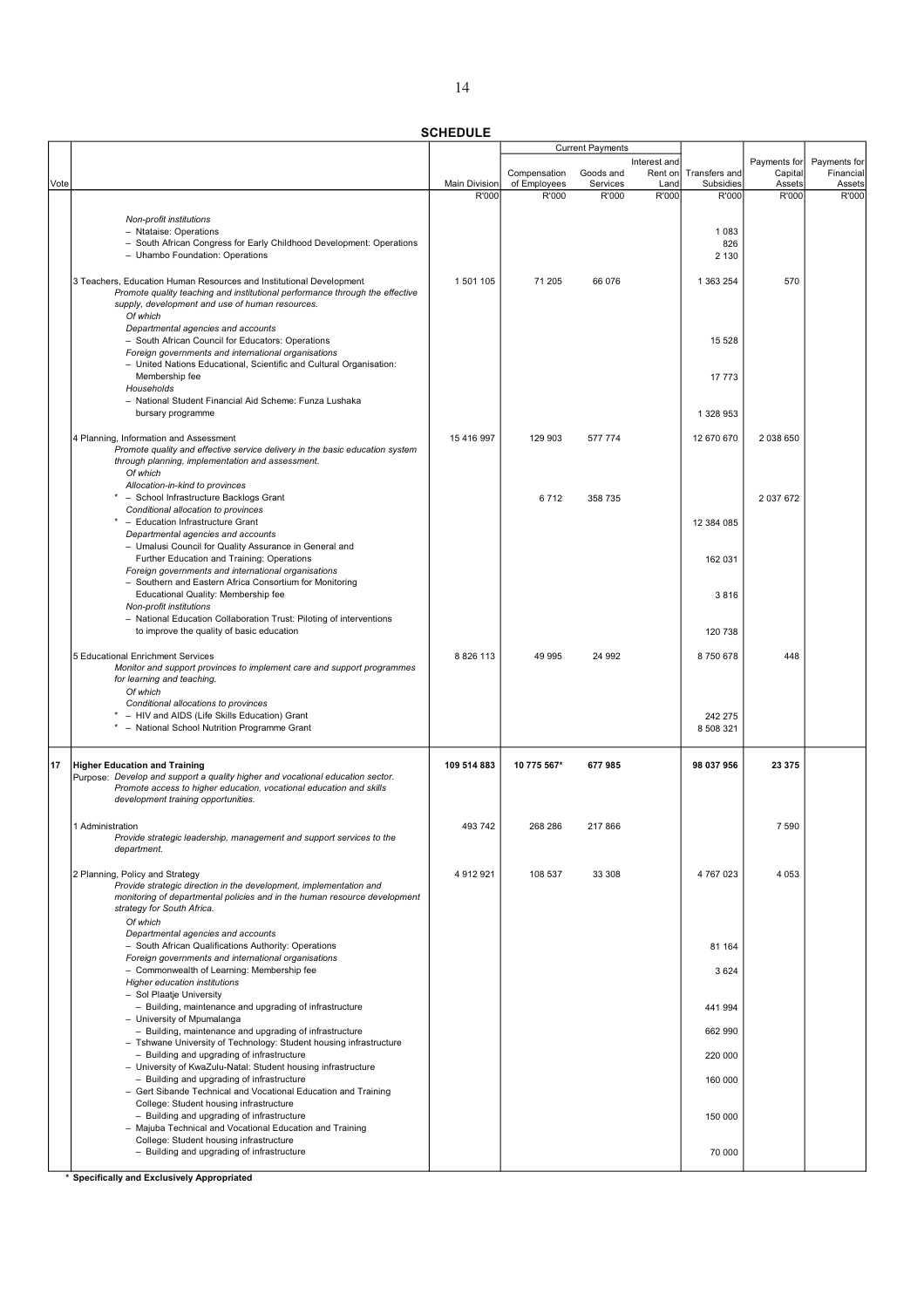| ×<br>n an                   |
|-----------------------------|
| I<br>۰,<br>٧<br>n e s<br>۰. |

|      |                                                                                              |                               |                       | <b>Current Payments</b> |               |                       |                 |                 |
|------|----------------------------------------------------------------------------------------------|-------------------------------|-----------------------|-------------------------|---------------|-----------------------|-----------------|-----------------|
|      |                                                                                              |                               |                       |                         | Interest and  |                       | Payments for    | Payments for    |
|      |                                                                                              |                               | Compensation          | Goods and               | Rent on       | Transfers and         | Capital         | Financial       |
| Vote |                                                                                              | <b>Main Division</b><br>R'000 | of Employees<br>R'000 | Services<br>R'000       | Land<br>R'000 | Subsidies<br>R'000    | Assets<br>R'000 | Assets<br>R'000 |
|      |                                                                                              |                               |                       |                         |               |                       |                 |                 |
|      | - University subsidies                                                                       |                               |                       |                         |               |                       |                 |                 |
|      | - University infrastructure and efficiency grant                                             |                               |                       |                         |               |                       |                 |                 |
|      | - Cape Peninsula University of Technology                                                    |                               |                       |                         |               | 55 000                |                 |                 |
|      | - University of Cape Town                                                                    |                               |                       |                         |               | 134 859               |                 |                 |
|      | - Central University of Technology                                                           |                               |                       |                         |               | 124 100               |                 |                 |
|      | - Durban University of Technology                                                            |                               |                       |                         |               | 163839                |                 |                 |
|      | - University of the Free State                                                               |                               |                       |                         |               | 148 010               |                 |                 |
|      | - University of Johannesburg<br>- University of KwaZulu-Natal                                |                               |                       |                         |               | 51 000                |                 |                 |
|      | - Mangosuthu University of Technology                                                        |                               |                       |                         |               | 100 000<br>68 820     |                 |                 |
|      | - Nelson Mandela University                                                                  |                               |                       |                         |               | 100 965               |                 |                 |
|      | - North-West University                                                                      |                               |                       |                         |               | 90 800                |                 |                 |
|      | - University of Pretoria                                                                     |                               |                       |                         |               | 162 295               |                 |                 |
|      | - Sefako Makgatho Health Sciences University                                                 |                               |                       |                         |               | 160 000               |                 |                 |
|      | - University of South Africa                                                                 |                               |                       |                         |               | 57 000                |                 |                 |
|      | - Stellenbosch University                                                                    |                               |                       |                         |               | 126 904               |                 |                 |
|      | - Tshwane University of Technology                                                           |                               |                       |                         |               | 40 000                |                 |                 |
|      | - Vaal University of Technology                                                              |                               |                       |                         |               | 85 457                |                 |                 |
|      | - University of Venda                                                                        |                               |                       |                         |               | 127 818               |                 |                 |
|      | - Walter Sisulu University                                                                   |                               |                       |                         |               | 44 813                |                 |                 |
|      | - University of the Western Cape                                                             |                               |                       |                         |               | 178 643               |                 |                 |
|      | - University of the Witwatersrand, Johannesburg                                              |                               |                       |                         |               | 109 800               |                 |                 |
|      | - University of Zululand<br>- Technical and Vocational Education and Training infrastructure |                               |                       |                         |               | 115 353               |                 |                 |
|      | and efficiency grant                                                                         |                               |                       |                         |               | 710 519               |                 |                 |
|      | Non-profit institutions                                                                      |                               |                       |                         |               |                       |                 |                 |
|      | - Higher Health: Operations                                                                  |                               |                       |                         |               | 20 604                |                 |                 |
|      |                                                                                              |                               |                       |                         |               |                       |                 |                 |
|      | 3 University Education                                                                       | 88 581 726                    | 90 596                | 8784                    |               | 88 481 558            | 788             |                 |
|      | Develop and coordinate policy and regulatory frameworks for an effective                     |                               |                       |                         |               |                       |                 |                 |
|      | and efficient university education system. Provide financial and other support               |                               |                       |                         |               |                       |                 |                 |
|      | to universities, the National Student Financial Aid Scheme and national                      |                               |                       |                         |               |                       |                 |                 |
|      | institutes for higher education.                                                             |                               |                       |                         |               |                       |                 |                 |
|      | Of which                                                                                     |                               |                       |                         |               |                       |                 |                 |
|      | Departmental agencies and accounts                                                           |                               |                       |                         |               |                       |                 |                 |
|      | - Council on Higher Education: Operations                                                    |                               |                       |                         |               | 74 486                |                 |                 |
|      | - National Student Financial Aid Scheme                                                      |                               |                       |                         |               |                       |                 |                 |
|      | - Operations<br>- Student loans and bursaries                                                |                               |                       |                         |               | 312 562<br>44 042 024 |                 |                 |
|      | Higher education institutions                                                                |                               |                       |                         |               |                       |                 |                 |
|      | - University of Mpumalanga: Operations                                                       |                               |                       |                         |               | 462 840               |                 |                 |
|      | - Sol Plaatje University: Operations                                                         |                               |                       |                         |               | 371 015               |                 |                 |
|      | - University Subsidies                                                                       |                               |                       |                         |               |                       |                 |                 |
|      | - Academic clinical training grants                                                          |                               |                       |                         |               |                       |                 |                 |
|      | - Cape Peninsula University of Technology                                                    |                               |                       |                         |               | 10 984                |                 |                 |
|      | - University of Cape Town                                                                    |                               |                       |                         |               | 57 516                |                 |                 |
|      | - Central University of Technology                                                           |                               |                       |                         |               | 8885                  |                 |                 |
|      | - Durban University of Technology                                                            |                               |                       |                         |               | 21 010                |                 |                 |
|      | - University of Fort Hare                                                                    |                               |                       |                         |               | 8 3 3 5               |                 |                 |
|      | - University of the Free State                                                               |                               |                       |                         |               | 44 788                |                 |                 |
|      | - University of Johannesburg<br>University of KwaZulu-Natal                                  |                               |                       |                         |               | 20 184                |                 |                 |
|      | - University of Limpopo                                                                      |                               |                       |                         |               | 74 097<br>15 4 98     |                 |                 |
|      | - Mangosuthu University of Technology                                                        |                               |                       |                         |               | 3 1 3 4               |                 |                 |
|      | - Nelson Mandela University                                                                  |                               |                       |                         |               | 20 8 20               |                 |                 |
|      | - North-West University                                                                      |                               |                       |                         |               | 22 250                |                 |                 |
|      | - University of Pretoria                                                                     |                               |                       |                         |               | 69 860                |                 |                 |
|      | - Rhodes University                                                                          |                               |                       |                         |               | 3867                  |                 |                 |
|      | - Sefako Makgatho Health Sciences University                                                 |                               |                       |                         |               | 64 104                |                 |                 |
|      | - Stellenbosch University                                                                    |                               |                       |                         |               | 67 578                |                 |                 |
|      | - Tshwane University of Technology                                                           |                               |                       |                         |               | 17697                 |                 |                 |
|      | - Vaal University of Technology                                                              |                               |                       |                         |               | 9716                  |                 |                 |
|      | - University of Venda                                                                        |                               |                       |                         |               | 6774                  |                 |                 |
|      | - Walter Sisulu University<br>- University of the Western Cape                               |                               |                       |                         |               | 28 968<br>40 328      |                 |                 |
|      | - University of the Witwatersrand, Johannesburg                                              |                               |                       |                         |               | 96 018                |                 |                 |
|      | - University of Zululand                                                                     |                               |                       |                         |               | 8444                  |                 |                 |
|      | - Block, gap and other grant allocations                                                     |                               |                       |                         |               |                       |                 |                 |
|      | - Block grant allocations                                                                    |                               |                       |                         |               |                       |                 |                 |
|      | - Cape Peninsula University of Technology                                                    |                               |                       |                         |               | 1 381 331             |                 |                 |
|      | - University of Cape Town                                                                    |                               |                       |                         |               | 1823 151              |                 |                 |
|      | - Central University of Technology                                                           |                               |                       |                         |               | 821 877               |                 |                 |
|      | - Durban University of Technology                                                            |                               |                       |                         |               | 1 376 737             |                 |                 |
|      | - University of Fort Hare                                                                    |                               |                       |                         |               | 814 561               |                 |                 |
|      | - University of the Free State                                                               |                               |                       |                         |               | 1739389               |                 |                 |
|      | - University of Johannesburg                                                                 |                               |                       |                         |               | 2 525 731             |                 |                 |
|      | - University of KwaZulu-Natal                                                                |                               |                       |                         |               | 2 670 021             |                 |                 |
|      |                                                                                              |                               |                       |                         |               |                       |                 |                 |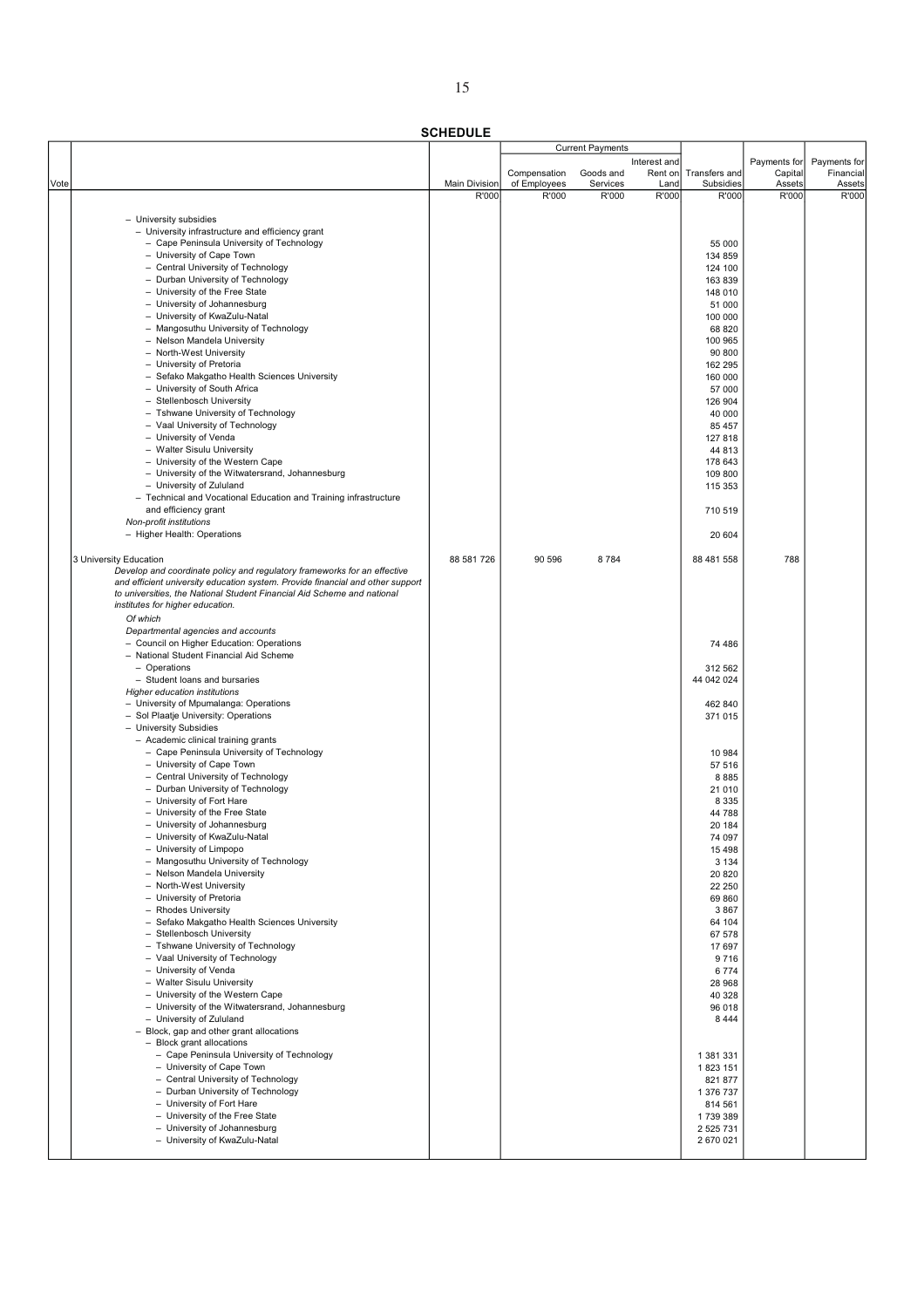| M.<br>۰. |  |
|----------|--|
|          |  |

|      |                                                                         |               |              | <b>Current Payments</b> |              |                  |              |              |
|------|-------------------------------------------------------------------------|---------------|--------------|-------------------------|--------------|------------------|--------------|--------------|
|      |                                                                         |               |              |                         | Interest and |                  | Payments for | Payments for |
|      |                                                                         |               | Compensation | Goods and               | Rent on      | Transfers and    | Capital      | Financial    |
| Vote |                                                                         | Main Division | of Employees | Services                | Land         | Subsidies        | Assets       | Assets       |
|      |                                                                         | R'000         | R'000        | R'000                   | R'000        | R'000            | R'000        | R'000        |
|      | - University of Limpopo                                                 |               |              |                         |              | 1 090 622        |              |              |
|      | - Mangosuthu University of Technology                                   |               |              |                         |              | 457 120          |              |              |
|      | - Nelson Mandela University                                             |               |              |                         |              | 1 298 672        |              |              |
|      | - North-West University                                                 |               |              |                         |              | 2 399 140        |              |              |
|      | - University of Pretoria                                                |               |              |                         |              |                  |              |              |
|      |                                                                         |               |              |                         |              | 2876037          |              |              |
|      | - Rhodes University                                                     |               |              |                         |              | 572 778          |              |              |
|      | - Sefako Makgatho Health Sciences University                            |               |              |                         |              | 550 139          |              |              |
|      | - University of South Africa                                            |               |              |                         |              | 5 222 384        |              |              |
|      | - Stellenbosch University                                               |               |              |                         |              | 2 071 550        |              |              |
|      | - Tshwane University of Technology                                      |               |              |                         |              | 2614723          |              |              |
|      | - Vaal University of Technology                                         |               |              |                         |              | 788 961          |              |              |
|      | - University of Venda                                                   |               |              |                         |              | 823 763          |              |              |
|      | - Walter Sisulu University                                              |               |              |                         |              | 1 147 077        |              |              |
|      | - University of the Western Cape                                        |               |              |                         |              | 1 256 501        |              |              |
|      | - University of the Witwatersrand, Johannesburg                         |               |              |                         |              | 2 545 590        |              |              |
|      | - University of Zululand                                                |               |              |                         |              | 814 804          |              |              |
|      | - Capacity development                                                  |               |              |                         |              |                  |              |              |
|      | - Cape Peninsula University of Technology                               |               |              |                         |              | 31 564           |              |              |
|      | - University of Cape Town                                               |               |              |                         |              | 14 159           |              |              |
|      | - Central University of Technology                                      |               |              |                         |              | 17 068           |              |              |
|      | - Durban University of Technology                                       |               |              |                         |              | 26 413           |              |              |
|      | - University of Fort Hare                                               |               |              |                         |              | 16 825           |              |              |
|      | - University of the Free State                                          |               |              |                         |              | 37 159           |              |              |
|      | - University of Johannesburg                                            |               |              |                         |              | 55 755           |              |              |
|      | - University of KwaZulu-Natal                                           |               |              |                         |              | 38 972           |              |              |
|      | - University of Limpopo                                                 |               |              |                         |              | 87 069           |              |              |
|      | - Mangosuthu University of Technology                                   |               |              |                         |              | 15 3 69          |              |              |
|      | - Nelson Mandela University                                             |               |              |                         |              | 315 518          |              |              |
|      | - North-West University                                                 |               |              |                         |              | 46 067           |              |              |
|      | - University of Pretoria                                                |               |              |                         |              | 64 493           |              |              |
|      | - Rhodes University                                                     |               |              |                         |              | 41 333           |              |              |
|      | - Sefako Makgatho Health Sciences University                            |               |              |                         |              | 13 936           |              |              |
|      | - University of South Africa                                            |               |              |                         |              | 75 899           |              |              |
|      | - Stellenbosch University                                               |               |              |                         |              | 16 541           |              |              |
|      | - Tshwane University of Technology                                      |               |              |                         |              | 62 701           |              |              |
|      | - Vaal University of Technology                                         |               |              |                         |              | 18 9 64          |              |              |
|      | - University of Venda                                                   |               |              |                         |              | 18 936           |              |              |
|      | - Walter Sisulu University                                              |               |              |                         |              | 42 208           |              |              |
|      | - University of the Western Cape                                        |               |              |                         |              | 22 0 27          |              |              |
|      | - University of the Witwatersrand, Johannesburg                         |               |              |                         |              | 44 503           |              |              |
|      | - University of Zululand                                                |               |              |                         |              | 20 962           |              |              |
|      | - Sol Plaatje University                                                |               |              |                         |              | 5 1 9 5          |              |              |
|      | - University of Mpumalanga                                              |               |              |                         |              | 5 5 0 2          |              |              |
|      | - Foundation provision                                                  |               |              |                         |              |                  |              |              |
|      | - Cape Peninsula University of Technology                               |               |              |                         |              | 49 168           |              |              |
|      | - University of Cape Town                                               |               |              |                         |              | 11 610           |              |              |
|      | - Central University of Technology<br>- Durban University of Technology |               |              |                         |              | 14 544           |              |              |
|      |                                                                         |               |              |                         |              | 3652             |              |              |
|      | - University of Fort Hare                                               |               |              |                         |              | 23 133           |              |              |
|      | - University of the Free State                                          |               |              |                         |              | 67 160           |              |              |
|      | - University of Johannesburg                                            |               |              |                         |              | 70 105           |              |              |
|      | - University of KwaZulu-Natal<br>- University of Limpopo                |               |              |                         |              | 30 539<br>47 659 |              |              |
|      | - Mangosuthu University of Technology                                   |               |              |                         |              | 10 866           |              |              |
|      | - Nelson Mandela University                                             |               |              |                         |              | 16 514           |              |              |
|      | - North-West University                                                 |               |              |                         |              | 36 897           |              |              |
|      | - University of Pretoria                                                |               |              |                         |              | 26 352           |              |              |
|      | - Rhodes University                                                     |               |              |                         |              | 2081             |              |              |
|      | - Sefako Makgatho Health Sciences University                            |               |              |                         |              | 5721             |              |              |
|      | - Stellenbosch University                                               |               |              |                         |              | 9 3 8 5          |              |              |
|      | - Tshwane University of Technology                                      |               |              |                         |              | 15470            |              |              |
|      | - University of Venda                                                   |               |              |                         |              | 9 1 1 7          |              |              |
|      | - Walter Sisulu University                                              |               |              |                         |              | 7973             |              |              |
|      | - University of the Western Cape                                        |               |              |                         |              | 22 022           |              |              |
|      | - University of the Witwatersrand, Johannesburg                         |               |              |                         |              | 297              |              |              |
|      | - University of Zululand                                                |               |              |                         |              | 3694             |              |              |
|      | - Sibusiso Bengu Development Programme                                  |               |              |                         |              |                  |              |              |
|      | - University of Fort Hare                                               |               |              |                         |              | 71875            |              |              |
|      | - University of Limpopo                                                 |               |              |                         |              | 71875            |              |              |
|      | - Mangosuthu University of Technology                                   |               |              |                         |              | 71875            |              |              |
|      | - Sefako Makgatho Health Sciences University                            |               |              |                         |              | 71875            |              |              |
|      | - University of Venda                                                   |               |              |                         |              | 71875            |              |              |
|      | - Walter Sisulu University                                              |               |              |                         |              | 71875            |              |              |
|      | - University of the Western Cape                                        |               |              |                         |              | 71875            |              |              |
|      | - University of Zululand                                                |               |              |                         |              | 71875            |              |              |
|      | - Other                                                                 |               |              |                         |              | 13 4 26          |              |              |
|      |                                                                         |               |              |                         |              |                  |              |              |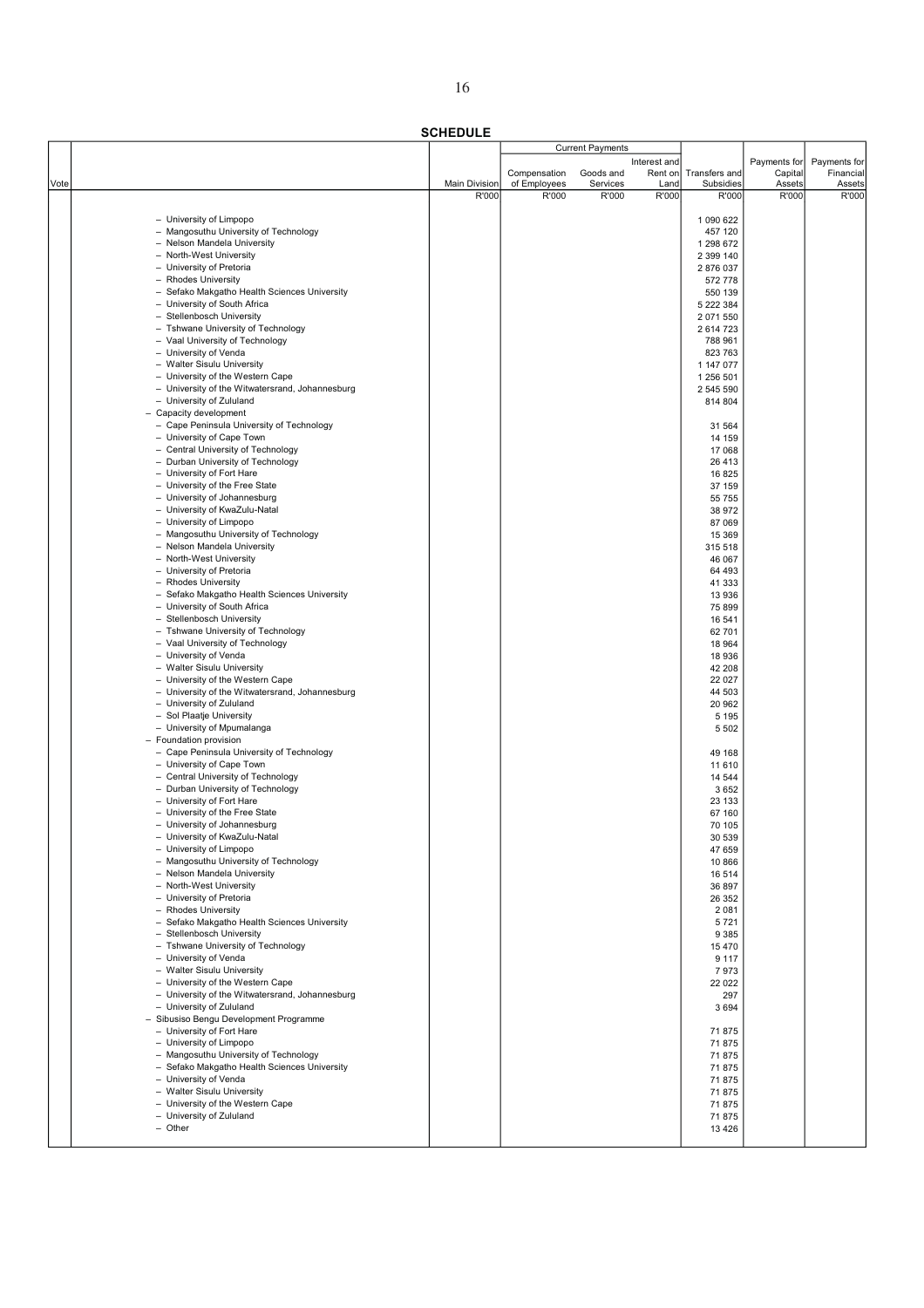|      |                                                                                                                                                    |                               |                       | <b>Current Payments</b> |               |                    |                 |                 |
|------|----------------------------------------------------------------------------------------------------------------------------------------------------|-------------------------------|-----------------------|-------------------------|---------------|--------------------|-----------------|-----------------|
|      |                                                                                                                                                    |                               |                       |                         | Interest and  |                    | Payments for    | Payments for    |
|      |                                                                                                                                                    |                               | Compensation          | Goods and               | Rent on       | Transfers and      | Capital         | Financial       |
| Vote |                                                                                                                                                    | <b>Main Division</b><br>R'000 | of Employees<br>R'000 | Services<br>R'000       | Land<br>R'000 | Subsidies<br>R'000 | Assets<br>R'000 | Assets<br>R'000 |
|      |                                                                                                                                                    |                               |                       |                         |               |                    |                 |                 |
|      | - Veterinary science                                                                                                                               |                               |                       |                         |               |                    |                 |                 |
|      | - North-West University                                                                                                                            |                               |                       |                         |               | 14 217             |                 |                 |
|      | - University of Pretoria                                                                                                                           |                               |                       |                         |               | 182 109            |                 |                 |
|      | - University of South Africa                                                                                                                       |                               |                       |                         |               | 5 3 4 3            |                 |                 |
|      | - Tshwane University of Technology                                                                                                                 |                               |                       |                         |               | 15 901             |                 |                 |
|      | - Sefako Makgatho Health Sciences University: Operations                                                                                           |                               |                       |                         |               | 200 000            |                 |                 |
|      | - Adhoc                                                                                                                                            |                               |                       |                         |               | 33 4 03            |                 |                 |
|      | - Presidential Employment Intervention: University                                                                                                 |                               |                       |                         |               |                    |                 |                 |
|      | graduate assistants                                                                                                                                |                               |                       |                         |               | 94 500             |                 |                 |
|      | - Interest and redemption on loans                                                                                                                 |                               |                       |                         |               | 2412               |                 |                 |
|      | Non-profit institutions                                                                                                                            |                               |                       |                         |               |                    |                 |                 |
|      | - National Institute for the Humanities and Social Sciences: Operations                                                                            |                               |                       |                         |               | 39 709             |                 |                 |
|      |                                                                                                                                                    |                               |                       |                         |               |                    |                 |                 |
|      | 4 Technical and Vocational Education and Training                                                                                                  | 12 623 080                    | 7 902 773             | 393 333                 |               | 4 3 18 5 37        | 8 4 3 7         |                 |
|      | Plan, develop, implement, monitor, maintain and evaluate national policy,                                                                          |                               |                       |                         |               |                    |                 |                 |
|      | programme assessment practices and systems for technical and vocational                                                                            |                               |                       |                         |               |                    |                 |                 |
|      | education and training. Provide financial and other support to technical and                                                                       |                               |                       |                         |               |                    |                 |                 |
|      | vocational education and training colleges and regional offices.                                                                                   |                               |                       |                         |               |                    |                 |                 |
|      | Of which                                                                                                                                           |                               |                       |                         |               |                    |                 |                 |
|      | Departmental agencies and accounts                                                                                                                 |                               |                       |                         |               |                    |                 |                 |
|      | - Education, Training and Development Practices Sector Education                                                                                   |                               |                       |                         |               |                    |                 |                 |
|      | and Training Authority: Operations                                                                                                                 |                               |                       |                         |               | 18 129             |                 |                 |
|      | Higher education institutions                                                                                                                      |                               |                       |                         |               |                    |                 |                 |
|      | - Technical and Vocational Education and Training Colleges                                                                                         |                               |                       |                         |               |                    |                 |                 |
|      | - Subsidies                                                                                                                                        |                               |                       |                         |               | 3 876 988          |                 |                 |
|      | - Operationalisation of new campuses                                                                                                               |                               |                       |                         |               | 423 420            |                 |                 |
|      |                                                                                                                                                    |                               |                       |                         |               |                    |                 |                 |
|      | 5 Skills Development                                                                                                                               | 421 551                       | 149 421               | 17452                   |               | 252 478            | 2 2 0 0         |                 |
|      | Promote and monitor the national skills development strategy. Develop skills                                                                       |                               |                       |                         |               |                    |                 |                 |
|      | development policies and regulatory frameworks for an effective skills                                                                             |                               |                       |                         |               |                    |                 |                 |
|      | development system.                                                                                                                                |                               |                       |                         |               |                    |                 |                 |
|      | Of which                                                                                                                                           |                               |                       |                         |               |                    |                 |                 |
|      | Departmental agencies and accounts                                                                                                                 |                               |                       |                         |               |                    |                 |                 |
|      | - National Skills Fund: Presidential Employment Intervention                                                                                       |                               |                       |                         |               |                    |                 |                 |
|      | - Performance model for demand-led skills training                                                                                                 |                               |                       |                         |               | 100 000            |                 |                 |
|      | - Public Service Sector Education and Training Authority: Operations                                                                               |                               |                       |                         |               | 123 972            |                 |                 |
|      | - Quality Council for Trades and Occupations: Operations                                                                                           |                               |                       |                         |               | 28 506             |                 |                 |
|      |                                                                                                                                                    |                               |                       |                         |               |                    |                 |                 |
|      | 6 Community Education and Training                                                                                                                 | 2 481 863                     | 2 2 5 9 5 4           | 7 2 4 2                 |               | 218 360            | 307             |                 |
|      | Plan, develop, implement, monitor, maintain and evaluate national policy,                                                                          |                               |                       |                         |               |                    |                 |                 |
|      | programme assessment practices and systems for community education and<br>training. Provide financial and other support to community education and |                               |                       |                         |               |                    |                 |                 |
|      | training colleges.                                                                                                                                 |                               |                       |                         |               |                    |                 |                 |
|      | Of which                                                                                                                                           |                               |                       |                         |               |                    |                 |                 |
|      | Departmental agencies and accounts                                                                                                                 |                               |                       |                         |               |                    |                 |                 |
|      | - Education, Training and Development Practices Sector                                                                                             |                               |                       |                         |               |                    |                 |                 |
|      | Education and Training Authority: Operations                                                                                                       |                               |                       |                         |               | 3 2 0 9            |                 |                 |
|      | Non-profit institutions                                                                                                                            |                               |                       |                         |               |                    |                 |                 |
|      | - Community Education and Training Colleges: Subsidies                                                                                             |                               |                       |                         |               | 215 151            |                 |                 |
|      |                                                                                                                                                    |                               |                       |                         |               |                    |                 |                 |
|      |                                                                                                                                                    |                               |                       |                         |               |                    |                 |                 |
| 18   | Health                                                                                                                                             | 64 530 977                    | 787 298*              | 3 984 879               |               | 58 329 780         | 1429020         |                 |
|      | Purpose: Lead and coordinate health services to promote the health of all people in                                                                |                               |                       |                         |               |                    |                 |                 |
|      | South Africa through an accessible, caring and high-quality health system                                                                          |                               |                       |                         |               |                    |                 |                 |
|      | based on the primary health care approach.                                                                                                         |                               |                       |                         |               |                    |                 |                 |
|      |                                                                                                                                                    |                               |                       |                         |               |                    |                 |                 |
|      | 1 Administration                                                                                                                                   | 781 734                       | 245 734               | 518 230                 |               | 2 5 3 0            | 15 240          |                 |
|      | Provide strategic leadership, management and support services to the                                                                               |                               |                       |                         |               |                    |                 |                 |
|      | department.                                                                                                                                        |                               |                       |                         |               |                    |                 |                 |
|      | Of which                                                                                                                                           |                               |                       |                         |               |                    |                 |                 |
|      | Departmental agencies and accounts                                                                                                                 |                               |                       |                         |               |                    |                 |                 |
|      | - Health and Welfare Sector Education and Training                                                                                                 |                               |                       |                         |               |                    |                 |                 |
|      | Authority: Operations                                                                                                                              |                               |                       |                         |               | 2 5 3 0            |                 |                 |
|      |                                                                                                                                                    |                               |                       |                         |               |                    |                 |                 |
|      | 2 National Health Insurance                                                                                                                        | 1 527 402                     | 45 236                | 734 018                 |               | 693 747            | 54 401          |                 |
|      | Achieve universal health coverage by improving the quality and coverage of                                                                         |                               |                       |                         |               |                    |                 |                 |
|      | health services through the development and implementation of policies and<br>health financing reforms.                                            |                               |                       |                         |               |                    |                 |                 |
|      |                                                                                                                                                    |                               |                       |                         |               |                    |                 |                 |
|      | Of which                                                                                                                                           |                               |                       |                         |               |                    |                 |                 |
|      | Allocation-in-kind to provinces                                                                                                                    |                               |                       |                         |               |                    |                 |                 |
|      | - National Health Insurance Indirect Grant<br>- Non-Personal Services Component                                                                    |                               |                       | 560 887                 |               |                    | 53 773          |                 |
|      | - Personal Services Component                                                                                                                      |                               |                       | 85 357                  |               |                    |                 |                 |
|      | Conditional allocation to provinces                                                                                                                |                               |                       |                         |               |                    |                 |                 |
|      | - National Health Insurance Grant                                                                                                                  |                               |                       |                         |               | 693 747            |                 |                 |
|      |                                                                                                                                                    |                               |                       |                         |               |                    |                 |                 |
|      |                                                                                                                                                    |                               |                       |                         |               |                    |                 |                 |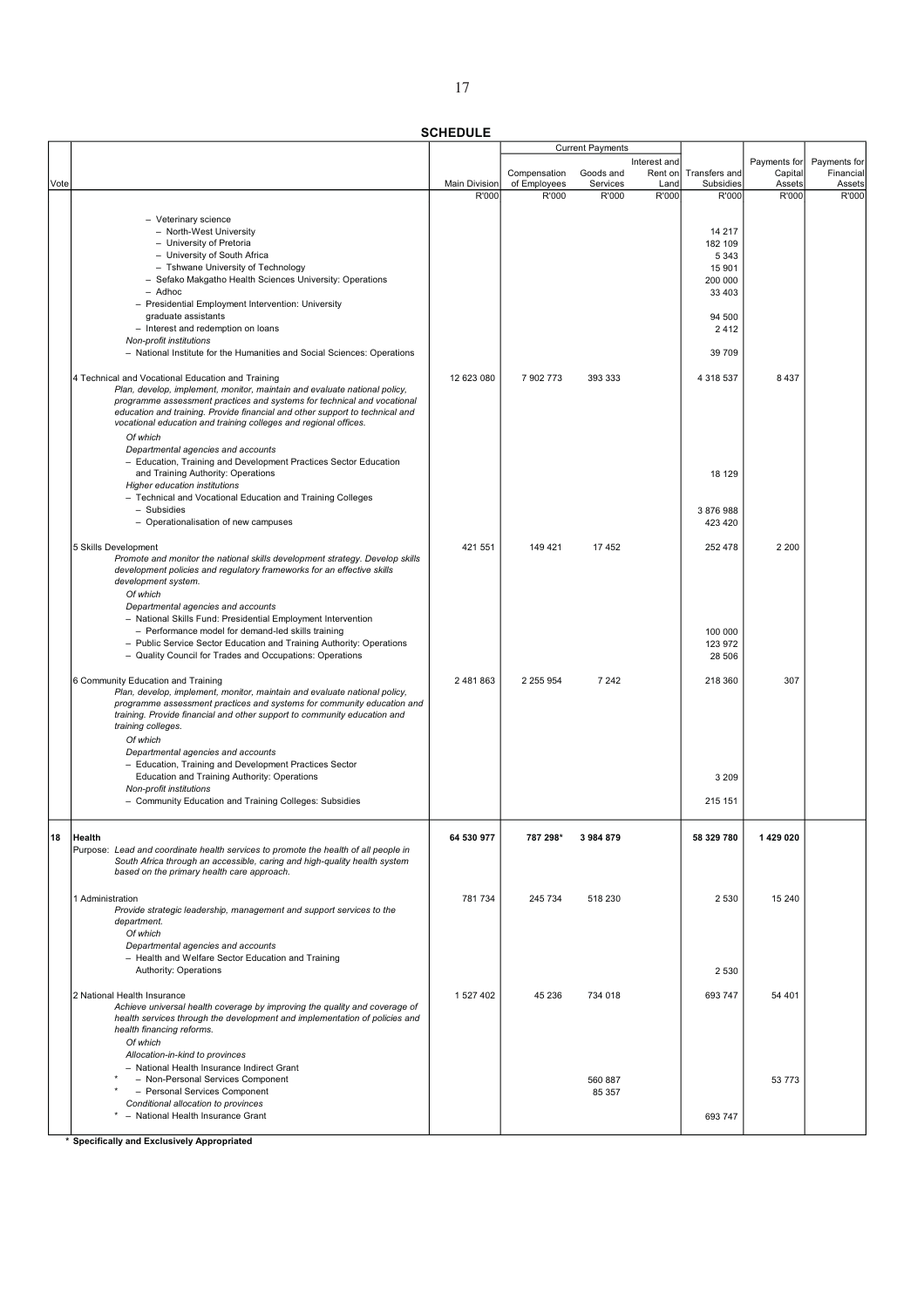|      |                                                                                                                                                      |                               |                       | <b>Current Payments</b> |               |                    |                 |                 |
|------|------------------------------------------------------------------------------------------------------------------------------------------------------|-------------------------------|-----------------------|-------------------------|---------------|--------------------|-----------------|-----------------|
|      |                                                                                                                                                      |                               |                       |                         | Interest and  |                    | Payments for    | Payments for    |
|      |                                                                                                                                                      |                               | Compensation          | Goods and               | Rent on       | Transfers and      | Capital         | Financial       |
| Vote |                                                                                                                                                      | <b>Main Division</b><br>R'000 | of Employees<br>R'000 | Services<br>R'000       | Land<br>R'000 | Subsidies<br>R'000 | Assets<br>R'000 | Assets<br>R'000 |
|      |                                                                                                                                                      |                               |                       |                         |               |                    |                 |                 |
|      | 3 Communicable and Non-communicable Diseases                                                                                                         | 26 913 122                    | 135 746               | 2 416 951               |               | 24 342 901         | 17 524          |                 |
|      | Develop and support the implementation of national policies, guidelines,                                                                             |                               |                       |                         |               |                    |                 |                 |
|      | norms and standards, and the achievement of targets for the national                                                                                 |                               |                       |                         |               |                    |                 |                 |
|      | response needed to decrease morbidity and mortality associated with                                                                                  |                               |                       |                         |               |                    |                 |                 |
|      | communicable and non-communicable diseases. Develop strategies and                                                                                   |                               |                       |                         |               |                    |                 |                 |
|      | implement programmes that reduce maternal and child mortality.                                                                                       |                               |                       |                         |               |                    |                 |                 |
|      | Of which                                                                                                                                             |                               |                       |                         |               |                    |                 |                 |
|      | Conditional allocation to provinces                                                                                                                  |                               |                       |                         |               |                    |                 |                 |
|      | - District Health Programmes Grant                                                                                                                   |                               |                       |                         |               |                    |                 |                 |
|      | - Comprehensive HIV/AIDS Component                                                                                                                   |                               |                       |                         |               | 24 134 521         |                 |                 |
|      | Departmental agencies and accounts                                                                                                                   |                               |                       |                         |               |                    |                 |                 |
|      | - South African National Aids Council: Operations                                                                                                    |                               |                       |                         |               | 19 380             |                 |                 |
|      | Non-profit institutions                                                                                                                              |                               |                       |                         |               |                    |                 |                 |
|      | - Non-governmental Organisations: Operations                                                                                                         |                               |                       |                         |               |                    |                 |                 |
|      | - HIV/AIDS                                                                                                                                           |                               |                       |                         |               | 67 529             |                 |                 |
|      | - LifeLine                                                                                                                                           |                               |                       |                         |               | 28 875             |                 |                 |
|      | - loveLife                                                                                                                                           |                               |                       |                         |               | 64 327             |                 |                 |
|      | - National Council Against Smoking                                                                                                                   |                               |                       |                         |               | 1 1 6 4            |                 |                 |
|      | - Soul City                                                                                                                                          |                               |                       |                         |               | 25 065             |                 |                 |
|      | - South African National Council for the Blind                                                                                                       |                               |                       |                         |               | 1 0 9 2            |                 |                 |
|      |                                                                                                                                                      |                               |                       |                         |               | 4 888 597          |                 |                 |
|      | 4 Primary Health Care                                                                                                                                | 5 150 249                     | 227 644               | 31 486                  |               |                    | 2 5 2 2         |                 |
|      | Develop and oversee the implementation of legislation, policies, systems,<br>and norms and standards for a uniform, well-functioning district health |                               |                       |                         |               |                    |                 |                 |
|      | system, including for emergency, environmental and port health services.                                                                             |                               |                       |                         |               |                    |                 |                 |
|      | Of which                                                                                                                                             |                               |                       |                         |               |                    |                 |                 |
|      | Conditional allocation to provinces                                                                                                                  |                               |                       |                         |               |                    |                 |                 |
|      | - District Health Programmes Grant                                                                                                                   |                               |                       |                         |               |                    |                 |                 |
|      | - District Health Component                                                                                                                          |                               |                       |                         |               | 4 888 597          |                 |                 |
|      |                                                                                                                                                      |                               |                       |                         |               |                    |                 |                 |
|      | 5 Hospital Systems                                                                                                                                   | 22 639 088                    | 27 681                | 191 615                 |               | 21 085 605         | 1 3 3 4 1 8 7   |                 |
|      | Develop national policies and plans for all levels of hospital services to                                                                           |                               |                       |                         |               |                    |                 |                 |
|      | strengthen the referral system and facilitate the improvement of hospitals.                                                                          |                               |                       |                         |               |                    |                 |                 |
|      | Ensure that the planning, coordination, delivery and oversight of health                                                                             |                               |                       |                         |               |                    |                 |                 |
|      | infrastructure meet the country's health needs.                                                                                                      |                               |                       |                         |               |                    |                 |                 |
|      | Of which                                                                                                                                             |                               |                       |                         |               |                    |                 |                 |
|      | Allocation-in-kind to provinces                                                                                                                      |                               |                       |                         |               |                    |                 |                 |
|      | - National Health Insurance Indirect Grant                                                                                                           |                               |                       |                         |               |                    |                 |                 |
|      | - Health Facility Revitalisation Component                                                                                                           |                               |                       | 175 594                 |               |                    | 1 333 497       |                 |
|      | Conditional allocations to provinces                                                                                                                 |                               |                       |                         |               |                    |                 |                 |
|      | * - Health Facility Revitalisation Grant                                                                                                             |                               |                       |                         |               | 6779546            |                 |                 |
|      | * - National Tertiary Services Grant                                                                                                                 |                               |                       |                         |               | 14 306 059         |                 |                 |
|      |                                                                                                                                                      |                               |                       |                         |               |                    |                 |                 |
|      | 6 Health System Governance and Human Resources                                                                                                       | 7 519 382                     | 105 257               | 92 579                  |               | 7 316 400          | 5 1 4 6         |                 |
|      | Develop policies and systems for the planning, managing and training of                                                                              |                               |                       |                         |               |                    |                 |                 |
|      | health sector human resources, and for planning, monitoring, evaluation and                                                                          |                               |                       |                         |               |                    |                 |                 |
|      | research in the sector. Provide oversight to all public entities in the sector                                                                       |                               |                       |                         |               |                    |                 |                 |
|      | and statutory health professional councils in South Africa. Provide forensic                                                                         |                               |                       |                         |               |                    |                 |                 |
|      | laboratory services.                                                                                                                                 |                               |                       |                         |               |                    |                 |                 |
|      | Of which                                                                                                                                             |                               |                       |                         |               |                    |                 |                 |
|      | Conditional allocation to provinces                                                                                                                  |                               |                       |                         |               |                    |                 |                 |
|      | - Human Resources and Training Grant                                                                                                                 |                               |                       |                         |               | 5449066            |                 |                 |
|      | Departmental agencies and accounts                                                                                                                   |                               |                       |                         |               |                    |                 |                 |
|      | - Council for Medical Schemes: Operations                                                                                                            |                               |                       |                         |               | 6 2 7 2            |                 |                 |
|      | - National Health Laboratory Service: Operations                                                                                                     |                               |                       |                         |               | 772 521            |                 |                 |
|      | - Office of Health Standards Compliance: Operations                                                                                                  |                               |                       |                         |               | 157 509            |                 |                 |
|      | - South African Health Products Regulatory Authority: Operations                                                                                     |                               |                       |                         |               | 149 965            |                 |                 |
|      | - South African Medical Research Council: Operations                                                                                                 |                               |                       |                         |               | 779 523            |                 |                 |
|      | Social security funds                                                                                                                                |                               |                       |                         |               |                    |                 |                 |
|      | - Compensation Commissioner: Operations                                                                                                              |                               |                       |                         |               | 1544               |                 |                 |
|      |                                                                                                                                                      |                               |                       |                         |               |                    |                 |                 |
| 19   | <b>Social Development</b>                                                                                                                            | 257 001 361                   | 507 294*              | 415 497                 |               | 256 065 389        | 13 181          |                 |
|      | Purpose: Ensure protection against vulnerability by creating an enabling environment                                                                 |                               |                       |                         |               |                    |                 |                 |
|      | for the provision of a comprehensive, integrated and sustainable social                                                                              |                               |                       |                         |               |                    |                 |                 |
|      | development service.                                                                                                                                 |                               |                       |                         |               |                    |                 |                 |
|      |                                                                                                                                                      |                               |                       |                         |               |                    |                 |                 |
|      | 1 Administration                                                                                                                                     | 423 509                       | 210 776               | 206 991                 |               | 2 3 7 2            | 3 3 7 0         |                 |
|      | Provide strategic leadership, management and support services to the                                                                                 |                               |                       |                         |               |                    |                 |                 |
|      | department and the sector.                                                                                                                           |                               |                       |                         |               |                    |                 |                 |
|      | Of which                                                                                                                                             |                               |                       |                         |               |                    |                 |                 |
|      | Departmental agencies and accounts                                                                                                                   |                               |                       |                         |               |                    |                 |                 |
|      | - Health and Welfare Sector Education and Training Authority:                                                                                        |                               |                       |                         |               |                    |                 |                 |
|      | Operations                                                                                                                                           |                               |                       |                         |               | 1822               |                 |                 |
|      |                                                                                                                                                      |                               |                       |                         |               |                    |                 |                 |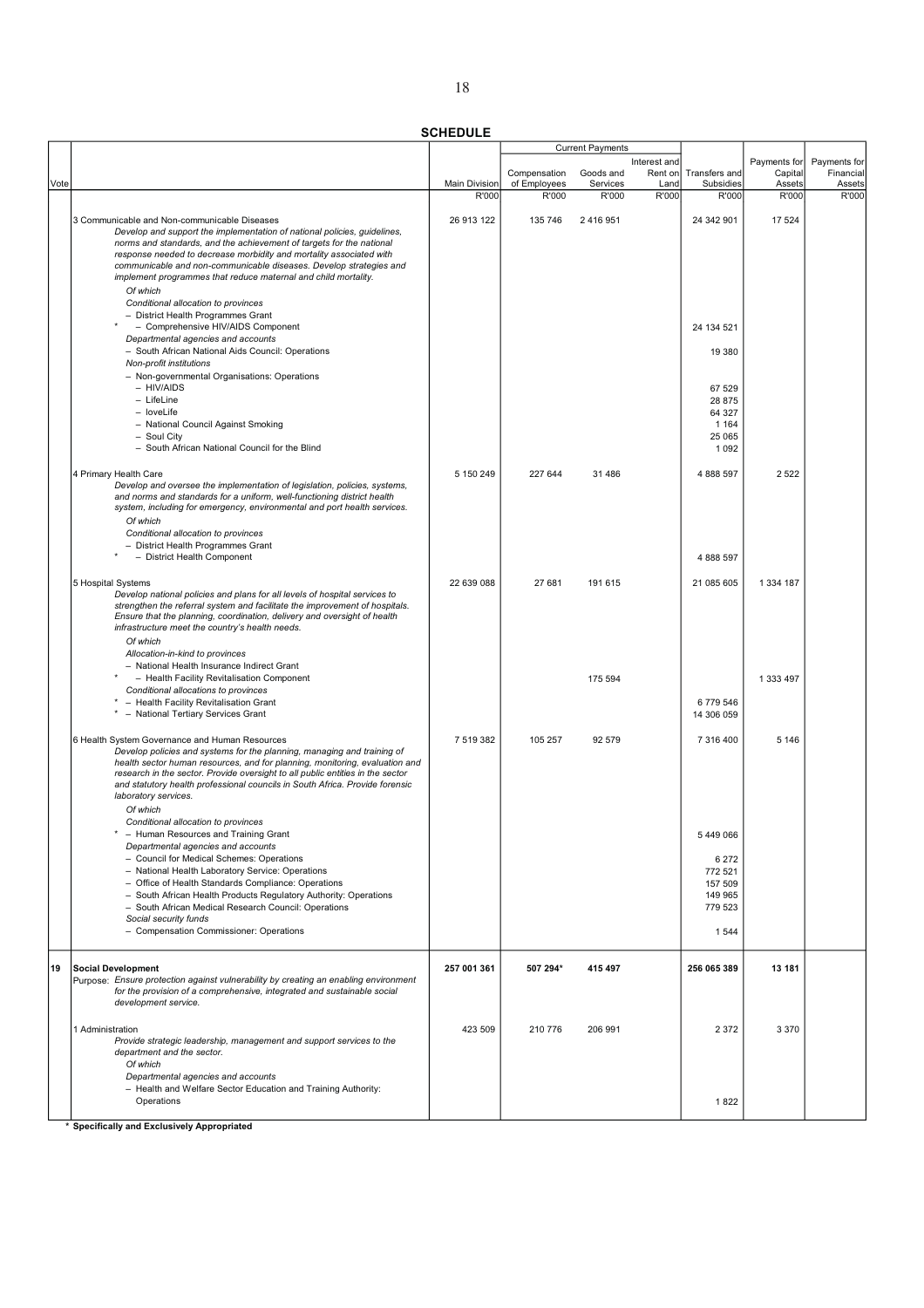**SCHEDULE** 

|      |                                                                                 |                               |                       | <b>Current Payments</b> |               |                    |                 |                 |
|------|---------------------------------------------------------------------------------|-------------------------------|-----------------------|-------------------------|---------------|--------------------|-----------------|-----------------|
|      |                                                                                 |                               |                       |                         | Interest and  |                    | Payments for    | Payments for    |
|      |                                                                                 |                               | Compensation          | Goods and               | Rent on       | Transfers and      | Capital         | Financial       |
| Vote |                                                                                 | <b>Main Division</b><br>R'000 | of Employees<br>R'000 | Services<br>R'000       | Land<br>R'000 | Subsidies<br>R'000 | Assets<br>R'000 | Assets<br>R'000 |
|      |                                                                                 |                               |                       |                         |               |                    |                 |                 |
|      | 2 Social Assistance                                                             | 248 294 592                   |                       |                         |               | 248 294 592        |                 |                 |
|      | Provide social assistance to eligible individuals whose income and assets fall  |                               |                       |                         |               |                    |                 |                 |
|      | below set thresholds.                                                           |                               |                       |                         |               |                    |                 |                 |
|      | Of which                                                                        |                               |                       |                         |               |                    |                 |                 |
|      | Households                                                                      |                               |                       |                         |               |                    |                 |                 |
|      | - Social Assistance Transfers: Social Grants                                    |                               |                       |                         |               |                    |                 |                 |
|      | - Old Age                                                                       |                               |                       |                         |               | 92 145 781         |                 |                 |
|      | - War Veterans                                                                  |                               |                       |                         |               | 962                |                 |                 |
|      | - Disability                                                                    |                               |                       |                         |               | 24 703 937         |                 |                 |
|      | - Foster Care                                                                   |                               |                       |                         |               | 4 057 091          |                 |                 |
|      | - Care Dependency                                                               |                               |                       |                         |               | 3 874 808          |                 |                 |
|      | - Child Support                                                                 |                               |                       |                         |               | 77 224 363         |                 |                 |
|      | - Grant-in-Aid<br>- Social Relief of Distress                                   |                               |                       |                         |               | 1 900 870          |                 |                 |
|      |                                                                                 |                               |                       |                         |               | 44 386 780         |                 |                 |
|      | 3 Social Security Policy and Administration                                     | 7 614 509                     | 65 443                | 44 4 25                 |               | 7 501 654          | 2987            |                 |
|      | Provide for social security policy development and the fair administration of   |                               |                       |                         |               |                    |                 |                 |
|      | social assistance.                                                              |                               |                       |                         |               |                    |                 |                 |
|      | Of which                                                                        |                               |                       |                         |               |                    |                 |                 |
|      | Departmental agencies and accounts                                              |                               |                       |                         |               |                    |                 |                 |
|      | - South African Social Security Agency                                          |                               |                       |                         |               |                    |                 |                 |
|      | - Administration of social assistance                                           |                               |                       |                         |               | 7427279            |                 |                 |
|      | - Social assistance fraud investigations                                        |                               |                       |                         |               | 72 008             |                 |                 |
|      | Foreign governments and international organisations                             |                               |                       |                         |               |                    |                 |                 |
|      | - International Social Security Association: Membership fee                     |                               |                       |                         |               | 1939               |                 |                 |
|      |                                                                                 |                               |                       |                         |               |                    |                 |                 |
|      | 4 Welfare Services Policy Development and Implementation Support                | 309 119                       | 142 834               | 114 901                 |               | 45 568             | 5816            |                 |
|      | Create an enabling environment for the delivery of equitable developmental      |                               |                       |                         |               |                    |                 |                 |
|      | welfare services through the formulation of policies, norms, standards and      |                               |                       |                         |               |                    |                 |                 |
|      | best practices; and the provision of support to implementing agencies.          |                               |                       |                         |               |                    |                 |                 |
|      | Of which                                                                        |                               |                       |                         |               |                    |                 |                 |
|      | Non-profit institutions                                                         |                               |                       |                         |               |                    |                 |                 |
|      | - Autism South Africa: Operations                                               |                               |                       |                         |               | 1501               |                 |                 |
|      | - Cape Development and Dialogue Centre Trust: Operations                        |                               |                       |                         |               | 1417               |                 |                 |
|      | - Childline South Africa: Operations                                            |                               |                       |                         |               | 1479               |                 |                 |
|      | - Deafblind South Africa: Operations                                            |                               |                       |                         |               | 1 3 8 5            |                 |                 |
|      | - Family and Marriage Society South Africa: Operations                          |                               |                       |                         |               | 1 1 5 8            |                 |                 |
|      | - Khulisa Social Solutions: Operations                                          |                               |                       |                         |               | 1644               |                 |                 |
|      | - Lifeline South Africa: Operations                                             |                               |                       |                         |               | 2 2 1 4            |                 |                 |
|      | - South African Council for Social Service Professions: Operations              |                               |                       |                         |               | 2 2 9 8            |                 |                 |
|      | - South African Depression and Anxiety Group: Operations                        |                               |                       |                         |               | 1889               |                 |                 |
|      | - South African National Aids Council: Operations                               |                               |                       |                         |               | 15 635             |                 |                 |
|      | - South African National Council on Alcoholism and Drug Dependence:             |                               |                       |                         |               |                    |                 |                 |
|      | Operations<br>- South African Older Persons Forum: Operations                   |                               |                       |                         |               | 1920               |                 |                 |
|      |                                                                                 |                               |                       |                         |               | 1545               |                 |                 |
|      | - Suid-Afrikaanse Vrouefederasie: Operations<br>- Uhambo Foundation: Operations |                               |                       |                         |               | 1598               |                 |                 |
|      | - National Institute Community Development and Management:                      |                               |                       |                         |               | 1400               |                 |                 |
|      | Operations                                                                      |                               |                       |                         |               |                    |                 |                 |
|      | - Older Persons                                                                 |                               |                       |                         |               | 1757               |                 |                 |
|      | - Victim Empowerment                                                            |                               |                       |                         |               | 1 3 3 7            |                 |                 |
|      | - National Institute for Crime Prevention and the Reintegration                 |                               |                       |                         |               |                    |                 |                 |
|      | of Offenders: Operations                                                        |                               |                       |                         |               | 1678               |                 |                 |
|      |                                                                                 |                               |                       |                         |               |                    |                 |                 |
|      | 5 Social Policy and Integrated Service Delivery                                 | 359 632                       | 88 241                | 49 180                  |               | 221 203            | 1 0 0 8         |                 |
|      | Support community development and promote evidence-based policy                 |                               |                       |                         |               |                    |                 |                 |
|      | making in the department and the social development sector.                     |                               |                       |                         |               |                    |                 |                 |
|      | Of which                                                                        |                               |                       |                         |               |                    |                 |                 |
|      | Departmental agencies and accounts                                              |                               |                       |                         |               |                    |                 |                 |
|      | - National Development Agency: Operations                                       |                               |                       |                         |               | 219 274            |                 |                 |
|      | Foreign governments and international organisations                             |                               |                       |                         |               |                    |                 |                 |
|      | - International Organisations: Membership fee                                   |                               |                       |                         |               |                    |                 |                 |
|      | - Partners in Population and Development                                        |                               |                       |                         |               | 1 0 8 3            |                 |                 |
|      |                                                                                 |                               |                       |                         |               |                    |                 |                 |
| 20   | Women, Youth and Persons with Disabilities                                      | 987 254                       | 113 054*              | 87909                   |               | 782 209            | 4 0 8 2         |                 |
|      | Purpose: Lead, coordinate and oversee the transformation agenda for the         |                               |                       |                         |               |                    |                 |                 |
|      | socioeconomic empowerment, rights and equal treatment of women, youth           |                               |                       |                         |               |                    |                 |                 |
|      | and persons with disabilities.                                                  |                               |                       |                         |               |                    |                 |                 |
|      |                                                                                 |                               |                       |                         |               |                    |                 |                 |
|      | 1 Administration                                                                | 98 709                        | 57 605                | 38 796                  |               | 34                 | 2 2 7 4         |                 |
|      | Provide strategic leadership, management and support services to the            |                               |                       |                         |               |                    |                 |                 |
|      | department.                                                                     |                               |                       |                         |               |                    |                 |                 |
|      |                                                                                 |                               |                       |                         |               |                    |                 |                 |
|      | 2 Mainstreaming Women's Rights and Advocacy                                     | 134 273                       | 15 282                | 17 787                  |               | 100 722            | 482             |                 |
|      | Promote good governance regarding the rights and transformation of the          |                               |                       |                         |               |                    |                 |                 |
|      | social and economic empowerment of women.                                       |                               |                       |                         |               |                    |                 |                 |
|      |                                                                                 |                               |                       |                         |               |                    |                 |                 |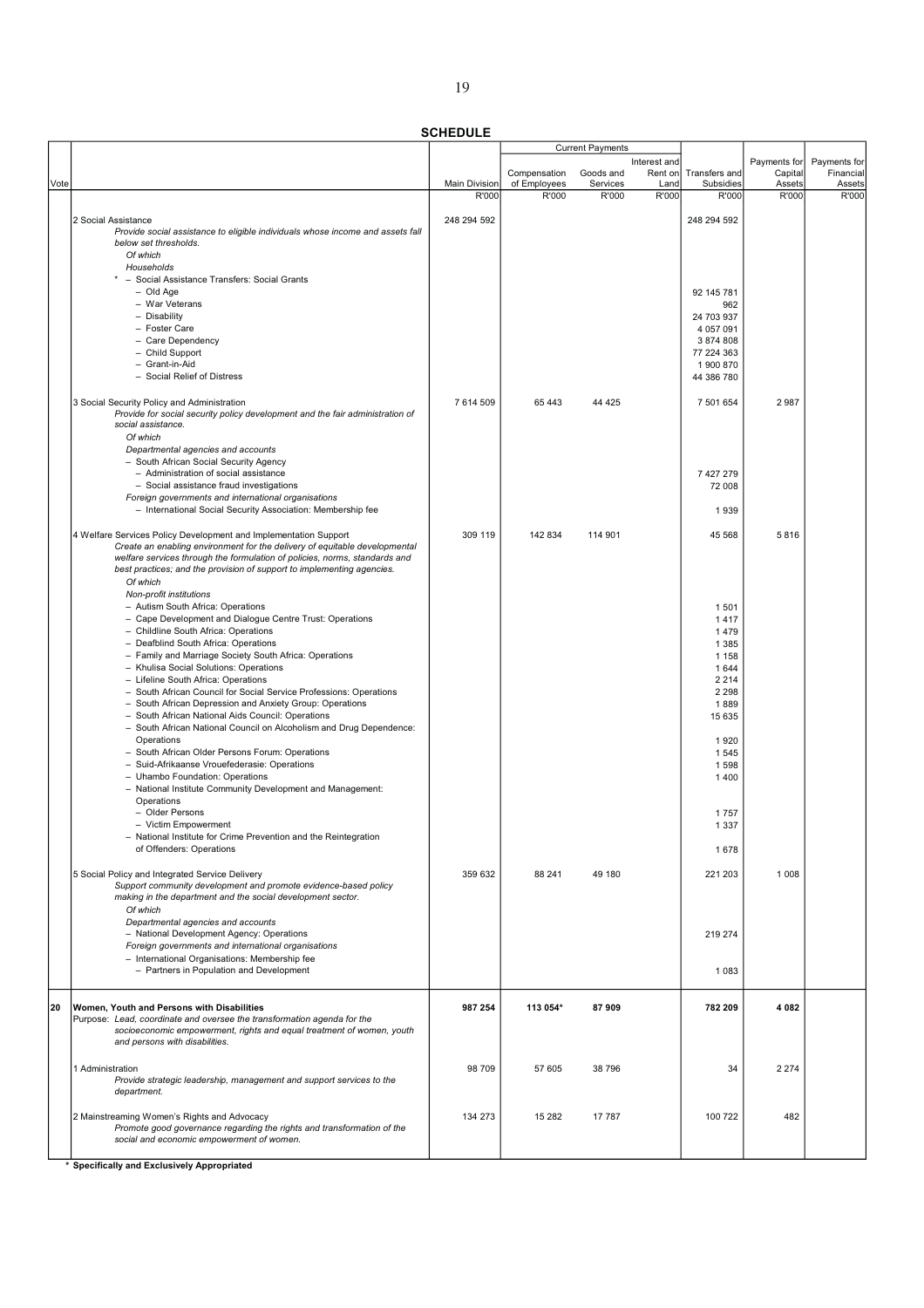|      |                                                                                                                                                   |                      |                              | <b>Current Payments</b> |                 |                            |                   |                     |
|------|---------------------------------------------------------------------------------------------------------------------------------------------------|----------------------|------------------------------|-------------------------|-----------------|----------------------------|-------------------|---------------------|
|      |                                                                                                                                                   |                      |                              |                         | Interest and    |                            | Payments for      | Payments for        |
| Vote |                                                                                                                                                   | <b>Main Division</b> | Compensation<br>of Employees | Goods and<br>Services   | Rent on<br>Land | Transfers and<br>Subsidies | Capital<br>Assets | Financial<br>Assets |
|      |                                                                                                                                                   | R'000                | R'000                        | R'000                   | R'000           | R'000                      | R'000             | R'000               |
|      |                                                                                                                                                   |                      |                              |                         |                 |                            |                   |                     |
|      | Of which<br>Departmental agencies and accounts                                                                                                    |                      |                              |                         |                 |                            |                   |                     |
|      | - Commission for Gender Equality: Operations                                                                                                      |                      |                              |                         |                 | 100 722                    |                   |                     |
|      |                                                                                                                                                   |                      |                              |                         |                 |                            |                   |                     |
|      | 3 Monitoring, Evaluation, Research and Coordination                                                                                               | 42 516               | 24 410                       | 17 187                  |                 |                            | 919               |                     |
|      | Provide research, knowledge management, international relations,<br>stakeholder management and monitoring and evaluation for women, youth         |                      |                              |                         |                 |                            |                   |                     |
|      | and persons with disabilities.                                                                                                                    |                      |                              |                         |                 |                            |                   |                     |
|      |                                                                                                                                                   |                      |                              |                         |                 |                            |                   |                     |
|      | 4 Mainstreaming Youth and Persons with Disabilities Rights and Advocacy<br>Promote good governance regarding the rights and transformation of the | 711 756              | 15757                        | 14 139                  |                 | 681 453                    | 407               |                     |
|      | social and economic empowerment of youth and persons with disabilities.                                                                           |                      |                              |                         |                 |                            |                   |                     |
|      | Of which                                                                                                                                          |                      |                              |                         |                 |                            |                   |                     |
|      | Departmental agencies and accounts<br>- National Youth Development Agency: Operations                                                             |                      |                              |                         |                 | 681 265                    |                   |                     |
|      |                                                                                                                                                   |                      |                              |                         |                 |                            |                   |                     |
|      |                                                                                                                                                   |                      |                              |                         |                 |                            |                   |                     |
| 21   | Civilian Secretariat for the Police Service<br>Purpose: Provide strategic advice and support to the Minister of Police. Exercise                  | 152 311              | 107 222*                     | 39 866                  |                 | 129                        | 5094              |                     |
|      | civilian oversight of the South African Police Service to ensure a transformed                                                                    |                      |                              |                         |                 |                            |                   |                     |
|      | and accountable police service that reflects the democratic values and                                                                            |                      |                              |                         |                 |                            |                   |                     |
|      | principles of the Constitution of the Republic of South Africa.                                                                                   |                      |                              |                         |                 |                            |                   |                     |
|      | 1 Administration                                                                                                                                  | 68755                | 47 006                       | 20 696                  |                 | 125                        | 928               |                     |
|      | Provide strategic leadership, management and support services to the                                                                              |                      |                              |                         |                 |                            |                   |                     |
|      | department.                                                                                                                                       |                      |                              |                         |                 |                            |                   |                     |
|      | Of which<br>Departmental agencies and accounts                                                                                                    |                      |                              |                         |                 |                            |                   |                     |
|      | - Safety and Security Sector Education and Training Authority:                                                                                    |                      |                              |                         |                 |                            |                   |                     |
|      | Operations                                                                                                                                        |                      |                              |                         |                 | 110                        |                   |                     |
|      | 2 Intersectoral Coordination and Strategic Partnerships                                                                                           | 27 004               | 18 634                       | 7 0 0 4                 |                 |                            | 1 3 6 6           |                     |
|      | Manage and encourage national dialogue on community safety and crime                                                                              |                      |                              |                         |                 |                            |                   |                     |
|      | prevention.                                                                                                                                       |                      |                              |                         |                 |                            |                   |                     |
|      | 3 Legislation and Policy Development                                                                                                              | 23 376               | 17 354                       | 5 2 0 4                 |                 |                            | 818               |                     |
|      | Develop policy and legislation for the police sector, and conduct research on                                                                     |                      |                              |                         |                 |                            |                   |                     |
|      | policing and crime.                                                                                                                               |                      |                              |                         |                 |                            |                   |                     |
|      |                                                                                                                                                   | 33 176               | 24 228                       | 6962                    |                 | 4                          | 1982              |                     |
|      | 4 Civilian Oversight, Monitoring and Evaluations<br>Oversee, monitor and report on the performance of the South African Police                    |                      |                              |                         |                 |                            |                   |                     |
|      | Service. Provide for the functions of the Office of the Judge for the                                                                             |                      |                              |                         |                 |                            |                   |                     |
|      | Directorate for Priority Crime Investigation, and the National Forensic<br>Oversight and Ethics Board.                                            |                      |                              |                         |                 |                            |                   |                     |
|      |                                                                                                                                                   |                      |                              |                         |                 |                            |                   |                     |
|      | Correctional Services                                                                                                                             |                      |                              |                         |                 |                            |                   |                     |
| 22   | Purpose: Contribute to a just, peaceful and safer South Africa through the effective                                                              | 26 108 720           | 17 871 668*                  | 6875325                 |                 | 721 557                    | 640 170           |                     |
|      | and humane incarceration of inmates and the rehabilitation and social                                                                             |                      |                              |                         |                 |                            |                   |                     |
|      | reintegration of offenders.                                                                                                                       |                      |                              |                         |                 |                            |                   |                     |
|      | 1 Administration                                                                                                                                  | 4 679 123            | 2877146                      | 1 020 362               |                 | 580 998                    | 200 617           |                     |
|      | Provide strategic leadership, management, support and judicial inspection                                                                         |                      |                              |                         |                 |                            |                   |                     |
|      | services to the department.<br>Of which                                                                                                           |                      |                              |                         |                 |                            |                   |                     |
|      | Departmental agencies and accounts                                                                                                                |                      |                              |                         |                 |                            |                   |                     |
|      | - Safety and Security Sector Education and Training Authority:                                                                                    |                      |                              |                         |                 |                            |                   |                     |
|      | Operations                                                                                                                                        |                      |                              |                         |                 | 10 215                     |                   |                     |
|      | 2 Incarceration                                                                                                                                   | 15 282 057           | 10 981 273                   | 3767480                 |                 | 139 736                    | 393 568           |                     |
|      | Provide for safe and secure conditions of detention consistent with                                                                               |                      |                              |                         |                 |                            |                   |                     |
|      | maintaining the human dignity of inmates. Administer, profile and consider                                                                        |                      |                              |                         |                 |                            |                   |                     |
|      | offenders for release or placement into the system of community corrections.                                                                      |                      |                              |                         |                 |                            |                   |                     |
|      | 3 Rehabilitation                                                                                                                                  | 2 3 1 9 8 5 7        | 1 713 492                    | 566 760                 |                 | 79                         | 39 5 26           |                     |
|      | Provide offenders with needs-based programmes and interventions to                                                                                |                      |                              |                         |                 |                            |                   |                     |
|      | facilitate their rehabilitation and enable their social reintegration.                                                                            |                      |                              |                         |                 |                            |                   |                     |
|      | 4 Care                                                                                                                                            | 2 620 283            | 1 210 125                    | 1405683                 |                 | 505                        | 3970              |                     |
|      | Provide needs-based care services for the personal wellbeing of all inmates                                                                       |                      |                              |                         |                 |                            |                   |                     |
|      | in the department's custody.                                                                                                                      |                      |                              |                         |                 |                            |                   |                     |
|      | 5 Social Reintegration                                                                                                                            | 1 207 400            | 1 089 632                    | 115 040                 |                 | 239                        | 2489              |                     |
|      | Provide effective supervision for offenders placed under the system of                                                                            |                      |                              |                         |                 |                            |                   |                     |
|      | community corrections, and facilitate their social reintegration into<br>communities.                                                             |                      |                              |                         |                 |                            |                   |                     |
|      |                                                                                                                                                   |                      |                              |                         |                 |                            |                   |                     |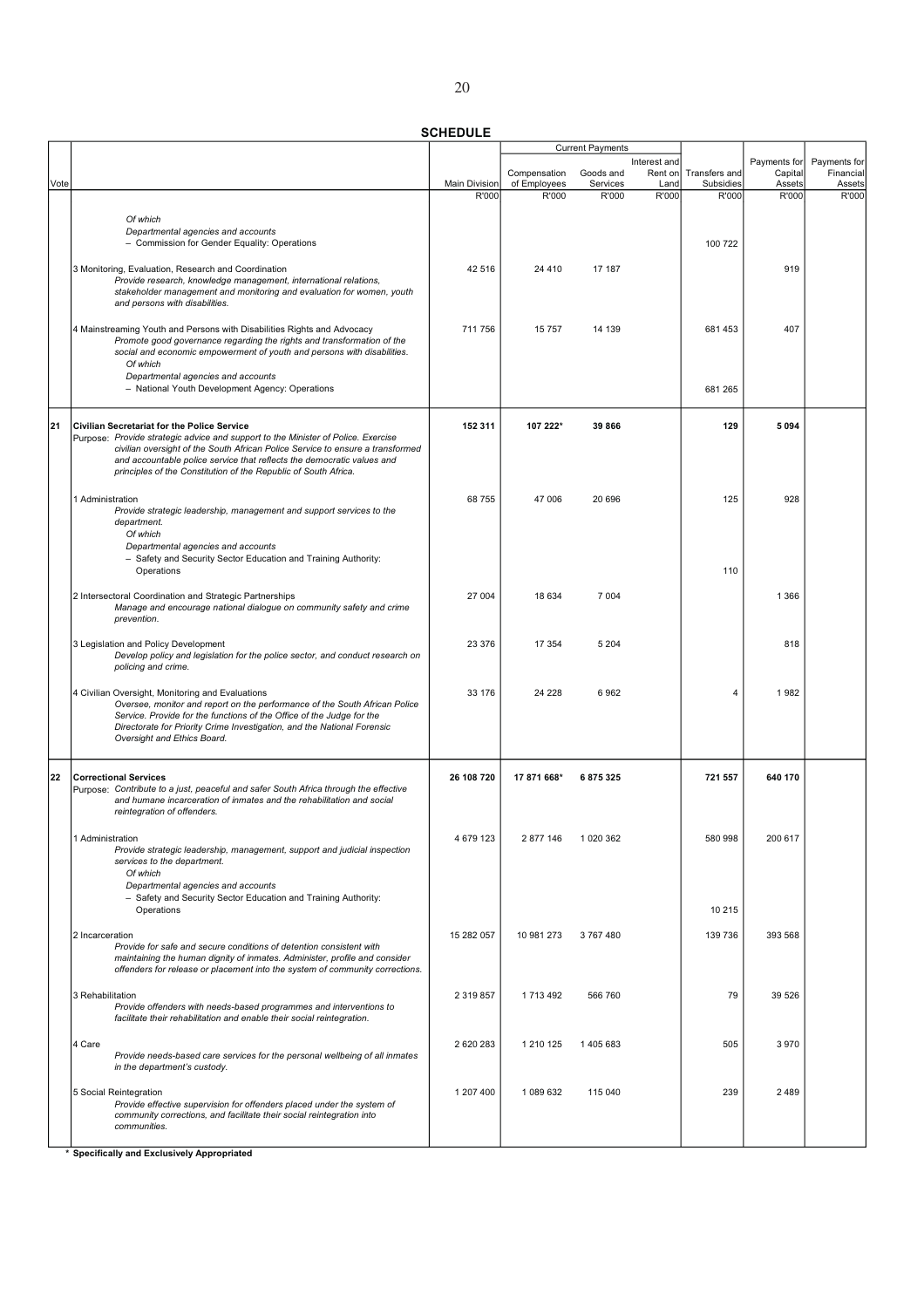|      |                                                                                                                                                                                |                               |                        | <b>Current Payments</b> |               |                    |                 |                 |
|------|--------------------------------------------------------------------------------------------------------------------------------------------------------------------------------|-------------------------------|------------------------|-------------------------|---------------|--------------------|-----------------|-----------------|
|      |                                                                                                                                                                                |                               |                        |                         | Interest and  |                    | Payments for    | Payments for    |
|      |                                                                                                                                                                                |                               | Compensation           | Goods and<br>Services   | Rent on       | Transfers and      | Capital         | Financial       |
| Vote |                                                                                                                                                                                | <b>Main Division</b><br>R'000 | of Employees<br>R'000  | R'000                   | Land<br>R'000 | Subsidies<br>R'000 | Assets<br>R'000 | Assets<br>R'000 |
|      |                                                                                                                                                                                |                               |                        |                         |               |                    |                 |                 |
| 23   | Defence                                                                                                                                                                        | 49 090 089                    | 30 679 616* 13 086 222 |                         |               | 4 668 387          | 655 864         |                 |
|      | Purpose: Defend and protect the Republic of South Africa, its territorial integrity and its<br>people, in accordance with the Constitution and the principles of international |                               |                        |                         |               |                    |                 |                 |
|      | law regulating the use of force.                                                                                                                                               |                               |                        |                         |               |                    |                 |                 |
|      |                                                                                                                                                                                |                               |                        |                         |               |                    |                 |                 |
|      | 1 Administration                                                                                                                                                               | 5779304                       | 2 129 036              | 3 506 576               |               | 116 173            | 27 519          |                 |
|      | Provide strategic leadership, management and support services to the<br>department.                                                                                            |                               |                        |                         |               |                    |                 |                 |
|      | Of which                                                                                                                                                                       |                               |                        |                         |               |                    |                 |                 |
|      | Departmental agencies and accounts                                                                                                                                             |                               |                        |                         |               |                    |                 |                 |
|      | - Safety and Security Sector Education and Training Authority:                                                                                                                 |                               |                        |                         |               |                    |                 |                 |
|      | Operations<br>Households                                                                                                                                                       |                               |                        |                         |               | 25 319             |                 |                 |
|      | - Employee Social Benefits: Severance packages                                                                                                                                 |                               |                        |                         |               | 81 436             |                 |                 |
|      |                                                                                                                                                                                |                               |                        |                         |               |                    |                 |                 |
|      | 2 Force Employment                                                                                                                                                             | 3700284                       | 2 377 810              | 1 004 071               |               | 228 339            | 90 064          |                 |
|      | Provide and employ defence capabilities, including an operational capability,<br>to successfully conduct all operations as well as joint, interdepartmental,                   |                               |                        |                         |               |                    |                 |                 |
|      | interagency and multinational military exercises.                                                                                                                              |                               |                        |                         |               |                    |                 |                 |
|      | Of which                                                                                                                                                                       |                               |                        |                         |               |                    |                 |                 |
|      | Departmental agencies and accounts                                                                                                                                             |                               |                        |                         |               |                    |                 |                 |
|      | - Special Defence Account: Acquisition and upgrading<br>of main weapon systems and technology                                                                                  |                               |                        |                         |               | 163 074            |                 |                 |
|      | Households                                                                                                                                                                     |                               |                        |                         |               |                    |                 |                 |
|      | - Employee Social Benefits: Severance packages                                                                                                                                 |                               |                        |                         |               | 55 452             |                 |                 |
|      | Public corporations                                                                                                                                                            |                               |                        |                         |               |                    |                 |                 |
|      | - Armaments Corporation of South Africa: Acquisition, maintenance<br>and disposal services in terms of defence matériel, including                                             |                               |                        |                         |               |                    |                 |                 |
|      | research                                                                                                                                                                       |                               |                        |                         |               | 9724               |                 |                 |
|      |                                                                                                                                                                                |                               |                        |                         |               |                    |                 |                 |
|      | 3 Landward Defence                                                                                                                                                             | 15 550 433                    | 12 765 234             | 2 085 891               |               | 682 967            | 16 341          |                 |
|      | Provide prepared and supported landward defence capabilities for the<br>defence and protection of South Africa.                                                                |                               |                        |                         |               |                    |                 |                 |
|      | Of which                                                                                                                                                                       |                               |                        |                         |               |                    |                 |                 |
|      | Departmental agencies and accounts                                                                                                                                             |                               |                        |                         |               |                    |                 |                 |
|      | - Special Defence Account: Acquisition and upgrading                                                                                                                           |                               |                        |                         |               |                    |                 |                 |
|      | of main weapon systems and technology<br>Households                                                                                                                            |                               |                        |                         |               | 161 620            |                 |                 |
|      | - Employee Social Benefits: Severance packages                                                                                                                                 |                               |                        |                         |               | 518 738            |                 |                 |
|      | Public corporations                                                                                                                                                            |                               |                        |                         |               |                    |                 |                 |
|      | - Armaments Corporation of South Africa: Acquisition, maintenance                                                                                                              |                               |                        |                         |               |                    |                 |                 |
|      | and disposal services in terms of defence matériel, including<br>research                                                                                                      |                               |                        |                         |               | 2577               |                 |                 |
|      |                                                                                                                                                                                |                               |                        |                         |               |                    |                 |                 |
|      | 4 Air Defence                                                                                                                                                                  | 6 201 291                     | 3 861 103              | 1997262                 |               | 314 771            | 28 155          |                 |
|      | Provide prepared and supported air defence capabilities for the defence and<br>protection of South Africa.                                                                     |                               |                        |                         |               |                    |                 |                 |
|      | Of which                                                                                                                                                                       |                               |                        |                         |               |                    |                 |                 |
|      | Departmental agencies and accounts                                                                                                                                             |                               |                        |                         |               |                    |                 |                 |
|      | - Special Defence Account: Acquisition and upgrading                                                                                                                           |                               |                        |                         |               |                    |                 |                 |
|      | of main weapon systems and technology<br>Households                                                                                                                            |                               |                        |                         |               | 169 551            |                 |                 |
|      | - Employee Social Benefits: Severance packages                                                                                                                                 |                               |                        |                         |               | 145 211            |                 |                 |
|      |                                                                                                                                                                                |                               |                        |                         |               |                    |                 |                 |
|      | 5 Maritime Defence                                                                                                                                                             | 4 6 6 2 4 1 2                 | 2 392 183              | 1079980                 |               | 1 183 206          | 7 0 4 3         |                 |
|      | Provide prepared and supported maritime defence capabilities for the<br>defence and protection of South Africa.                                                                |                               |                        |                         |               |                    |                 |                 |
|      | Of which                                                                                                                                                                       |                               |                        |                         |               |                    |                 |                 |
|      | Departmental agencies and accounts                                                                                                                                             |                               |                        |                         |               |                    |                 |                 |
|      | - Special Defence Account: Acquisition and upgrading of main                                                                                                                   |                               |                        |                         |               |                    |                 |                 |
|      | weapon systems and technology<br>Households                                                                                                                                    |                               |                        |                         |               | 738 173            |                 |                 |
|      | - Employee Social Benefits: Severance packages                                                                                                                                 |                               |                        |                         |               | 104 881            |                 |                 |
|      | Public corporations                                                                                                                                                            |                               |                        |                         |               |                    |                 |                 |
|      | - Armaments Corporation of South Africa: Acquisition, maintenance                                                                                                              |                               |                        |                         |               |                    |                 |                 |
|      | and disposal services in terms of defence matériel, including<br>research                                                                                                      |                               |                        |                         |               | 340 152            |                 |                 |
|      |                                                                                                                                                                                |                               |                        |                         |               |                    |                 |                 |
|      | 6 Military Health Support                                                                                                                                                      | 5 525 626                     | 3 852 143              | 1 507 148               |               | 156 743            | 9592            |                 |
|      | Provide prepared and supported health capabilities and services for the<br>defence and protection of South Africa.                                                             |                               |                        |                         |               |                    |                 |                 |
|      | Of which                                                                                                                                                                       |                               |                        |                         |               |                    |                 |                 |
|      | Households                                                                                                                                                                     |                               |                        |                         |               |                    |                 |                 |
|      | - Employee Social Benefits: Severance packages                                                                                                                                 |                               |                        |                         |               | 155 627            |                 |                 |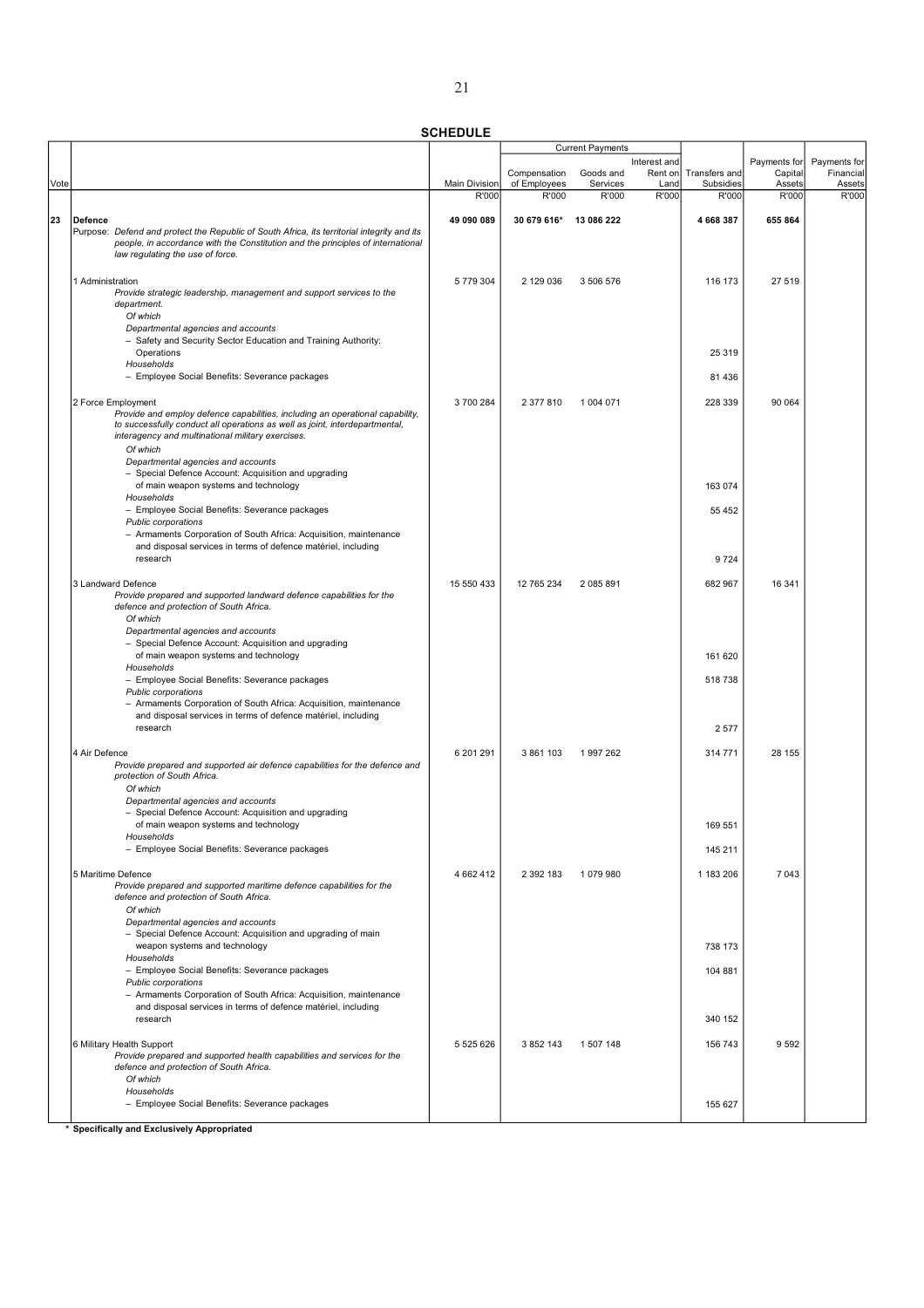|      |                                                                                                                                                                                                                                                                                                                                                                                                              |               |                              | <b>Current Payments</b> |                 |                            |                   |                     |
|------|--------------------------------------------------------------------------------------------------------------------------------------------------------------------------------------------------------------------------------------------------------------------------------------------------------------------------------------------------------------------------------------------------------------|---------------|------------------------------|-------------------------|-----------------|----------------------------|-------------------|---------------------|
|      |                                                                                                                                                                                                                                                                                                                                                                                                              |               |                              |                         | Interest and    |                            | Payments for      | Payments for        |
| Vote |                                                                                                                                                                                                                                                                                                                                                                                                              | Main Division | Compensation<br>of Employees | Goods and<br>Services   | Rent on<br>Land | Transfers and<br>Subsidies | Capital<br>Assets | Financial<br>Assets |
|      |                                                                                                                                                                                                                                                                                                                                                                                                              | R'000         | R'000                        | R'000                   | R'000           | R'000                      | R'000             | R'000               |
|      | 7 Defence Intelligence<br>Provide defence intelligence and counterintelligence capabilities.<br>Of which                                                                                                                                                                                                                                                                                                     | 1 151 308     | 448 658                      | 101 300                 |                 | 601 350                    |                   |                     |
|      | Departmental agencies and accounts<br>- Special Defence Account: Defence intelligence activities                                                                                                                                                                                                                                                                                                             |               |                              |                         |                 | 584 012                    |                   |                     |
|      | Households<br>- Employee Social Benefits: Severance packages                                                                                                                                                                                                                                                                                                                                                 |               |                              |                         |                 | 17 316                     |                   |                     |
|      | 8 General Support<br>Provide general support capabilities and services to the department.<br>Of which                                                                                                                                                                                                                                                                                                        | 6 519 431     | 2 853 449                    | 1803994                 |                 | 1 384 838                  | 477 150           |                     |
|      | Departmental agencies and accounts<br>- Castle Control Board: Operations<br>- Special Defence Account: Acquisition and upgrading<br>of main weapon systems and technology                                                                                                                                                                                                                                    |               |                              |                         |                 | 6 0 0 0<br>135 435         |                   |                     |
|      | Households<br>- Employee Social Benefits: Severance packages                                                                                                                                                                                                                                                                                                                                                 |               |                              |                         |                 | 114 684                    |                   |                     |
|      | Public corporations<br>- Armaments Corporation of South Africa: Acquisition, maintenance<br>and disposal services in terms of defence matériel, including                                                                                                                                                                                                                                                    |               |                              |                         |                 |                            |                   |                     |
|      | research                                                                                                                                                                                                                                                                                                                                                                                                     |               |                              |                         |                 | 1 128 626                  |                   |                     |
| 24   | <b>Independent Police Investigative Directorate</b><br>Purpose: Ensure independent oversight of the South African Police Service and the<br>Municipal Police Services. Conduct independent and impartial investigations<br>of identified criminal offences allegedly committed by members of the South<br>African Police Service and the Municipal Police Services; and make<br>appropriate recommendations. | 357 227       | 239 530*                     | 110 697                 |                 | 826                        | 6 174             |                     |
|      | 1 Administration<br>Provide strategic leadership, management and support services to the<br>department.                                                                                                                                                                                                                                                                                                      | 104 557       | 58 110                       | 42 136                  |                 | 730                        | 3581              |                     |
|      | 2 Investigation and Information Management<br>Coordinate and facilitate the directorate's investigation processes through the<br>development of policy and strategic frameworks that guide and report on<br>investigations.                                                                                                                                                                                  | 231 675       | 163 719                      | 65 267                  |                 | 96                         | 2 5 9 3           |                     |
|      | 3 Legal and Investigation Advisory Services<br>Manage and facilitate the provision of investigation advisory services.<br>Provide legal, civil and labour litigation services.                                                                                                                                                                                                                               | 7046          | 6 2 9 0                      | 756                     |                 |                            |                   |                     |
|      | 4 Compliance Monitoring and Stakeholder Management<br>Monitor and evaluate the quality of the recommendations made to the South<br>African Police Service, Municipal Police Services and the National<br>Prosecuting Authority in terms of the Independent Police Investigative<br>Directorate Act, 2011.                                                                                                    | 13 949        | 11 411                       | 2538                    |                 |                            |                   |                     |
| 25   | <b>Justice and Constitutional Development</b><br>Purpose: Uphold and protect the Constitution and the rule of law, and render<br>accessible, fair, speedy and cost-effective administration of justice in the<br>interests of a safer and more secure South Africa.                                                                                                                                          | 20 021 945    | 10 440 620*                  | 5 546 924               |                 | 3 214 371                  | 820 030           |                     |
|      | 1 Administration<br>Provide strategic leadership, management and support services to the<br>department.<br>Of which<br>Departmental agencies and accounts                                                                                                                                                                                                                                                    | 2988884       | 650 666                      | 2 304 836               |                 | 20414                      | 12 968            |                     |
|      | - Safety and Security Sector Education and Training Authority:<br>Operations                                                                                                                                                                                                                                                                                                                                 |               |                              |                         |                 | 20 060                     |                   |                     |
|      | 2 Court Services<br>Facilitate the resolution of criminal and civil cases and family law disputes by<br>providing accessible, efficient and quality administrative support to the lower<br>courts and managing court facilities.                                                                                                                                                                             | 6 809 640     | 4 4 1 2 0 8 4                | 1695272                 |                 | 32789                      | 669 495           |                     |
|      | 3 State Legal Services<br>Provide legal and legislative services to government. Supervise the<br>registration of trusts, and the administration of deceased and insolvent<br>estates and estates undergoing liquidation. Manage the Guardian's Fund.<br>Prepare and promote legislation. Facilitate constitutional development and<br>undertake research in support of this.                                 | 1 322 715     | 1 151 841                    | 127 983                 |                 | 26 595                     | 16 29 6           |                     |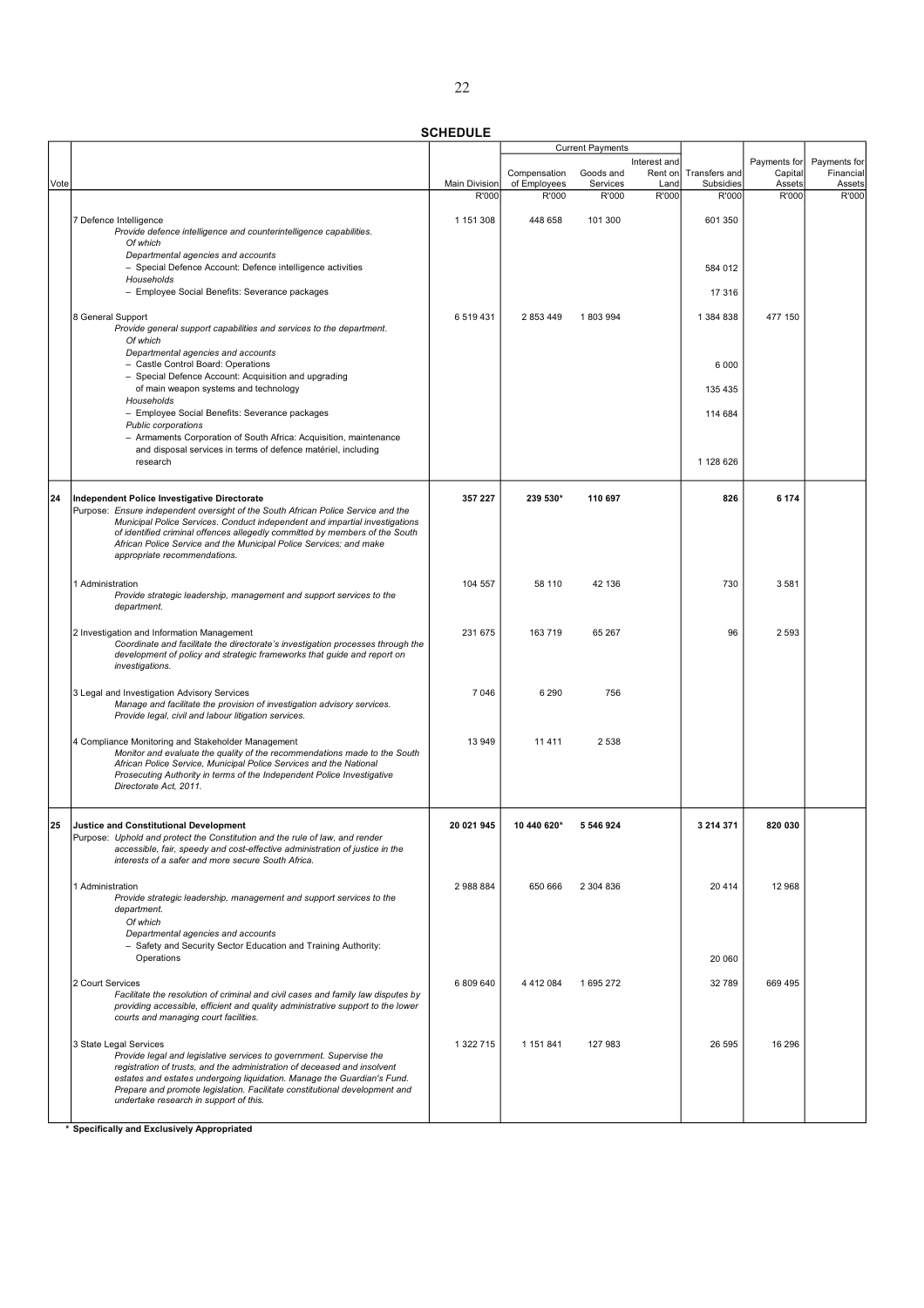|      |                                                                                                                                                         |                      |                              | <b>Current Payments</b> |                 |                            |                   |                     |
|------|---------------------------------------------------------------------------------------------------------------------------------------------------------|----------------------|------------------------------|-------------------------|-----------------|----------------------------|-------------------|---------------------|
|      |                                                                                                                                                         |                      |                              |                         | Interest and    |                            | Payments for      | Payments for        |
| Vote |                                                                                                                                                         | <b>Main Division</b> | Compensation<br>of Employees | Goods and<br>Services   | Rent on<br>Land | Transfers and<br>Subsidies | Capital<br>Assets | Financial<br>Assets |
|      |                                                                                                                                                         | R'000                | R'000                        | R'000                   | R'000           | R'000                      | R'000             | R'000               |
|      |                                                                                                                                                         |                      |                              |                         |                 |                            |                   |                     |
|      | Of which                                                                                                                                                |                      |                              |                         |                 |                            |                   |                     |
|      | Foreign governments and international organisations                                                                                                     |                      |                              |                         |                 |                            |                   |                     |
|      | - International Organisations: Membership fees                                                                                                          |                      |                              |                         |                 | 1411                       |                   |                     |
|      | - Hague Conference on Private International Law<br>- International Criminal Court                                                                       |                      |                              |                         |                 | 18773                      |                   |                     |
|      | - International Institute for the Unification of Private Law                                                                                            |                      |                              |                         |                 | 471                        |                   |                     |
|      |                                                                                                                                                         |                      |                              |                         |                 |                            |                   |                     |
|      | 4 National Prosecuting Authority                                                                                                                        | 4 910 265            | 4 154 154                    | 647 782                 |                 | 21 970                     | 86 359            |                     |
|      | Provide a coordinated prosecuting service that ensures that justice is                                                                                  |                      |                              |                         |                 |                            |                   |                     |
|      | delivered to victims of crime through general and specialised prosecutions.                                                                             |                      |                              |                         |                 |                            |                   |                     |
|      | Remove profit from crime. Protect certain witnesses.                                                                                                    |                      |                              |                         |                 |                            |                   |                     |
|      | Of which                                                                                                                                                |                      |                              |                         |                 |                            |                   |                     |
|      | Departmental agencies and accounts                                                                                                                      |                      |                              |                         |                 |                            |                   |                     |
|      | - Safety and Security Sector Education and Training Authority:<br>Operations                                                                            |                      |                              |                         |                 |                            |                   |                     |
|      |                                                                                                                                                         |                      |                              |                         |                 | 11 611                     |                   |                     |
|      | 5 Auxiliary and Associated Services                                                                                                                     | 3 990 441            | 71875                        | 771 051                 |                 | 3 112 603                  | 34 912            |                     |
|      | Provide a variety of auxiliary services associated with the department's                                                                                |                      |                              |                         |                 |                            |                   |                     |
|      | purpose. Fund the interdepartmental justice modernisation programme, the                                                                                |                      |                              |                         |                 |                            |                   |                     |
|      | President's Fund, the Information Regulator, and transfer payments to public                                                                            |                      |                              |                         |                 |                            |                   |                     |
|      | entities and constitutional institutions.                                                                                                               |                      |                              |                         |                 |                            |                   |                     |
|      | Of which                                                                                                                                                |                      |                              |                         |                 |                            |                   |                     |
|      | Departmental agencies and accounts                                                                                                                      |                      |                              |                         |                 |                            |                   |                     |
|      | * - Legal Aid South Africa: Operations<br>* - Public Protector of South Africa: Operations                                                              |                      |                              |                         |                 | 2 0 9 4 1 4 7<br>357 928   |                   |                     |
|      | * - South African Human Rights Commission: Operations                                                                                                   |                      |                              |                         |                 | 208 467                    |                   |                     |
|      | * - Special Investigating Unit: Operations                                                                                                              |                      |                              |                         |                 | 452 060                    |                   |                     |
|      |                                                                                                                                                         |                      |                              |                         |                 |                            |                   |                     |
|      |                                                                                                                                                         |                      |                              |                         |                 |                            |                   |                     |
|      | 26 Military Veterans                                                                                                                                    | 666 376              | 129 757*                     | 307 175                 |                 | 209 206                    | 20 238            |                     |
|      | Purpose: Formulate policies and standards aimed at providing a comprehensive                                                                            |                      |                              |                         |                 |                            |                   |                     |
|      | delivery system to military veterans and their dependants in recognition of<br>their role in the democratisation of South Africa.                       |                      |                              |                         |                 |                            |                   |                     |
|      |                                                                                                                                                         |                      |                              |                         |                 |                            |                   |                     |
|      | 1 Administration                                                                                                                                        | 133 311              | 46 272                       | 83 467                  |                 |                            | 3572              |                     |
|      | Provide strategic leadership, management and support services to the                                                                                    |                      |                              |                         |                 |                            |                   |                     |
|      | department.                                                                                                                                             |                      |                              |                         |                 |                            |                   |                     |
|      |                                                                                                                                                         |                      |                              |                         |                 |                            |                   |                     |
|      | 2 Socioeconomic Support                                                                                                                                 | 378 620              | 43 199                       | 120 628                 |                 | 202 905                    | 11 888            |                     |
|      | Develop and monitor the implementation of legislation, policy frameworks<br>and service delivery cooperation agreements on compensation for injury in   |                      |                              |                         |                 |                            |                   |                     |
|      | military service, counselling, education, health care, public transport, pension                                                                        |                      |                              |                         |                 |                            |                   |                     |
|      | and housing benefits for military veterans eligible for such support.                                                                                   |                      |                              |                         |                 |                            |                   |                     |
|      | Of which                                                                                                                                                |                      |                              |                         |                 |                            |                   |                     |
|      | Households                                                                                                                                              |                      |                              |                         |                 |                            |                   |                     |
|      | - Military Veterans' Benefits                                                                                                                           |                      |                              |                         |                 | 202 905                    |                   |                     |
|      |                                                                                                                                                         |                      |                              |                         |                 |                            |                   |                     |
|      | 3 Empowerment and Stakeholder Management                                                                                                                | 154 445              | 40 286                       | 103 080                 |                 | 6 3 0 1                    | 4778              |                     |
|      | Manage and facilitate the implementation of military veteran empowerment<br>and stakeholder management programmes.                                      |                      |                              |                         |                 |                            |                   |                     |
|      | Of which                                                                                                                                                |                      |                              |                         |                 |                            |                   |                     |
|      | Households                                                                                                                                              |                      |                              |                         |                 |                            |                   |                     |
|      | - Military Veterans' Benefits                                                                                                                           |                      |                              |                         |                 | 5701                       |                   |                     |
|      |                                                                                                                                                         |                      |                              |                         |                 |                            |                   |                     |
| 27   | <b>Office of the Chief Justice</b>                                                                                                                      | 1 265 791            | 780 408*                     | 371869                  |                 | 1470                       | 112 044           |                     |
|      | Purpose: Strengthen judicial governance and independence by rendering effective                                                                         |                      |                              |                         |                 |                            |                   |                     |
|      | support to the Chief Justice in executing administrative and judicial powers                                                                            |                      |                              |                         |                 |                            |                   |                     |
|      | and duties as both head of the Judiciary and the Constitutional Court.                                                                                  |                      |                              |                         |                 |                            |                   |                     |
|      |                                                                                                                                                         |                      |                              |                         |                 |                            |                   |                     |
|      | 1 Administration                                                                                                                                        | 255 655              | 105 283                      | 131 097                 |                 |                            | 19 275            |                     |
|      | Provide strategic leadership, management and support services to the                                                                                    |                      |                              |                         |                 |                            |                   |                     |
|      | department.                                                                                                                                             |                      |                              |                         |                 |                            |                   |                     |
|      | 2 Superior Court Services                                                                                                                               | 958 768              | 648 222                      | 216 783                 |                 | 1470                       | 92 293            |                     |
|      | Provide court administration services to the superior courts.                                                                                           |                      |                              |                         |                 |                            |                   |                     |
|      | Of which                                                                                                                                                |                      |                              |                         |                 |                            |                   |                     |
|      | Households                                                                                                                                              |                      |                              |                         |                 |                            |                   |                     |
|      | - Employee Social Benefits: Leave gratuities                                                                                                            |                      |                              |                         |                 | 1423                       |                   |                     |
|      |                                                                                                                                                         |                      |                              |                         |                 |                            |                   |                     |
|      | 3 Judicial Education and Support                                                                                                                        | 51 368               | 26 903                       | 23 989                  |                 |                            | 476               |                     |
|      | Provide education programmes to judicial officers, support services to the<br>Judicial Service Commission, and policy development and research services |                      |                              |                         |                 |                            |                   |                     |
|      | to the department and the Judiciary for the optimal administration of justice.                                                                          |                      |                              |                         |                 |                            |                   |                     |
|      |                                                                                                                                                         |                      |                              |                         |                 |                            |                   |                     |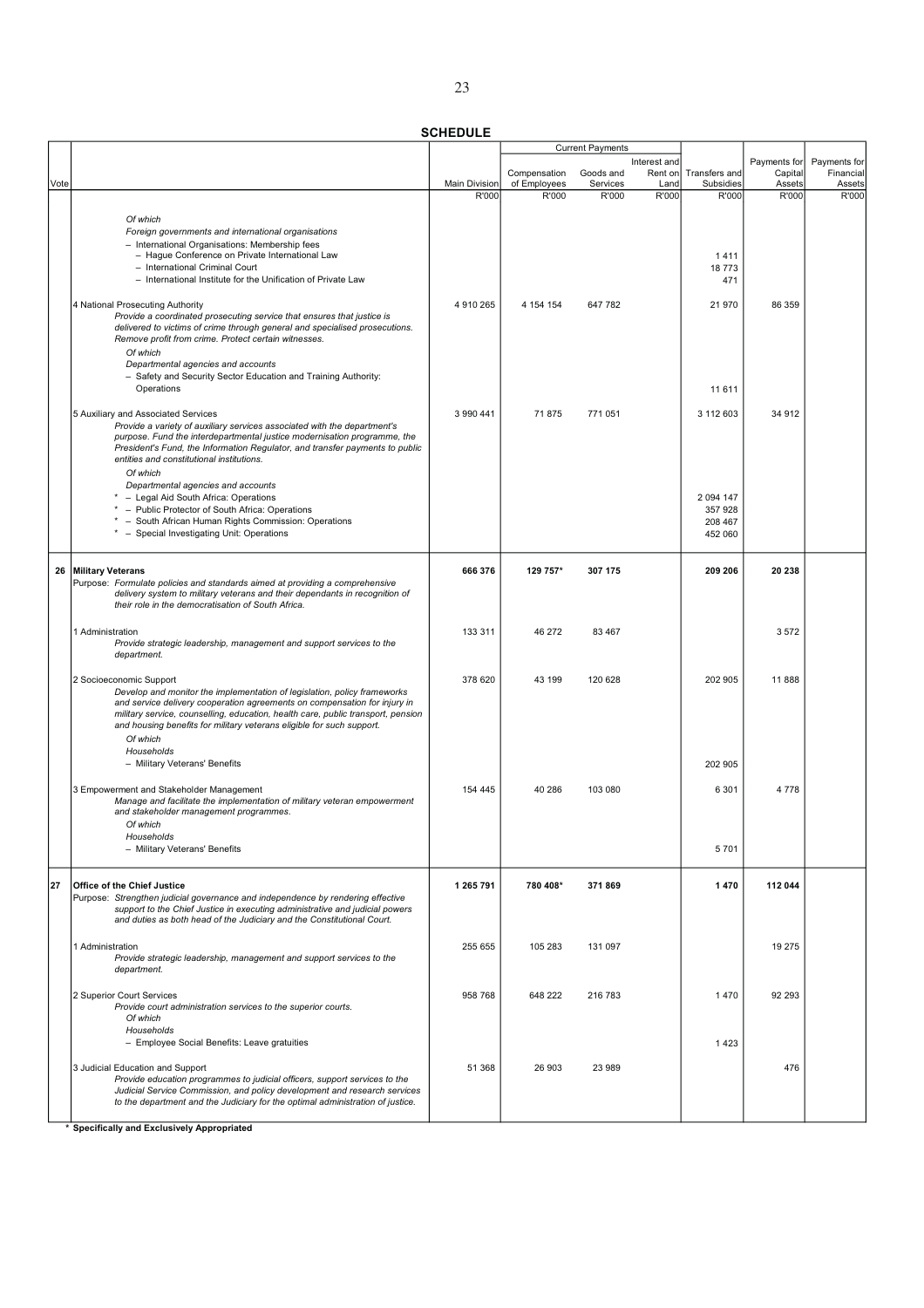|      |                                                                                                                                                                                                                                                                                                                                                                  |                      |                              | <b>Current Payments</b> |                 |                            |                   |                     |
|------|------------------------------------------------------------------------------------------------------------------------------------------------------------------------------------------------------------------------------------------------------------------------------------------------------------------------------------------------------------------|----------------------|------------------------------|-------------------------|-----------------|----------------------------|-------------------|---------------------|
|      |                                                                                                                                                                                                                                                                                                                                                                  |                      |                              |                         | Interest and    |                            | Payments for      | Payments for        |
| Vote |                                                                                                                                                                                                                                                                                                                                                                  | <b>Main Division</b> | Compensation<br>of Employees | Goods and<br>Services   | Rent on<br>Land | Transfers and<br>Subsidies | Capital<br>Assets | Financial<br>Assets |
|      |                                                                                                                                                                                                                                                                                                                                                                  | R'000                | R'000                        | R'000                   | R'000           | R'000                      | R'000             | R'000               |
|      |                                                                                                                                                                                                                                                                                                                                                                  |                      |                              |                         |                 |                            |                   |                     |
| 28   | Police<br>Purpose: Prevent, combat and investigate crime; maintain public order; protect and<br>secure the inhabitants of South Africa and their property; and uphold and<br>enforce the law.                                                                                                                                                                    | 100 695 315          | 79 137 378* 16 736 234       |                         |                 | 1 259 399                  | 3 562 304         |                     |
|      | 1 Administration<br>Provide strategic leadership, management and support services to the<br>department.                                                                                                                                                                                                                                                          | 20 360 890           | 13 638 276                   | 4 657 261               |                 | 693 198                    | 1 372 155         |                     |
|      | Of which<br>* - Police Stations: Construction and upgrading of police stations<br>Departmental agencies and accounts<br>- Safety and Security Sector Education and Training Authority:                                                                                                                                                                           |                      |                              |                         |                 |                            | 960 880           |                     |
|      | Operations<br>Households<br>- Claims Against the State: Civil claims instituted against the                                                                                                                                                                                                                                                                      |                      |                              |                         |                 | 51 368                     |                   |                     |
|      | department for possible compensation                                                                                                                                                                                                                                                                                                                             |                      |                              |                         |                 | 400 981                    |                   |                     |
|      | 2 Visible Policing<br>Enable police stations to institute and preserve safety and security, and<br>provide for specialised interventions and the policing of South Africa's<br>borders.<br>Of which<br>Non-profit institutions<br>- South African Police Service Education Trust: Gifts and donations<br>to provide for the educational needs of the children of | 51 715 944           | 40 835 181                   | 9 0 9 8 4 1 5           |                 | 365 298                    | 1 417 050         |                     |
|      | deceased police members                                                                                                                                                                                                                                                                                                                                          |                      |                              |                         |                 | 1 0 0 0                    |                   |                     |
|      | 3 Detective Services<br>Enable the investigative work of the South African Police Service, including<br>providing support to investigators in terms of forensic evidence and criminal<br>records.                                                                                                                                                                | 20 759 607           | 17 563 043                   | 2 420 750               |                 | 155 243                    | 620 571           |                     |
|      | Of which                                                                                                                                                                                                                                                                                                                                                         |                      |                              |                         |                 |                            |                   |                     |
|      | * - Specialised Investigations: Directorate for Priority Crime<br>Investigation<br>Households                                                                                                                                                                                                                                                                    |                      | 1829941                      | 279 861                 |                 |                            | 50 886            |                     |
|      | - Employee Social Benefits: Post-retirement benefits<br>* - Employee Social Benefits: Post-retirement benefits                                                                                                                                                                                                                                                   |                      |                              |                         |                 | 129 498                    |                   |                     |
|      | - Specialised Investigations: Directorate for Priority Crime<br>Investigation<br>Municipal bank accounts                                                                                                                                                                                                                                                         |                      |                              |                         |                 | 13 639                     |                   |                     |
|      | - Vehicle Licences: Licence fees paid to municipalities<br>- Specialised Investigations: Directorate for Priority Crime<br>Investigation                                                                                                                                                                                                                         |                      |                              |                         |                 | 1 2 1 5                    |                   |                     |
|      | 4 Crime Intelligence                                                                                                                                                                                                                                                                                                                                             | 4 362 549            | 3 981 247                    | 281 955                 |                 | 36 997                     | 62 350            |                     |
|      | Manage crime intelligence and analyse crime information, and provide<br>technical support for investigations and crime prevention operations.                                                                                                                                                                                                                    |                      |                              |                         |                 |                            |                   |                     |
|      | 5 Protection and Security Services<br>Provide protection and security services to all identified dignitaries and<br>government interests.                                                                                                                                                                                                                        | 3 496 325            | 3 119 631                    | 277 853                 |                 | 8663                       | 90 178            |                     |
| 29   | Agriculture, Land Reform and Rural Development<br>Purpose: Provide equitable access to land, integrated rural development, sustainable<br>agriculture and food security for all.                                                                                                                                                                                 | 17 287 698           | 4 078 785*                   | 3808058                 | $\mathbf{1}$    | 9 147 149                  | 253 705           |                     |
|      | 1 Administration<br>Provide strategic leadership, management and support services to the<br>department.                                                                                                                                                                                                                                                          | 3 562 423            | 2 0 2 4 1 5                  | 1 395 712               |                 | 1767                       | 142 529           |                     |
|      | Of which<br>Departmental agencies and accounts<br>- Communication: Radio and television licences                                                                                                                                                                                                                                                                 |                      |                              |                         |                 | 27                         |                   |                     |
|      | - Primary Agriculture Sector Education and Training Authority:<br>Operations                                                                                                                                                                                                                                                                                     |                      |                              |                         |                 | 1459                       |                   |                     |
|      | 2 Agricultural Production, Biosecurity and Resources Management<br>Oversee livestock production, game farming, animal and plant health, natural<br>resources, and disaster management.                                                                                                                                                                           | 2 501 203            | 802 600                      | 408 683                 |                 | 1 274 586                  | 15 3 34           |                     |
|      | Of which<br>Conditional allocation to provinces<br>- Land Care Programme Grant<br>Departmental agencies and accounts                                                                                                                                                                                                                                             |                      |                              |                         |                 | 84 920                     |                   |                     |
|      | - Agricultural Research Council<br>- Operations                                                                                                                                                                                                                                                                                                                  |                      |                              |                         |                 | 1 189 320                  |                   |                     |
|      | - Animal Improvement Scheme: National Dairy Performance<br>Awards                                                                                                                                                                                                                                                                                                |                      |                              |                         |                 | 231                        |                   |                     |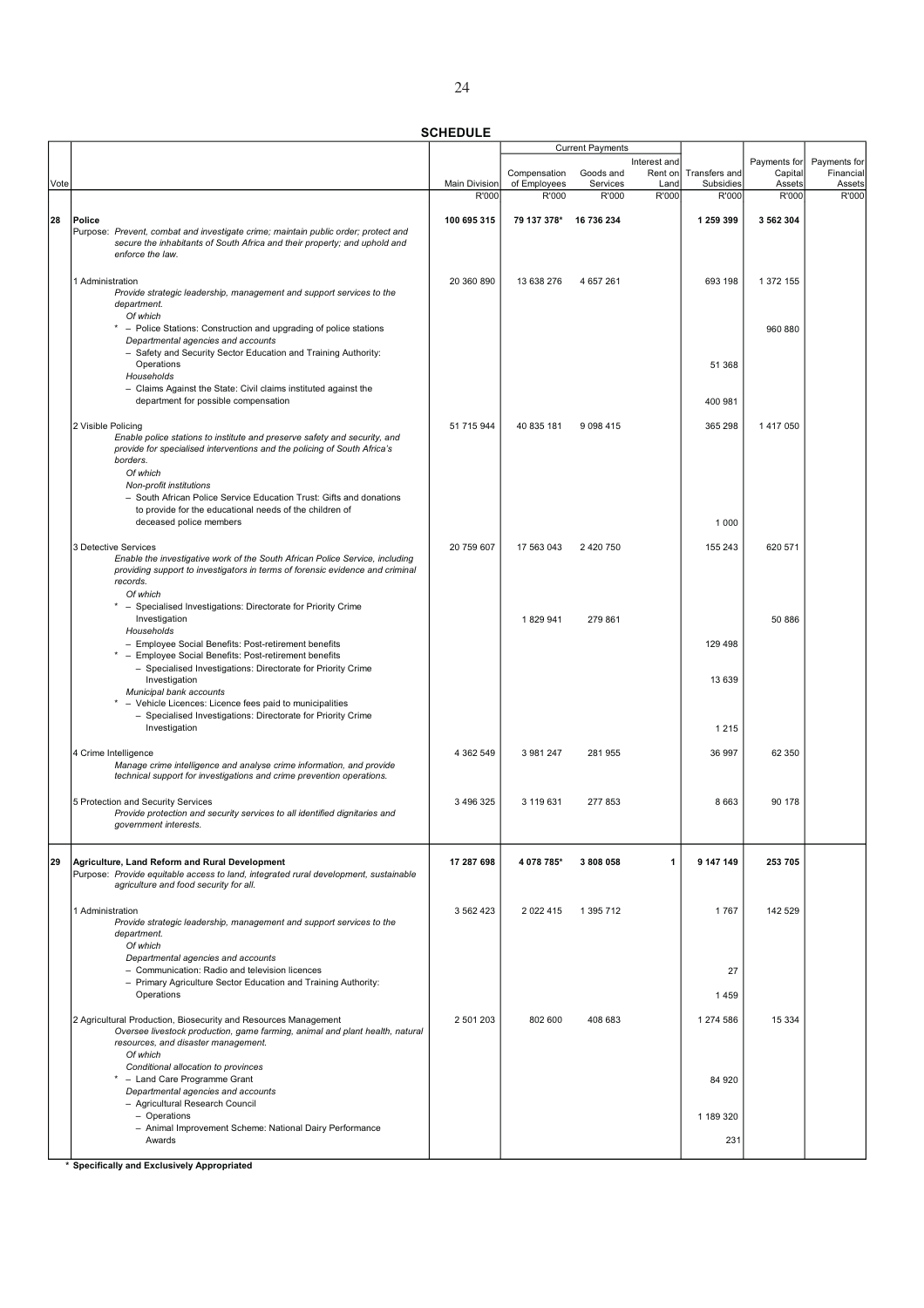SCHEDULE

|      |                                                                                                                     |                      |              | <b>Current Payments</b> |              |                |              |              |
|------|---------------------------------------------------------------------------------------------------------------------|----------------------|--------------|-------------------------|--------------|----------------|--------------|--------------|
|      |                                                                                                                     |                      |              |                         | Interest and |                | Payments for | Payments for |
|      |                                                                                                                     |                      | Compensation | Goods and               | Rent on      | Transfers and  | Capital      | Financial    |
| Vote |                                                                                                                     | <b>Main Division</b> | of Employees | Services                | Land         | Subsidies      | Assets       | Assets       |
|      |                                                                                                                     | R'000                | R'000        | R'000                   | R'000        | R'000          | R'000        | R'000        |
|      | 3 Food Security, Land Reform and Restitution                                                                        | 8 995 294            | 639 469      | 634 487                 | $\mathbf{1}$ | 7 643 886      | 77 451       |              |
|      | Acquire and redistribute land, and promote food security and agrarian reform                                        |                      |              |                         |              |                |              |              |
|      | programmes.                                                                                                         |                      |              |                         |              |                |              |              |
|      | Of which                                                                                                            |                      |              |                         |              |                |              |              |
|      | * - Capitalised Compensation of Employees                                                                           |                      |              |                         |              |                | 17 240       |              |
|      | Conditional allocations to provinces                                                                                |                      |              |                         |              |                |              |              |
|      | * - Ilima/Letsema Projects Grant                                                                                    |                      |              |                         |              | 610 278        |              |              |
|      | - Comprehensive Agricultural Support Programme Grant                                                                |                      |              |                         |              |                |              |              |
|      | - Infrastructure                                                                                                    |                      |              |                         |              | 1 201 632      |              |              |
|      | - Extension Recovery Planning Services                                                                              |                      |              |                         |              | 304 102        |              |              |
|      | - Upgrading of Provincial Agricultural Colleges                                                                     |                      |              |                         |              | 93 480         |              |              |
|      | Departmental agencies and accounts                                                                                  |                      |              |                         |              |                |              |              |
|      | - Agricultural Land Holding Account: Land acquisition                                                               |                      |              |                         |              | 965 860        |              |              |
|      | - Kwazulu-Natal Ingonyama Trust Board: Land management                                                              |                      |              |                         |              |                |              |              |
|      | support to communities on communal land                                                                             |                      |              |                         |              | 24 391         |              |              |
|      | - Office of the Valuer-General: Operations                                                                          |                      |              |                         |              | 107 171        |              |              |
|      | Households                                                                                                          |                      |              |                         |              |                |              |              |
|      | - Bursaries for Non-employees                                                                                       |                      |              |                         |              |                |              |              |
|      | - Agricultural Colleges: Students' tuition and book fees                                                            |                      |              |                         |              | 2 1 4 1        |              |              |
|      | - Grootfontein Agricultural Development Institute: Studies                                                          |                      |              |                         |              | 1898           |              |              |
|      | - National Student Financial Aid Scheme: Agriculture-related                                                        |                      |              |                         |              |                |              |              |
|      | studies                                                                                                             |                      |              |                         |              | 25 057         |              |              |
|      | - Employee Social Benefits: Leave gratuities                                                                        |                      |              |                         |              | 543            |              |              |
|      | - Female Entrepreneur of the Year Awards                                                                            |                      |              |                         |              | 254            |              |              |
|      | - Land Reform Grants                                                                                                |                      |              |                         |              |                |              |              |
|      | - Land redistribution payments                                                                                      |                      |              |                         |              | 262 071        |              |              |
|      | - Land tenure payments                                                                                              |                      |              |                         |              | 271 061        |              |              |
|      | - Restitution Grants: Land claims settlements                                                                       |                      |              |                         |              | 3 152 069      |              |              |
|      | - Youth in Agriculture, Forestry and Fisheries Awards                                                               |                      |              |                         |              | 254            |              |              |
|      | Municipal bank accounts                                                                                             |                      |              |                         |              |                |              |              |
|      | - Rates and Taxes                                                                                                   |                      |              |                         |              |                |              |              |
|      | - Land in transition to claimants<br>- State owned farms                                                            |                      |              |                         |              | 7458           |              |              |
|      | Public corporations                                                                                                 |                      |              |                         |              | 213 557        |              |              |
|      | - Land and Agricultural Development Bank of South Africa: Support                                                   |                      |              |                         |              |                |              |              |
|      | to small emerging farmers                                                                                           |                      |              |                         |              | 399 967        |              |              |
|      |                                                                                                                     |                      |              |                         |              |                |              |              |
|      | 4 Rural Development                                                                                                 | 821 384              | 39 408       | 733 384                 |              | 40 741         | 7851         |              |
|      | Facilitate rural development strategies for socioeconomic growth.                                                   |                      |              |                         |              |                |              |              |
|      | Of which                                                                                                            |                      |              |                         |              |                |              |              |
|      | Households                                                                                                          |                      |              |                         |              |                |              |              |
|      | - National Rural Youth Service Corps: Stipends                                                                      |                      |              |                         |              | 40 741         |              |              |
|      |                                                                                                                     |                      |              |                         |              |                |              |              |
|      | 5 Economic Development, Trade and Marketing                                                                         | 698 739              | 146 577      | 404 804                 |              | 141 869        | 5 4 8 9      |              |
|      | Promote economic development, trade and market access for agriculture                                               |                      |              |                         |              |                |              |              |
|      | products, and foster international relations for the sector.                                                        |                      |              |                         |              |                |              |              |
|      | Of which                                                                                                            |                      |              |                         |              |                |              |              |
|      | Departmental agencies and accounts                                                                                  |                      |              |                         |              |                |              |              |
|      | - National Agricultural Marketing Council: Operations                                                               |                      |              |                         |              | 48 535         |              |              |
|      | Foreign governments and international organisations                                                                 |                      |              |                         |              |                |              |              |
|      | - Foreign Rates and Taxes: Obligations paid in foreign regions                                                      |                      |              |                         |              | 490            |              |              |
|      | - Organisation for Economic Cooperation and Development                                                             |                      |              |                         |              |                |              |              |
|      | - Committee for Agriculture: Partnership fee                                                                        |                      |              |                         |              | 435            |              |              |
|      | - International Organisations: Membership fees                                                                      |                      |              |                         |              |                |              |              |
|      | - Commonwealth Agricultural Bureau International                                                                    |                      |              |                         |              | 483            |              |              |
|      | - Consultative Group on International Agricultural Research                                                         |                      |              |                         |              | 10 333         |              |              |
|      | - Food and Agriculture Organisation of the United Nations<br>- International Commission of Agricultural Engineering |                      |              |                         |              | 26 846         |              |              |
|      |                                                                                                                     |                      |              |                         |              | 22             |              |              |
|      | - International Cotton Advisory Council<br>- International Dairy Federation                                         |                      |              |                         |              | 411            |              |              |
|      | - International Grains Council                                                                                      |                      |              |                         |              | 48             |              |              |
|      | - International Organisation of Vine and Wine                                                                       |                      |              |                         |              | 319<br>1 1 5 9 |              |              |
|      | - International Seed Testing Association                                                                            |                      |              |                         |              | 212            |              |              |
|      | - International Union for the Protection of New Varieties of Plants                                                 |                      |              |                         |              | 884            |              |              |
|      | - World Organisation for Animal Health                                                                              |                      |              |                         |              | 2607           |              |              |
|      | Public corporations                                                                                                 |                      |              |                         |              |                |              |              |
|      | - Land and Agricultural Development Bank of South Africa:                                                           |                      |              |                         |              |                |              |              |
|      | Promotion of black economic empowerment                                                                             |                      |              |                         |              | 49 081         |              |              |
|      |                                                                                                                     |                      |              |                         |              |                |              |              |
|      | 6 Land Administration                                                                                               | 708 655              | 428 316      | 230 988                 |              | 44 300         | 5 0 5 1      |              |
|      | Provide and maintain an inclusive, effective and comprehensive system of                                            |                      |              |                         |              |                |              |              |
|      | planning, geospatial information and cadastral surveys; legally secure land                                         |                      |              |                         |              |                |              |              |
|      | tenure; and conduct land administration that promotes social, economic and                                          |                      |              |                         |              |                |              |              |
|      | environmental sustainability.                                                                                       |                      |              |                         |              |                |              |              |
|      | Of which                                                                                                            |                      |              |                         |              |                |              |              |
|      | Departmental agencies and accounts                                                                                  |                      |              |                         |              |                |              |              |
|      | - South African Geomatics Council: Operations                                                                       |                      |              |                         |              | 4 0 0 0        |              |              |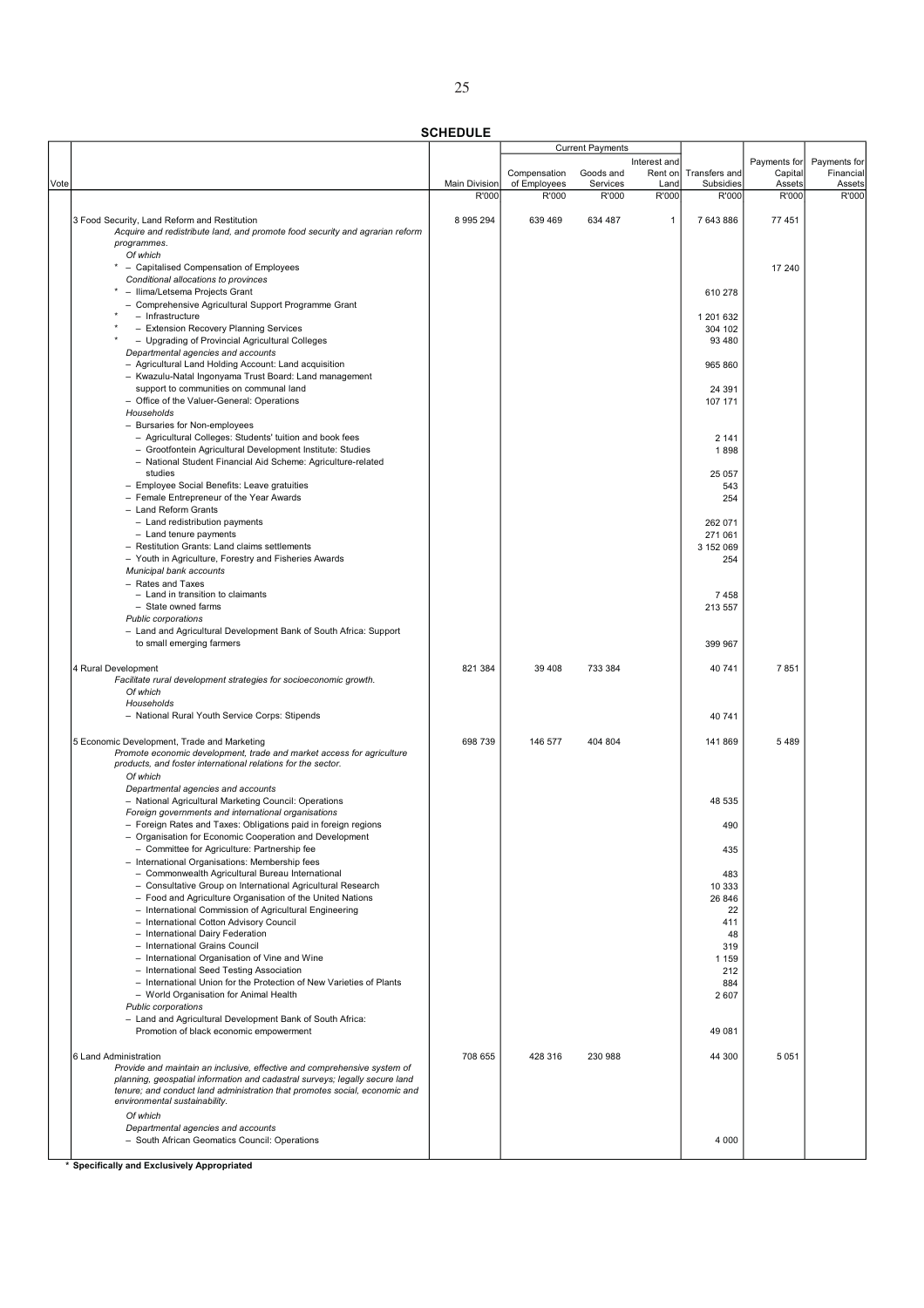SCHEDULE

|      |                                                                                      |                      |              | <b>Current Payments</b> |              |               |              |              |
|------|--------------------------------------------------------------------------------------|----------------------|--------------|-------------------------|--------------|---------------|--------------|--------------|
|      |                                                                                      |                      |              |                         | Interest and |               | Payments for | Payments for |
|      |                                                                                      |                      | Compensation | Goods and               | Rent on      | Transfers and | Capital      | Financial    |
| Vote |                                                                                      | <b>Main Division</b> | of Employees | Services                | Land         | Subsidies     | Assets       | Assets       |
|      |                                                                                      | R'000                | R'000        | R'000                   | R'000        | R'000         | R'000        | R'000        |
|      |                                                                                      |                      |              |                         |              |               |              |              |
|      | Foreign governments and international organisations                                  |                      |              |                         |              |               |              |              |
|      | - Regional Centre for Mapping of Resources for Development:                          |                      |              |                         |              |               |              |              |
|      | Operations                                                                           |                      |              |                         |              | 4 3 0 1       |              |              |
|      | Households                                                                           |                      |              |                         |              |               |              |              |
|      | - Bursaries for Non-employees: Cadastral science, surveys                            |                      |              |                         |              |               |              |              |
|      | and mapping-related studies                                                          |                      |              |                         |              | 31 199        |              |              |
|      | Non-profit institutions                                                              |                      |              |                         |              |               |              |              |
|      | - South African Council for Planners: Membership fee                                 |                      |              |                         |              | 4 2 6 3       |              |              |
|      |                                                                                      |                      |              |                         |              |               |              |              |
|      |                                                                                      |                      |              |                         |              |               |              |              |
| 30   | <b>Communications and Digital Technologies</b>                                       | 2717182              | 302 941*     | 440 338                 |              | 1960 420      | 13 483       |              |
|      | Purpose: Create an enabling environment for inclusive growth in the ICT sector by    |                      |              |                         |              |               |              |              |
|      | developing policies and legislation that promote infrastructure investment and       |                      |              |                         |              |               |              |              |
|      | socioeconomic development.                                                           |                      |              |                         |              |               |              |              |
|      |                                                                                      |                      |              |                         |              |               |              |              |
|      | 1 Administration                                                                     | 271 043              | 141 599      | 118 389                 |              | 26            | 11 0 29      |              |
|      | Provide strategic leadership, management and support services to the                 |                      |              |                         |              |               |              |              |
|      | department.                                                                          |                      |              |                         |              |               |              |              |
|      |                                                                                      |                      |              |                         |              |               |              |              |
|      | 2 ICT International Relations and Affairs                                            | 63 395               | 17 363       | 7 2 3 3                 |              | 38 401        | 398          |              |
|      | Ensure alignment between South Africa's foreign policy and international             |                      |              |                         |              |               |              |              |
|      | activities in the field of ICT.                                                      |                      |              |                         |              |               |              |              |
|      | Of which                                                                             |                      |              |                         |              |               |              |              |
|      | Foreign governments and international organisations                                  |                      |              |                         |              |               |              |              |
|      | - Organisation for Economic Cooperation and Development                              |                      |              |                         |              |               |              |              |
|      | - Committee on digital economy policy: Partnership fees                              |                      |              |                         |              | 634           |              |              |
|      | - International Organisations: Membership fees                                       |                      |              |                         |              |               |              |              |
|      | - African Telecommunications Union                                                   |                      |              |                         |              | 1797          |              |              |
|      | - Commonwealth Telecommunications Organisation                                       |                      |              |                         |              | 636           |              |              |
|      | - DONA Foundation                                                                    |                      |              |                         |              | 1830          |              |              |
|      | - International Telecommunication Union                                              |                      |              |                         |              | 24 267        |              |              |
|      | - Pan-African Postal Union                                                           |                      |              |                         |              | 1 3 8 3       |              |              |
|      | - Universal Postal Union                                                             |                      |              |                         |              | 7854          |              |              |
|      |                                                                                      |                      |              |                         |              |               |              |              |
|      | 3 ICT Policy Development and Research                                                | 53 736               | 30 470       | 22 916                  |              |               | 350          |              |
|      | Develop ICT policies and legislation that support the development of an ICT          |                      |              |                         |              |               |              |              |
|      | sector that creates favourable conditions for accelerated and shared                 |                      |              |                         |              |               |              |              |
|      | economic growth. Develop strategies that increase the adoption and use of            |                      |              |                         |              |               |              |              |
|      | ICT by the majority of South Africans to bridge the digital divide.                  |                      |              |                         |              |               |              |              |
|      |                                                                                      |                      |              |                         |              |               |              |              |
|      | 4 ICT Enterprise and Public Entity Oversight                                         | 1903513              | 28 300       | 12 3 16                 |              | 1862 587      | 310          |              |
|      | Oversee and manage government's shareholding interest in the ICT public              |                      |              |                         |              |               |              |              |
|      | entities and state-owned companies. Facilitate the growth and development            |                      |              |                         |              |               |              |              |
|      | of small, medium and micro enterprises in the ICT sector.                            |                      |              |                         |              |               |              |              |
|      | Of which                                                                             |                      |              |                         |              |               |              |              |
|      | Public corporations                                                                  |                      |              |                         |              |               |              |              |
|      | - South African Broadcasting Corporation: Operations                                 |                      |              |                         |              |               |              |              |
|      | - Channel Africa                                                                     |                      |              |                         |              | 66 581        |              |              |
|      | - Programme Productions                                                              |                      |              |                         |              | 15 680        |              |              |
|      | - Public Broadcaster                                                                 |                      |              |                         |              | 133 821       |              |              |
|      | - South African Post Office: Subsidy for universal service obligations               |                      |              |                         |              | 519 273       |              |              |
|      | Departmental agencies and accounts                                                   |                      |              |                         |              |               |              |              |
|      | - Film and Publication Board: Operations                                             |                      |              |                         |              | 102 870       |              |              |
|      | - Independent Communications Authority of South Africa: Operations                   |                      |              |                         |              | 769 431       |              |              |
|      | - National Electronic Media Institute of South Africa: Operations                    |                      |              |                         |              | 102 121       |              |              |
|      | - Universal Service and Access Agency of South Africa: Operations                    |                      |              |                         |              | 86 033        |              |              |
|      | - Universal Service and Access Fund: Operations                                      |                      |              |                         |              | 66 777        |              |              |
|      |                                                                                      |                      |              |                         |              |               |              |              |
|      | 5 ICT Infrastructure Development and Support                                         | 343 031              | 39 048       | 243 561                 |              | 59 40 6       | 1016         |              |
|      | Promote investment in robust, reliable, secure and affordable ICT                    |                      |              |                         |              |               |              |              |
|      | infrastructure that supports the provision of a multiplicity of applications and     |                      |              |                         |              |               |              |              |
|      | services.                                                                            |                      |              |                         |              |               |              |              |
|      | Of which                                                                             |                      |              |                         |              |               |              |              |
|      | Departmental agencies and accounts                                                   |                      |              |                         |              |               |              |              |
|      | - Universal Service and Access Fund                                                  |                      |              |                         |              |               |              |              |
|      | - Broadcasting Digital Migration: Subsidies to low-income                            |                      |              |                         |              |               |              |              |
|      | households                                                                           |                      |              |                         |              | 59 406        |              |              |
|      |                                                                                      |                      |              |                         |              |               |              |              |
|      | 6 ICT Information Society and Capacity Development                                   | 82 4 64              | 46 161       | 35 923                  |              |               | 380          |              |
|      | Develop and implement strategies to build capabilities to bridge the digital         |                      |              |                         |              |               |              |              |
|      | divide.                                                                              |                      |              |                         |              |               |              |              |
|      |                                                                                      |                      |              |                         |              |               |              |              |
|      |                                                                                      |                      |              |                         |              |               |              |              |
| 31   | <b>Employment and Labour</b>                                                         | 3956019              | 1 430 813*   | 716 995                 |              | 1736957       | 71 254       |              |
|      | Purpose: Play a significant role in reducing unemployment, poverty and inequality by |                      |              |                         |              |               |              |              |
|      | pursuing the objectives of decent work for all through: employment creation          |                      |              |                         |              |               |              |              |
|      | and enterprise development; the setting of standards and the protection of           |                      |              |                         |              |               |              |              |
|      | rights at work, including the facilitation of equal opportunities and social         |                      |              |                         |              |               |              |              |
|      | dialogue; and the provision of social protection.                                    |                      |              |                         |              |               |              |              |
|      |                                                                                      |                      |              |                         |              |               |              |              |
|      |                                                                                      |                      |              |                         |              |               |              |              |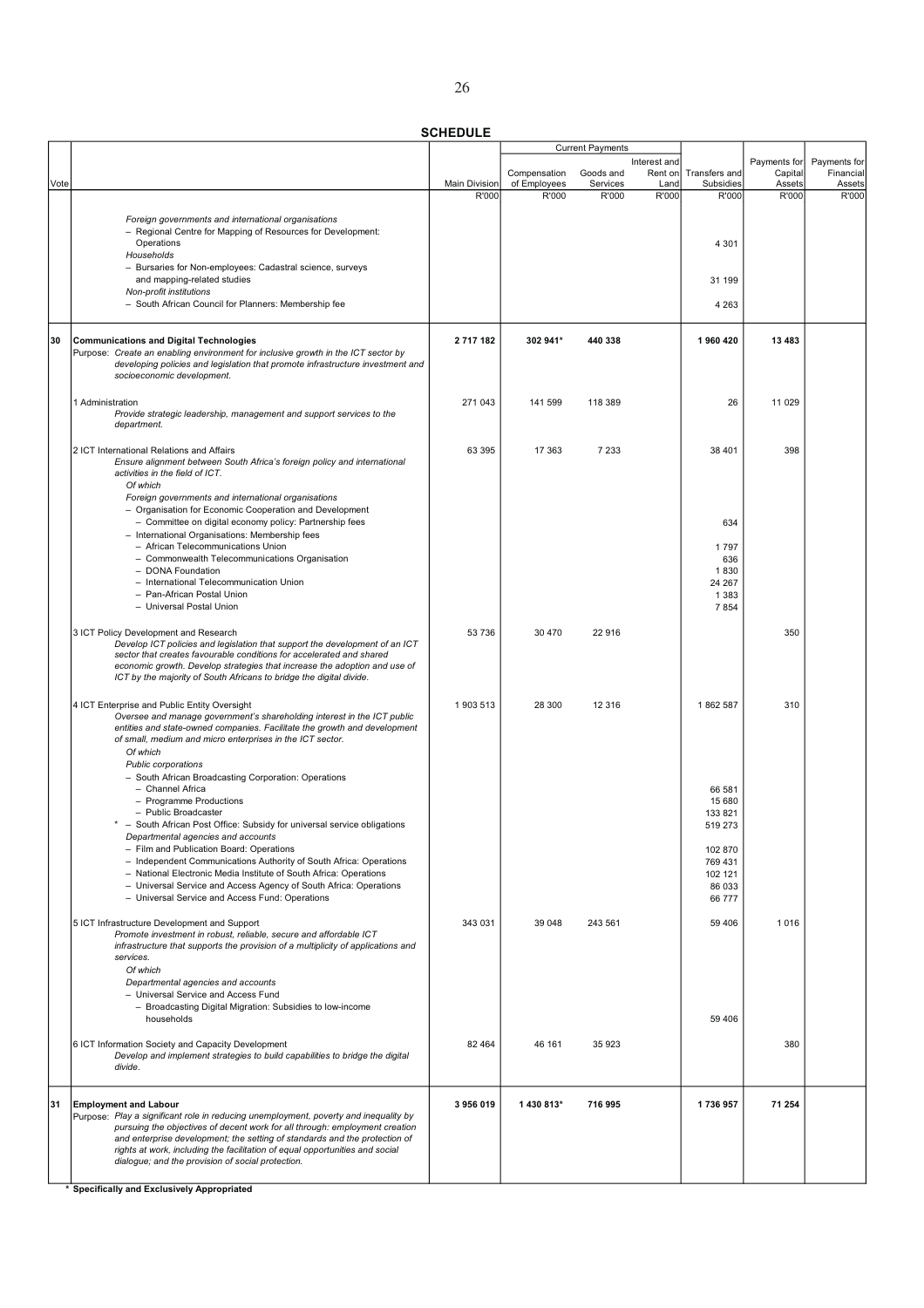|      |                                                                                                                                                              |                      |              | <b>Current Payments</b> |              |               |              |              |
|------|--------------------------------------------------------------------------------------------------------------------------------------------------------------|----------------------|--------------|-------------------------|--------------|---------------|--------------|--------------|
|      |                                                                                                                                                              |                      |              |                         | Interest and |               | Payments for | Payments for |
|      |                                                                                                                                                              |                      | Compensation | Goods and               | Rent on      | Transfers and | Capital      | Financial    |
| Vote |                                                                                                                                                              | <b>Main Division</b> | of Employees | Services                | Land         | Subsidies     | Assets       | Assets       |
|      |                                                                                                                                                              | R'000                | R'000        | R'000                   | R'000        | R'000         | R'000        | R'000        |
|      |                                                                                                                                                              |                      |              |                         |              |               |              |              |
|      | 1 Administration                                                                                                                                             | 1 044 005            | 467 697      | 528 329                 |              | 1019          | 46 960       |              |
|      | Provide strategic leadership, management and support services to the                                                                                         |                      |              |                         |              |               |              |              |
|      | department.                                                                                                                                                  |                      |              |                         |              |               |              |              |
|      |                                                                                                                                                              |                      |              |                         |              |               |              |              |
|      | 2 Inspection and Enforcement Services                                                                                                                        | 657 167              | 541 127      | 97 003                  |              | 84            | 18 953       |              |
|      | Realise decent work by regulating non-employment and employment                                                                                              |                      |              |                         |              |               |              |              |
|      | conditions through inspection and enforcement to achieve compliance with                                                                                     |                      |              |                         |              |               |              |              |
|      | all labour market policies.                                                                                                                                  |                      |              |                         |              |               |              |              |
|      |                                                                                                                                                              |                      |              |                         |              |               |              |              |
|      |                                                                                                                                                              |                      |              |                         |              |               |              |              |
|      | 3 Public Employment Services                                                                                                                                 | 935 396              | 312 267      | 41 221                  |              | 576 703       | 5 2 0 5      |              |
|      | Assist companies and workers to adjust to changing labour market                                                                                             |                      |              |                         |              |               |              |              |
|      | conditions.                                                                                                                                                  |                      |              |                         |              |               |              |              |
|      | Of which                                                                                                                                                     |                      |              |                         |              |               |              |              |
|      | Departmental agencies and accounts                                                                                                                           |                      |              |                         |              |               |              |              |
|      | - Government Technical Advisory Centre: Presidential Employment                                                                                              |                      |              |                         |              |               |              |              |
|      | Intervention                                                                                                                                                 |                      |              |                         |              |               |              |              |
|      | - Capitalisation of the National Presidential Employment                                                                                                     |                      |              |                         |              |               |              |              |
|      | Intervention Pathway Management Network                                                                                                                      |                      |              |                         |              | 304 934       |              |              |
|      | - Productivity South Africa: Operations                                                                                                                      |                      |              |                         |              | 61 698        |              |              |
|      | Non-profit institutions                                                                                                                                      |                      |              |                         |              |               |              |              |
|      | - Supported Employment Enterprises: Operational subsidy                                                                                                      |                      |              |                         |              | 166 486       |              |              |
|      | - Workshops for the Blind: Wage subsidy                                                                                                                      |                      |              |                         |              | 25 0 14       |              |              |
|      | Social security funds                                                                                                                                        |                      |              |                         |              |               |              |              |
|      | - Compensation Fund: Civil servants injury on duty claims                                                                                                    |                      |              |                         |              | 18 5 14       |              |              |
|      |                                                                                                                                                              |                      |              |                         |              |               |              |              |
|      | 4 Labour Policy and Industrial Relations                                                                                                                     | 1 319 451            | 109 722      | 50 442                  |              | 1 159 151     | 136          |              |
|      | Facilitate the establishment of an equitable and sound labour relations                                                                                      |                      |              |                         |              |               |              |              |
|      | environment. Support institutions of social dialogue and promote South                                                                                       |                      |              |                         |              |               |              |              |
|      | Africa's interests in international labour matters. Conduct research and                                                                                     |                      |              |                         |              |               |              |              |
|      | analysis, and evaluate labour policy. Provide statistical data on the labour                                                                                 |                      |              |                         |              |               |              |              |
|      | market.                                                                                                                                                      |                      |              |                         |              |               |              |              |
|      | Of which                                                                                                                                                     |                      |              |                         |              |               |              |              |
|      | Departmental agencies and accounts                                                                                                                           |                      |              |                         |              |               |              |              |
|      | - Commission for Conciliation, Mediation and Arbitration: Operations                                                                                         |                      |              |                         |              |               |              |              |
|      |                                                                                                                                                              |                      |              |                         |              | 1 046 293     |              |              |
|      | - National Economic Development and Labour Council: Operations                                                                                               |                      |              |                         |              | 58 884        |              |              |
|      | Foreign governments and international organisations                                                                                                          |                      |              |                         |              |               |              |              |
|      | - International Organisations: Membership fees                                                                                                               |                      |              |                         |              |               |              |              |
|      | - African Regional Labour Administration Centre                                                                                                              |                      |              |                         |              | 1430          |              |              |
|      | - International Labour Organisation                                                                                                                          |                      |              |                         |              | 27 784        |              |              |
|      | Non-profit institutions                                                                                                                                      |                      |              |                         |              |               |              |              |
|      | - Various Civil and Labour Organisations: Strengthen civil society                                                                                           |                      |              |                         |              | 24 760        |              |              |
|      |                                                                                                                                                              |                      |              |                         |              |               |              |              |
|      |                                                                                                                                                              |                      |              |                         |              |               |              |              |
| 32   | Forestry, Fisheries and the Environment                                                                                                                      | 8 947 914            | 1 945 982*   | 4 658 580               | 42 004       | 1996099       | 305 249      |              |
|      | Purpose: Lead South Africa's environmental, forestry and fisheries sectors to achieve                                                                        |                      |              |                         |              |               |              |              |
|      | sustainable development towards a better quality of life for all.                                                                                            |                      |              |                         |              |               |              |              |
|      |                                                                                                                                                              |                      |              |                         |              |               |              |              |
|      | 1 Administration                                                                                                                                             | 1 249 050            | 457 983      | 559727                  |              | 2 0 0 0       | 229 340      |              |
|      | Provide strategic leadership, management and support services to the                                                                                         |                      |              |                         |              |               |              |              |
|      | department.                                                                                                                                                  |                      |              |                         |              |               |              |              |
|      | Of which                                                                                                                                                     |                      |              |                         |              |               |              |              |
|      | Households                                                                                                                                                   |                      |              |                         |              |               |              |              |
|      | - Bursaries for Non-employees: Environmental law, enforcement and                                                                                            |                      |              |                         |              |               |              |              |
|      | conservation studies                                                                                                                                         |                      |              |                         |              | 2 0 0 0       |              |              |
|      |                                                                                                                                                              |                      |              |                         |              |               |              |              |
|      | 2 Regulatory Compliance and Sector Monitoring                                                                                                                | 223 847              | 155 304      | 63 543                  |              | 5 0 0 0       |              |              |
|      | Promote the development of an enabling legal regime and licensing                                                                                            |                      |              |                         |              |               |              |              |
|      | authorisation system that will promote enforcement and compliance, and                                                                                       |                      |              |                         |              |               |              |              |
|      | ensure the coordination of sector performance.                                                                                                               |                      |              |                         |              |               |              |              |
|      | Of which                                                                                                                                                     |                      |              |                         |              |               |              |              |
|      | Non-profit institutions                                                                                                                                      |                      |              |                         |              |               |              |              |
|      | - Environmental Assessment Practitioners Association of                                                                                                      |                      |              |                         |              |               |              |              |
|      | South Africa: Operations                                                                                                                                     |                      |              |                         |              | 5 0 0 0       |              |              |
|      |                                                                                                                                                              |                      |              |                         |              |               |              |              |
|      | 3 Oceans and Coasts                                                                                                                                          | 481 906              | 121 082      | 351718                  |              |               | 9 1 0 6      |              |
|      | Promote, manage and provide strategic leadership on oceans and coastal                                                                                       |                      |              |                         |              |               |              |              |
|      | conservation.                                                                                                                                                |                      |              |                         |              |               |              |              |
|      |                                                                                                                                                              |                      |              |                         |              |               |              |              |
|      |                                                                                                                                                              | 470 861              | 150 692      | 72 754                  |              | 238 144       | 9 2 7 1      |              |
|      | 4 Climate Change, Air Quality and Sustainable Development                                                                                                    |                      |              |                         |              |               |              |              |
|      | Lead, promote, facilitate, inform, monitor and review the mainstreaming of<br>environmental sustainability, low carbon emissions, climate resilience and air |                      |              |                         |              |               |              |              |
|      | quality in South Africa's transition to sustainable development.                                                                                             |                      |              |                         |              |               |              |              |
|      |                                                                                                                                                              |                      |              |                         |              |               |              |              |
|      |                                                                                                                                                              |                      |              |                         |              |               |              |              |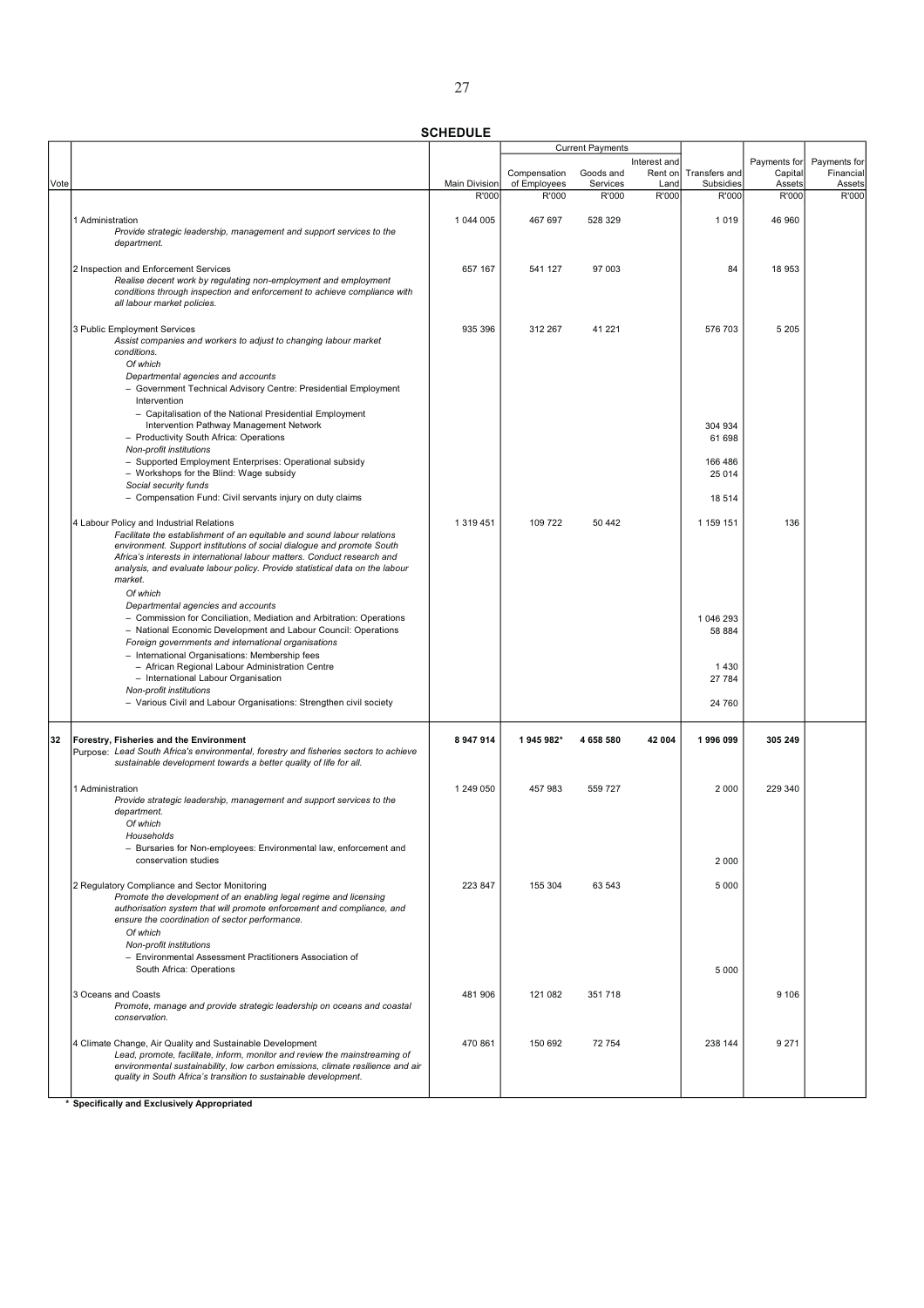|      |                                                                                                                                                         |                               |                       | <b>Current Payments</b> |               |                    |                 |                     |
|------|---------------------------------------------------------------------------------------------------------------------------------------------------------|-------------------------------|-----------------------|-------------------------|---------------|--------------------|-----------------|---------------------|
|      |                                                                                                                                                         |                               |                       |                         | Interest and  |                    | Payments for    | Payments for        |
|      |                                                                                                                                                         |                               | Compensation          | Goods and               | Rent on       | Transfers and      | Capital         | Financial<br>Assets |
| Vote |                                                                                                                                                         | <b>Main Division</b><br>R'000 | of Employees<br>R'000 | Services<br>R'000       | Land<br>R'000 | Subsidies<br>R'000 | Assets<br>R'000 | R'000               |
|      |                                                                                                                                                         |                               |                       |                         |               |                    |                 |                     |
|      | Of which                                                                                                                                                |                               |                       |                         |               |                    |                 |                     |
|      | Departmental agencies and accounts                                                                                                                      |                               |                       |                         |               |                    |                 |                     |
|      | - South African Weather Service: Operations                                                                                                             |                               |                       |                         |               | 212 042            |                 |                     |
|      | Foreign governments and international organisations                                                                                                     |                               |                       |                         |               |                    |                 |                     |
|      | - Global Environment Fund: Membership fees<br>Non-profit institutions                                                                                   |                               |                       |                         |               | 24 618             |                 |                     |
|      | - National Association for Clean Air: Operations                                                                                                        |                               |                       |                         |               | 1484               |                 |                     |
|      |                                                                                                                                                         |                               |                       |                         |               |                    |                 |                     |
|      | 5 Biodiversity and Conservation                                                                                                                         | 930 743                       | 75 861                | 91 302                  |               | 763 560            | 20              |                     |
|      | Ensure the regulation and management of biodiversity, heritage and                                                                                      |                               |                       |                         |               |                    |                 |                     |
|      | conservation matters in a manner that facilitates sustainable economic                                                                                  |                               |                       |                         |               |                    |                 |                     |
|      | growth and development.                                                                                                                                 |                               |                       |                         |               |                    |                 |                     |
|      | Of which<br>Departmental agencies and accounts                                                                                                          |                               |                       |                         |               |                    |                 |                     |
|      | - iSimangaliso Wetland Park Authority: Operations                                                                                                       |                               |                       |                         |               | 41 300             |                 |                     |
|      | - South African National Biodiversity Institute: Operations                                                                                             |                               |                       |                         |               | 409 751            |                 |                     |
|      | - South African National Parks: Operations                                                                                                              |                               |                       |                         |               | 309 586            |                 |                     |
|      | Non-profit institutions                                                                                                                                 |                               |                       |                         |               |                    |                 |                     |
|      | - African World Heritage Fund: Operations                                                                                                               |                               |                       |                         |               | 1 2 7 8            |                 |                     |
|      | - KwaZulu-Natal Nature Conservation Board: Maloti-Drakensberg Park                                                                                      |                               |                       |                         |               | 1645               |                 |                     |
|      | 6 Environmental Programmes                                                                                                                              | 3748650                       | 288 815               | 2 860 340               |               | 582 408            | 17 087          |                     |
|      | Implement the expanded public works programme and green economy                                                                                         |                               |                       |                         |               |                    |                 |                     |
|      | projects in the environmental sector.                                                                                                                   |                               |                       |                         |               |                    |                 |                     |
|      | Of which                                                                                                                                                |                               |                       |                         |               |                    |                 |                     |
|      | Departmental agencies and accounts                                                                                                                      |                               |                       |                         |               |                    |                 |                     |
|      | - iSimangaliso Wetland Park Authority: Capital                                                                                                          |                               |                       |                         |               | 104 161            |                 |                     |
|      | - South African National Biodiversity Institute: Capital<br>- South African National Parks: Building and upgrading of                                   |                               |                       |                         |               | 83 302             |                 |                     |
|      | infrastructure                                                                                                                                          |                               |                       |                         |               | 204 901            |                 |                     |
|      | - South African Weather Service: Capital                                                                                                                |                               |                       |                         |               | 190 044            |                 |                     |
|      |                                                                                                                                                         |                               |                       |                         |               |                    |                 |                     |
|      | 7 Chemicals and Waste Management                                                                                                                        | 627 759                       | 69 053                | 416 707                 | 36 287        | 87 632             | 18 0 8 0        |                     |
|      | Manage and ensure that chemicals and waste management policies and                                                                                      |                               |                       |                         |               |                    |                 |                     |
|      | legislation are implemented and enforced in compliance with chemicals and<br>waste management authorisations, directives and agreements.                |                               |                       |                         |               |                    |                 |                     |
|      | Of which                                                                                                                                                |                               |                       |                         |               |                    |                 |                     |
|      | Departmental agencies and accounts                                                                                                                      |                               |                       |                         |               |                    |                 |                     |
|      | - National Regulator for Compulsory Specifications: Research and                                                                                        |                               |                       |                         |               |                    |                 |                     |
|      | implementation of waste management projects                                                                                                             |                               |                       |                         |               | 13 4 11            |                 |                     |
|      | Private enterprises                                                                                                                                     |                               |                       |                         |               |                    |                 |                     |
|      | - Recycling Enterprise Support Programme: Research and<br>implementation of waste management projects                                                   |                               |                       |                         |               |                    |                 |                     |
|      |                                                                                                                                                         |                               |                       |                         |               | 74 221             |                 |                     |
|      | 8 Forestry Management                                                                                                                                   | 689 954                       | 418 673               | 242 489                 | 5717          | 730                | 22 345          |                     |
|      | Develop and facilitate the implementation of policies and targeted                                                                                      |                               |                       |                         |               |                    |                 |                     |
|      | programmes to ensure the management of forests, the sustainable use and                                                                                 |                               |                       |                         |               |                    |                 |                     |
|      | protection of land and water, and the management of agricultural risks and<br>disasters.                                                                |                               |                       |                         |               |                    |                 |                     |
|      | Of which                                                                                                                                                |                               |                       |                         |               |                    |                 |                     |
|      | Households                                                                                                                                              |                               |                       |                         |               |                    |                 |                     |
|      | Bursaries for Non-employees: Forestry related studies                                                                                                   |                               |                       |                         |               | 670                |                 |                     |
|      |                                                                                                                                                         |                               |                       |                         |               |                    |                 |                     |
|      | 9 Fisheries Management                                                                                                                                  | 525 144                       | 208 519               |                         |               | 316 625            |                 |                     |
|      | Ensure the sustainable use of and orderly access to marine living resources                                                                             |                               |                       |                         |               |                    |                 |                     |
|      | through improved management and regulation.<br>Of which                                                                                                 |                               |                       |                         |               |                    |                 |                     |
|      | Departmental agencies and accounts                                                                                                                      |                               |                       |                         |               |                    |                 |                     |
|      | - Marine Living Resources Fund: Operations                                                                                                              |                               |                       |                         |               | 316 625            |                 |                     |
|      |                                                                                                                                                         |                               |                       |                         |               |                    |                 |                     |
|      |                                                                                                                                                         |                               |                       |                         |               |                    |                 |                     |
| 33   | <b>Human Settlements</b>                                                                                                                                | 33 024 716                    | 410 821*              | 534 228                 |               | 32 072 583         | 7 0 8 4         |                     |
|      | Purpose: Facilitate the creation of sustainable human settlements and the<br>improvement to household quality of life.                                  |                               |                       |                         |               |                    |                 |                     |
|      |                                                                                                                                                         |                               |                       |                         |               |                    |                 |                     |
|      | 1 Administration                                                                                                                                        | 508 750                       | 247 899               | 255 377                 |               |                    | 5474            |                     |
|      | Provide strategic leadership, management and support services to the                                                                                    |                               |                       |                         |               |                    |                 |                     |
|      | department.                                                                                                                                             |                               |                       |                         |               |                    |                 |                     |
|      |                                                                                                                                                         |                               |                       |                         |               |                    |                 |                     |
|      | 2 Integrated Human Settlements Planning and Development                                                                                                 | 22 049 804                    | 69 995                | 103 628                 |               | 21 875 416         | 765             |                     |
|      | Manage the development of policy, planning and research in the creation of<br>sustainable and integrated human settlements, oversee the delivery of the |                               |                       |                         |               |                    |                 |                     |
|      | integrated residential development programme, and coordinate                                                                                            |                               |                       |                         |               |                    |                 |                     |
|      | intergovernmental partnerships with stakeholders.                                                                                                       |                               |                       |                         |               |                    |                 |                     |
|      |                                                                                                                                                         |                               |                       |                         |               |                    |                 |                     |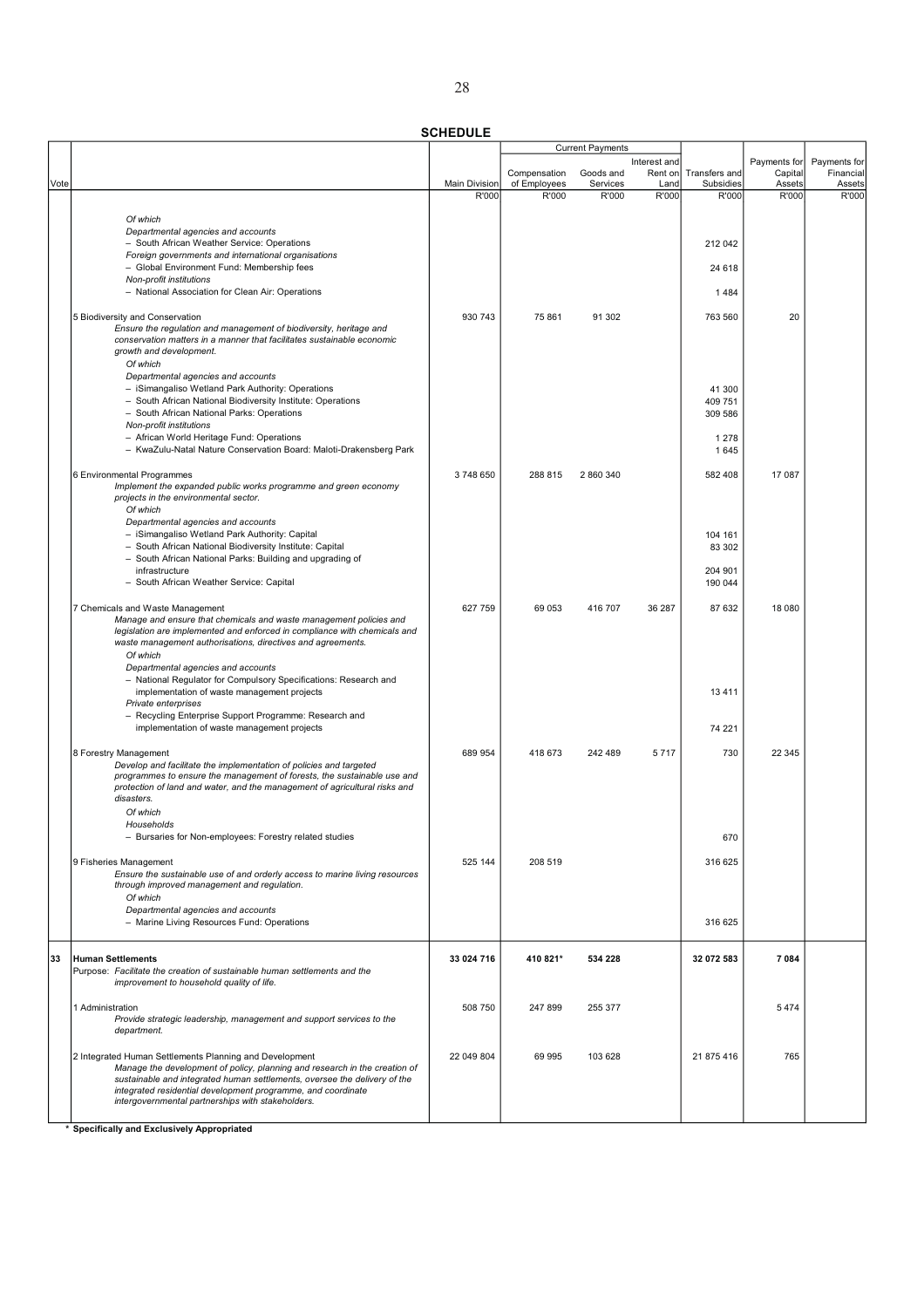|      |                                                                                                                                                                                                                                                                                                                           |                      |              | <b>Current Payments</b> |                         |                   |                         |                           |
|------|---------------------------------------------------------------------------------------------------------------------------------------------------------------------------------------------------------------------------------------------------------------------------------------------------------------------------|----------------------|--------------|-------------------------|-------------------------|-------------------|-------------------------|---------------------------|
|      |                                                                                                                                                                                                                                                                                                                           |                      | Compensation | Goods and               | Interest and<br>Rent on | Transfers and     | Payments for<br>Capital | Payments for<br>Financial |
| Vote |                                                                                                                                                                                                                                                                                                                           | <b>Main Division</b> | of Employees | Services                | Land                    | Subsidies         | Assets                  | Assets                    |
|      |                                                                                                                                                                                                                                                                                                                           | R'000                | R'000        | R'000                   | R'000                   | R'000             | R'000                   | R'000                     |
|      | Of which                                                                                                                                                                                                                                                                                                                  |                      |              |                         |                         |                   |                         |                           |
|      | Conditional allocation to local government                                                                                                                                                                                                                                                                                |                      |              |                         |                         |                   |                         |                           |
|      | - Urban Settlements Development Grant<br>Conditional allocation to provinces                                                                                                                                                                                                                                              |                      |              |                         |                         | 7 352 273         |                         |                           |
|      | - Human Settlements Development Grant                                                                                                                                                                                                                                                                                     |                      |              |                         |                         | 14 255 610        |                         |                           |
|      | Departmental agencies and accounts                                                                                                                                                                                                                                                                                        |                      |              |                         |                         |                   |                         |                           |
|      | - Community Schemes Ombud Service: Operations<br>- Housing Development Agency: Operations                                                                                                                                                                                                                                 |                      |              |                         |                         | 24 817<br>242 716 |                         |                           |
|      |                                                                                                                                                                                                                                                                                                                           |                      |              |                         |                         |                   |                         |                           |
|      | 3 Informal Settlements<br>Provide policy, planning and capacity support for the upgrading of informal<br>settlements, and oversee the implementation of the informal settlements<br>upgrading programme.<br>Of which                                                                                                      | 8 9 1 2 8 4 4        | 36 028       | 73 738                  |                         | 8 802 795         | 283                     |                           |
|      | Conditional allocations to local government                                                                                                                                                                                                                                                                               |                      |              |                         |                         |                   |                         |                           |
|      | - Informal Settlements Upgrading Partnership Grant: Municipalities                                                                                                                                                                                                                                                        |                      |              |                         |                         | 4 180 530         |                         |                           |
|      | - Municipal Emergency Housing Grant<br>Conditional allocations to provinces                                                                                                                                                                                                                                               |                      |              |                         |                         | 175 412           |                         |                           |
|      | - Informal Settlements Upgrading Partnership Grant: Provinces                                                                                                                                                                                                                                                             |                      |              |                         |                         | 4 121 089         |                         |                           |
|      | - Provincial Emergency Housing Grant                                                                                                                                                                                                                                                                                      |                      |              |                         |                         | 325 764           |                         |                           |
|      | 4 Rental and Social Housing<br>Promote the provision of affordable rental housing, monitor the performance<br>of the Social Housing Regulatory Authority, and develop capabilities in the<br>rental housing sector through intergovernmental collaboration and evidence-                                                  | 962 511              | 11915        | 62 979                  |                         | 887 416           | 201                     |                           |
|      | based research.<br>Of which                                                                                                                                                                                                                                                                                               |                      |              |                         |                         |                   |                         |                           |
|      | Departmental agencies and accounts                                                                                                                                                                                                                                                                                        |                      |              |                         |                         |                   |                         |                           |
|      | - Social Housing Regulatory Authority                                                                                                                                                                                                                                                                                     |                      |              |                         |                         |                   |                         |                           |
|      | - Operations<br>- Consolidated capital grant                                                                                                                                                                                                                                                                              |                      |              |                         |                         | 72 738<br>791 144 |                         |                           |
|      | - Institutional investment grant                                                                                                                                                                                                                                                                                          |                      |              |                         |                         | 23 5 34           |                         |                           |
|      | 5 Affordable Housing                                                                                                                                                                                                                                                                                                      | 590 807              | 44 984       | 38 506                  |                         | 506 956           | 361                     |                           |
|      | Facilitate the provision of affordable housing finance, monitor market trends,<br>and develop research and policy that respond to demand. Oversee housing<br>finance entities reporting to the minister.<br>Of which                                                                                                      |                      |              |                         |                         |                   |                         |                           |
|      | Departmental agencies and accounts<br>- National Housing Finance Corporation<br>- Finance linked individual subsidy programme: Operations<br>- Finance linked individual subsidy programme<br>Foreign governments and international organisations                                                                         |                      |              |                         |                         | 19510<br>478 028  |                         |                           |
|      | - International Organisations: Membership fees<br>- Cities Alliance                                                                                                                                                                                                                                                       |                      |              |                         |                         | 754               |                         |                           |
|      | - Habitat Foundation                                                                                                                                                                                                                                                                                                      |                      |              |                         |                         | 3 1 9 2           |                         |                           |
|      | Households                                                                                                                                                                                                                                                                                                                |                      |              |                         |                         |                   |                         |                           |
|      | - Bursaries for Non-employees: Housing studies scholarship<br>programme                                                                                                                                                                                                                                                   |                      |              |                         |                         | 5472              |                         |                           |
|      |                                                                                                                                                                                                                                                                                                                           |                      |              |                         |                         |                   |                         |                           |
|      | <b>Mineral Resources and Energy</b><br>Purpose: Regulate the minerals and mining sector for transformation, growth and<br>development. Formulate energy policies, regulatory frameworks and<br>legislation to ensure energy security, environmentally friendly carriers, and<br>access to affordable and reliable energy. | 10 345 671           | 1 037 127*   | 1 031 249               |                         | 8 263 833         | 13 4 62                 |                           |
|      |                                                                                                                                                                                                                                                                                                                           |                      |              |                         |                         |                   |                         |                           |
|      | 1 Administration<br>Provide strategic leadership, management and support services to the<br>department.<br>Of which                                                                                                                                                                                                       | 729 612              | 327 867      | 383 662                 |                         | 5 5 2 7           | 12 556                  |                           |
|      | Departmental agencies and accounts                                                                                                                                                                                                                                                                                        |                      |              |                         |                         |                   |                         |                           |
|      | - Mining Qualifications Authority: Operations                                                                                                                                                                                                                                                                             |                      |              |                         |                         | 2 2 0 9           |                         |                           |
|      | Households<br>- Employee Social Benefits: Leave gratuities                                                                                                                                                                                                                                                                |                      |              |                         |                         | 1971              |                         |                           |
|      |                                                                                                                                                                                                                                                                                                                           |                      |              |                         |                         |                   |                         |                           |
|      | 2 Minerals and Petroleum Regulation<br>Regulate the mining, minerals and petroleum sectors to promote economic<br>growth, employment, transformation and sustainable development.<br>Of which                                                                                                                             | 493 093              | 278 841      | 53 741                  |                         | 160 511           |                         |                           |
|      | Departmental agencies and accounts                                                                                                                                                                                                                                                                                        |                      |              |                         |                         |                   |                         |                           |
|      | - South African Diamond and Precious Metals Regulator: Operations<br>Foreign governments and international organisations                                                                                                                                                                                                  |                      |              |                         |                         | 62 894            |                         |                           |
|      | - African Petroleum Producers' Association: Membership fee                                                                                                                                                                                                                                                                |                      |              |                         |                         | 3 3 3 3           |                         |                           |
|      | Private enterprises<br>- Petroleum Agency South Africa: Operations                                                                                                                                                                                                                                                        |                      |              |                         |                         | 94 284            |                         |                           |
|      |                                                                                                                                                                                                                                                                                                                           |                      |              |                         |                         |                   |                         |                           |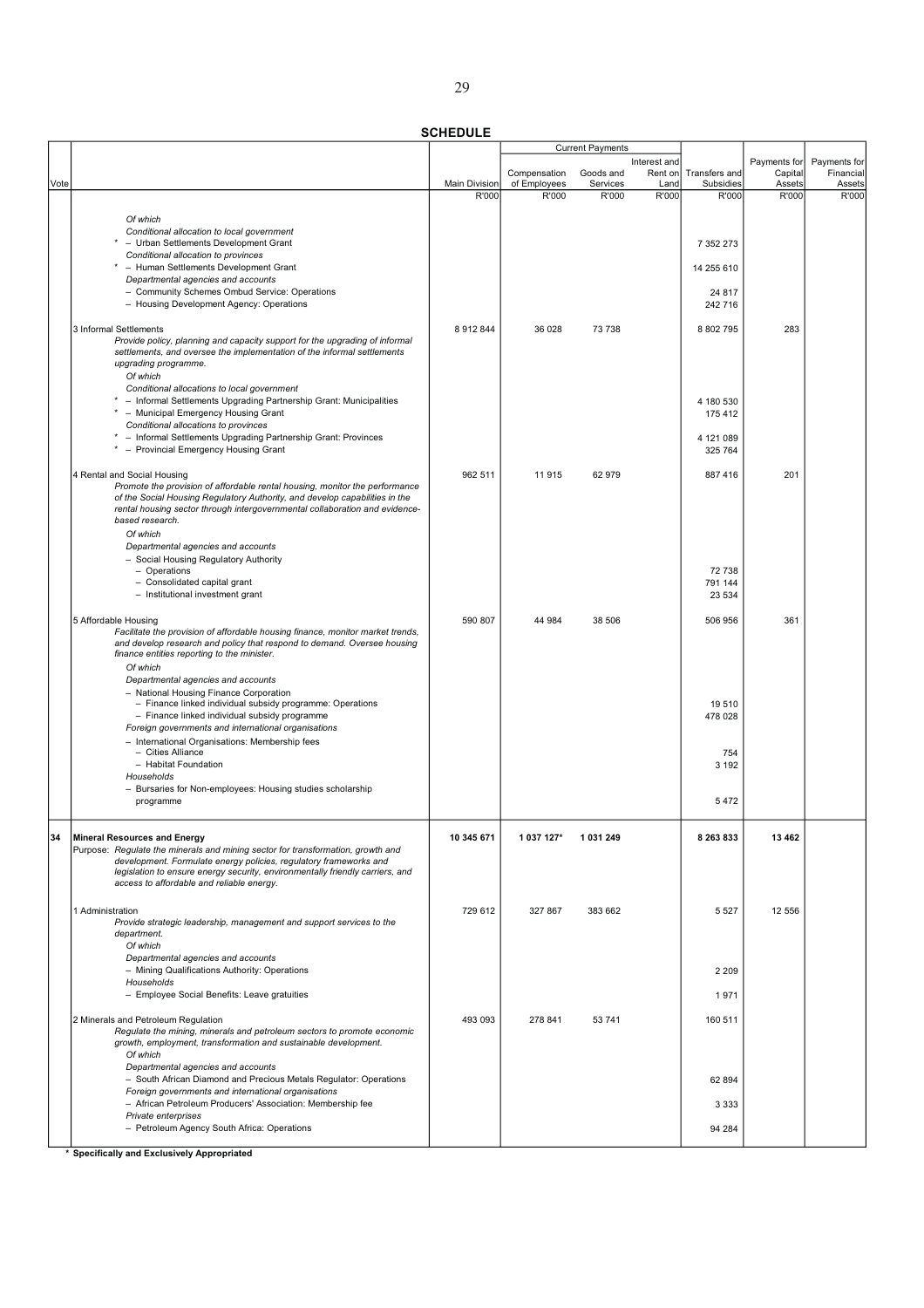SCHEDULE

|      |                                                                                                                               |               |              | <b>Current Payments</b> |              |               |              |              |
|------|-------------------------------------------------------------------------------------------------------------------------------|---------------|--------------|-------------------------|--------------|---------------|--------------|--------------|
|      |                                                                                                                               |               |              |                         | Interest and |               | Payments for | Payments for |
|      |                                                                                                                               |               | Compensation | Goods and               | Rent on      | Transfers and | Capital      | Financial    |
| Vote |                                                                                                                               | Main Division | of Employees | Services                | Land         | Subsidies     | Assets       | Assets       |
|      |                                                                                                                               | R'000         | R'000        | R'000                   | R'000        | R'000         | R'000        | R'000        |
|      |                                                                                                                               | 880 006       | 106 221      | 92 202                  |              | 681 583       |              |              |
|      | 3 Mining, Minerals and Energy Policy Development<br>Formulate, maintain and implement integrated minerals and energy policies |               |              |                         |              |               |              |              |
|      | to promote and encourage investment in the mining and energy industry.                                                        |               |              |                         |              |               |              |              |
|      | Of which                                                                                                                      |               |              |                         |              |               |              |              |
|      | Departmental agencies and accounts                                                                                            |               |              |                         |              |               |              |              |
|      | - Council for Geoscience: Operations                                                                                          |               |              |                         |              | 355 761       |              |              |
|      | Public corporations                                                                                                           |               |              |                         |              |               |              |              |
|      | - Mintek                                                                                                                      |               |              |                         |              |               |              |              |
|      | - Operations                                                                                                                  |               |              |                         |              | 287 417       |              |              |
|      | - Capital                                                                                                                     |               |              |                         |              | 37 538        |              |              |
|      |                                                                                                                               |               |              |                         |              |               |              |              |
|      | 4 Mine Health and Safety Inspectorate                                                                                         | 236 602       | 194 995      | 35 984                  |              | 4717          | 906          |              |
|      | Ensure the health and safety of employees in the mining sector.                                                               |               |              |                         |              |               |              |              |
|      | Of which                                                                                                                      |               |              |                         |              |               |              |              |
|      | Departmental agencies and accounts                                                                                            |               |              |                         |              |               |              |              |
|      | - Mine Health and Safety Council: Operations                                                                                  |               |              |                         |              | 4717          |              |              |
|      |                                                                                                                               |               |              |                         |              |               |              |              |
|      | 5 Mineral and Energy Resources Programmes and Projects                                                                        | 6 840 392     | 101 191      | 455 970                 |              | 6 283 231     |              |              |
|      | Manage, coordinate and monitor programmes and projects focused on                                                             |               |              |                         |              |               |              |              |
|      | access to mineral and energy resources.                                                                                       |               |              |                         |              |               |              |              |
|      | Of which                                                                                                                      |               |              |                         |              |               |              |              |
|      | Conditional allocations to local government                                                                                   |               |              |                         |              |               |              |              |
|      | - Energy Efficiency and Demand Side Management Grant                                                                          |               |              |                         |              | 223 204       |              |              |
|      | - Integrated National Electrification Programme Grant                                                                         |               |              |                         |              | 2 118 668     |              |              |
|      | Departmental agencies and accounts                                                                                            |               |              |                         |              |               |              |              |
|      | - South African National Energy Development Institute: Operations                                                             |               |              |                         |              | 81 072        |              |              |
|      | Foreign governments and international organisations                                                                           |               |              |                         |              |               |              |              |
|      | - International Renewable Energy Agency: Membership fee                                                                       |               |              |                         |              | 1 3 3 1       |              |              |
|      | Private enterprises                                                                                                           |               |              |                         |              |               |              |              |
|      | - Various Institutions                                                                                                        |               |              |                         |              |               |              |              |
|      | - Integrated National Electrification Programme: Non-grid                                                                     |               |              |                         |              |               |              |              |
|      | electrification service providers                                                                                             |               |              |                         |              | 233 502       |              |              |
|      | - Water management solutions subsidies for marginal mines                                                                     |               |              |                         |              | 6792          |              |              |
|      | Public corporations                                                                                                           |               |              |                         |              |               |              |              |
|      | * - Eskom: Integrated national electrification programme                                                                      |               |              |                         |              | 3 588 162     |              |              |
|      | - Industrial Development Corporation: Implementation of small                                                                 |               |              |                         |              |               |              |              |
|      | scale mining projects                                                                                                         |               |              |                         |              | 27 293        |              |              |
|      | - Mintek                                                                                                                      |               |              |                         |              |               |              |              |
|      | - Expanded Public Works Programme: Rehabilitation                                                                             |               |              |                         |              |               |              |              |
|      | of derelict and ownerless mines                                                                                               |               |              |                         |              | 2812          |              |              |
|      |                                                                                                                               |               |              |                         |              |               |              |              |
|      | 6 Nuclear Energy Regulation and Management                                                                                    | 1 165 966     | 28 012       | 9690                    |              | 1 128 264     |              |              |
|      | Manage the South African nuclear energy industry and control nuclear                                                          |               |              |                         |              |               |              |              |
|      | materials in terms of international obligations, nuclear legislation and policies                                             |               |              |                         |              |               |              |              |
|      | to ensure the peaceful use of nuclear energy.                                                                                 |               |              |                         |              |               |              |              |
|      | Of which                                                                                                                      |               |              |                         |              |               |              |              |
|      | Departmental agencies and accounts                                                                                            |               |              |                         |              |               |              |              |
|      | - National Radioactive Waste Disposal Institute: Operations                                                                   |               |              |                         |              | 50 304        |              |              |
|      | - National Nuclear Regulator                                                                                                  |               |              |                         |              |               |              |              |
|      | - Operations                                                                                                                  |               |              |                         |              | 46 769        |              |              |
|      | - Building and upgrading of infrastructure                                                                                    |               |              |                         |              | 539           |              |              |
|      | Foreign governments and international organisations                                                                           |               |              |                         |              |               |              |              |
|      | - International Atomic Energy Agency: Membership fees                                                                         |               |              |                         |              | 22 460        |              |              |
|      | Public corporations                                                                                                           |               |              |                         |              |               |              |              |
|      | - South African Nuclear Energy Corporation                                                                                    |               |              |                         |              |               |              |              |
|      | - Operations                                                                                                                  |               |              |                         |              | 739 381       |              |              |
|      | - Capital                                                                                                                     |               |              |                         |              | 17 706        |              |              |
|      | - Preparatory work for the new multipurpose reactor project                                                                   |               |              |                         |              | 40 000        |              |              |
|      | - Decommissioning and decontamination of old strategic                                                                        |               |              |                         |              |               |              |              |
|      | nuclear facilities                                                                                                            |               |              |                         |              |               |              |              |
|      | $-$ Stage 1                                                                                                                   |               |              |                         |              | 188 603       |              |              |
|      | - Stage 2                                                                                                                     |               |              |                         |              | 22 502        |              |              |
|      |                                                                                                                               |               |              |                         |              |               |              |              |
|      |                                                                                                                               |               |              |                         |              |               |              |              |
| 35   | <b>Science and Innovation</b>                                                                                                 | 9 133 300     | 363 688*     | 213 906                 |              | 8 5 5 2 6 9 1 | 3015         |              |
|      | Purpose: Realise the full potential of science and technology in social and economic                                          |               |              |                         |              |               |              |              |
|      | development by developing human resources, research and innovation.                                                           |               |              |                         |              |               |              |              |
|      |                                                                                                                               |               |              |                         |              |               |              |              |
|      | 1 Administration                                                                                                              | 335 077       | 172 711      | 143 686                 |              | 15 665        | 3015         |              |
|      | Provide strategic leadership, management and support services to the                                                          |               |              |                         |              |               |              |              |
|      | department.                                                                                                                   |               |              |                         |              |               |              |              |
|      | Of which                                                                                                                      |               |              |                         |              |               |              |              |
|      | Non-profit institutions                                                                                                       |               |              |                         |              |               |              |              |
|      | - Various Institutions: Institutional and programme support research                                                          |               |              |                         |              | 15 665        |              |              |
|      |                                                                                                                               |               |              |                         |              |               |              |              |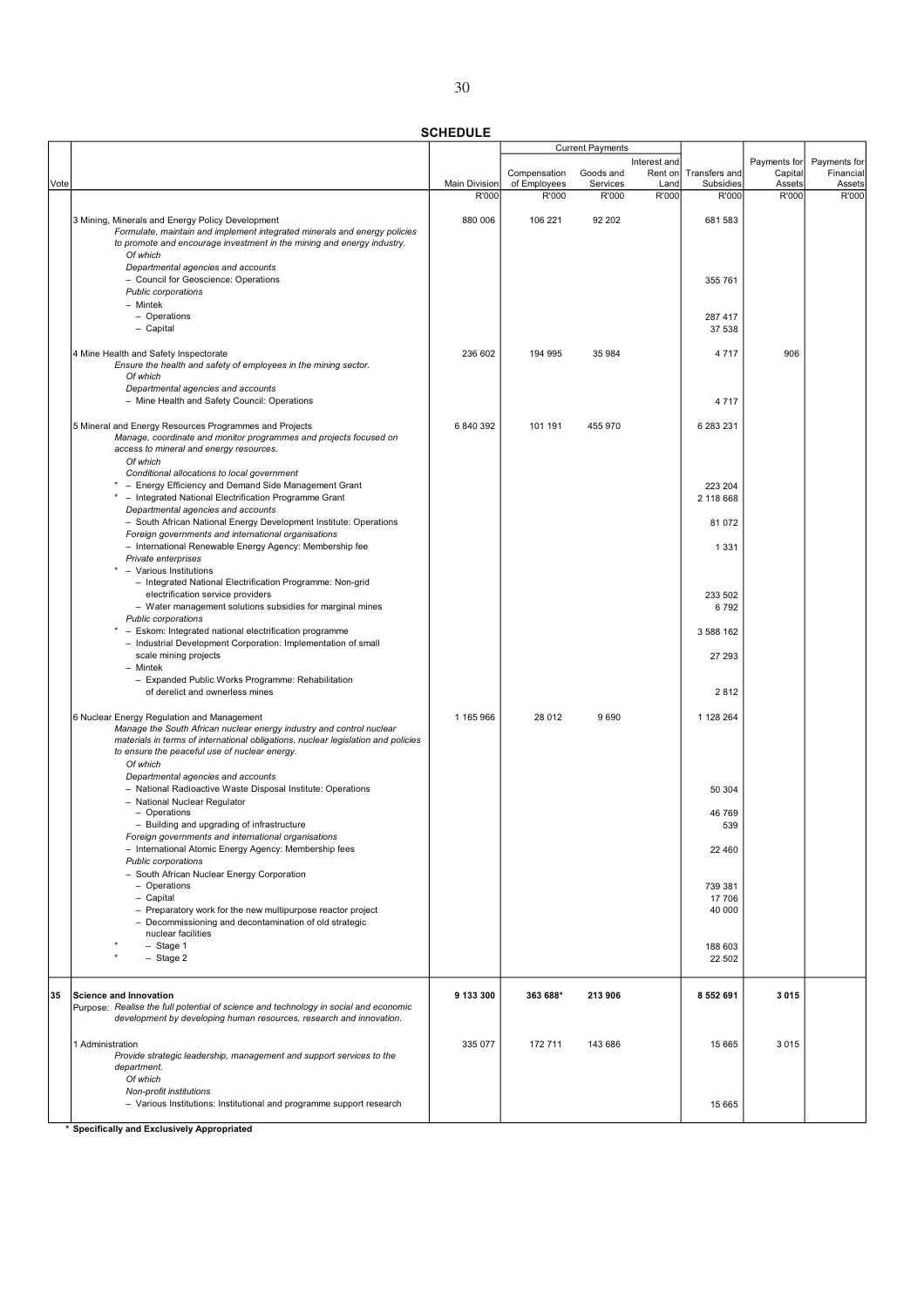| ٠<br>o.          |  |
|------------------|--|
| I<br>٧<br>×<br>v |  |

|      |                                                                                                                                                     |                               |                       | <b>Current Payments</b> |               |                    |                 |                 |
|------|-----------------------------------------------------------------------------------------------------------------------------------------------------|-------------------------------|-----------------------|-------------------------|---------------|--------------------|-----------------|-----------------|
|      |                                                                                                                                                     |                               |                       |                         | Interest and  |                    | Payments for    | Payments for    |
|      |                                                                                                                                                     |                               | Compensation          | Goods and               | Rent on       | Transfers and      | Capital         | Financial       |
| Vote |                                                                                                                                                     | <b>Main Division</b><br>R'000 | of Employees<br>R'000 | Services<br>R'000       | Land<br>R'000 | Subsidies<br>R'000 | Assets<br>R'000 | Assets<br>R'000 |
|      |                                                                                                                                                     |                               |                       |                         |               |                    |                 |                 |
|      | 2 Technology Innovation                                                                                                                             | 1784 052                      | 52 4 54               | 23 763                  |               | 1707835            |                 |                 |
|      | Enable research and development in space science and technology, energy                                                                             |                               |                       |                         |               |                    |                 |                 |
|      | security and the bioeconomy, and in the emerging and converging areas of                                                                            |                               |                       |                         |               |                    |                 |                 |
|      | nanotechnology, robotics, photonics and indigenous knowledge systems, to                                                                            |                               |                       |                         |               |                    |                 |                 |
|      | promote the realisation of commercial products, processes and services.                                                                             |                               |                       |                         |               |                    |                 |                 |
|      | Promote the protection and use of intellectual property, technology transfer                                                                        |                               |                       |                         |               |                    |                 |                 |
|      | and technology commercialisation through the implementation of enabling<br>policies and interventions along the entire innovation value chain.      |                               |                       |                         |               |                    |                 |                 |
|      |                                                                                                                                                     |                               |                       |                         |               |                    |                 |                 |
|      | Of which                                                                                                                                            |                               |                       |                         |               |                    |                 |                 |
|      | Departmental agencies and accounts                                                                                                                  |                               |                       |                         |               |                    |                 |                 |
|      | - National Research Foundation: Research and development in<br>indigenous knowledge systems                                                         |                               |                       |                         |               | 6765               |                 |                 |
|      | - South African National Space Agency: Operations                                                                                                   |                               |                       |                         |               | 162 439            |                 |                 |
|      | - Technology Innovation Agency: Operations                                                                                                          |                               |                       |                         |               | 458 370            |                 |                 |
|      | - Various Institutions                                                                                                                              |                               |                       |                         |               |                    |                 |                 |
|      | - Energy grant challenge research                                                                                                                   |                               |                       |                         |               | 44 451             |                 |                 |
|      | - Research in HIV/AIDS prevention and treatment technologies                                                                                        |                               |                       |                         |               | 31 019             |                 |                 |
|      | - Innovation projects research                                                                                                                      |                               |                       |                         |               | 519 394            |                 |                 |
|      | - Economic competitiveness and support package: Space                                                                                               |                               |                       |                         |               |                    |                 |                 |
|      | science research                                                                                                                                    |                               |                       |                         |               | 33 291             |                 |                 |
|      | Non-profit institutions                                                                                                                             |                               |                       |                         |               |                    |                 |                 |
|      | - International Centre for Genetic Engineering and Biotechnology:                                                                                   |                               |                       |                         |               |                    |                 |                 |
|      | Research and development                                                                                                                            |                               |                       |                         |               | 16 562             |                 |                 |
|      | - Medical Research Council                                                                                                                          |                               |                       |                         |               |                    |                 |                 |
|      | - Social Impact Bond: Research                                                                                                                      |                               |                       |                         |               | 35 125             |                 |                 |
|      | - Various Institutions<br>- Biofuels research                                                                                                       |                               |                       |                         |               |                    |                 |                 |
|      | - Health innovation research                                                                                                                        |                               |                       |                         |               | 9 3 6 5<br>54 986  |                 |                 |
|      | - Hydrogen Strategy                                                                                                                                 |                               |                       |                         |               |                    |                 |                 |
|      | - Research                                                                                                                                          |                               |                       |                         |               | 43 630             |                 |                 |
|      | - Capital                                                                                                                                           |                               |                       |                         |               | 84 103             |                 |                 |
|      | - Implementation of the bioeconomy strategy                                                                                                         |                               |                       |                         |               | 44 512             |                 |                 |
|      | - Technology transfer offices: Support for research units                                                                                           |                               |                       |                         |               | 44 073             |                 |                 |
|      | Public corporations                                                                                                                                 |                               |                       |                         |               |                    |                 |                 |
|      | - Various Institutions: Emerging research areas                                                                                                     |                               |                       |                         |               | 119 750            |                 |                 |
|      |                                                                                                                                                     |                               |                       |                         |               |                    |                 |                 |
|      | 3 International Cooperation and Resources                                                                                                           | 149881                        | 54 052                | 19 402                  |               | 76 427             |                 |                 |
|      | Strategically develop, promote and manage international partnerships that                                                                           |                               |                       |                         |               |                    |                 |                 |
|      | strengthen the national system of innovation. Enable an exchange of                                                                                 |                               |                       |                         |               |                    |                 |                 |
|      | knowledge, capacity and resources between South Africa and its<br>international partners, with a focus on building capacity to support science,     |                               |                       |                         |               |                    |                 |                 |
|      | technology and innovation in Africa. Support South African foreign policy                                                                           |                               |                       |                         |               |                    |                 |                 |
|      | through science diplomacy.                                                                                                                          |                               |                       |                         |               |                    |                 |                 |
|      | Of which                                                                                                                                            |                               |                       |                         |               |                    |                 |                 |
|      | Departmental agencies and accounts                                                                                                                  |                               |                       |                         |               |                    |                 |                 |
|      | - National Research Foundation: Bilateral cooperation for                                                                                           |                               |                       |                         |               |                    |                 |                 |
|      | global science development                                                                                                                          |                               |                       |                         |               | 17 077             |                 |                 |
|      | Non-profit institutions                                                                                                                             |                               |                       |                         |               |                    |                 |                 |
|      | - Various Institutions: Global science                                                                                                              |                               |                       |                         |               |                    |                 |                 |
|      | - African multilateral agreements                                                                                                                   |                               |                       |                         |               | 10769              |                 |                 |
|      | - International multilateral agreements                                                                                                             |                               |                       |                         |               | 48 581             |                 |                 |
|      |                                                                                                                                                     |                               |                       |                         |               |                    |                 |                 |
|      | 4 Research, Development and Support                                                                                                                 | 5 105 044                     | 39 455                | 16 834                  |               | 5 048 755          |                 |                 |
|      | Provide an enabling environment for research and knowledge production                                                                               |                               |                       |                         |               |                    |                 |                 |
|      | that promotes the strategic development of basic sciences and priority<br>science areas through the promotion of science human capital development, |                               |                       |                         |               |                    |                 |                 |
|      | and the provision of research infrastructure and relevant research support, in                                                                      |                               |                       |                         |               |                    |                 |                 |
|      | pursuit of South Africa's transition to a knowledge economy.                                                                                        |                               |                       |                         |               |                    |                 |                 |
|      | Of which                                                                                                                                            |                               |                       |                         |               |                    |                 |                 |
|      | Departmental agencies and accounts                                                                                                                  |                               |                       |                         |               |                    |                 |                 |
|      | - Academy of Science of South Africa: Operations                                                                                                    |                               |                       |                         |               | 33 839             |                 |                 |
|      | - National Research Foundation                                                                                                                      |                               |                       |                         |               |                    |                 |                 |
|      | - Operations                                                                                                                                        |                               |                       |                         |               | 997 408            |                 |                 |
|      | - Economic competitiveness and support package                                                                                                      |                               |                       |                         |               | 19 104             |                 |                 |
|      | - Human resources development for science and engineering                                                                                           |                               |                       |                         |               | 1 006 850          |                 |                 |
|      | - Square Kilometre Array: Capital contribution to research                                                                                          |                               |                       |                         |               | 830 216            |                 |                 |
|      | - South African research chairs initiative to develop                                                                                               |                               |                       |                         |               |                    |                 |                 |
|      | human resources in science                                                                                                                          |                               |                       |                         |               | 602 902            |                 |                 |
|      | - Various Institutions                                                                                                                              |                               |                       |                         |               |                    |                 |                 |
|      | - Astronomy research and development                                                                                                                |                               |                       |                         |               | 41715              |                 |                 |
|      | - Infrastructure projects for research and development                                                                                              |                               |                       |                         |               | 861 609            |                 |                 |
|      | - Policy development on human and social development dynamics<br>- Science awareness, research and initiatives to encourage                         |                               |                       |                         |               | 37 944             |                 |                 |
|      | youth participation in science                                                                                                                      |                               |                       |                         |               | 94 066             |                 |                 |
|      | - Strategic science platforms for research and development                                                                                          |                               |                       |                         |               | 241 332            |                 |                 |
|      |                                                                                                                                                     |                               |                       |                         |               |                    |                 |                 |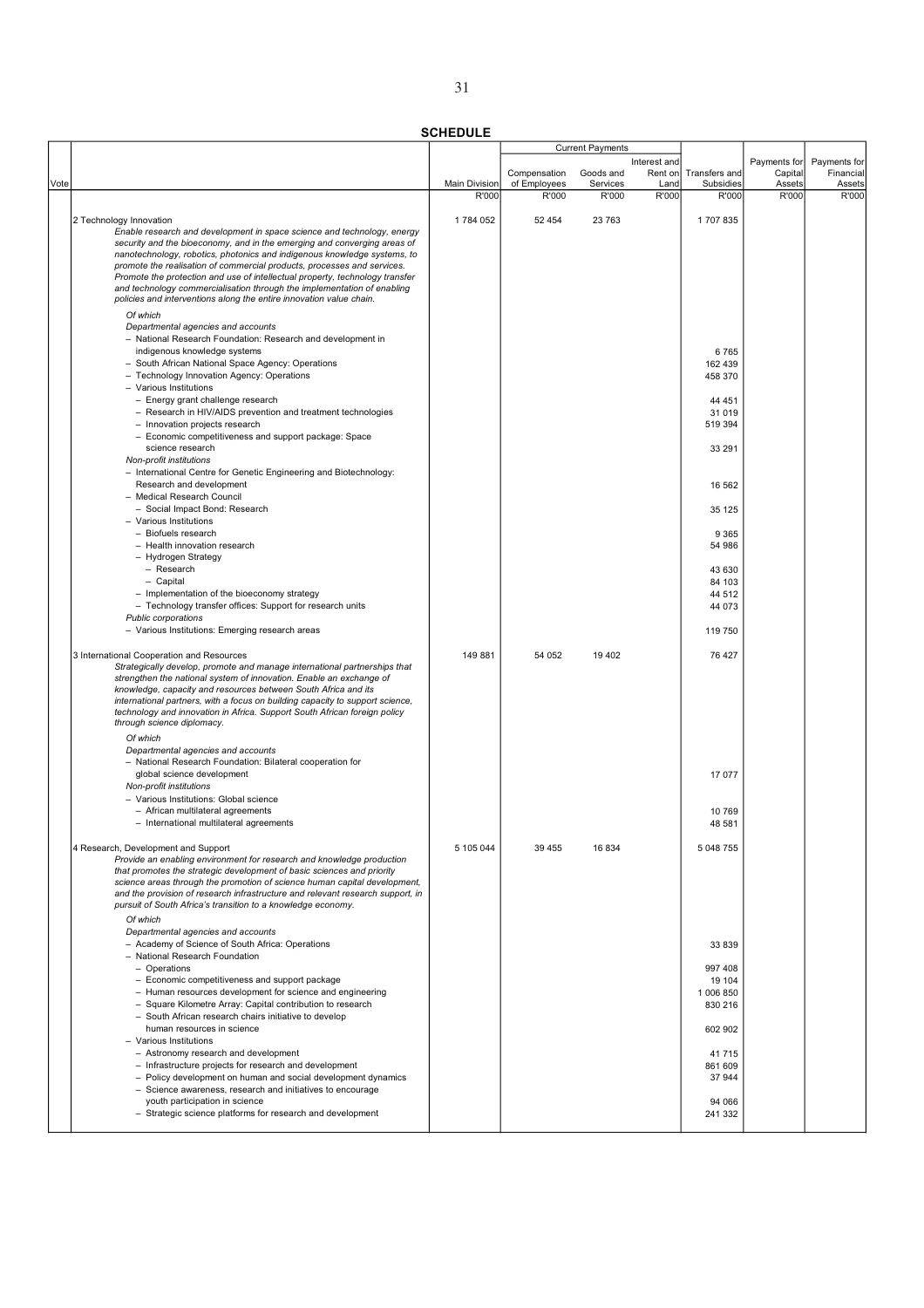SCHEDULE

|      |                                                                                                                                                   |                               |                       | <b>Current Payments</b> |               |                    |                 |                 |
|------|---------------------------------------------------------------------------------------------------------------------------------------------------|-------------------------------|-----------------------|-------------------------|---------------|--------------------|-----------------|-----------------|
|      |                                                                                                                                                   |                               |                       |                         | Interest and  |                    | Payments for    | Payments for    |
|      |                                                                                                                                                   |                               | Compensation          | Goods and               | Rent on       | Transfers and      | Capital         | Financial       |
| Vote |                                                                                                                                                   | <b>Main Division</b><br>R'000 | of Employees<br>R'000 | Services<br>R'000       | Land<br>R'000 | Subsidies<br>R'000 | Assets<br>R'000 | Assets<br>R'000 |
|      |                                                                                                                                                   |                               |                       |                         |               |                    |                 |                 |
|      | <b>Public corporations</b>                                                                                                                        |                               |                       |                         |               |                    |                 |                 |
|      | - Council for Scientific and Industrial Research: Cyber-infrastructure                                                                            |                               |                       |                         |               |                    |                 |                 |
|      | research and development                                                                                                                          |                               |                       |                         |               | 281 770            |                 |                 |
|      |                                                                                                                                                   |                               |                       |                         |               |                    |                 |                 |
|      | 5 Socioeconomic Innovation Partnerships                                                                                                           | 1759 246                      | 45 016                | 10 221                  |               | 1704 009           |                 |                 |
|      | Enhance government's growth and development priority areas through                                                                                |                               |                       |                         |               |                    |                 |                 |
|      | targeted science and technology-based innovation interventions, and the                                                                           |                               |                       |                         |               |                    |                 |                 |
|      | development of strategic partnerships with other government departments,                                                                          |                               |                       |                         |               |                    |                 |                 |
|      | industry, research institutions and communities.                                                                                                  |                               |                       |                         |               |                    |                 |                 |
|      | Of which                                                                                                                                          |                               |                       |                         |               |                    |                 |                 |
|      | Departmental agencies and accounts                                                                                                                |                               |                       |                         |               |                    |                 |                 |
|      | - Human Sciences Research Council                                                                                                                 |                               |                       |                         |               |                    |                 |                 |
|      | - Operations<br>- Develop and monitor science and technology indicators                                                                           |                               |                       |                         |               | 321 098<br>15 557  |                 |                 |
|      | - Various Institutions                                                                                                                            |                               |                       |                         |               |                    |                 |                 |
|      | - Environmental innovation                                                                                                                        |                               |                       |                         |               | 34 213             |                 |                 |
|      | - Innovative research and development                                                                                                             |                               |                       |                         |               | 49 593             |                 |                 |
|      | - Local manufacturing capacity research and technical support                                                                                     |                               |                       |                         |               | 86 574             |                 |                 |
|      | - Local systems of innovation for the cold chain technologies                                                                                     |                               |                       |                         |               |                    |                 |                 |
|      | project                                                                                                                                           |                               |                       |                         |               | 15 4 53            |                 |                 |
|      | Public corporations                                                                                                                               |                               |                       |                         |               |                    |                 |                 |
|      | - Council for Scientific and Industrial Research                                                                                                  |                               |                       |                         |               |                    |                 |                 |
|      | - Operations                                                                                                                                      |                               |                       |                         |               | 1 002 269          |                 |                 |
|      | - Mining research and development                                                                                                                 |                               |                       |                         |               | 65 073             |                 |                 |
|      | - Various Institutions                                                                                                                            |                               |                       |                         |               |                    |                 |                 |
|      | - Advanced manufacturing technology strategy implementation                                                                                       |                               |                       |                         |               | 36 000             |                 |                 |
|      | - Information communication technology                                                                                                            |                               |                       |                         |               | 42 929             |                 |                 |
|      | - Resource based industries research and development                                                                                              |                               |                       |                         |               | 35 250             |                 |                 |
|      |                                                                                                                                                   |                               |                       |                         |               |                    |                 |                 |
| 36   | <b>Small Business Development</b>                                                                                                                 | 2 563 109                     | 190 031*              | 63 023                  |               | 2 305 319          | 4736            |                 |
|      | Purpose: Lead and coordinate an integrated approach to the promotion and                                                                          |                               |                       |                         |               |                    |                 |                 |
|      | development of entrepreneurship among small, medium and micro                                                                                     |                               |                       |                         |               |                    |                 |                 |
|      | enterprises and cooperatives; and ensure an enabling legislative and policy                                                                       |                               |                       |                         |               |                    |                 |                 |
|      | environment to support their growth and sustainability.                                                                                           |                               |                       |                         |               |                    |                 |                 |
|      |                                                                                                                                                   |                               |                       |                         |               |                    |                 |                 |
|      | 1 Administration                                                                                                                                  | 126 837                       | 83 852                | 40 174                  |               |                    | 2811            |                 |
|      | Provide strategic leadership, management and support services to the                                                                              |                               |                       |                         |               |                    |                 |                 |
|      | department.                                                                                                                                       |                               |                       |                         |               |                    |                 |                 |
|      |                                                                                                                                                   |                               |                       |                         |               |                    |                 |                 |
|      | 2 Sector and Market Development                                                                                                                   | 131 434                       | 32 175                | 14 698                  |               | 83 254             | 1 3 0 7         |                 |
|      | Facilitate and increase access to markets for small, medium and micro                                                                             |                               |                       |                         |               |                    |                 |                 |
|      | enterprises through business information, product development support and                                                                         |                               |                       |                         |               |                    |                 |                 |
|      | value chain integration.<br>Of which                                                                                                              |                               |                       |                         |               |                    |                 |                 |
|      | Private enterprises                                                                                                                               |                               |                       |                         |               |                    |                 |                 |
|      | - Various Institutions: Product markets                                                                                                           |                               |                       |                         |               | 83 254             |                 |                 |
|      |                                                                                                                                                   |                               |                       |                         |               |                    |                 |                 |
|      | 3 Development Finance                                                                                                                             | 1 370 654                     | 26 647                | 5730                    |               | 1 337 850          | 427             |                 |
|      | Expand access to finance for small, medium and micro enterprises and                                                                              |                               |                       |                         |               |                    |                 |                 |
|      | cooperatives through innovative service offerings.                                                                                                |                               |                       |                         |               |                    |                 |                 |
|      | Of which                                                                                                                                          |                               |                       |                         |               |                    |                 |                 |
|      | Private enterprises                                                                                                                               |                               |                       |                         |               |                    |                 |                 |
|      | - Various Institutions                                                                                                                            |                               |                       |                         |               |                    |                 |                 |
|      | - Cooperatives development support programme                                                                                                      |                               |                       |                         |               | 76 909             |                 |                 |
|      | - Craft customised sector programme                                                                                                               |                               |                       |                         |               | 11 622             |                 |                 |
|      | Public corporations                                                                                                                               |                               |                       |                         |               |                    |                 |                 |
|      | - Small Enterprise Finance Agency                                                                                                                 |                               |                       |                         |               |                    |                 |                 |
|      | - Blended finance                                                                                                                                 |                               |                       |                         |               | 295 994            |                 |                 |
|      | - Township and Rural Entrepreneurship Fund                                                                                                        |                               |                       |                         |               | 953 325            |                 |                 |
|      |                                                                                                                                                   |                               |                       |                         |               |                    |                 |                 |
|      | 4 Enterprise Development                                                                                                                          | 934 184                       | 47 357                | 2421                    |               | 884 215            | 191             |                 |
|      | Oversee the promotion of an ecosystem that enhances entrepreneurship<br>and the establishment, growth and sustainability of small businesses; and |                               |                       |                         |               |                    |                 |                 |
|      | coordinate business development support interventions across various                                                                              |                               |                       |                         |               |                    |                 |                 |
|      | spheres of government.                                                                                                                            |                               |                       |                         |               |                    |                 |                 |
|      | Of which                                                                                                                                          |                               |                       |                         |               |                    |                 |                 |
|      | Departmental agencies and accounts                                                                                                                |                               |                       |                         |               |                    |                 |                 |
|      | - Small Enterprise Development Agency                                                                                                             |                               |                       |                         |               |                    |                 |                 |
|      | - Operations                                                                                                                                      |                               |                       |                         |               | 678 751            |                 |                 |
|      | - Capacity-building programme                                                                                                                     |                               |                       |                         |               | 16 171             |                 |                 |
|      | - National gazelles programme                                                                                                                     |                               |                       |                         |               | 29 848             |                 |                 |
|      | - Technology programme                                                                                                                            |                               |                       |                         |               | 159 445            |                 |                 |
|      |                                                                                                                                                   |                               |                       |                         |               |                    |                 |                 |

<u>kere</u><br>\* Specifically and Exclusively Appropriated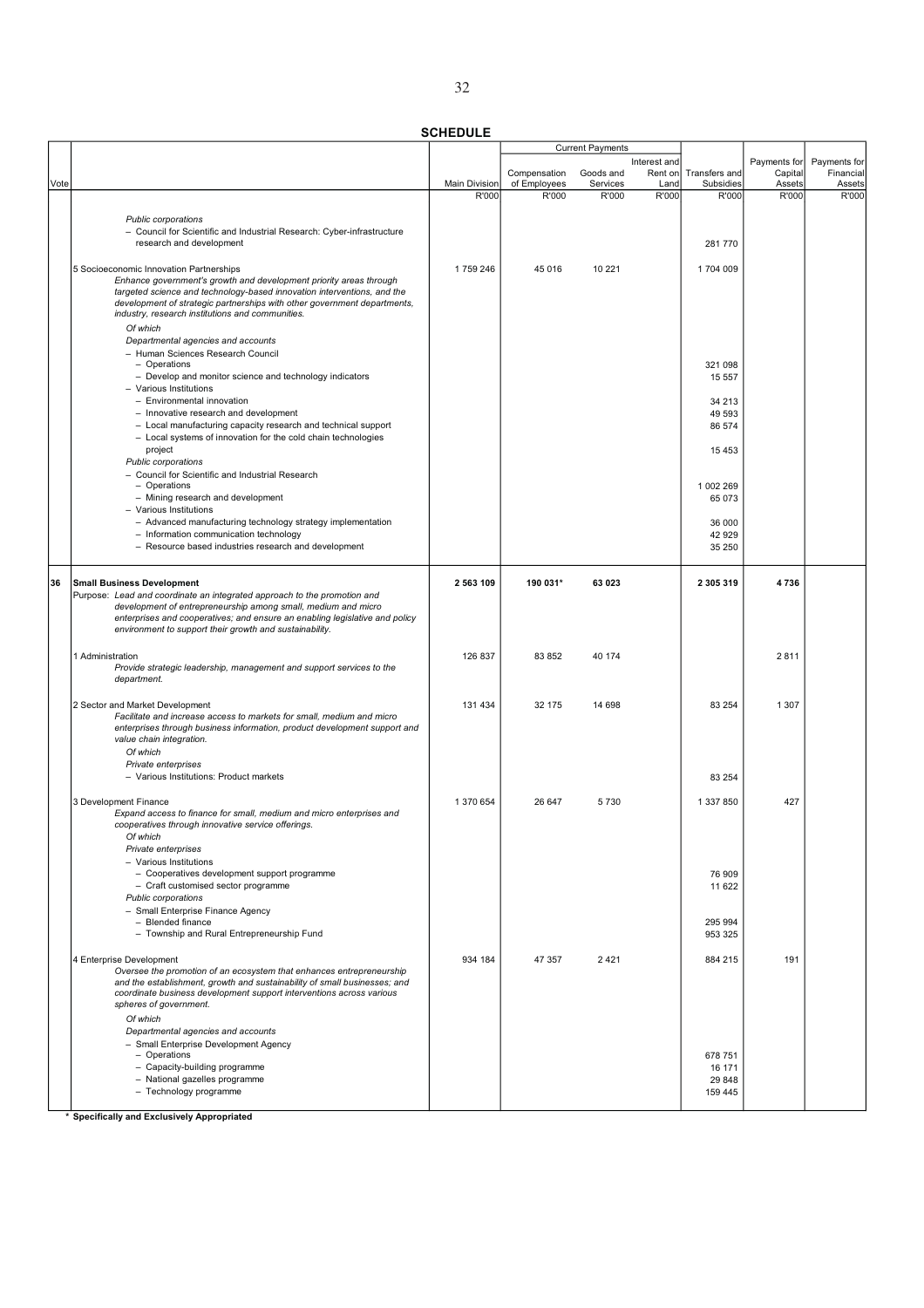|      |                                                                                                                                                                 |                      |                              | <b>Current Payments</b> |                 |                            |                   |                     |
|------|-----------------------------------------------------------------------------------------------------------------------------------------------------------------|----------------------|------------------------------|-------------------------|-----------------|----------------------------|-------------------|---------------------|
|      |                                                                                                                                                                 |                      |                              |                         | Interest and    |                            | Payments for      | Payments for        |
| Vote |                                                                                                                                                                 | <b>Main Division</b> | Compensation<br>of Employees | Goods and<br>Services   | Rent on<br>Land | Transfers and<br>Subsidies | Capital<br>Assets | Financial<br>Assets |
|      |                                                                                                                                                                 | R'000                | R'000                        | R'000                   | R'000           | R'000                      | R'000             | R'000               |
|      |                                                                                                                                                                 |                      |                              |                         |                 |                            |                   |                     |
| 37   | Sport, Arts and Culture                                                                                                                                         | 6 295 128            | 376 379*                     | 632 311                 |                 | 5 080 208                  | 206 230           |                     |
|      | Purpose: Provide an enabling environment for the sport, arts and culture sector by                                                                              |                      |                              |                         |                 |                            |                   |                     |
|      | developing, transforming, preserving, protecting and promoting sport, arts<br>and culture at all levels of participation to foster an active, winning, creative |                      |                              |                         |                 |                            |                   |                     |
|      | and socially cohesive nation.                                                                                                                                   |                      |                              |                         |                 |                            |                   |                     |
|      |                                                                                                                                                                 |                      |                              |                         |                 |                            |                   |                     |
|      | 1 Administration                                                                                                                                                | 453 228              | 183 610                      | 256 667                 |                 | 104                        | 12 847            |                     |
|      | Provide strategic leadership, management and support services to the                                                                                            |                      |                              |                         |                 |                            |                   |                     |
|      | department.                                                                                                                                                     |                      |                              |                         |                 |                            |                   |                     |
|      | Of which                                                                                                                                                        |                      |                              |                         |                 |                            |                   |                     |
|      | Departmental agencies and accounts<br>- Culture, Art, Tourism, Hospitality and Sport Sector                                                                     |                      |                              |                         |                 |                            |                   |                     |
|      | Education and Training Authority: Operations                                                                                                                    |                      |                              |                         |                 | 104                        |                   |                     |
|      |                                                                                                                                                                 |                      |                              |                         |                 |                            |                   |                     |
|      | 2 Recreation Development and Sport Promotion                                                                                                                    | 1462786              | 35 390                       | 159 538                 |                 | 1074 475                   | 193 383           |                     |
|      | Support the provision of mass participation opportunities, the development of                                                                                   |                      |                              |                         |                 |                            |                   |                     |
|      | elite athletes, and the regulation and maintenance of facilities.                                                                                               |                      |                              |                         |                 |                            |                   |                     |
|      | Of which<br>Conditional allocation to provinces                                                                                                                 |                      |                              |                         |                 |                            |                   |                     |
|      | * - Mass Participation and Sport Development Grant                                                                                                              |                      |                              |                         |                 | 603 511                    |                   |                     |
|      | Departmental agencies and accounts                                                                                                                              |                      |                              |                         |                 |                            |                   |                     |
|      | - Amazwi South African Museum of Literature - Makhanda                                                                                                          |                      |                              |                         |                 |                            |                   |                     |
|      | - Building and upgrading of infrastructure                                                                                                                      |                      |                              |                         |                 | 1 0 9 4                    |                   |                     |
|      | - Artscape: Building and upgrading of infrastructure                                                                                                            |                      |                              |                         |                 | 10 385                     |                   |                     |
|      | - Boxing South Africa: Operations<br>- Die Afrikaanse Taalmuseum en -monument - Paarl                                                                           |                      |                              |                         |                 | 19 668                     |                   |                     |
|      | - Building and upgrading of infrastructure                                                                                                                      |                      |                              |                         |                 | 5949                       |                   |                     |
|      | - Ditsong Museums of South Africa - Pretoria                                                                                                                    |                      |                              |                         |                 |                            |                   |                     |
|      | - Building and upgrading of infrastructure                                                                                                                      |                      |                              |                         |                 | 9 0 4 1                    |                   |                     |
|      | - Freedom Park - Pretoria                                                                                                                                       |                      |                              |                         |                 |                            |                   |                     |
|      | - Building and upgrading of infrastructure                                                                                                                      |                      |                              |                         |                 | 26 041                     |                   |                     |
|      | - Iziko Museums of South Africa - Cape Town<br>- Building and upgrading of infrastructure                                                                       |                      |                              |                         |                 | 8 1 4 7                    |                   |                     |
|      | - KwaZulu-Natal Museum - Pietermaritzburg                                                                                                                       |                      |                              |                         |                 |                            |                   |                     |
|      | - Building and upgrading of infrastructure                                                                                                                      |                      |                              |                         |                 | 1 0 0 0                    |                   |                     |
|      | - Mandela Bay Theatre Complex: Building and upgrading                                                                                                           |                      |                              |                         |                 |                            |                   |                     |
|      | of infrastructure                                                                                                                                               |                      |                              |                         |                 | 20 000                     |                   |                     |
|      | - Market Theatre Foundation: Building and upgrading of infrastructure                                                                                           |                      |                              |                         |                 | 5836                       |                   |                     |
|      | - National Arts Council: Building and upgrading of infrastructure<br>- National Heritage Council                                                                |                      |                              |                         |                 | 1 2 2 0                    |                   |                     |
|      | - Resistance and Liberation Heritage Route: Building, and upgrading                                                                                             |                      |                              |                         |                 |                            |                   |                     |
|      | of infrastructure for performing arts projects                                                                                                                  |                      |                              |                         |                 | 12 8 35                    |                   |                     |
|      | - National Library of South Africa: Building and upgrading                                                                                                      |                      |                              |                         |                 |                            |                   |                     |
|      | of infrastructure                                                                                                                                               |                      |                              |                         |                 | 932                        |                   |                     |
|      | - National Museum - Bloemfontein<br>- Building and upgrading of infrastructure                                                                                  |                      |                              |                         |                 | 10 652                     |                   |                     |
|      | - Nelson Mandela Museum - Mthatha                                                                                                                               |                      |                              |                         |                 |                            |                   |                     |
|      | - Building and upgrading of infrastructure                                                                                                                      |                      |                              |                         |                 | 3 0 0 0                    |                   |                     |
|      | - Performing Arts Centre of the Free State: Building and upgrading                                                                                              |                      |                              |                         |                 |                            |                   |                     |
|      | of infrastructure                                                                                                                                               |                      |                              |                         |                 | 15 4 37                    |                   |                     |
|      | - Robben Island Museum - Cape Town<br>Building and upgrading of infrastructure                                                                                  |                      |                              |                         |                 | 9544                       |                   |                     |
|      | - South African Heritage Resources Agency: Building and upgrading                                                                                               |                      |                              |                         |                 |                            |                   |                     |
|      | of infrastructure                                                                                                                                               |                      |                              |                         |                 | 10 404                     |                   |                     |
|      | - South African Institute for Drug-free Sport: Operations                                                                                                       |                      |                              |                         |                 | 29 171                     |                   |                     |
|      | - South African Library for the Blind: Building and upgrading                                                                                                   |                      |                              |                         |                 |                            |                   |                     |
|      | of infrastructure                                                                                                                                               |                      |                              |                         |                 | 22 000                     |                   |                     |
|      | - The Playhouse Company: Building and upgrading<br>of infrastructure                                                                                            |                      |                              |                         |                 | 7 3 5 6                    |                   |                     |
|      | - The South African State Theatre: Building and upgrading                                                                                                       |                      |                              |                         |                 |                            |                   |                     |
|      | of infrastructure                                                                                                                                               |                      |                              |                         |                 | 15 378                     |                   |                     |
|      | - uMsunduzi Museum - Pietermaritzburg                                                                                                                           |                      |                              |                         |                 |                            |                   |                     |
|      | - Building and upgrading of infrastructure                                                                                                                      |                      |                              |                         |                 | 2 0 9 4                    |                   |                     |
|      | - War Museum of the Boer Republics - Bloemfontein                                                                                                               |                      |                              |                         |                 |                            |                   |                     |
|      | - Building and upgrading of infrastructure<br>Households                                                                                                        |                      |                              |                         |                 | 2 3 0 0                    |                   |                     |
|      | - Bursaries for Non-employees: Ministerial sport bursary programme                                                                                              |                      |                              |                         |                 | 5 0 0 0                    |                   |                     |
|      | Non-profit institutions                                                                                                                                         |                      |                              |                         |                 |                            |                   |                     |
|      | - Caiphus Katse Semenya Foundation                                                                                                                              |                      |                              |                         |                 |                            |                   |                     |
|      | - Incubator: Building, and upgrading of infrastructure for performing                                                                                           |                      |                              |                         |                 |                            |                   |                     |
|      | arts projects                                                                                                                                                   |                      |                              |                         |                 | 728                        |                   |                     |
|      | - Isandlwana: Statue of King Cetshwayo<br>- loveLife: HIV/AIDS awareness through sport programmes                                                               |                      |                              |                         |                 | 2 2 0 0<br>39 877          |                   |                     |
|      | - South African Sports Confederation and Olympic Committee:                                                                                                     |                      |                              |                         |                 |                            |                   |                     |
|      | Support for athletes                                                                                                                                            |                      |                              |                         |                 | 12 009                     |                   |                     |
|      |                                                                                                                                                                 |                      |                              |                         |                 |                            |                   |                     |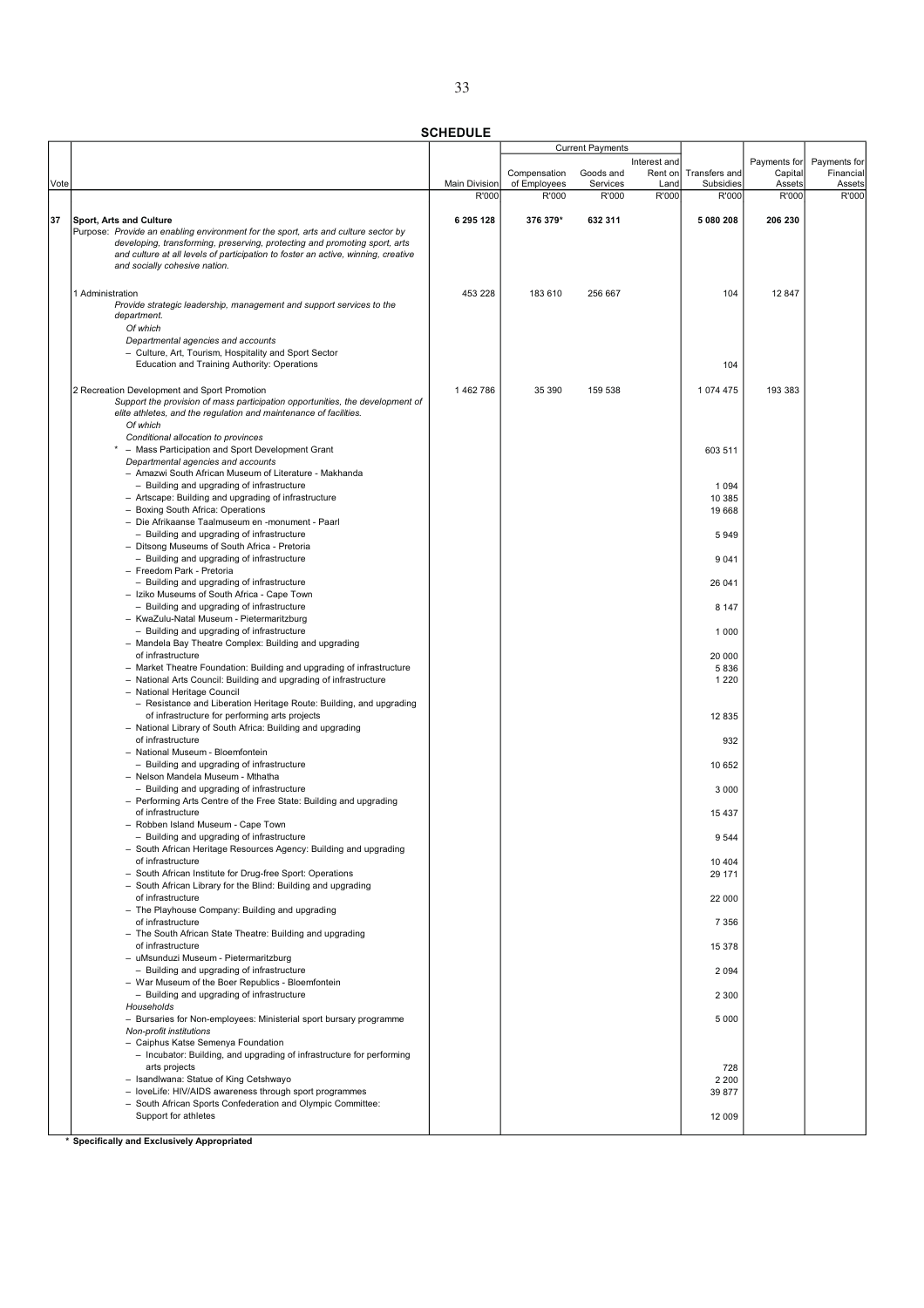|      |                                                                       |                      |              | <b>Current Payments</b> |              |               |              |              |
|------|-----------------------------------------------------------------------|----------------------|--------------|-------------------------|--------------|---------------|--------------|--------------|
|      |                                                                       |                      |              |                         | Interest and |               | Payments for | Payments for |
|      |                                                                       |                      | Compensation | Goods and               | Rent on      | Transfers and | Capital      | Financial    |
| Vote |                                                                       | <b>Main Division</b> | of Employees | Services                | Land         | Subsidies     | Assets       | Assets       |
|      |                                                                       | R'000                | R'000        | R'000                   | R'000        | R'000         | R'000        | R'000        |
|      | - Thabo Mbeki Foundation: Building and upgrading                      |                      |              |                         |              |               |              |              |
|      | of infrastructure for performing arts projects                        |                      |              |                         |              | 15 000        |              |              |
|      | - The Sports Trust: Sport development projects                        |                      |              |                         |              | 25 709        |              |              |
|      | - Upgrading of Community Arts Centres: Building and upgrading         |                      |              |                         |              |               |              |              |
|      | of infrastructure for performing arts projects                        |                      |              |                         |              | 2 500         |              |              |
|      | - Upgrading of Public Spaces: Building and upgrading                  |                      |              |                         |              |               |              |              |
|      | of infrastructure for performing arts projects                        |                      |              |                         |              | 723           |              |              |
|      | - Various Sport Federations: Operations                               |                      |              |                         |              | 117 118       |              |              |
|      | Private enterprises                                                   |                      |              |                         |              |               |              |              |
|      | - Upgrading of Public Spaces: Building and upgrading                  |                      |              |                         |              |               |              |              |
|      | of infrastructure for performing arts projects                        |                      |              |                         |              | 616           |              |              |
|      |                                                                       |                      |              |                         |              |               |              |              |
|      | 3 Arts and Culture Promotion and Development                          | 1749793              | 86 793       | 176 513                 |              | 1486487       |              |              |
|      | Promote and develop arts, culture and languages, and implement the    |                      |              |                         |              |               |              |              |
|      | national social cohesion strategy.                                    |                      |              |                         |              |               |              |              |
|      | Of which                                                              |                      |              |                         |              |               |              |              |
|      | Departmental agencies and accounts                                    |                      |              |                         |              |               |              |              |
|      | - Artscape: Operations                                                |                      |              |                         |              | 67478         |              |              |
|      | - Arts and Culture Industries: Facilitation of public funds for       |                      |              |                         |              |               |              |              |
|      | arts projects                                                         |                      |              |                         |              |               |              |              |
|      | - Local market development and promotion                              |                      |              |                         |              | 612           |              |              |
|      | - Creative Industries Intervention: Expansion of creatives industry   |                      |              |                         |              | 440 000       |              |              |
|      | - Mandela Bay Theatre Complex: Operations                             |                      |              |                         |              | 20 000        |              |              |
|      | - Market Theatre Foundation: Operations                               |                      |              |                         |              | 52 561        |              |              |
|      | - National Arts Council: Operations                                   |                      |              |                         |              | 123 015       |              |              |
|      | - National Film and Video Foundation: Operations                      |                      |              |                         |              | 149 210       |              |              |
|      | - National Youth Development Agency: Young patriots project           |                      |              |                         |              | 10 4 26       |              |              |
|      | - Pan South African Language Board: Operations                        |                      |              |                         |              | 123 124       |              |              |
|      | - Performing Arts Centre of the Free State: Operations                |                      |              |                         |              | 50 024        |              |              |
|      | - Performing Arts Institutions: Mzansi Golden Economy: Facilitation   |                      |              |                         |              |               |              |              |
|      | of public funds for arts projects                                     |                      |              |                         |              |               |              |              |
|      | - Incubators entrepreneur and local content development               |                      |              |                         |              | 10 084        |              |              |
|      |                                                                       |                      |              |                         |              |               |              |              |
|      | - The Playhouse Company: Operations                                   |                      |              |                         |              | 55 193        |              |              |
|      | - The South African State Theatre: Operations                         |                      |              |                         |              | 62 752        |              |              |
|      | - Various Institutions: Mzansi Golden Economy: Facilitation of public |                      |              |                         |              |               |              |              |
|      | funds for arts projects                                               |                      |              |                         |              |               |              |              |
|      | - Art bank resources                                                  |                      |              |                         |              | 10 265        |              |              |
|      | - Artists in schools                                                  |                      |              |                         |              | 3 0 1 2       |              |              |
|      | - Community arts development                                          |                      |              |                         |              | 13 988        |              |              |
|      | - Cultural events                                                     |                      |              |                         |              | 3674          |              |              |
|      | Foreign governments and international organisations                   |                      |              |                         |              |               |              |              |
|      | - African Union Sports Council Region 5: Subscription fees            |                      |              |                         |              | 309           |              |              |
|      | - Commonwealth Foundation: Facilitation of public funds for           |                      |              |                         |              |               |              |              |
|      | cultural projects                                                     |                      |              |                         |              | 2 9 0 0       |              |              |
|      | - United Nations Educational, Scientific and Cultural Organisation:   |                      |              |                         |              |               |              |              |
|      | International Fund for Cultural Diversity                             |                      |              |                         |              | 110           |              |              |
|      | Higher education institutions                                         |                      |              |                         |              |               |              |              |
|      | - Various Institutions: Facilitation of public funds                  |                      |              |                         |              |               |              |              |
|      | - Human languages technologies projects                               |                      |              |                         |              | 7 3 9 4       |              |              |
|      | Households                                                            |                      |              |                         |              |               |              |              |
|      | - Arts and Culture Industries: Facilitation of public funds for       |                      |              |                         |              |               |              |              |
|      | arts projects                                                         |                      |              |                         |              |               |              |              |
|      | - Local market development and promotion                              |                      |              |                         |              | 3933          |              |              |
|      | - Language Development Projects: Facilitation of public funds         |                      |              |                         |              |               |              |              |
|      | for language projects                                                 |                      |              |                         |              | 6583          |              |              |
|      | - Various Institutions: Mzansi Golden Economy: Facilitation of        |                      |              |                         |              |               |              |              |
|      | public funds for arts projects                                        |                      |              |                         |              |               |              |              |
|      | - Export market development and promotion                             |                      |              |                         |              | 1 2 1 5       |              |              |
|      | - Cultural events                                                     |                      |              |                         |              | 2622          |              |              |
|      | - Public art                                                          |                      |              |                         |              | 892           |              |              |
|      | - Touring ventures                                                    |                      |              |                         |              | 2840          |              |              |
|      | Non-profit institutions                                               |                      |              |                         |              |               |              |              |
|      | - Arts and Culture Industries: Facilitation of public funds for       |                      |              |                         |              |               |              |              |
|      | arts projects                                                         |                      |              |                         |              |               |              |              |
|      | - Community arts development                                          |                      |              |                         |              | 8 2 1 6       |              |              |
|      | - Local market development and promotion                              |                      |              |                         |              | 15 172        |              |              |
|      | - Arts Social Development: Facilitation of public funds for           |                      |              |                         |              |               |              |              |
|      | arts and youth development projects                                   |                      |              |                         |              | 8662          |              |              |
|      | - Arts Youth Development: Facilitation of public funds for            |                      |              |                         |              |               |              |              |
|      | arts and youth development projects                                   |                      |              |                         |              | 8 6 6 3       |              |              |
|      | - Business and Arts South Africa: Operations                          |                      |              |                         |              | 10 562        |              |              |
|      | - Moral Regeneration Movement: Facilitation of public funds           |                      |              |                         |              |               |              |              |
|      | for arts and youth development projects                               |                      |              |                         |              | 4 4 4 4       |              |              |
|      |                                                                       |                      |              |                         |              |               |              |              |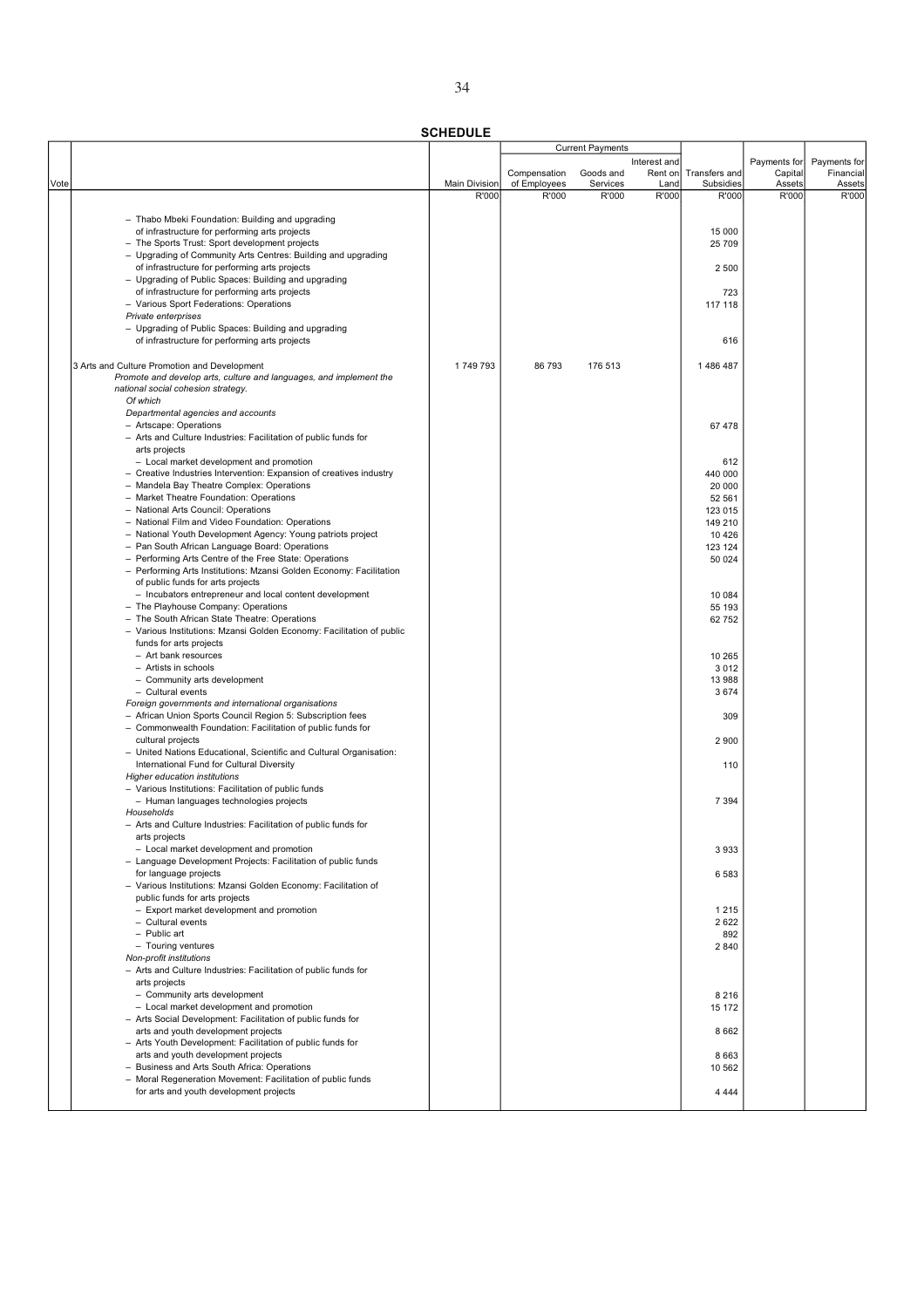SCHEDULE

|      |                                                                              |               |              | <b>Current Payments</b> |              |               |              |              |
|------|------------------------------------------------------------------------------|---------------|--------------|-------------------------|--------------|---------------|--------------|--------------|
|      |                                                                              |               |              |                         | Interest and |               | Payments for | Payments for |
|      |                                                                              |               | Compensation | Goods and               | Rent on      | Transfers and | Capital      | Financial    |
| Vote |                                                                              | Main Division | of Employees | Services                | Land         | Subsidies     | Assets       | Assets       |
|      |                                                                              | R'000         | R'000        | R'000                   | R'000        | R'000         | R'000        | R'000        |
|      | - Various Institutions: Mzansi Golden Economy: Facilitation of               |               |              |                         |              |               |              |              |
|      | public funds for arts projects                                               |               |              |                         |              |               |              |              |
|      | - Artists in schools                                                         |               |              |                         |              | 15 111        |              |              |
|      |                                                                              |               |              |                         |              |               |              |              |
|      | - Community arts development                                                 |               |              |                         |              | 5962          |              |              |
|      | - Cultural events                                                            |               |              |                         |              | 55 074        |              |              |
|      | - Entrepreneur and local content development                                 |               |              |                         |              | 1487          |              |              |
|      | - Export market development and promotion                                    |               |              |                         |              | 4 0 1 2       |              |              |
|      | - National Cultural Industries Skills Academy                                |               |              |                         |              | 14 384        |              |              |
|      | - Public art                                                                 |               |              |                         |              | 2649          |              |              |
|      | - Touring ventures                                                           |               |              |                         |              | 3620          |              |              |
|      | Private enterprises                                                          |               |              |                         |              |               |              |              |
|      | - Arts and Culture Industries: Facilitation of public funds for              |               |              |                         |              |               |              |              |
|      | arts projects                                                                |               |              |                         |              |               |              |              |
|      | - Local market development and promotion                                     |               |              |                         |              | 16 052        |              |              |
|      | - Saigen: Facilitation of public funds for language projects                 |               |              |                         |              | 975           |              |              |
|      | - Various Institutions: Mzansi Golden Economy: Facilitation of               |               |              |                         |              |               |              |              |
|      | public funds for arts projects                                               |               |              |                         |              |               |              |              |
|      | - Public art                                                                 |               |              |                         |              | 1506          |              |              |
|      | - Cultural events                                                            |               |              |                         |              | 49 508        |              |              |
|      | - Touring ventures                                                           |               |              |                         |              | 10829         |              |              |
|      | - National Cultural Industries Skills Academy                                |               |              |                         |              | 15 611        |              |              |
|      | - Artists in schools                                                         |               |              |                         |              | 2 4 9 8       |              |              |
|      |                                                                              |               |              |                         |              | 2817          |              |              |
|      | - Export market development and promotion                                    |               |              |                         |              |               |              |              |
|      | - Entrepreneur and local content development                                 |               |              |                         |              | 720           |              |              |
|      | Public corporations                                                          |               |              |                         |              |               |              |              |
|      | - Council for Scientific and Industrial Research: Facilitation               |               |              |                         |              |               |              |              |
|      | of public funds for language projects                                        |               |              |                         |              | 3737          |              |              |
|      |                                                                              |               |              |                         |              |               |              |              |
|      | 4 Heritage Promotion and Preservation                                        | 2 629 321     | 70 586       | 39 593                  |              | 2 519 142     |              |              |
|      | Preserve and promote South African heritage, including archival and heraldic |               |              |                         |              |               |              |              |
|      | heritage. Oversee and transfer funds to libraries.                           |               |              |                         |              |               |              |              |
|      | Of which                                                                     |               |              |                         |              |               |              |              |
|      | Conditional allocation to provinces                                          |               |              |                         |              |               |              |              |
|      | - Community Library Services Grant                                           |               |              |                         |              |               |              |              |
|      | - Current                                                                    |               |              |                         |              | 1 261 874     |              |              |
|      | - Capital                                                                    |               |              |                         |              | 310 676       |              |              |
|      | Departmental agencies and accounts                                           |               |              |                         |              |               |              |              |
|      | - Amazwi South African Museum of Literature - Makhanda                       |               |              |                         |              |               |              |              |
|      | - Operations                                                                 |               |              |                         |              | 14 956        |              |              |
|      | - Die Afrikaanse Taalmuseum en -monument - Paarl                             |               |              |                         |              |               |              |              |
|      | - Operations                                                                 |               |              |                         |              | 11 939        |              |              |
|      | - Ditsong Museums of South Africa - Pretoria                                 |               |              |                         |              |               |              |              |
|      | - Operations                                                                 |               |              |                         |              | 101 109       |              |              |
|      | - Freedom Park - Pretoria                                                    |               |              |                         |              |               |              |              |
|      | - Operations                                                                 |               |              |                         |              |               |              |              |
|      |                                                                              |               |              |                         |              | 99 522        |              |              |
|      | - Iziko Museums of South Africa - Cape Town                                  |               |              |                         |              |               |              |              |
|      | - Operations                                                                 |               |              |                         |              | 99 994        |              |              |
|      | - KwaZulu-Natal Museum - Pietermaritzburg                                    |               |              |                         |              |               |              |              |
|      | - Operations                                                                 |               |              |                         |              | 41 704        |              |              |
|      | - Luthuli Museum - Stanger                                                   |               |              |                         |              |               |              |              |
|      | - Operations                                                                 |               |              |                         |              | 17687         |              |              |
|      | - National Heritage Council: Operations                                      |               |              |                         |              | 73 602        |              |              |
|      | - National Library of South Africa                                           |               |              |                         |              |               |              |              |
|      | - Operations                                                                 |               |              |                         |              | 110 327       |              |              |
|      | - Community libraries                                                        |               |              |                         |              | 25 4 35       |              |              |
|      | - National Museum - Bloemfontein                                             |               |              |                         |              |               |              |              |
|      | - Operations                                                                 |               |              |                         |              | 63 139        |              |              |
|      | - Nelson Mandela Museum - Mthatha                                            |               |              |                         |              |               |              |              |
|      | - Operations                                                                 |               |              |                         |              | 34 109        |              |              |
|      | - Robben Island Museum - Cape Town                                           |               |              |                         |              |               |              |              |
|      | - Operations                                                                 |               |              |                         |              | 89 261        |              |              |
|      | - South African Heritage Resources Agency: Operations                        |               |              |                         |              | 62 839        |              |              |
|      | - South African Library for the Blind: Operations                            |               |              |                         |              | 26 4 28       |              |              |
|      | - uMsunduzi Museum - Pietermaritzburg                                        |               |              |                         |              |               |              |              |
|      | - Operations                                                                 |               |              |                         |              |               |              |              |
|      | - War Museum of the Boer Republics - Bloemfontein                            |               |              |                         |              | 23 4 09       |              |              |
|      |                                                                              |               |              |                         |              |               |              |              |
|      | - Operations                                                                 |               |              |                         |              | 17809         |              |              |
|      | - William Humphreys Art Gallery - Kimberley                                  |               |              |                         |              |               |              |              |
|      | - Operations                                                                 |               |              |                         |              | 12 121        |              |              |
|      | Foreign governments and international organisations                          |               |              |                         |              |               |              |              |
|      | - African World Heritage Fund: Operations                                    |               |              |                         |              | 2 2 2 0       |              |              |
|      | - International Centre for the Study of the Preservation                     |               |              |                         |              |               |              |              |
|      | and Restoration of Cultural Property: Membership fees                        |               |              |                         |              | 189           |              |              |
|      | Households                                                                   |               |              |                         |              |               |              |              |
|      | - Heritage Projects: Facilitation of public funds for heritage projects      |               |              |                         |              | 5 0 2 7       |              |              |
|      |                                                                              |               |              |                         |              |               |              |              |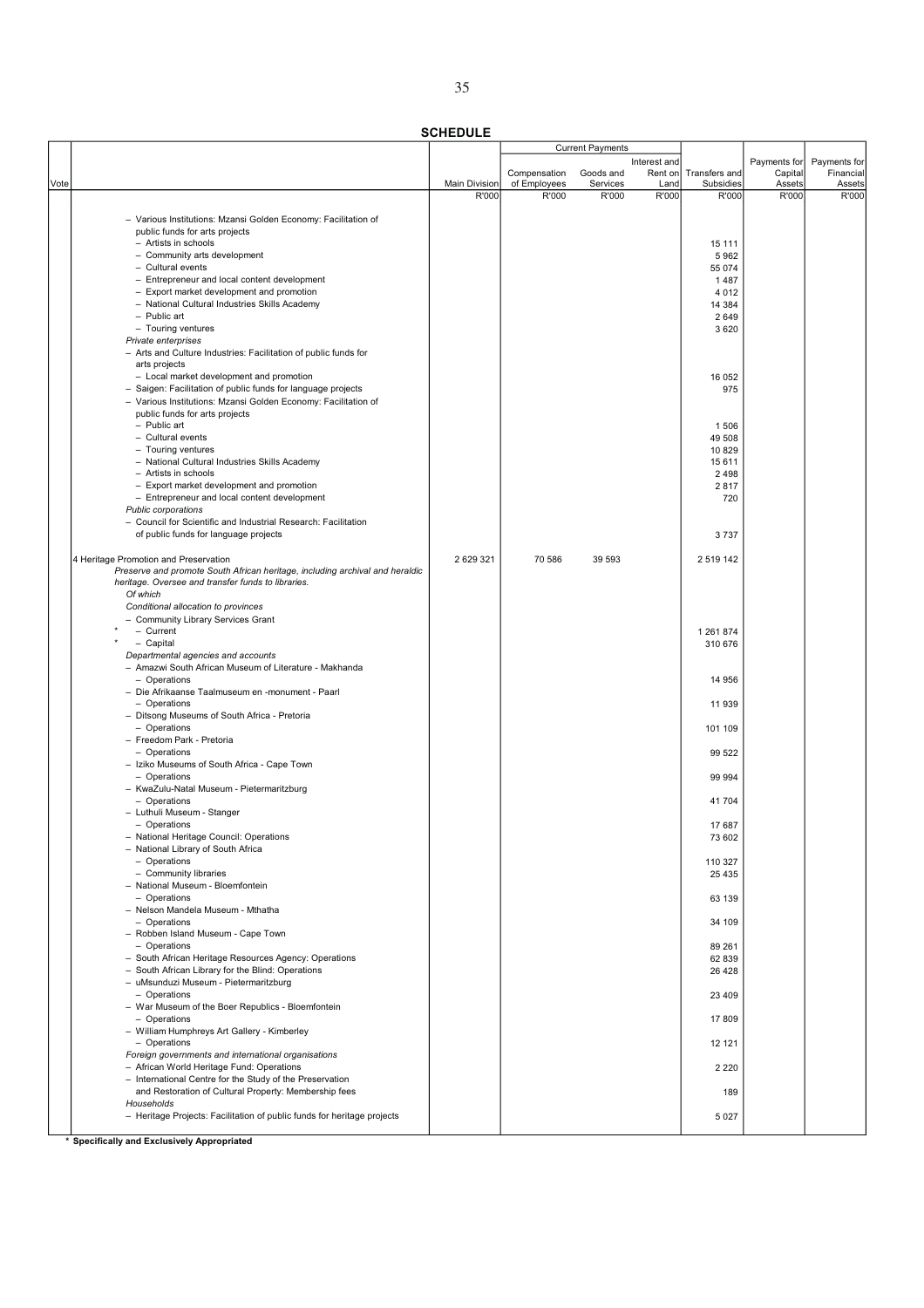|      |                                                                                                                                                      |                      | <b>Current Payments</b>      |                       |                 |                            |                   |                     |
|------|------------------------------------------------------------------------------------------------------------------------------------------------------|----------------------|------------------------------|-----------------------|-----------------|----------------------------|-------------------|---------------------|
|      |                                                                                                                                                      |                      |                              |                       | Interest and    |                            | Payments for      | Payments for        |
| Vote |                                                                                                                                                      | <b>Main Division</b> | Compensation<br>of Employees | Goods and<br>Services | Rent on<br>Land | Transfers and<br>Subsidies | Capital<br>Assets | Financial<br>Assets |
|      |                                                                                                                                                      | R'000                | R'000                        | R'000                 | R'000           | R'000                      | R'000             | R'000               |
|      | Non-profit institutions                                                                                                                              |                      |                              |                       |                 |                            |                   |                     |
|      | - Blind South Africa: Operations<br>- Engelenburg House Art Collection - Pretoria                                                                    |                      |                              |                       |                 | 9818                       |                   |                     |
|      | - Operations                                                                                                                                         |                      |                              |                       |                 | 418                        |                   |                     |
|      | - Library and Information Association of South Africa: Hosting of                                                                                    |                      |                              |                       |                 |                            |                   |                     |
|      | the World Library and Information Congress<br>- Southern African Communications Industries Association: Facilitation                                 |                      |                              |                       |                 | 2 3 6 2                    |                   |                     |
|      | of public funds                                                                                                                                      |                      |                              |                       |                 | 250                        |                   |                     |
|      | - Various Institutions: Heritage Projects<br>- Facilitation of public funds                                                                          |                      |                              |                       |                 | 918                        |                   |                     |
|      |                                                                                                                                                      |                      |                              |                       |                 |                            |                   |                     |
| 38   | Tourism                                                                                                                                              | 2 491 580            | 370 766*                     | 550 364               |                 | 1 565 615                  | 4835              |                     |
|      | Purpose: Promote and support the growth and development of an equitable,                                                                             |                      |                              |                       |                 |                            |                   |                     |
|      | competitive and sustainable tourism sector, enhancing its contribution to<br>national priorities.                                                    |                      |                              |                       |                 |                            |                   |                     |
|      |                                                                                                                                                      |                      |                              |                       |                 |                            |                   |                     |
|      | 1 Administration                                                                                                                                     | 325 119              | 174 097                      | 147 307               |                 | 188                        | 3527              |                     |
|      | Provide strategic leadership, management and support services to the<br>department.                                                                  |                      |                              |                       |                 |                            |                   |                     |
|      | Of which                                                                                                                                             |                      |                              |                       |                 |                            |                   |                     |
|      | Departmental agencies and accounts<br>- Culture, Art, Tourism, Hospitality and Sport Sector                                                          |                      |                              |                       |                 |                            |                   |                     |
|      | Education and Training Authority: Operations                                                                                                         |                      |                              |                       |                 | 188                        |                   |                     |
|      | 2 Tourism Research, Policy and International Relations                                                                                               | 1415983              | 57 377                       | 21 983                |                 | 1 335 524                  | 1 0 9 9           |                     |
|      | Enhance the strategic policy environment, monitor the tourism sector's                                                                               |                      |                              |                       |                 |                            |                   |                     |
|      | performance and enable stakeholder relations.<br>Of which                                                                                            |                      |                              |                       |                 |                            |                   |                     |
|      | Departmental agencies and accounts                                                                                                                   |                      |                              |                       |                 |                            |                   |                     |
|      | - South African Tourism: Operations<br>Foreign governments and international organisations                                                           |                      |                              |                       |                 | 1 329 206                  |                   |                     |
|      | - United Nations World Tourism Organisation: Membership fee                                                                                          |                      |                              |                       |                 | 2 5 0 2                    |                   |                     |
|      | Households                                                                                                                                           |                      |                              |                       |                 |                            |                   |                     |
|      | - Bursaries for Non-employees: National tourism research<br>framework capacitation                                                                   |                      |                              |                       |                 | 3816                       |                   |                     |
|      |                                                                                                                                                      |                      |                              |                       |                 |                            |                   |                     |
|      | 3 Destination Development<br>Facilitate and coordinate tourism destination development.                                                              | 393 871              | 59 922                       | 333 809               |                 |                            | 140               |                     |
|      |                                                                                                                                                      |                      |                              |                       |                 |                            |                   |                     |
|      | 4 Tourism Sector Support Services<br>Enhance transformation, increase skill levels and support the development of                                    | 356 607              | 79 370                       | 47 265                |                 | 229 903                    | 69                |                     |
|      | the sector to ensure that South Africa is a competitive tourism destination.                                                                         |                      |                              |                       |                 |                            |                   |                     |
|      | Of which<br>Departmental agencies and accounts                                                                                                       |                      |                              |                       |                 |                            |                   |                     |
|      | - National Tourism Careers Expo: Operations                                                                                                          |                      |                              |                       |                 | 4 2 8 8                    |                   |                     |
|      | Non-profit institutions<br>- Federated Hospitality Association of South Africa: Membership fee                                                       |                      |                              |                       |                 | 443                        |                   |                     |
|      | Private enterprises                                                                                                                                  |                      |                              |                       |                 |                            |                   |                     |
|      | - Tourism Incentive Programme: Work opportunities                                                                                                    |                      |                              |                       |                 | 225 172                    |                   |                     |
|      |                                                                                                                                                      |                      |                              |                       |                 |                            |                   |                     |
| 39   | <b>Trade, Industry and Competition</b><br>Purpose: Lead economic development policy formulation and planning. Facilitate                             | 10 859 303           | 1 047 287*                   | 876 630               |                 | 8911612                    | 23 774            |                     |
|      | access to sustainable economic activity and employment for all South                                                                                 |                      |                              |                       |                 |                            |                   |                     |
|      | Africans through an understanding of the economy, knowledge of economic<br>opportunities and potential, and anticipation of future economic trends.  |                      |                              |                       |                 |                            |                   |                     |
|      | Catalyse economic transformation and development, and provide a<br>predictable, competitive, equitable and socially responsible environment for      |                      |                              |                       |                 |                            |                   |                     |
|      | investment, enterprise and trade for economic citizens. Contribute to                                                                                |                      |                              |                       |                 |                            |                   |                     |
|      | achieving government's vision of an adaptive and restructured economy<br>characterised by accelerated economic growth, employment creation and       |                      |                              |                       |                 |                            |                   |                     |
|      | greater equity.                                                                                                                                      |                      |                              |                       |                 |                            |                   |                     |
|      |                                                                                                                                                      |                      |                              |                       |                 |                            |                   |                     |
|      | 1 Administration<br>Provide strategic leadership, management and support services to the                                                             | 943 951              | 294 215                      | 634 552               |                 |                            | 15 184            |                     |
|      | department.                                                                                                                                          |                      |                              |                       |                 |                            |                   |                     |
|      | 2 Trade Policy                                                                                                                                       | 241 239              | 85 666                       | 14 961                |                 | 139 756                    | 856               |                     |
|      | Build an equitable global trading system that facilitates development by                                                                             |                      |                              |                       |                 |                            |                   |                     |
|      | strengthening trade and investment links with key economies and fostering<br>African development, including regional and continental integration and |                      |                              |                       |                 |                            |                   |                     |
|      | development cooperation, in line with the African Union Agenda 2063.                                                                                 |                      |                              |                       |                 |                            |                   |                     |
|      | Of which<br>Departmental agencies and accounts                                                                                                       |                      |                              |                       |                 |                            |                   |                     |
|      | - Council for Geoscience: Equipment                                                                                                                  |                      |                              |                       |                 | 1437                       |                   |                     |
|      | - International Trade Administration Commission: Operations                                                                                          |                      |                              |                       |                 | 108 559                    |                   |                     |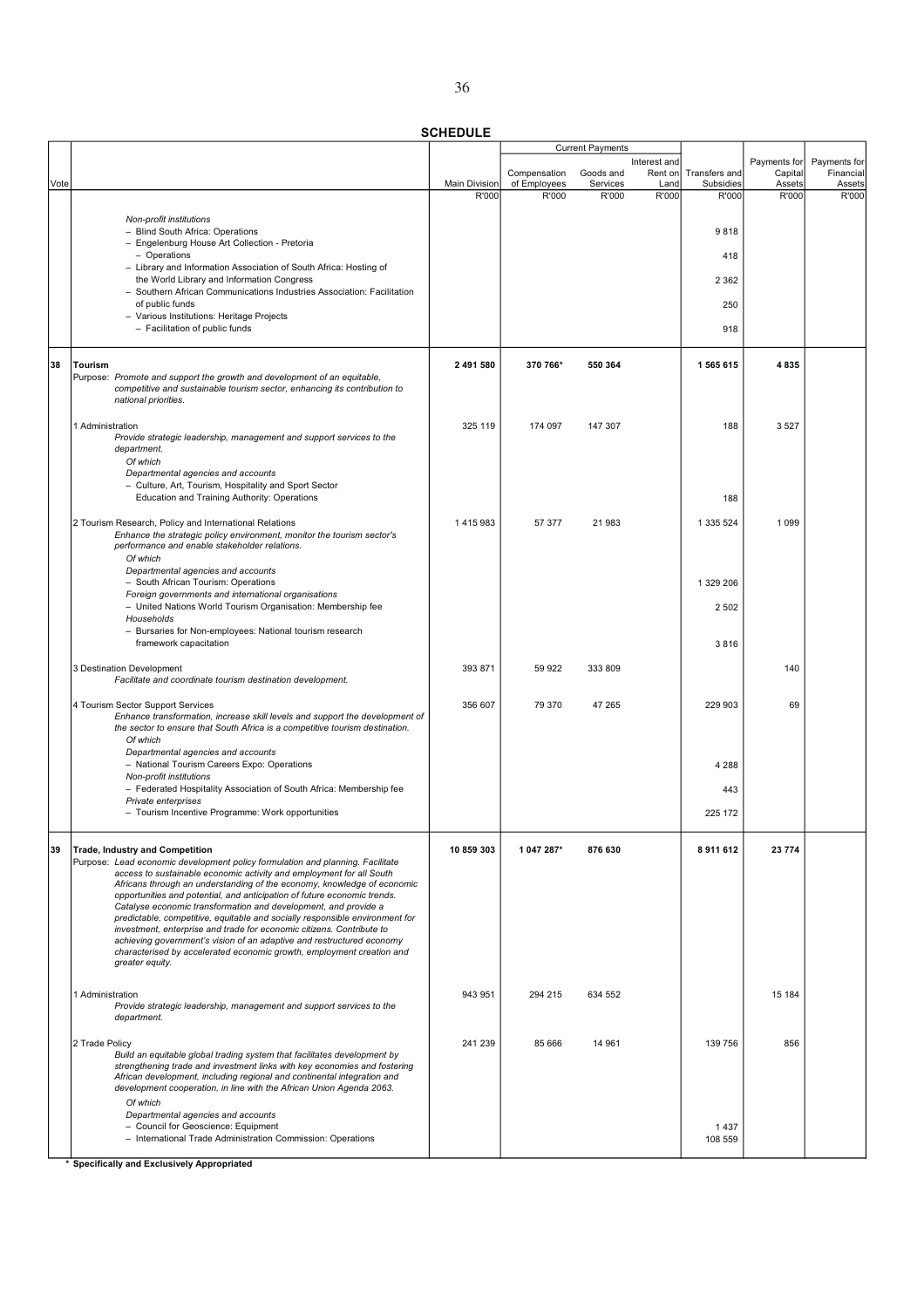|      |                                                                                                                                                         |                      | <b>Current Payments</b>      |                       |                 |                            |                   |                     |
|------|---------------------------------------------------------------------------------------------------------------------------------------------------------|----------------------|------------------------------|-----------------------|-----------------|----------------------------|-------------------|---------------------|
|      |                                                                                                                                                         |                      |                              |                       | Interest and    |                            | Payments for      | Payments for        |
| Vote |                                                                                                                                                         | <b>Main Division</b> | Compensation<br>of Employees | Goods and<br>Services | Rent on<br>Land | Transfers and<br>Subsidies | Capital<br>Assets | Financial<br>Assets |
|      |                                                                                                                                                         | R'000                | R'000                        | R'000                 | R'000           | R'000                      | R'000             | R'000               |
|      |                                                                                                                                                         |                      |                              |                       |                 |                            |                   |                     |
|      | Foreign governments and international organisations                                                                                                     |                      |                              |                       |                 |                            |                   |                     |
|      | - International Organisations: Membership fees<br>- Organisation for the Prohibition of Chemical Weapons                                                |                      |                              |                       |                 | 4 3 8 6                    |                   |                     |
|      | - United Nations: Treaty on the Prohibition of Nuclear Weapons                                                                                          |                      |                              |                       |                 | 2 0 0 0                    |                   |                     |
|      | - World Trade Organisation                                                                                                                              |                      |                              |                       |                 | 17 906                     |                   |                     |
|      | Public corporations                                                                                                                                     |                      |                              |                       |                 |                            |                   |                     |
|      | - Protechnik Laboratories                                                                                                                               |                      |                              |                       |                 |                            |                   |                     |
|      | - Operations                                                                                                                                            |                      |                              |                       |                 | 3817                       |                   |                     |
|      | - Capital                                                                                                                                               |                      |                              |                       |                 | 1651                       |                   |                     |
|      |                                                                                                                                                         |                      |                              |                       |                 |                            |                   |                     |
|      | 3 Spatial Industrial Development                                                                                                                        | 189 261              | 83 512                       | 50 851                |                 | 54 352                     | 546               |                     |
|      | Drive economic transformation and increase participation in industrialisation.                                                                          |                      |                              |                       |                 |                            |                   |                     |
|      | Of which                                                                                                                                                |                      |                              |                       |                 |                            |                   |                     |
|      | Departmental agencies and accounts                                                                                                                      |                      |                              |                       |                 |                            |                   |                     |
|      | - National Productivity Institute: Promote productivity in                                                                                              |                      |                              |                       |                 |                            |                   |                     |
|      | South African companies                                                                                                                                 |                      |                              |                       |                 | 10 558                     |                   |                     |
|      | Non-profit institutions                                                                                                                                 |                      |                              |                       |                 |                            |                   |                     |
|      | - Black Business Council: Study on the development of the                                                                                               |                      |                              |                       |                 |                            |                   |                     |
|      | <b>Black Industrialist Programme</b>                                                                                                                    |                      |                              |                       |                 | 1690                       |                   |                     |
|      | Private enterprises                                                                                                                                     |                      |                              |                       |                 |                            |                   |                     |
|      | - Various Institutions                                                                                                                                  |                      |                              |                       |                 |                            |                   |                     |
|      | - Industrial Development Zones - Other                                                                                                                  |                      |                              |                       |                 | 25 000                     |                   |                     |
|      | <b>Public corporations</b>                                                                                                                              |                      |                              |                       |                 |                            |                   |                     |
|      | - Council for Scientific and Industrial Research: Fibre and Textile                                                                                     |                      |                              |                       |                 |                            |                   |                     |
|      | Centre of Excellence                                                                                                                                    |                      |                              |                       |                 | 2 104                      |                   |                     |
|      | - Industrial Development Corporation: Regional Industrial Development                                                                                   |                      |                              |                       |                 | 15 000                     |                   |                     |
|      |                                                                                                                                                         |                      |                              |                       |                 |                            |                   |                     |
|      | 4 Industrial Policy                                                                                                                                     | 1798811              | 109 674                      | 17 580                |                 | 1670479                    | 1078              |                     |
|      | Design and implement policies, strategies and programmes to strengthen the                                                                              |                      |                              |                       |                 |                            |                   |                     |
|      | ability of manufacturing and other sectors of the economy to create decent<br>jobs and increase value addition and competitiveness in both domestic and |                      |                              |                       |                 |                            |                   |                     |
|      | export markets.                                                                                                                                         |                      |                              |                       |                 |                            |                   |                     |
|      | Of which                                                                                                                                                |                      |                              |                       |                 |                            |                   |                     |
|      | Departmental agencies and accounts                                                                                                                      |                      |                              |                       |                 |                            |                   |                     |
|      | - National Metrology Institute of South Africa                                                                                                          |                      |                              |                       |                 |                            |                   |                     |
|      | - Operations                                                                                                                                            |                      |                              |                       |                 | 122 832                    |                   |                     |
|      | - Capital                                                                                                                                               |                      |                              |                       |                 | 145 744                    |                   |                     |
|      | - National Regulator for Compulsory Specifications: Operations                                                                                          |                      |                              |                       |                 | 147 560                    |                   |                     |
|      | - South African National Accreditation System: Operations                                                                                               |                      |                              |                       |                 | 33 820                     |                   |                     |
|      | Foreign governments and international organisations                                                                                                     |                      |                              |                       |                 |                            |                   |                     |
|      | - International Organisations: Membership fees                                                                                                          |                      |                              |                       |                 |                            |                   |                     |
|      | - Treaty Organisations for Metrology                                                                                                                    |                      |                              |                       |                 | 2 2 1 9                    |                   |                     |
|      | - United Nations Industrial Development Organisation                                                                                                    |                      |                              |                       |                 | 8 3 5 5                    |                   |                     |
|      | Non-profit institutions                                                                                                                                 |                      |                              |                       |                 |                            |                   |                     |
|      | - Automotive Supply Chain Competitiveness Initiative: Competitiveness                                                                                   |                      |                              |                       |                 |                            |                   |                     |
|      | in South Africa's automotive value chain                                                                                                                |                      |                              |                       |                 | 9925                       |                   |                     |
|      | - Centurion Aerospace Village: Operations                                                                                                               |                      |                              |                       |                 | 13 636                     |                   |                     |
|      | - Intsimbi Future Production Technologies Initiatives: Rehabilitation                                                                                   |                      |                              |                       |                 |                            |                   |                     |
|      | and growth of the tool, die and mould manufacturing industry                                                                                            |                      |                              |                       |                 | 68 176                     |                   |                     |
|      | - Proudly South African Campaign: Operations                                                                                                            |                      |                              |                       |                 | 41 530                     |                   |                     |
|      | - Trade and Industrial Policy Strategies: Policy development                                                                                            |                      |                              |                       |                 | 21 198                     |                   |                     |
|      | Public corporations                                                                                                                                     |                      |                              |                       |                 |                            |                   |                     |
|      | - Council for Scientific and Industrial Research                                                                                                        |                      |                              |                       |                 |                            |                   |                     |
|      | - Aerospace industry<br>- National Cleaner Production Centre                                                                                            |                      |                              |                       |                 | 39 387<br>65 201           |                   |                     |
|      | - National Foundry Technology Network                                                                                                                   |                      |                              |                       |                 | 15 165                     |                   |                     |
|      | - Industrial Development Corporation: Sector Programmes                                                                                                 |                      |                              |                       |                 | 599 483                    |                   |                     |
|      | - South African Bureau of Standards: Operations                                                                                                         |                      |                              |                       |                 | 336 248                    |                   |                     |
|      |                                                                                                                                                         |                      |                              |                       |                 |                            |                   |                     |
|      | 5 Consumer and Corporate Regulation                                                                                                                     | 350 879              | 62 590                       | 23 344                |                 | 264 778                    | 167               |                     |
|      | Develop and implement coherent, predictable and transparent regulatory                                                                                  |                      |                              |                       |                 |                            |                   |                     |
|      | solutions that facilitate easy access to redress and efficient regulation for                                                                           |                      |                              |                       |                 |                            |                   |                     |
|      | economic citizens.                                                                                                                                      |                      |                              |                       |                 |                            |                   |                     |
|      | Of which                                                                                                                                                |                      |                              |                       |                 |                            |                   |                     |
|      | Departmental agencies and accounts                                                                                                                      |                      |                              |                       |                 |                            |                   |                     |
|      | - Companies Tribunal: Operations                                                                                                                        |                      |                              |                       |                 | 24 5 29                    |                   |                     |
|      | - National Consumer Commission: Operations                                                                                                              |                      |                              |                       |                 | 59 388                     |                   |                     |
|      | - National Consumer Tribunal: Operations                                                                                                                |                      |                              |                       |                 | 54 756                     |                   |                     |
|      | - National Credit Regulator: Operations                                                                                                                 |                      |                              |                       |                 | 83 241                     |                   |                     |
|      | - National Gambling Board: Operations                                                                                                                   |                      |                              |                       |                 | 36 477                     |                   |                     |
|      | Foreign governments and international organisations                                                                                                     |                      |                              |                       |                 |                            |                   |                     |
|      | - World Intellectual Property Organisation: Membership fee                                                                                              |                      |                              |                       |                 | 6 3 8 7                    |                   |                     |
|      |                                                                                                                                                         |                      |                              |                       |                 |                            |                   |                     |
|      | 6 Industrial Financing                                                                                                                                  | 5 011 142            | 133 721                      | 28 750                |                 | 4 846 242                  | 2 4 2 9           |                     |
|      | Stimulate and facilitate the development of sustainable and competitive<br>enterprises, through the efficient provision of effective and accessible     |                      |                              |                       |                 |                            |                   |                     |
|      | incentive measures, that support national priorities.                                                                                                   |                      |                              |                       |                 |                            |                   |                     |
|      |                                                                                                                                                         |                      |                              |                       |                 |                            |                   |                     |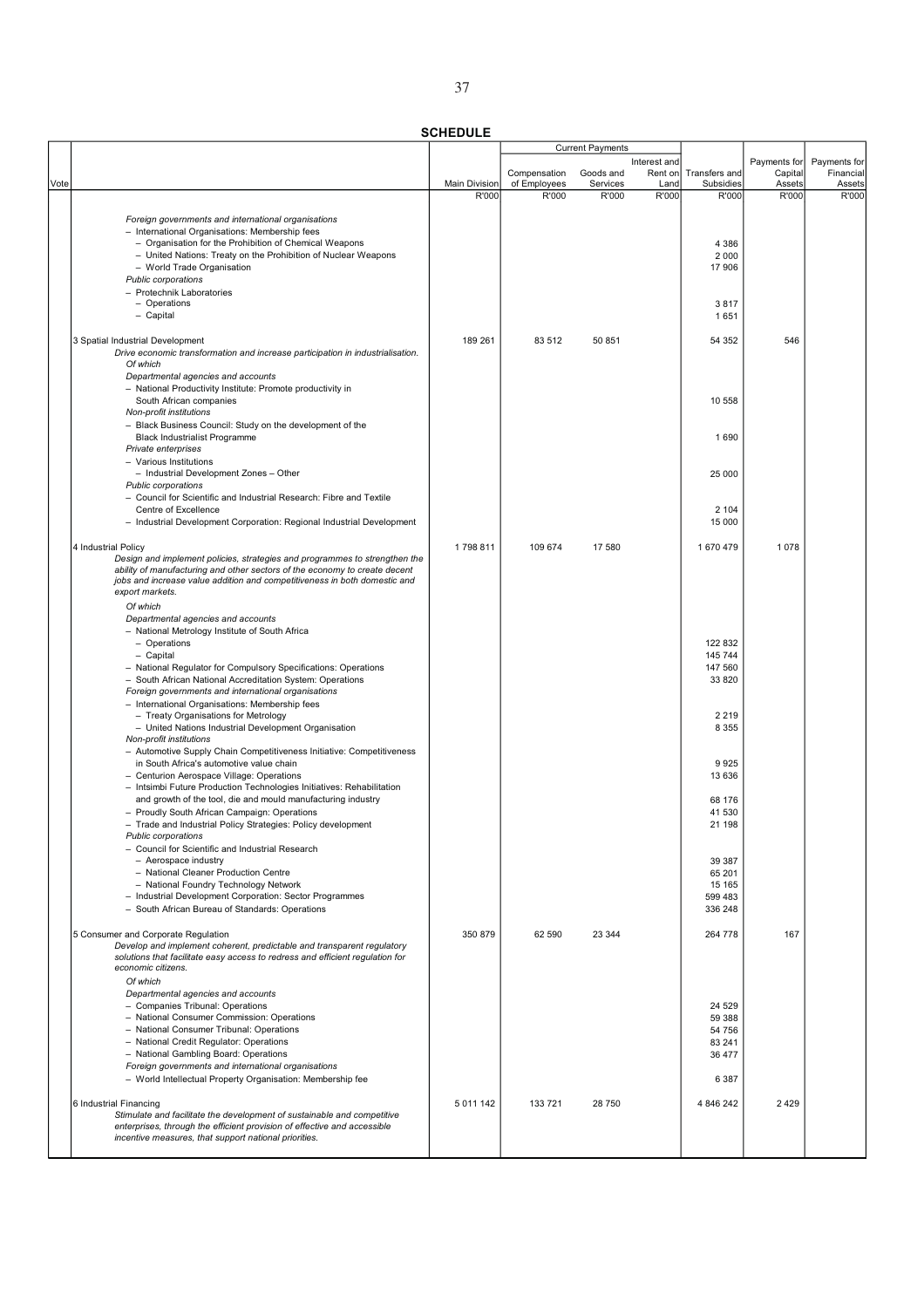|      |                                                                                                                                                       |                      | Current Payments      |                       |               |                            |                   |                     |
|------|-------------------------------------------------------------------------------------------------------------------------------------------------------|----------------------|-----------------------|-----------------------|---------------|----------------------------|-------------------|---------------------|
|      |                                                                                                                                                       |                      |                       |                       | Interest and  |                            | Payments for      | Payments for        |
|      |                                                                                                                                                       | <b>Main Division</b> | Compensation          | Goods and<br>Services | Rent on       | Transfers and<br>Subsidies | Capital<br>Assets | Financial<br>Assets |
| Vote |                                                                                                                                                       | R'000                | of Employees<br>R'000 | R'000                 | Land<br>R'000 | R'000                      | R'000             | R'000               |
|      |                                                                                                                                                       |                      |                       |                       |               |                            |                   |                     |
|      | Of which                                                                                                                                              |                      |                       |                       |               |                            |                   |                     |
|      | Households                                                                                                                                            |                      |                       |                       |               |                            |                   |                     |
|      | - Employee Social Benefits: Leave gratuities                                                                                                          |                      |                       |                       |               | 997                        |                   |                     |
|      | Private enterprises<br>- Various Institutions                                                                                                         |                      |                       |                       |               |                            |                   |                     |
|      | - Critical Infrastructure Programme                                                                                                                   |                      |                       |                       |               | 116 554                    |                   |                     |
|      | - Export Market and Investment Assistance                                                                                                             |                      |                       |                       |               | 187 177                    |                   |                     |
|      | - Manufacturing Development Incentives                                                                                                                |                      |                       |                       |               | 2 042 174                  |                   |                     |
|      | - Services Sector Development Incentives                                                                                                              |                      |                       |                       |               | 731842                     |                   |                     |
|      | - Support Programme for Industrial Innovation: Incentive to support                                                                                   |                      |                       |                       |               |                            |                   |                     |
|      | black business<br>Public corporations                                                                                                                 |                      |                       |                       |               | 74 215                     |                   |                     |
|      | - Various Institutions                                                                                                                                |                      |                       |                       |               |                            |                   |                     |
|      | - Critical Infrastructure Programme: Bulk infrastructure development                                                                                  |                      |                       |                       |               | 135 432                    |                   |                     |
|      | - Special Economic Zones                                                                                                                              |                      |                       |                       |               | 1 557 851                  |                   |                     |
|      |                                                                                                                                                       |                      |                       |                       |               |                            |                   |                     |
|      | 7 Trade and Investment South Africa                                                                                                                   | 441 288              | 167 648               | 58 044                |               | 213 873                    | 1723              |                     |
|      | Increase export capacity and support direct investment flows through<br>targeted strategies and an effectively managed network of foreign trade       |                      |                       |                       |               |                            |                   |                     |
|      | offices.                                                                                                                                              |                      |                       |                       |               |                            |                   |                     |
|      | Of which                                                                                                                                              |                      |                       |                       |               |                            |                   |                     |
|      | Public corporations                                                                                                                                   |                      |                       |                       |               |                            |                   |                     |
|      | - Export Credit Insurance Corporation of South Africa: Interest                                                                                       |                      |                       |                       |               |                            |                   |                     |
|      | make-up scheme                                                                                                                                        |                      |                       |                       |               | 213873                     |                   |                     |
|      | 8 Invest South Africa                                                                                                                                 | 79 913               | 48 0 28               | 14 546                |               | 16 804                     | 535               |                     |
|      | Support foreign direct investment flows and promote domestic investment by                                                                            |                      |                       |                       |               |                            |                   |                     |
|      | providing a one-stop shop for investment promotion, investor facilitation and                                                                         |                      |                       |                       |               |                            |                   |                     |
|      | aftercare support for investors.                                                                                                                      |                      |                       |                       |               |                            |                   |                     |
|      | Of which                                                                                                                                              |                      |                       |                       |               |                            |                   |                     |
|      | Public corporations<br>- Various Institutions                                                                                                         |                      |                       |                       |               |                            |                   |                     |
|      | - One-stop shop initiative for investment facilitation                                                                                                |                      |                       |                       |               | 16 804                     |                   |                     |
|      |                                                                                                                                                       |                      |                       |                       |               |                            |                   |                     |
|      | 9 Competition Policy                                                                                                                                  | 1741880              | 23 815                | 12 4 9 3              |               | 1705328                    | 244               |                     |
|      | Develop and roll out policy interventions that promote competition issues<br>through effective economic planning, spatial implementation, and aligned |                      |                       |                       |               |                            |                   |                     |
|      | investment and development policy tools.                                                                                                              |                      |                       |                       |               |                            |                   |                     |
|      | Of which                                                                                                                                              |                      |                       |                       |               |                            |                   |                     |
|      | Departmental agencies and accounts                                                                                                                    |                      |                       |                       |               |                            |                   |                     |
|      | - Competition Commission: Operations                                                                                                                  |                      |                       |                       |               | 449 518                    |                   |                     |
|      | - Competition Tribunal: Operations                                                                                                                    |                      |                       |                       |               | 42 286                     |                   |                     |
|      | Public corporations<br>- Industrial Development Corporation                                                                                           |                      |                       |                       |               |                            |                   |                     |
|      | - Downstream Steel Industry Competitiveness Fund                                                                                                      |                      |                       |                       |               | 39 550                     |                   |                     |
|      | - Social Employment Fund                                                                                                                              |                      |                       |                       |               | 861 566                    |                   |                     |
|      | - Tirisano Construction Fund Trust                                                                                                                    |                      |                       |                       |               | 53 750                     |                   |                     |
|      | - Small Enterprise Finance Agency: Operations                                                                                                         |                      |                       |                       |               | 258 658                    |                   |                     |
|      | 10 Economic Research                                                                                                                                  | 60 939               |                       |                       |               |                            | 1012              |                     |
|      | Undertake economic research, contribute to the development of trade and                                                                               |                      | 38 4 18               | 21 509                |               |                            |                   |                     |
|      | industrial policies, and guide policy, legislative and strategy processes to                                                                          |                      |                       |                       |               |                            |                   |                     |
|      | facilitate inclusive growth.                                                                                                                          |                      |                       |                       |               |                            |                   |                     |
|      |                                                                                                                                                       |                      |                       |                       |               |                            |                   |                     |
| 40   | <b>Transport</b>                                                                                                                                      | 69 125 895           | 542 610*              | 920 106               |               | 67 657 388                 | 5791              |                     |
|      | Purpose: Lead the provision of an integrated, sustainable, reliable and safe transport                                                                |                      |                       |                       |               |                            |                   |                     |
|      | system through planning, developing, coordinating, promoting and                                                                                      |                      |                       |                       |               |                            |                   |                     |
|      | implementing transport policies, regulations and strategies.                                                                                          |                      |                       |                       |               |                            |                   |                     |
|      | 1 Administration                                                                                                                                      | 507 787              | 253 199               | 236 789               |               | 14 536                     | 3 2 6 3           |                     |
|      | Provide strategic leadership, management and support services to the                                                                                  |                      |                       |                       |               |                            |                   |                     |
|      | department.                                                                                                                                           |                      |                       |                       |               |                            |                   |                     |
|      | Of which                                                                                                                                              |                      |                       |                       |               |                            |                   |                     |
|      | Departmental agencies and accounts                                                                                                                    |                      |                       |                       |               |                            |                   |                     |
|      | - Transport Education and Training Authority: Operations                                                                                              |                      |                       |                       |               | 1515                       |                   |                     |
|      | Households<br>- Bursaries for Non-employees: Transport-related studies                                                                                |                      |                       |                       |               | 12776                      |                   |                     |
|      |                                                                                                                                                       |                      |                       |                       |               |                            |                   |                     |
|      | 2 Integrated Transport Planning                                                                                                                       | 93 003               | 58 140                | 34 619                |               |                            | 244               |                     |
|      | Integrate and harmonise macro-transport sector policies, strategies and                                                                               |                      |                       |                       |               |                            |                   |                     |
|      | legislation. Coordinate and develop sector-related policies, research<br>activities, and regional and intersphere relations. Facilitate sector        |                      |                       |                       |               |                            |                   |                     |
|      | transformation and provide sector economic modelling and analysis.                                                                                    |                      |                       |                       |               |                            |                   |                     |
|      |                                                                                                                                                       |                      |                       |                       |               |                            |                   |                     |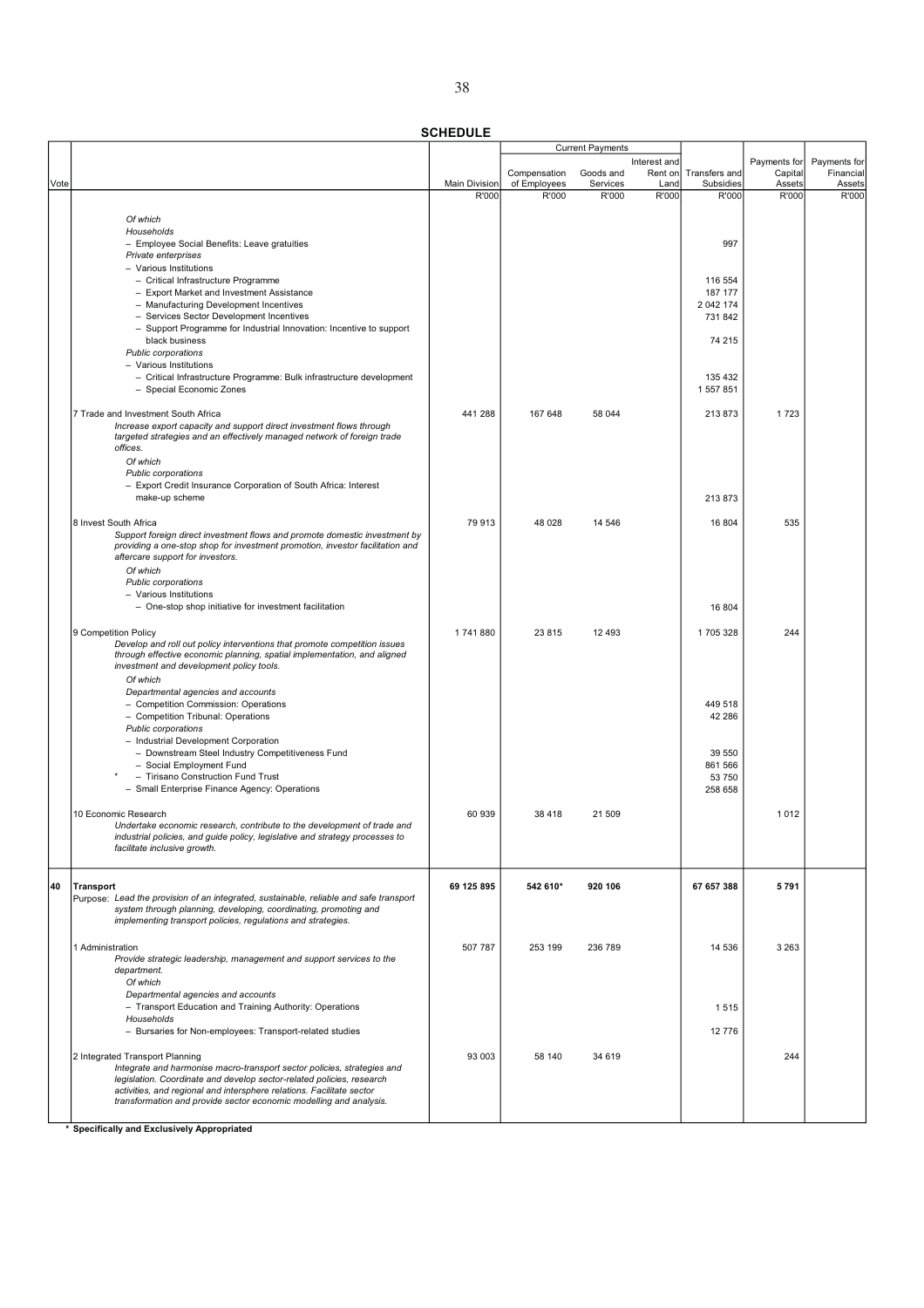|      |                                                                                                                                                            |                               | <b>Current Payments</b> |                   |               |                       |                 |                 |
|------|------------------------------------------------------------------------------------------------------------------------------------------------------------|-------------------------------|-------------------------|-------------------|---------------|-----------------------|-----------------|-----------------|
|      |                                                                                                                                                            |                               |                         |                   | Interest and  |                       | Payments for    | Payments for    |
|      |                                                                                                                                                            |                               | Compensation            | Goods and         | Rent on       | Transfers and         | Capital         | Financial       |
| Vote |                                                                                                                                                            | <b>Main Division</b><br>R'000 | of Employees<br>R'000   | Services<br>R'000 | Land<br>R'000 | Subsidies<br>R'000    | Assets<br>R'000 | Assets<br>R'000 |
|      |                                                                                                                                                            |                               |                         |                   |               |                       |                 |                 |
|      | 3 Rail Transport                                                                                                                                           | 19 991 752                    | 30 800                  | 29 4 0 2          |               | 19 931 415            | 135             |                 |
|      | Facilitate and coordinate the development of sustainable rail transport                                                                                    |                               |                         |                   |               |                       |                 |                 |
|      | policies, rail economic and safety regulation, and infrastructure development                                                                              |                               |                         |                   |               |                       |                 |                 |
|      | strategies that reduce system costs and improve customer service. Oversee                                                                                  |                               |                         |                   |               |                       |                 |                 |
|      | rail public entities and the implementation of integrated rail services.                                                                                   |                               |                         |                   |               |                       |                 |                 |
|      | Of which                                                                                                                                                   |                               |                         |                   |               |                       |                 |                 |
|      | Departmental agencies and accounts                                                                                                                         |                               |                         |                   |               |                       |                 |                 |
|      | - Railway Safety Regulator: Operations                                                                                                                     |                               |                         |                   |               | 72 874                |                 |                 |
|      | Public corporations                                                                                                                                        |                               |                         |                   |               |                       |                 |                 |
|      | - Passenger Rail Agency of South Africa                                                                                                                    |                               |                         |                   |               |                       |                 |                 |
|      | - Rail maintenance operations and inventories                                                                                                              |                               |                         |                   |               | 962 092               |                 |                 |
|      | - Other capital programmes<br>- Rolling stock fleet renewal programme                                                                                      |                               |                         |                   |               | 3 401 272             |                 |                 |
|      | $-$ Signalling                                                                                                                                             |                               |                         |                   |               | 6 801 794<br>935 846  |                 |                 |
|      | - Mainline Passenger Services                                                                                                                              |                               |                         |                   |               |                       |                 |                 |
|      | - Operations                                                                                                                                               |                               |                         |                   |               | 1 257 646             |                 |                 |
|      | - Refurbishment of coaches                                                                                                                                 |                               |                         |                   |               | 78 974                |                 |                 |
|      | - Metrorail                                                                                                                                                |                               |                         |                   |               |                       |                 |                 |
|      | - Operations                                                                                                                                               |                               |                         |                   |               | 5 020 328             |                 |                 |
|      | - Refurbishment of coaches                                                                                                                                 |                               |                         |                   |               | 1 400 589             |                 |                 |
|      |                                                                                                                                                            |                               |                         |                   |               |                       |                 |                 |
|      | 4 Road Transport                                                                                                                                           | 33 983 354                    | 66 652                  | 69 533            |               | 33 846 288            | 881             |                 |
|      | Develop and manage an integrated road infrastructure network, regulate                                                                                     |                               |                         |                   |               |                       |                 |                 |
|      | road transport and ensure safer roads. Oversee road public entities.                                                                                       |                               |                         |                   |               |                       |                 |                 |
|      | Of which                                                                                                                                                   |                               |                         |                   |               |                       |                 |                 |
|      | Conditional allocation to local government                                                                                                                 |                               |                         |                   |               |                       |                 |                 |
|      | * - Rural Roads Asset Management Systems Grant<br>Conditional allocation to provinces                                                                      |                               |                         |                   |               | 115 020               |                 |                 |
|      | - Provincial Roads Maintenance Grant                                                                                                                       |                               |                         |                   |               |                       |                 |                 |
|      | - Roads Maintenance Component                                                                                                                              |                               |                         |                   |               | 10 766 106            |                 |                 |
|      | - Disaster Relief Component                                                                                                                                |                               |                         |                   |               | 490 025               |                 |                 |
|      | Departmental agencies and accounts                                                                                                                         |                               |                         |                   |               |                       |                 |                 |
|      | - Road Traffic Infringement Agency                                                                                                                         |                               |                         |                   |               |                       |                 |                 |
|      | - Operations                                                                                                                                               |                               |                         |                   |               | 9 0 6 8               |                 |                 |
|      | - Administrative adjudication of road traffic offences rollout                                                                                             |                               |                         |                   |               | 165 915               |                 |                 |
|      | - Road Traffic Management Corporation: Operations                                                                                                          |                               |                         |                   |               | 224 179               |                 |                 |
|      | - South African National Roads Agency                                                                                                                      |                               |                         |                   |               |                       |                 |                 |
|      | - Operations                                                                                                                                               |                               |                         |                   |               | 7 186 139             |                 |                 |
|      | - Gauteng freeway improvement project                                                                                                                      |                               |                         |                   |               | 664 436               |                 |                 |
|      | - Moloto Road upgrade<br>- Non-toll Network: Capital                                                                                                       |                               |                         |                   |               | 885 826<br>12 149 142 |                 |                 |
|      | - N2 wild coast project                                                                                                                                    |                               |                         |                   |               | 1 190 432             |                 |                 |
|      |                                                                                                                                                            |                               |                         |                   |               |                       |                 |                 |
|      | 5 Civil Aviation                                                                                                                                           | 424 753                       | 47 001                  | 165 083           |               | 212 124               | 545             |                 |
|      | Facilitate the development of an economically viable air transport industry                                                                                |                               |                         |                   |               |                       |                 |                 |
|      | that is safe, secure, efficient, environmentally friendly and compliant with                                                                               |                               |                         |                   |               |                       |                 |                 |
|      | international standards through regulation and investigations. Oversee                                                                                     |                               |                         |                   |               |                       |                 |                 |
|      | aviation entities.                                                                                                                                         |                               |                         |                   |               |                       |                 |                 |
|      | Of which                                                                                                                                                   |                               |                         |                   |               |                       |                 |                 |
|      | Departmental agencies and accounts                                                                                                                         |                               |                         |                   |               |                       |                 |                 |
|      | - South African Civil Aviation Authority: Operations                                                                                                       |                               |                         |                   |               | 187 900               |                 |                 |
|      | Foreign governments and international organisations                                                                                                        |                               |                         |                   |               |                       |                 |                 |
|      | - International Organisations: Membership fees<br>- African Civil Aviation Commission                                                                      |                               |                         |                   |               | 6424                  |                 |                 |
|      | - Cospas-Sarsat Programme                                                                                                                                  |                               |                         |                   |               | 653                   |                 |                 |
|      | - International Civil Aviation Organisation                                                                                                                |                               |                         |                   |               | 5 5 5 0               |                 |                 |
|      | - Southern African Development Community Aviation Safety Organisation                                                                                      |                               |                         |                   |               | 6927                  |                 |                 |
|      | Non-profit institutions                                                                                                                                    |                               |                         |                   |               |                       |                 |                 |
|      | - K9 Search and Rescue Association of South Africa: Donation                                                                                               |                               |                         |                   |               | 112                   |                 |                 |
|      | - Mountain Club of South Africa: Donation                                                                                                                  |                               |                         |                   |               | 112                   |                 |                 |
|      | - National Sea Rescue Institute: Donation                                                                                                                  |                               |                         |                   |               | 4 1 4 7               |                 |                 |
|      | - Off Road Rescue Unit: Donation                                                                                                                           |                               |                         |                   |               | 112                   |                 |                 |
|      | - South African Radio League: Donation                                                                                                                     |                               |                         |                   |               | 112                   |                 |                 |
|      |                                                                                                                                                            |                               |                         |                   |               |                       |                 |                 |
|      | 6 Maritime Transport<br>Promote a safe, reliable and economically viable maritime transport sector                                                         | 155 375                       | 24 546                  | 84 999            |               | 45 408                | 422             |                 |
|      | through the development and implementation of policies and strategies.                                                                                     |                               |                         |                   |               |                       |                 |                 |
|      | Oversee maritime public entities.                                                                                                                          |                               |                         |                   |               |                       |                 |                 |
|      | Of which                                                                                                                                                   |                               |                         |                   |               |                       |                 |                 |
|      | Departmental agencies and accounts                                                                                                                         |                               |                         |                   |               |                       |                 |                 |
|      | - Ports Regulator of South Africa: Operations                                                                                                              |                               |                         |                   |               | 42 995                |                 |                 |
|      | Foreign governments and international organisations                                                                                                        |                               |                         |                   |               |                       |                 |                 |
|      | - International Maritime Organisation: Membership fee                                                                                                      |                               |                         |                   |               | 1976                  |                 |                 |
|      |                                                                                                                                                            |                               |                         |                   |               |                       |                 |                 |
|      | 7 Public Transport                                                                                                                                         | 13 969 871                    | 62 272                  | 299 681           |               | 13 607 617            | 301             |                 |
|      | Provide and regulate safe, secure, reliable, cost-effective and sustainable<br>public transport services in South Africa through legislation, policies and |                               |                         |                   |               |                       |                 |                 |
|      | strategies.                                                                                                                                                |                               |                         |                   |               |                       |                 |                 |
|      |                                                                                                                                                            |                               |                         |                   |               |                       |                 |                 |